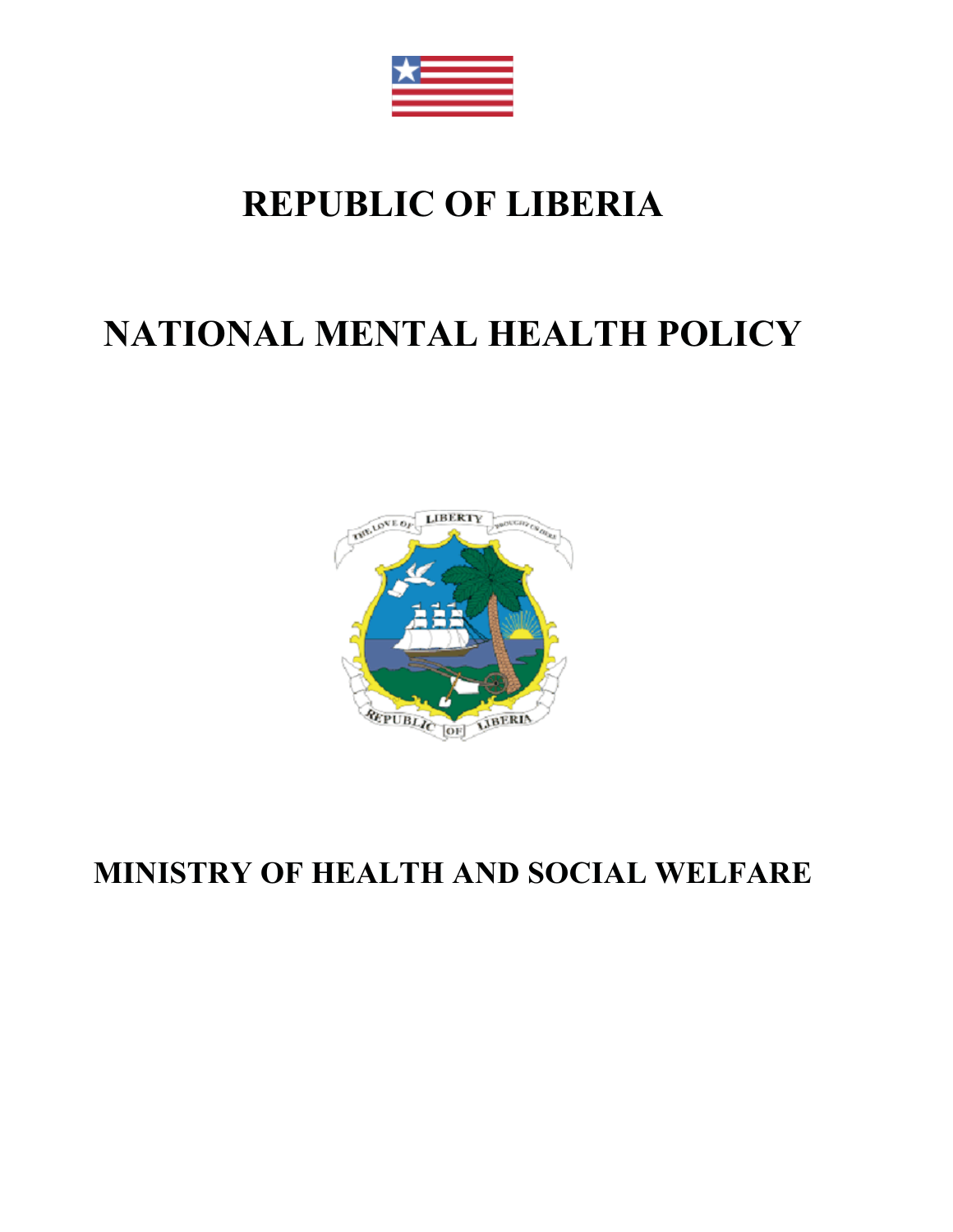|  |  | <b>Table of Contents</b> |
|--|--|--------------------------|
|--|--|--------------------------|

| 3.1.2 Mental Health Treatment Post-1960: Development of a Formal Mental Health Service 14 |  |
|-------------------------------------------------------------------------------------------|--|
|                                                                                           |  |
|                                                                                           |  |
|                                                                                           |  |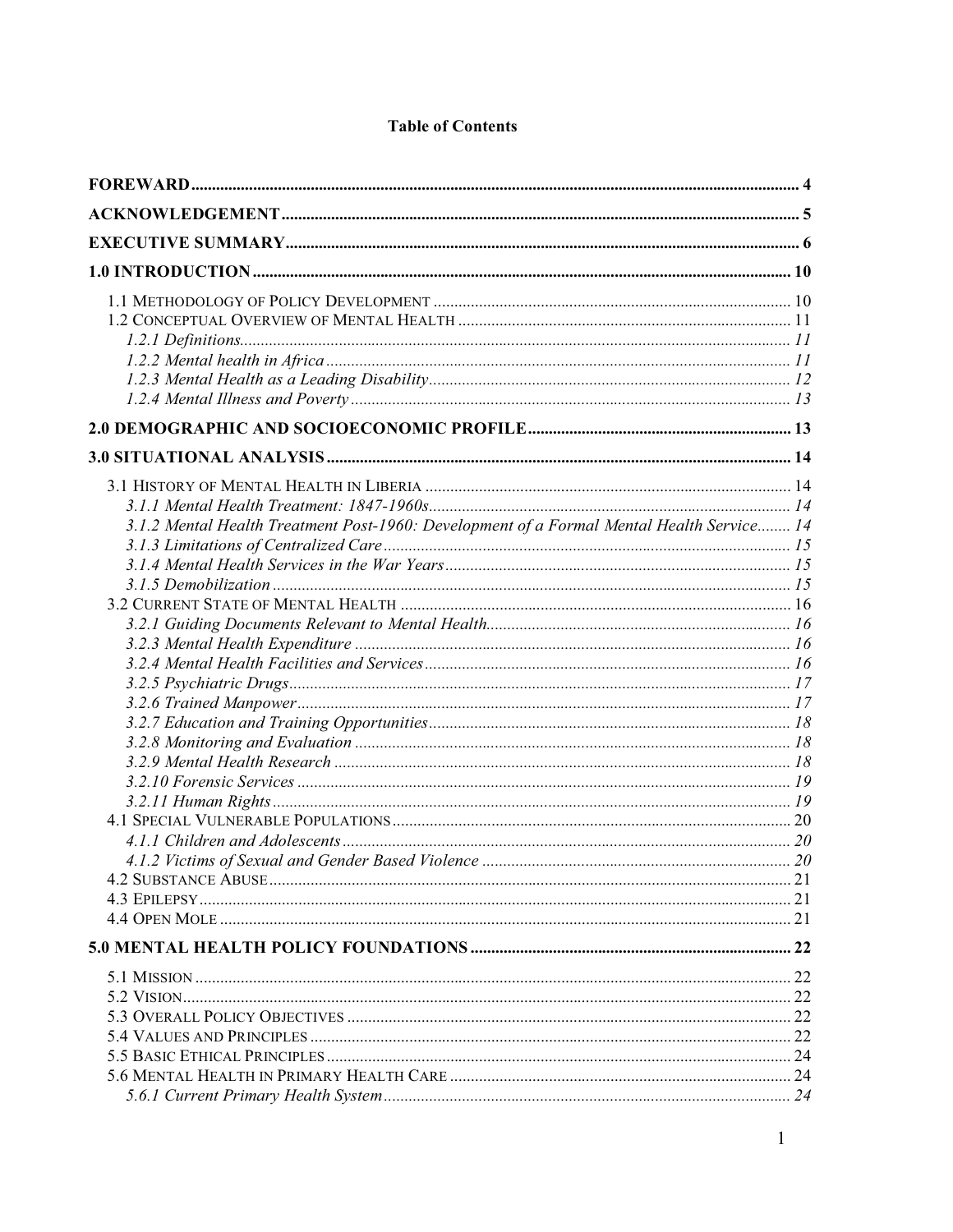| 6.1.5 Children's Mental Health Promotion, Early Intervention and De-stigmatization  31             |  |
|----------------------------------------------------------------------------------------------------|--|
|                                                                                                    |  |
|                                                                                                    |  |
|                                                                                                    |  |
|                                                                                                    |  |
|                                                                                                    |  |
| 6.1.11 Research Evaluation for Children's Mental Health, Substance Abuse and Violence              |  |
|                                                                                                    |  |
|                                                                                                    |  |
| 6.1.13 Roles of International agencies and Ministries in the Mental Health Treatment of Children34 |  |
| 6.1.14 Workforce Development and Training for Children's Mental Health, Alcohol and Substance      |  |
|                                                                                                    |  |
|                                                                                                    |  |
|                                                                                                    |  |
|                                                                                                    |  |
|                                                                                                    |  |
|                                                                                                    |  |
|                                                                                                    |  |
|                                                                                                    |  |
|                                                                                                    |  |
|                                                                                                    |  |
|                                                                                                    |  |
|                                                                                                    |  |
|                                                                                                    |  |
|                                                                                                    |  |
|                                                                                                    |  |
|                                                                                                    |  |
|                                                                                                    |  |
|                                                                                                    |  |
|                                                                                                    |  |
|                                                                                                    |  |
|                                                                                                    |  |
|                                                                                                    |  |
|                                                                                                    |  |
| 7.2 PILLARS OF MENTAL HEALTH SERVICES: THE WHO OPTIMAL MIX OF SERVICES  46                         |  |
|                                                                                                    |  |
|                                                                                                    |  |
|                                                                                                    |  |
| 7.2.4 Pillar IV: Community Mental Health Services and Provision of Psychiatric Services in         |  |
|                                                                                                    |  |
|                                                                                                    |  |
|                                                                                                    |  |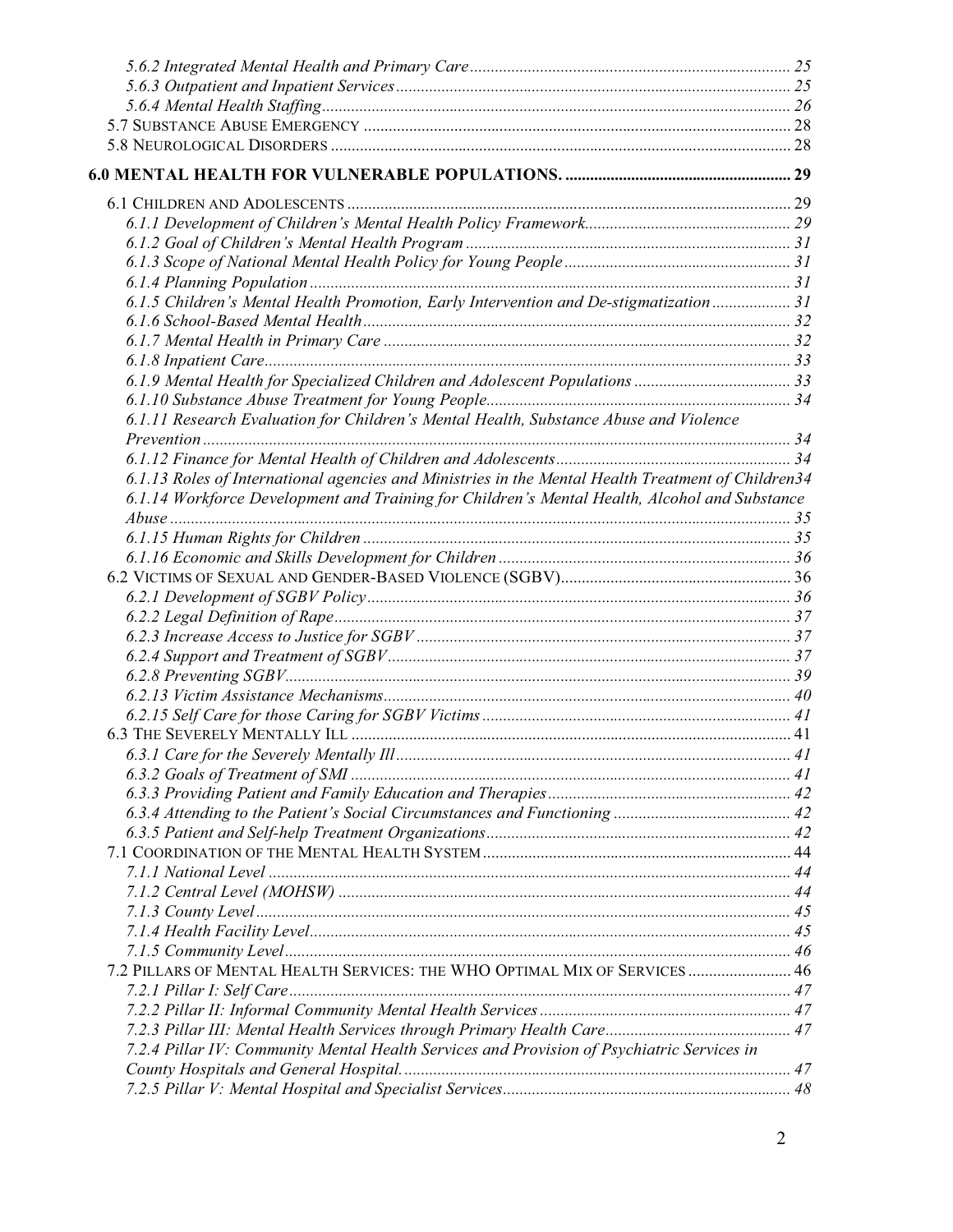| 7.6 Establishment of a Liberian Center of Excellence for Community Mental Health 50  |  |
|--------------------------------------------------------------------------------------|--|
| 7.6.1 ESTABLISHMENT OF A MENTAL HEALTH RESEARCH UNIT AT THE CENTER OF EXCELLENCE  51 |  |
|                                                                                      |  |
|                                                                                      |  |
|                                                                                      |  |
|                                                                                      |  |
|                                                                                      |  |
|                                                                                      |  |
|                                                                                      |  |
| 7.14 ROLE OF LOCAL AND INTERNATIONAL NON GOVERNMENTAL ORGANIZATIONS  56              |  |
|                                                                                      |  |
|                                                                                      |  |
|                                                                                      |  |
|                                                                                      |  |
|                                                                                      |  |
|                                                                                      |  |
|                                                                                      |  |
|                                                                                      |  |
|                                                                                      |  |
|                                                                                      |  |
|                                                                                      |  |
|                                                                                      |  |
|                                                                                      |  |
|                                                                                      |  |
|                                                                                      |  |
|                                                                                      |  |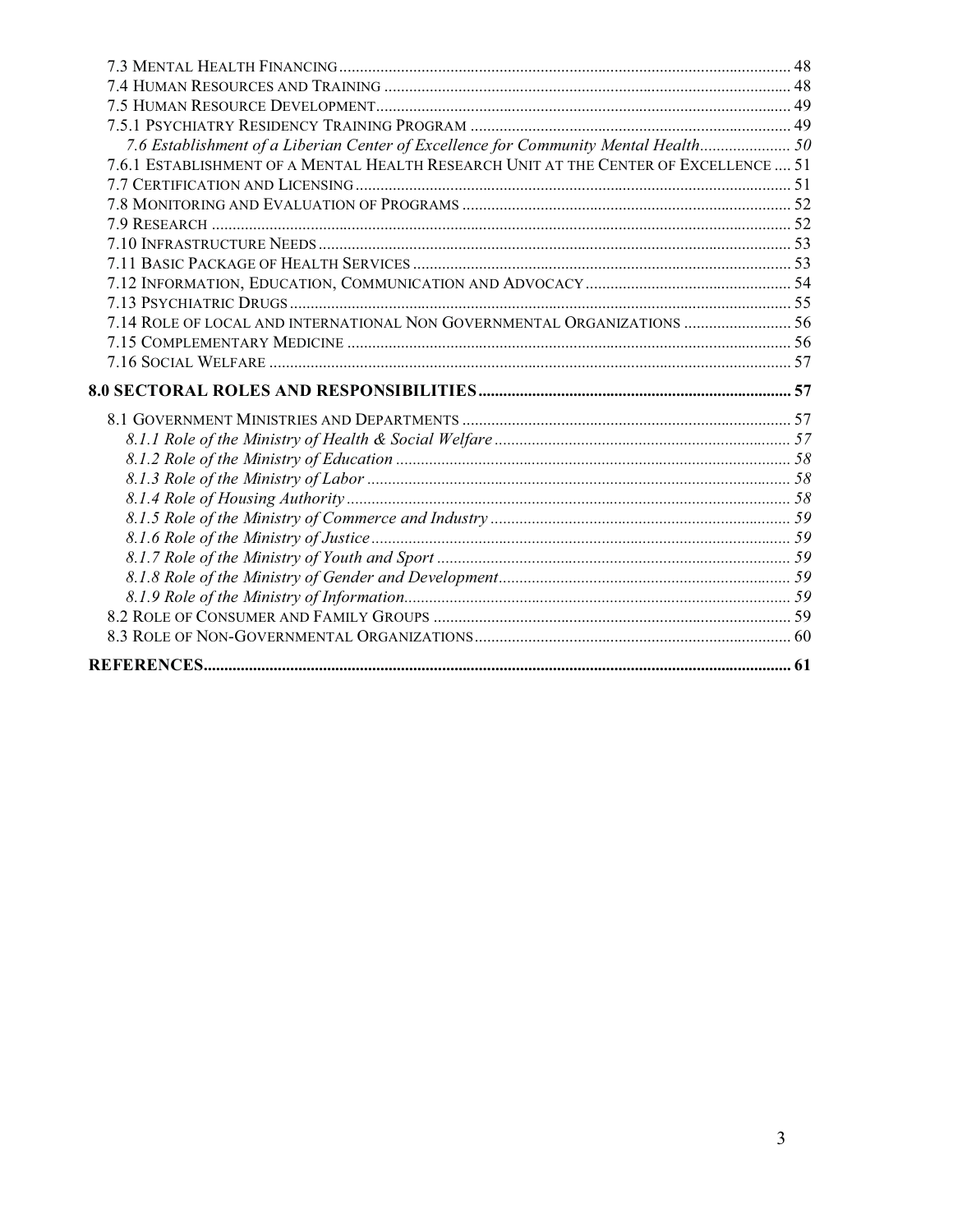# **FOREWARD**

This National Mental Health Policy marks an important milestone in our country's health care delivery system, and is the first major attempt by the Ministry of Health and Social Welfare to address the diverse mental health needs of our population in an integrative and holistic manner. It is based on a decentralized approach, which is consistent with the National Health Policy, and it utilizes the Basic Package of Health Services as a guiding document for health care service provision.

The policy could not have come at a more important and expedient time – extensive social disruptions, societal disorganization and varied war related traumatic experiences have escalated the mental health needs of our people to an alarming extent.

The Government of Liberia recognizes that mental health is an important element of general well being. It also recognizes the strong interconnected link between mental illness and poverty; mental illness can lead to poverty by limiting an individual's resource potential for productive economic engagement, while poverty severely limits an individual's access to mental health and other health services, thereby increasing the risk of morbidity, disability and mortality.

The policy foundation is based on a five tiered pyramidal structure which utilizes all existing human potential, services and facilities in playing a role in mental health education, prevention and treatment and rehabilitation services based on relevant expertise and resources at each level. It relies heavily on the primary health care system to provide a consistent and sustainable quality of integrated health care to the various communities around the country.

The initial wide gap in the availability of trained mental health manpower, including high levels of professional mental health expertise, will necessitate the utilization of individuals with lower levels of expertise to provide essential management and treatment services in some areas. The aim of the policy is to progressively increase the core of mental health experts, thereby improving the standards of service provision. The success of the mental health program is consequently highly dependent on the provision of quality mental health training programs and opportunities, for individuals designated to provide quality services.

We are indeed grateful to all our partners and donors for their varied assistance in the development of the mental health policy. Special thanks go the McCall MacBain Foundation, our principle funder, the World Health Organization and the World Bank for providing much needed funds for the policy development.

Walter T Gwenigale, M.D. Minister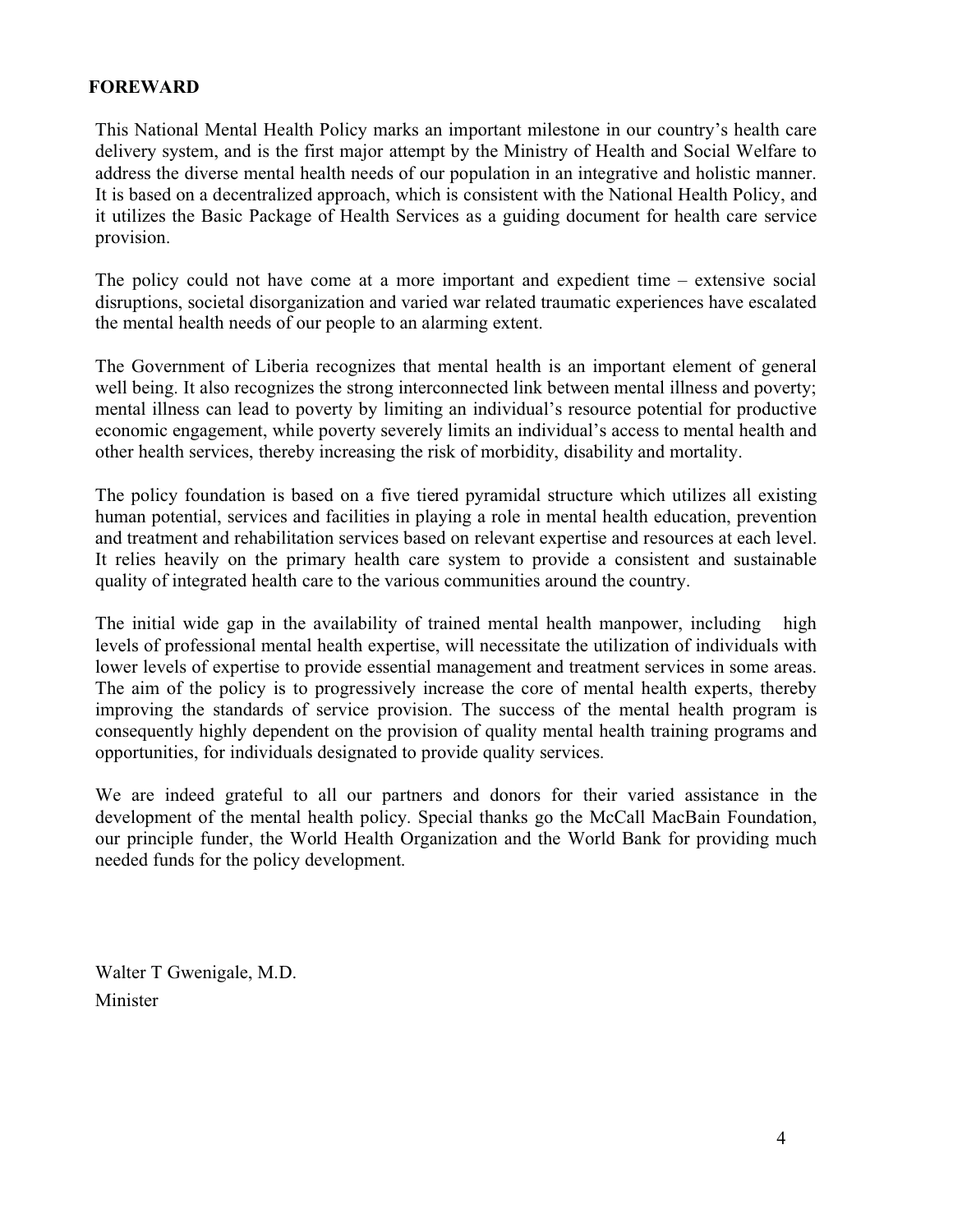#### **ACKNOWLEDGEMENT**

The Ministry of Health and Social Welfare acknowledges the contributions and support of various partners in the elaboration of the National Mental Health Policy. We would like to thank the Mental Health Task Force and the Mental Health Policy Committee for the preparation of this document.

Special acknowledgement goes to the McCall MacBain Foundation, the principle funder, for providing financial support for the participation of the Massachusetts General Hospital/Harvard Medical School consulting team; the World Health Organization, for providing technical assistance and for underwriting the costs of both national and international consultants; and the World Bank, for providing financial support for both the policy and strategic plan.

Our appreciation goes to the following individuals for cooperation and technical support: Dr. Mardia Harris Stone, Yale University-Clinton Foundation Senior Fellow in International Healthcare Management; Dr. Benjamin Harris (lead National consultant); Dr. Hilary Dennis (WHO); Massachusetts General Hospital/Harvard Medical School Liberian Mental Health Working Group, which consists of Dr. David C. Henderson (team leader), Dr. Richard F. Mollica, Dr. Edward Wang, Dr. Ryan Boxill, Dr. Silvia Dominguez, James Lavelle LICSW, Dr. Suzan Song, Julia Carney BA and Nicole Colucci BA; Ghislaine Grasser (Coordinator, McCall MacBain Foundation Liberia project); Sr. Barbara Brilliant, fmm and Dr. Judith Baessler (Mother Patern College of Health Sciences); Samuel Gibson (LUADA); Christien Veldnik (Medecin du Monde); ACF, Center for Victims of Torture, and Cap Anamur.

We also appreciate the inputs and efforts of the following staff from the Ministry of Health and Social Welfare: Clle Vivian Cherue, Deputy Minister for Administration; S. Tornorlah Varpilah, Deputy Minister for Planning, Research and Vital Statistics; Nmah Bropleh, Assistant Minister for Planning and Chairperson of the Mental Health Policy Committee; Jessie Ebba-Duncan, Assistant Minister for Preventive Services; David Franklin, National Mental Health Coordinator, Mental Health Unit; Lydia Mai Sherman, Senior Coordinator, Social Welfare Department; Habakkuk Garpehn, Assistant, Social Welfare Department; Patrick Sawyer, Mental Health Unit.

We hope that your efforts and commitments in the formulation of this National Mental Health Policy will usher in new transformations in the mental health sector.

Bernice T. Dahn, M.D., M.P.H. Chief Medical Officer/ Deputy Minister for Health Services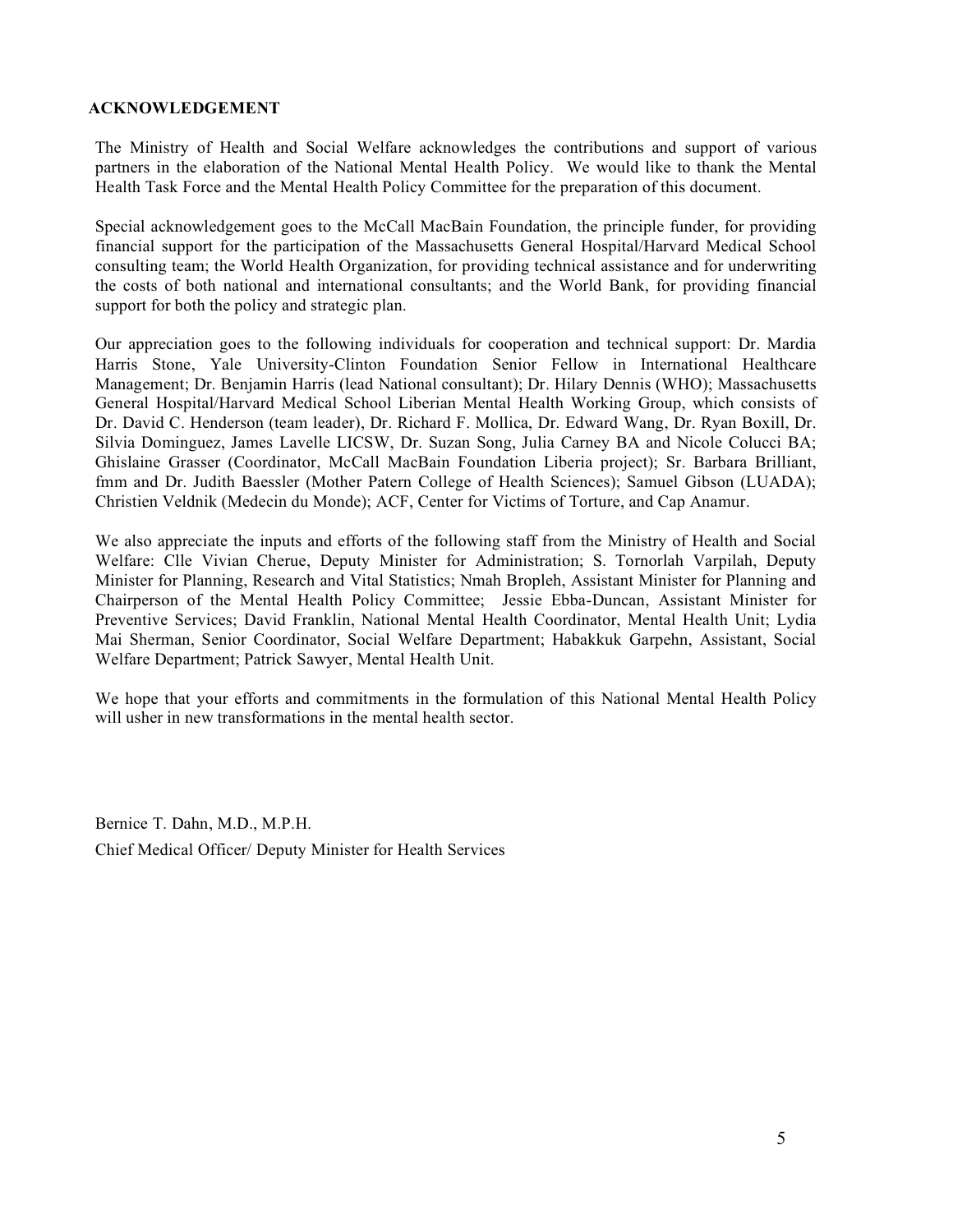## **EXECUTIVE SUMMARY**

The creation of a National Mental Health policy is critical to the development of Liberia's health system. Mental health is an integral component to any efficient, well-functioning structure of care. It is not only for the chronically mentally ill – who often represent a small part of a population – but for the many people who suffer from common mental diseases.

The treatment and prevention of mental health problems is of paramount importance in the Liberian context. Decades of a vicious civil war wrought devastating consequences. Many witnessed terrible acts of violence, most experienced tremendous loss and almost all were displaced at least once. The psychological impact of this period is still unknown. Research from other post-conflict areas, however, has shown high rates of post-traumatic stress disorder and depression in similarly affected populations. In addition to the lingering effects of the war, Liberian communities are beset by increasing rates of substance abuse, and the difficulties associated with widespread and chronic poverty.

The current mental health system has so far been unable to cope with these varied psychological and psychosocial issues. Unless appropriately managed, these problems will continue to undermine the recovery and development of the country.

The goal of this policy is therefore to address the mental health needs of all Liberians through high quality, culturally appropriate, evidence-based, equitable and cost-effective care. These core components along with accessibility, human rights, efficiency and sustainability, and community involvement and participation, are the principles and values from which this policy was developed.

#### **Foundations of the policy**

This policy mandates that mental health be integrated into the primary health system, and that consistent with the Basic Health Package, services be confidential and free of cost. A decentralized approach in which mental health treatment is available at the local health clinics and health centers, county hospitals and tertiary facilities will improve the quality of life for all patients and families. It will ensure that people have access to treatment as close to their home as possible. It will enable health workers to more readily identify, and monitor and manage mental health disorders. It will allow those with both physical and mental health related needs to be treated in a seamless and comprehensive manner. It will increase educational opportunities about mental health, and help to reduce the stigma and discrimination associated with mental illness. It will also minimize the cost of seeking specialized care at distant mental health facilities and maximize resources by having local providers treat common mental diseases. The following are the features of this new system:

- Highly trained, multi-disciplinary County Mental Health Teams that will provide high quality mental health care.
- Mental health outpatient teams at the local health clinics and health centers that will offer a range of community-based outpatient mental health services.
- Inpatient care in county hospitals Wellness Units, which will be for short-term psychiatric admissions. These units will allow acute, close-to-home care without requiring institutionalization.
- Restoration of a mental health inpatient facility at the country's general hospital. This will compensate for the eventual closing of the existing mental health institution where patients requiring long-term care are currently treated.
- Efforts for the prevention of mental illness.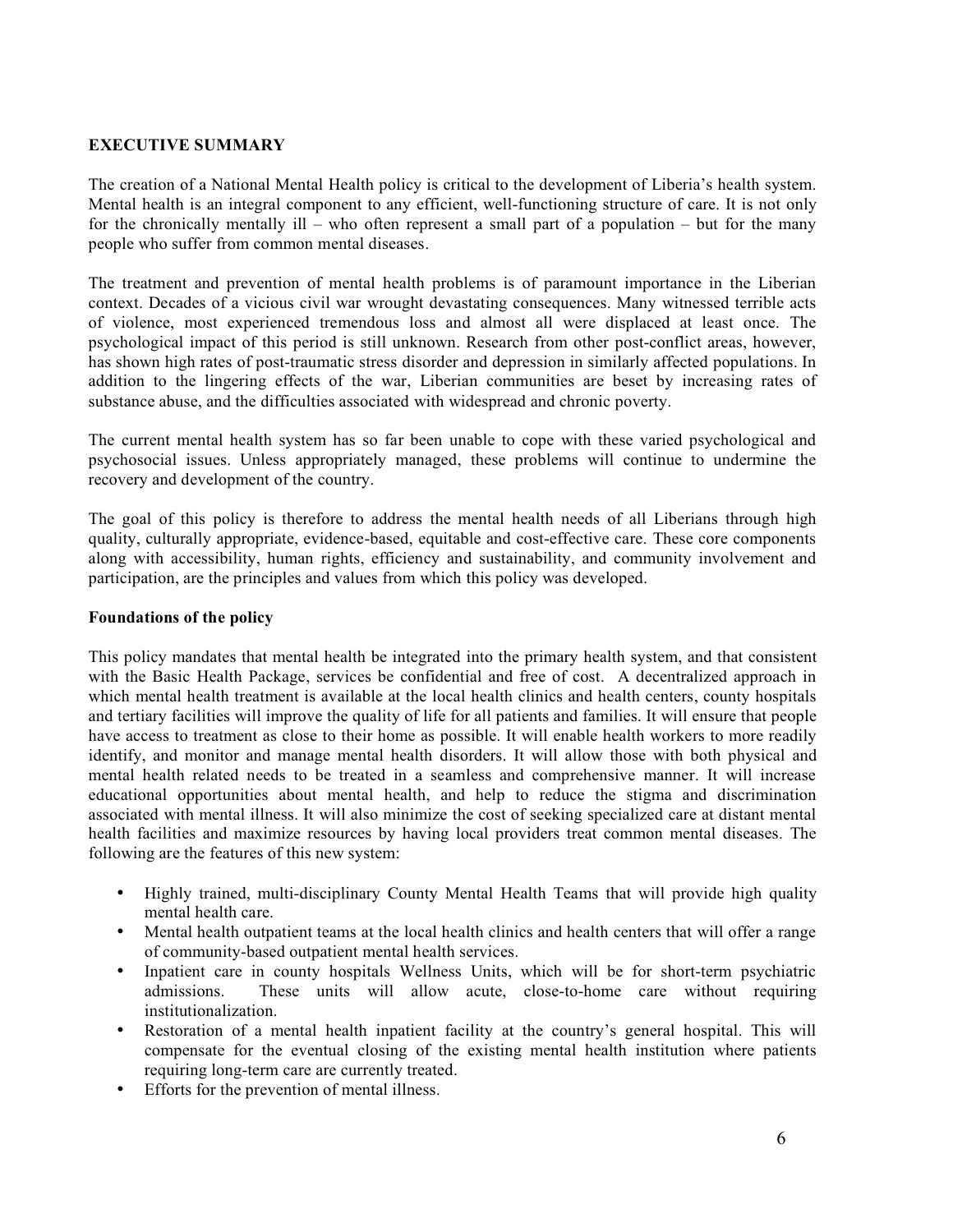This policy also recognizes that additional services must be implemented for certain vulnerable groups that are at particular risk for developing mental health related problems. The policy has focused on three such populations: children and adolescents, victims of sexual and gender-based violence, and the seriously mentally ill.

- Services for children will include mental health promotion and education, school-based mental health, guidelines for community-based and inpatient care, and recommendations for specialized populations.
- Services for victims of rape as well as for perpetrators of sexual and gender based violence will consist of specialized medical care from health workers with relevant training, support through trauma and empowerment based initiatives, and prevention strategies, such as Codes of Conduct, school safety zones and a Zero Tolerance policy.
- Treatment for the severely mentally ill will be, when possible, community-based. It will seek to reduce or eliminate symptoms, maximize quality of life and adaptive functioning, promote and maintain recovery from the debilitating effects of the illness, and include education for patients and families.

The lack of skilled mental health professionals in Liberia cannot be overstated. The services outlined in this policy will be ineffective and futile unless providers can accurately diagnose, evaluate and treat mental disorders, and appropriately respond to the psychological and psychosocial needs of the population. Human resource development is thus imperative to the success of this integrated system. The short-term goal will be to train the existing health work force in basic competencies and in the skills necessary for mental health care. The long-term goal will be to increase the number of highly qualified mental health workers. The following points, among others, will help accomplish these objectives:

- The MOHSW will create educational and training opportunities for psychiatrists, psychologists, psychiatric physician assistants, master-level psychiatric nurses and clinical social workers. These specialized professionals will ultimately assume the care for the mentally ill from non-specialized health providers.
- The MOHSW will produce mental health procedural guidelines and standardized curriculums for each profession.
- The MOHSW will explicitly define competencies, and the responsibility and authority of each profession as they relate to mental health care.
- The MOHSW will create relevant credentialing and licensing systems, and an accreditation process for organizations and institutions involved in mental health training programs.
- The MOHSW will extensively train both general health and mental health workers. It will educate professionals about the nature and treatment of mental health related issues. This will help reduce stigma and discrimination towards mental health patients.

A Liberian Center of Excellence – a partnership of the Ministry of Health and Social Welfare, academic institutions, professional boards, and relevant national and international groups – will buttress and help sustain the mental health workforce. The Center of Excellence will serve as the major repository for cultural- and evidence-based knowledge and practices in mental health treatment. It will offer expert advice, assist in the implementation and development of the policy, and help with training and education.

To ensure quality and achieve intended outcomes, the Ministry will fulfill the points listed below:

- The MOHSW will allocate specific funding for the implementation of policy initiatives.
- The MOHSW will have a National Mental Health Coordinator guide, direct and supervise the overall development of mental health programs through a Mental Health Unit within the Ministry.
- The MOHSW will create a monitoring and evaluation system to regulate care.
- The MOHSW will define mental health indicators to be collected and analyzed, and use the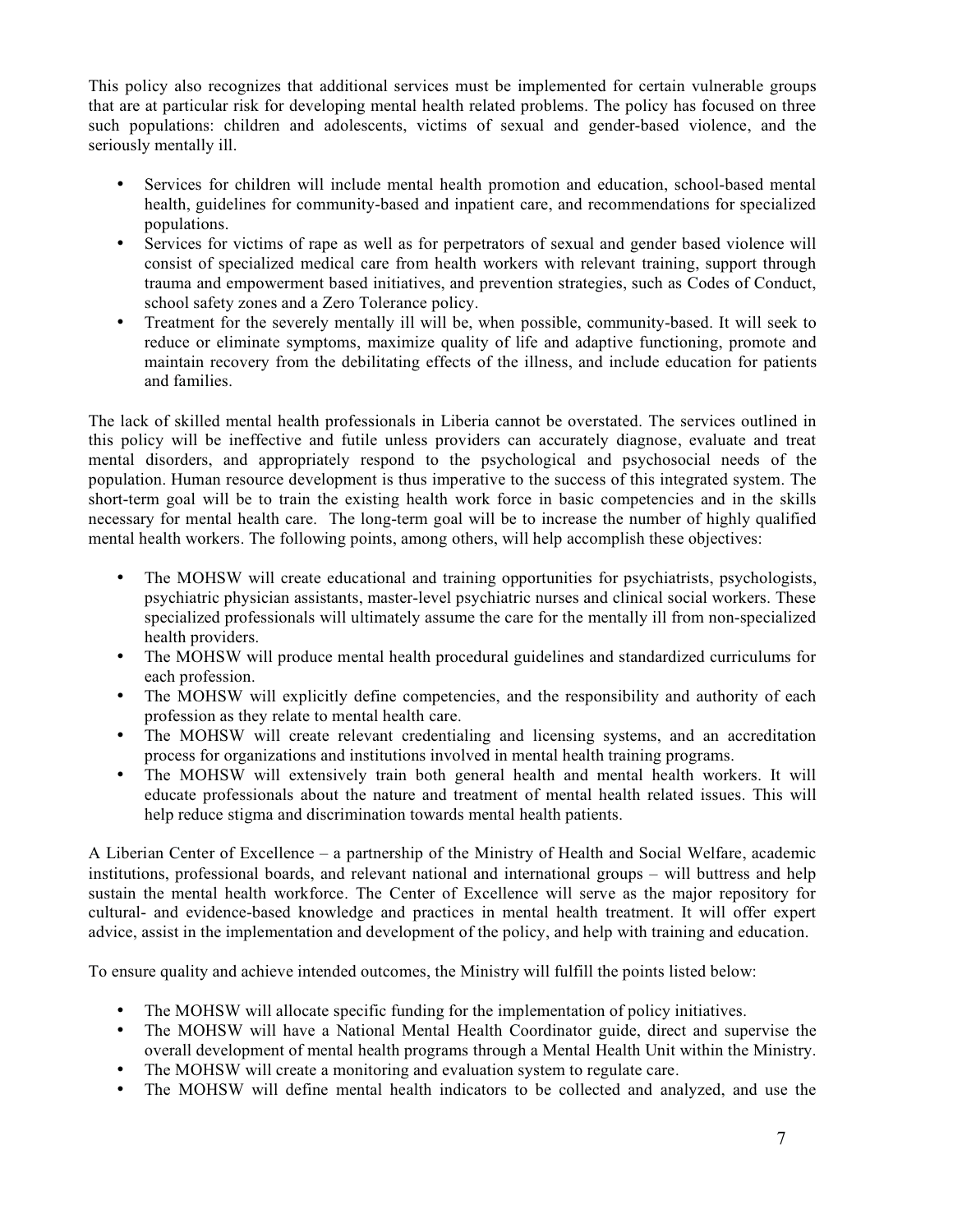results to inform future programming decisions.

- The MOHSW will encourage mental health research, and adopt international research standards to guarantee ethical conduct.
- The MOHSW will revise and update the essential list of psychiatric drugs, and routinely review which health workers can prescribe these medications.
- The MOHSW will launch and support campaigns to educate Liberians about the causes and treatments of mental diseases.
- The MOHSW will utilize existing resources and coordinate these efforts so not to establish parallel structures of care.
- The MOHSW will collaborate with other Ministry programs.
- The MOHSW will work with Professional Boards to develop competencies and ensure the quality of providers and training programs.
- The MOHSW will partner with Non-Governmental Organizations and traditional healers.

The measures outlined in this policy will have substantial benefits for Liberia. They reflect the needs and priorities of the population, and will significantly improve the well being of all citizens. They are also critical to building the social capital of the country – mental health is not an isolated discipline, but deeply intertwined with Liberia's socio-economic standing.

The development of this policy represents a momentous first step. The Ministry of Health and Social Welfare has shown strong leadership and commitment to mental health – an area that more than 40% of countries in the world fail to address in formal policies and plans. Furthermore, extensive consultation and input from national and international stakeholders has led to supportive and careful planning for a viable system that can successfully operate within the confines of Liberia's resources. This unified effort is laudable. It will help create a mental health system that cannot only reduce the burden of mental disease, but enable the country realize its overall goals as a post-conflict nation.

#### **List of Abbreviations:**

| <b>BPHS</b> | Basic Package of Health Services      |
|-------------|---------------------------------------|
| <b>CHW</b>  | Community Health Worker               |
| <b>CMHT</b> | Community Mental Health Team          |
| <b>CHO</b>  | County Health Officer                 |
| <b>CMO</b>  | <b>County Medical Officer</b>         |
| <b>CVT</b>  | Center for Victims of Torture         |
| <b>GDP</b>  | <b>Gross Domestic Product</b>         |
| IDP         | <b>Internally Displaced Person</b>    |
| JFK         | John Fitzgerald Kennedy Hospital      |
| <b>MDs</b>  | <b>Medical Doctors</b>                |
| MDD         | Major Depressive Disorder             |
| <b>MDM</b>  | Médecins du Monde                     |
| MoU         | Memorandum of Understanding           |
| NGO         | Non-Governmental Organization         |
| <b>NHP</b>  | National Health Policy                |
| PA.         | Physician's Assistant                 |
| <b>PCP</b>  | Primary Care Provider                 |
| <b>PHC</b>  | Primary Health Care                   |
| <b>PTSD</b> | Post-Traumatic Stress Disorder        |
| <b>RN</b>   | <b>Registered Nurse</b>               |
| SGBV        | Sexual and Gender Based Violence      |
| SMI         | Severe Mental Illness                 |
| STI         | <b>Sexually Transmitted Infection</b> |
|             |                                       |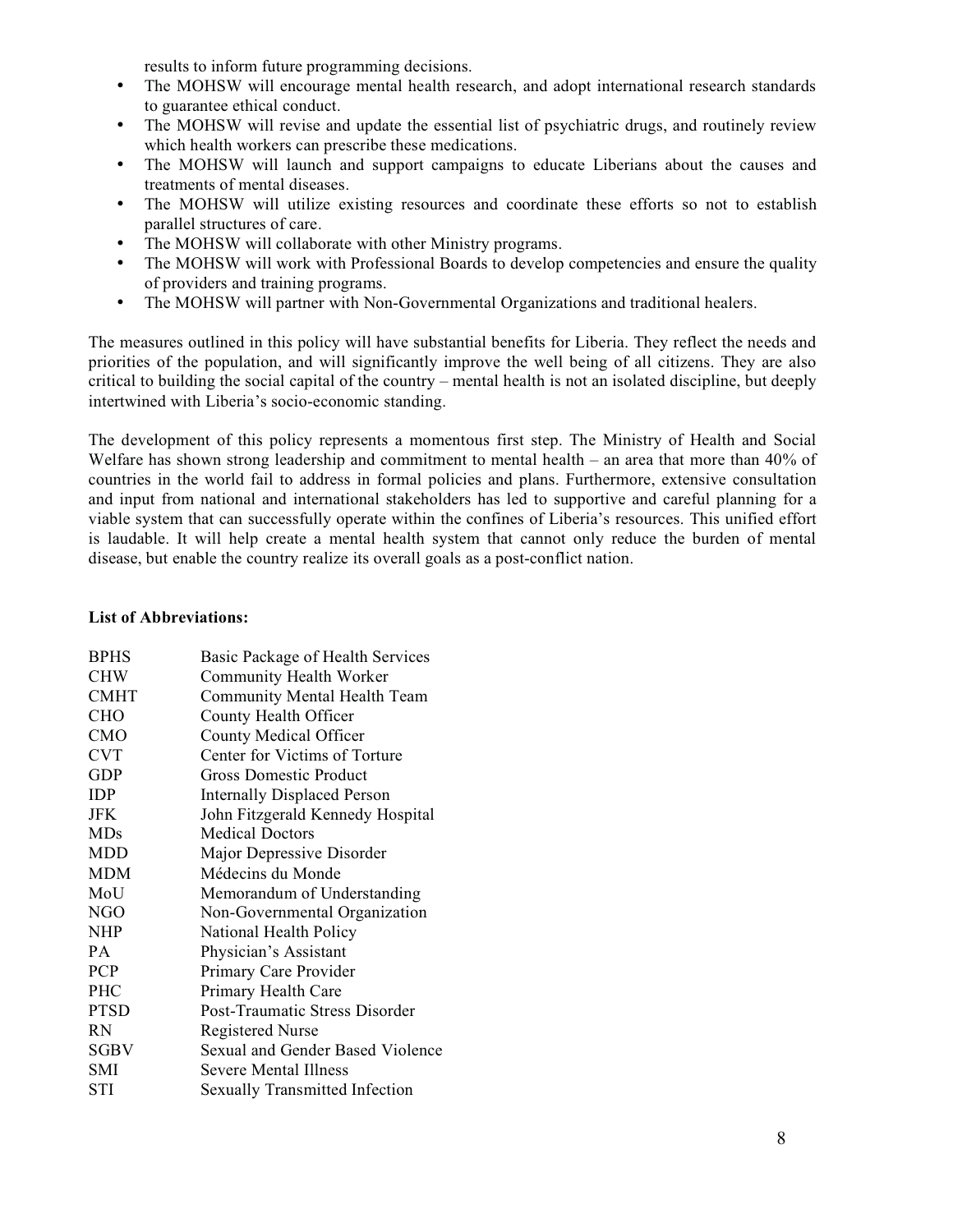#### SW Social Worker WHO World Health Organization **Glossary of Terms**

*Community-based mental health care* is any type of care, supervision and rehabilitation of patients with mental illness outside the hospital by health and social workers based in the community. It is intended to provide public mental health services directly to people in need of assistance in a community setting.

*Cultural competence* is recognition of and response to cultural concerns of ethnic and racial groups, such as histories, traditions, beliefs and value systems. Cultural competence helps professionals create better services and ensures adequate utilization by diverse populations. Cultural competence entails a set of behaviors, attitudes and policies that come together in a system or agency or among professionals that enables that system, or agency or those professionals to work effectively in cross-cultural situations.

*Evidence-based practices* refer to a decision-making process for which there is consistent scientific evidence showing that a particular approach will improve outcomes.

A*n inpatient facility* is a medical facility where patients stay for a period of time to receive treatment. There are both acute (shot-term) and long-term inpatient facilities.

*Integrated services* refer to a system in which an array of services, such as mental health and primary care, are provided through a single agency or entity.

*Mental disorders* are health conditions that are characterized by alterations in thinking, mood or behavior (or some combination thereof), and are associated with distress and/or impaired functioning.

*Mental health* is a state of well-being in which an individual can realize his or her own abilities, interact positively with others, cope with the stressors of life and study, work productively and fruitfully, and contribute to his or her family and community.

*Mental health in primary care* refers to the provision of basic preventive and curative mental health at the first level of the health system. Care is usually provided by a non-specialist who can refer complex cases to a more specialized mental health professional.

*Mental health problems* are when a person's emotional suffering leads to problems in thinking and behavior, and a decline in daily functioning. An individual will express his or her distress through physical, emotional and behavioral symptoms; some may feel spiritually disturbed, while many will show signs of abnormal thinking or functioning at work as well as in school, in the home and in the community. The more severe the emotional suffering becomes, the more problems develop. As the person recovers from suffering, his or her functioning usually returns to normal.

*Mental illness* is a term that refers to all diagnosable mental disorders.

*Outcomes measure* is a tool that systematically evaluates the impact services can have on the health and mental health of patients. The measure typically focuses on functioning issues.

*Psychosocial rehabilitation* refers to professional mental health services that bring together approaches from the rehabilitation and mental health fields. These services combine pharmacological treatment, skills training, and psychological and social support to clients and families in order to improve their lives and functional capacities.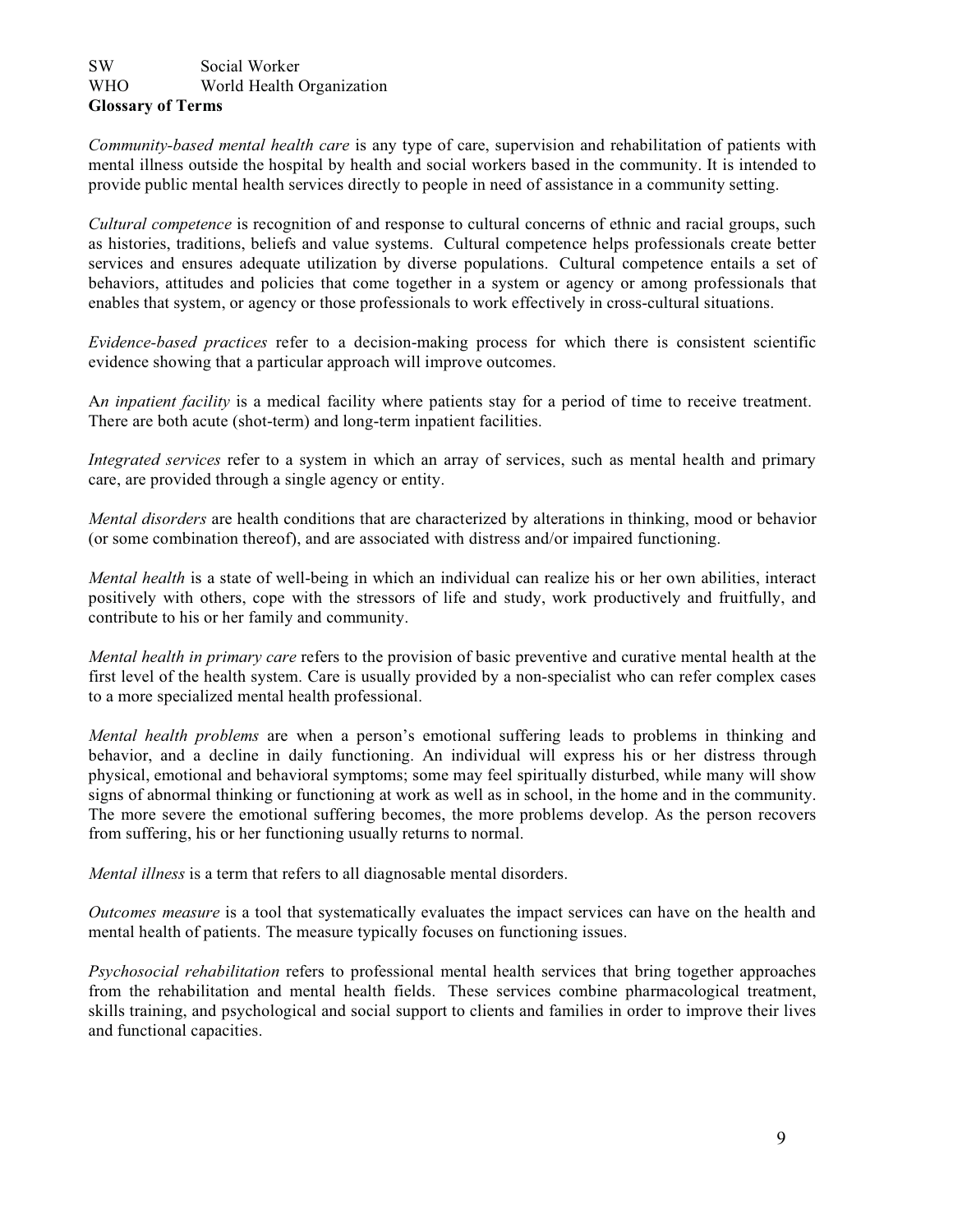*Severe mental illness (SMI)* is a term that applies to more seriously affected individuals. The category includes schizophrenia, bipolar disorder, severe forms of depression, panic disorder and obsessivecompulsive disorder.

*Support services* are rehabilitative services that are not strictly medical but are nonetheless considered to be necessary in the recovery process. Such services are designed to develop and/or restore a patient's functional capacities and may include support to help clients maintain independent housing, education, employment, or other activities associated with community integration.

## **1.0 INTRODUCTION**

The National Mental Health Policy represents the Government of Liberia's first major attempt to address the country's diverse range of mental health problems in a comprehensive and integrative way. This policy reflects the commitment of the government to develop a system that incorporates all areas of health and health delivery. It is consistent with the National Health Policy and Basic Package of Health Services, which provide guidance and direction to all health related areas in the country.

Having emerged from a brutal period of conflict, it is essential that health related issues are dealt with in a holistic manner. This is a critical time in our history: as we recover from the past, and build our health system, we must make decisive and evidence-based decisions that enable us to manage all the needs of our citizens.

The Government of Liberia fully recognizes that mental health is the foundation for well being, and integral to the effective functioning of an individual and community. It is with these fundamental precepts in mind that this policy has been developed.

#### **1.1 Methodology of Policy Development**

This mental health policy is the result of a comprehensive series of consultative meetings and workshops with local and international key stakeholders.

The Ministry of Health and Social Welfare (MOHSW) first formed a Mental Health Policy Committee to plan, guide and direct the formulation of the policy. The Policy Committee created the terms of reference for the local and international consultants, and selected the relevant organizations that could aid in the production of the document.

In addition, the Policy Committee held a two-day national consultative workshop, which involved all major stakeholders, on October 2 and 3, 2008. A draft of the policy was subsequently written using stakeholder assistance, and literature and desk reviews.

This policy was also developed through extensive consultation and input from a team at the Massachusetts General Hospital Division of International Psychiatry, Harvard Medical School and the Harvard Program in Refugee Trauma. This group provided expertise in mental health care in post-conflict countries and the rebuilding of mental health systems in these areas. The group identified culturally appropriate, evidence-based models of health care and health delivery, and suggested Ministry partnerships for policy implementation.

To help inform their recommendations, team members participated in site visits in February and May, 2009. They also produced, in collaboration with the MOHSW, a needs assessment with 171 key informants of Liberian children, adolescents and young adults. This survey was conducted by social work students from Mother Patern College of Health Sciences.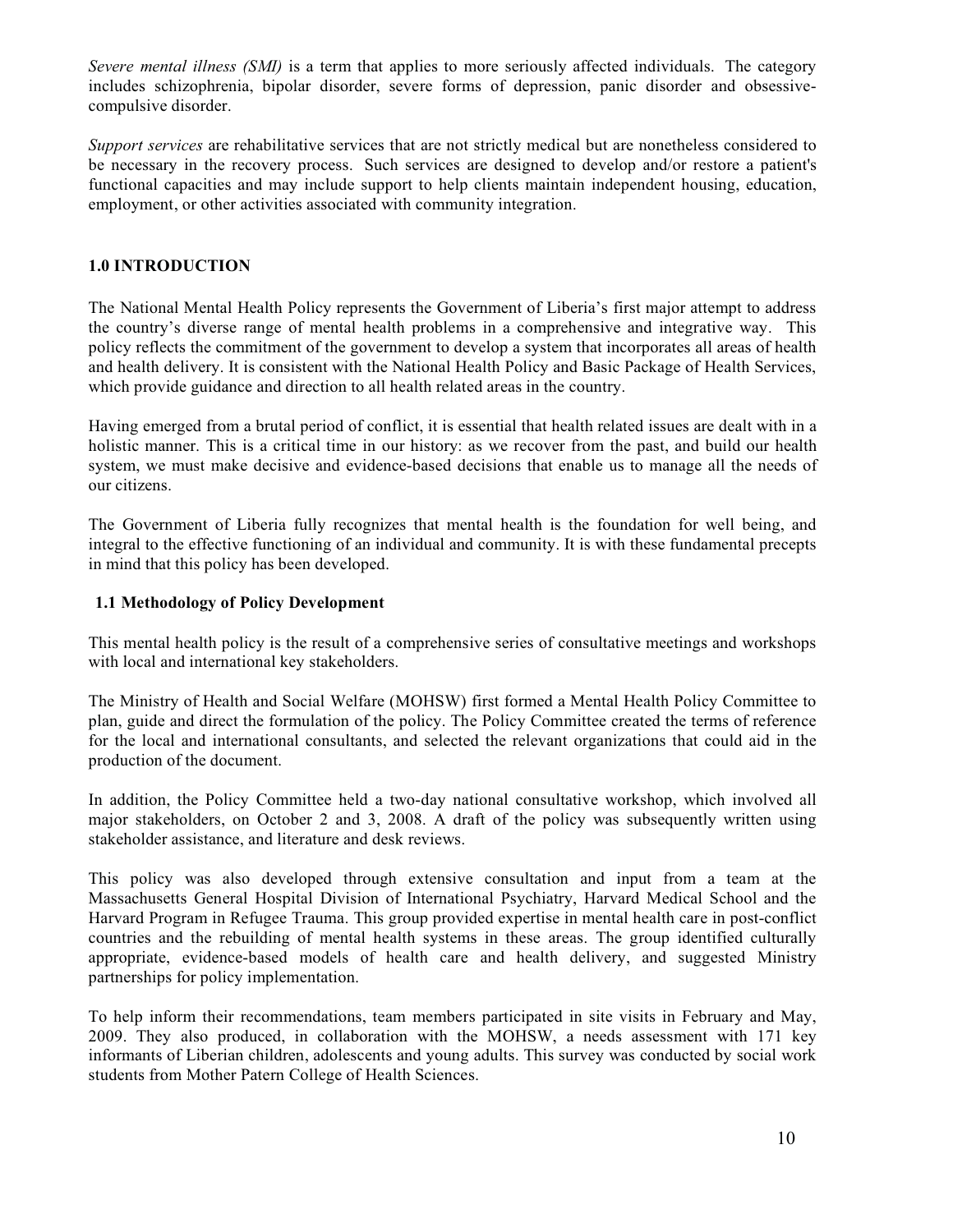Dr. Mardia Harris Stone and Dr. Benjamin Harris, two other lead consultants, communicated with the group weekly, and assisted and advised them throughout the process.

Once the draft was finalized, the MOHSW held a validation meeting, again with key stakeholders, on May 18 and 19, 2009 to affirm the contents of the policy document and to appreciate its national ownership.

#### **1.2 Conceptual Overview of Mental Health**

#### **1.2.1 Definitions**

Mental health is a state of well-being in which an individual can realize his or her own abilities, interact positively with others, cope with the stressors of life and study, work productively and fruitfully, and contribute to his or her family and community. It does not refer exclusively to the absence of mental disorders.

A person is considered to have a mental health problem when his or her emotional suffering leads to problems in thinking and behavior, and a decline in daily functioning. An individual will express his or her distress through physical, emotional and behavioral symptoms; some may feel spiritually disturbed, while many will show signs of abnormal thinking or functioning at work or school, and in the home and community. The more severe the emotional suffering becomes, the more problems develop. As the person recovers from suffering, his or her functioning usually returns to normal.

#### **1.2.2 Mental health in Africa**

Mental health has been a low priority in resource-poor settings. About half the countries in Africa and a third in the world do not have mental health policies, and of those that do, many have not been revised in years (Patel, et al 2007). Furthermore, 28% of low-income countries in the world do not have budgets for mental health, and in 37%, mental health makes up less than 1% of the overall health expenditure (WHO Mental health Context).

Mental health resources are extremely limited in Africa. Facilities are inadequate, drug supplies are unpredictable, and there are few psychiatric beds – most of which are in mental hospitals. The Institute of Medicine estimates that while 50% of affected persons are reached by mental health services in developed countries, this rate drops to about 15% in low-income areas (Gureje, et al 2007).

The lack of trained mental health professionals is a major problem. According to Prof Ndetei, Professor of Psychiatry, University of Nairobi and Director, Africa Mental Health Foundation (AMHF), the number of specialist psychiatrists per population on the continent is dismal: "While the United States and Canada have ratios of 14 and 12 psychiatrists respectively, per 100,000 population, Africa has a ratio of about 0.05/100,000. The situation in Africa today is even worse and more alarming than a few years ago when the ratio was about 1 per million population or .1/100,000." In West Africa, the numbers of trained psychiatric doctors, nurses or other workers are alarmingly low.

Moreover, mental health resources are not appropriately allocated. Mental health professionals will often be relegated to other areas of the clinic or hospital to deal with acute cases or to compensate for staff shortages. Access to mental health care is not only constrained by supply, but also demand (Patel, et al (2007). Stigma towards mental illness is widespread, and many are reluctant to seek treatment for fear of being ridiculed, harassed or forced to leave their communities.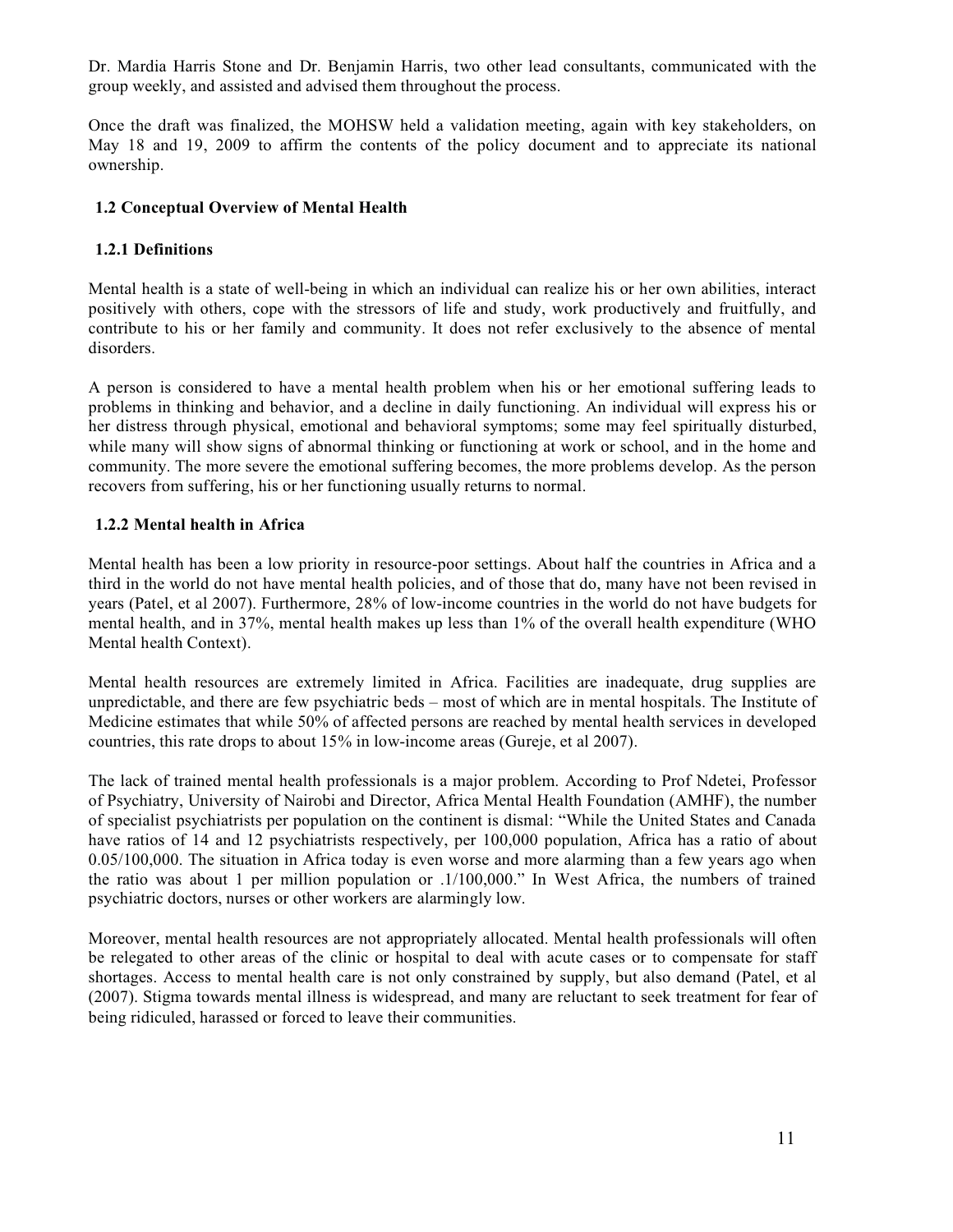**Table 1.** Mental health resources in West Africa

|              | Population<br>(millions) | Total Psychiatric<br>beds per 10,000<br>people | Number of | Number of<br>psychiatrists per psychiatric nurses<br>100,000 people per 100,000 people 100,000 people | Number of<br>psychologists per | Number of social<br>workers per 100,000<br>people |
|--------------|--------------------------|------------------------------------------------|-----------|-------------------------------------------------------------------------------------------------------|--------------------------------|---------------------------------------------------|
| Benin        | 6.92                     | 0.08                                           | 1.2       | 0                                                                                                     | 0.05                           | 0.02                                              |
| Burkina Faso | 13.39                    | 0.18                                           | 0.05      | 0.4                                                                                                   | 0.03                           | 0.02                                              |
| Ghana        | 21.37                    | 1.03                                           | 0.08      | 2                                                                                                     | 0.04                           | 0.03                                              |
| Guinea       | 8.62                     | 0.05                                           | 0.04      | 0                                                                                                     | 0                              | $\Omega$                                          |
| Liberia      | 3.49                     | 0.08                                           | 0.03      | 0.03                                                                                                  | 0                              | 0                                                 |
| Mali         | 1341                     | 0.2                                            | 0.06      | 0.15                                                                                                  | 0.02                           | 0.01                                              |
| Senegal      | 10.34                    | 0.3                                            | 0.16      | 0.06                                                                                                  | 0.04                           | 0.035                                             |
| Sierra Leone | 5.16                     | 0.47                                           | 0.02      | 0.04                                                                                                  | $\bf{0}$                       | 0.06                                              |
| Togo         | 5.02                     | 0.4                                            | 0.04      | 0                                                                                                     | 0.2                            | 0                                                 |

(WHO Mental Health Atlas, 2005)

# **1.2.3 Mental Health as a Leading Disability**

Developing countries must create sustainable and effective mental health systems in order to cope with the growing global burden of mental diseases. Mental illness comprised of 12% of the global burden of disease in 2000 – a figure that is expected to rise to 15% by the year 2020. While communicable diseases continue to represent the leading cause of disease burden in resource-poor areas, non-communicable diseases are becoming increasingly more significant as causes of disability and premature death. In particular, unipolar depression is the third leading cause of disease burden worldwide – representing 4.3% of total disability adjusted life years. It is predicted to become the second leading cause of disease burden by the year 2020 (Ustun, et al., 2004; Michaud, et al, 2001).

Furthermore, depression is the currently leading cause of non-fatal burden, accounting for approximately 10% of all total years lived with disability (YLD) in low- and middle-income countries (WHO GBD 2004 Update; Ustun, et al. 2004). Neuropsychiatric conditions, in general, account for about 33% of YLD among adults aged 15 years and older (WHO GBD 2004 Update). These startling statistics show that depression has been overlooked as a major health priority, and underscore the need for public health programs targeting depressive disorders.

| Low- and middle-income countries |                                                    |                          | <b>High-income countries</b> |    |                                  |                          |                         |
|----------------------------------|----------------------------------------------------|--------------------------|------------------------------|----|----------------------------------|--------------------------|-------------------------|
|                                  | Cause                                              | <b>YLD</b><br>(millions) | Percent<br>of total<br>YLD   |    | Cause                            | <b>YLD</b><br>(millions) | Percent of<br>total YLD |
| 1                                | Unipolar depressive disorders                      | 55.3                     | 10.4                         |    | Unipolar depressive<br>disorders | 10.0                     | 14.6                    |
| $\overline{2}$                   | Refractive errors                                  | 25.0                     | 4.7                          | 2  | Hearing loss, adult onset        | 4.2                      | 6.2                     |
| 3                                | Hearing loss, adult onset                          | 23.2                     | 4.4                          | 3  | Alcohol use disorders            | 3.9                      | 5.7                     |
| $\overline{4}$                   | Alcohol use disorders                              | 18.4                     | 3.5                          | 4  | Alzheimer and other<br>dementias | 3.7                      | 5.4                     |
| 5.                               | Cataracts                                          | 17.4                     | 3.3                          | 5  | Osteoarthritis                   | 2.8                      | 4.1                     |
| 6                                | Schizophrenia                                      | 14.8                     | 2.8                          | 6  | Refractive errors                | 2.7                      | 4.0                     |
| 7                                | Birth asphyxia and birth trauma                    | 12.9                     | 2.4                          |    | $COPD^*$                         | 2.4                      | $3.5^{\circ}$           |
| 8                                | Bipolar Disorder                                   | 12.9                     | 2.4                          | 8  | Diabetes mellitus                | 2.3                      | 3.4                     |
| 9                                | Osteoarthritis                                     | 12.8                     | 2.4                          | 9  | Asthma                           | 1.8                      | 2.6                     |
| 10                               | Iron-deficiency anemia<br><b>Contract Contract</b> | 12.6<br>$-1$             | 2.4                          | 10 | Drug use disorders               | 1.7                      | 2.4                     |

|  |  | Table 2. Leading global causes of YLD, high-income and low- and midd-income countries, 2004 |
|--|--|---------------------------------------------------------------------------------------------|
|--|--|---------------------------------------------------------------------------------------------|

\*COPD, chronic obstructive pulmonary disease

(From: WHO Global Burden of Disease 2004 Update)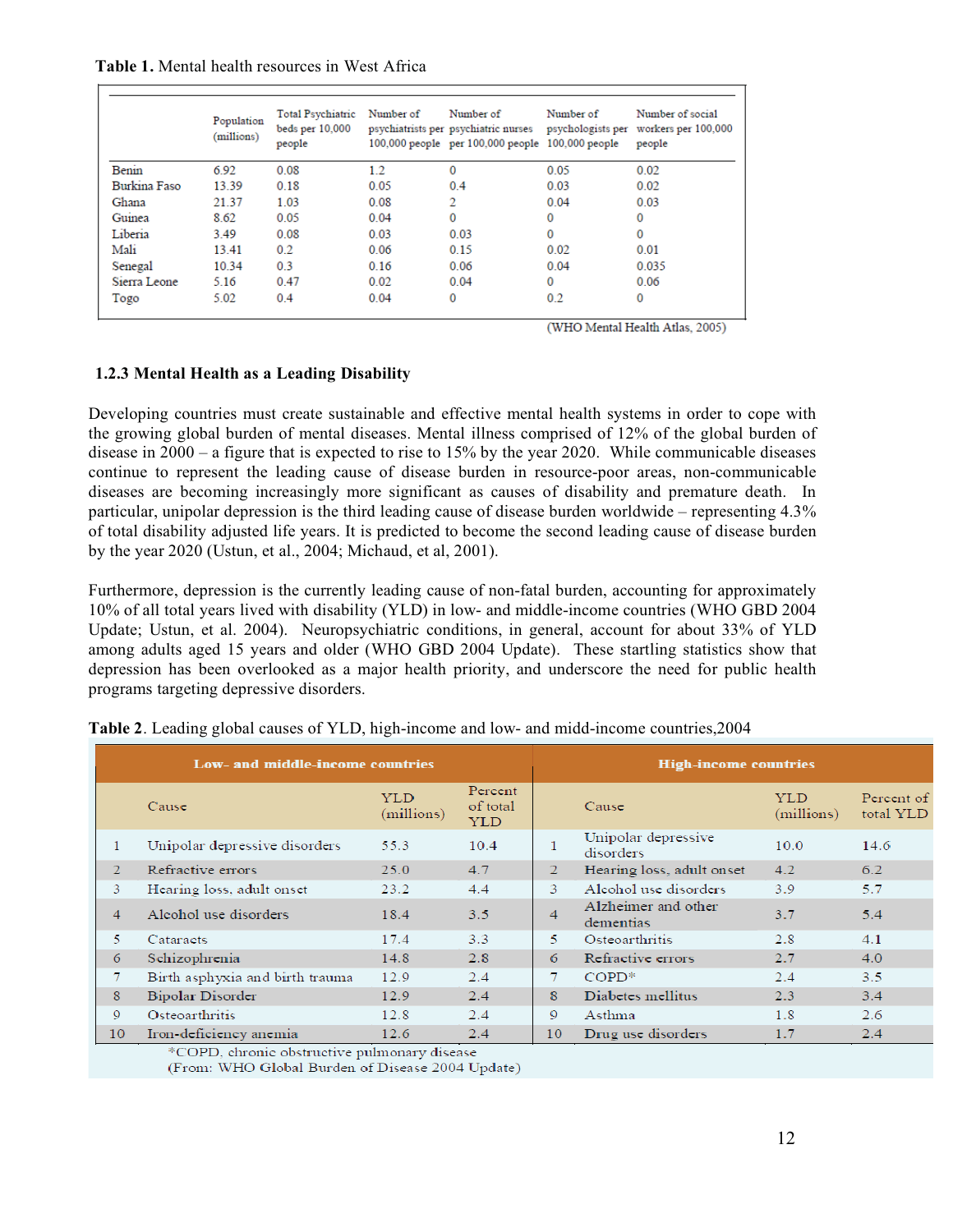#### **1.2.4 Mental Illness and Poverty**

It is important to note the close interaction between poverty and mental illness. While it is well known that mental illness impedes the ability of individuals to learn and engage in productive endeavors, it is not generally understood that poverty itself is a risk factor for mental illness. Poverty, however, reduces the ability of individuals to access promotive, preventive, curative and rehabilitative services thereby increasing their risk of morbidity, disability and mortality. The stressors associated with widespread poverty can also exacerbate existing psychological and psychosocial problems, and increase the risk of developing mental disorders and substance abuse issues.

#### **2.0 DEMOGRAPHIC AND SOCIOECONOMIC PROFILE**

Liberia is located on the Atlantic coast of West Africa, bordering Sierra Leone, Guinea and Cote D'Ivoire. The population is an estimated 3.49 million with an annual growth rate of approximately 3.7%. More than half the people are less than 20 years old, and only 3% are more than 65 years of age. Average life expectancy is about 41 years. There are 16 indigenous tribes, of which 95% of Liberians are apart of, as well as Americo-Liberians (descendants of African-American settlers) and Congo people (descendants of Congo and Afro-Caribbean slaves). Approximately 40% of the population holds indigenous beliefs, 40% are Christian and 20% are Muslim (CCA 2006).

The economy of Liberia reflects the toll of two decades of civil war. While the country is rich in natural resources – diamonds, gold, iron-ore and timber – it is one of the poorest in the world. A middle-income country in the 1970s, Liberians are much worse off than they were 25 years ago (Social Welfare Policy). The per capita GDP is US\$  $163 - an 87\%$  drop from the 1980 GDP of US\$ 1,269. An estimated 2.2 million people, or 63.8% of the population, live below the poverty line. Of this group, 76.2%, or 1.7 million people, live on less than a US\$ 1 a day and almost half live on less than US\$ 0.5 a day. The unemployment rate is an abysmal 85%. Most work in agriculture, or in informal trading or small-scale production. In addition, an estimated 91% of the population is considered vulnerable to food insecurity (40% highly vulnerable and 41% moderately vulnerable). Sixty-eight percent does not have access to safe drinking water. These issues are complicated by uneven population distribution. The displacement of more than 800,000 people during the war and the rapid urbanization that occurred in the aftermath of the conflict, has led to 75% people living in five of Liberia's fifteen counties (Montserrado, Nimba, Bong, Lofa, Grand Bassa and Margibi). More than half of the population resides in urban areas – with over a million people, or a quarter of the population, in Monrovia (National Health Policy). Poor waste and water management in these cities have increased pollution levels and the rate at which communicable diseases spread (National Health Policy).

Illiteracy is another major cause for concern. About 73% of women and 50% of men cannot read or write, and only 25% of those in rural areas are literate. Many Liberians have never had formal education. As of 2007, of people between the ages of 15 and 49, 56% of females and 39% of males had never attended school. Only 25% of females and 26% of males have had some primary education. More than a quarter of children between the ages of 5 and 14 do not currently go to school, and of those who do, many are absent at least once a week or for extended periods (LISGIS).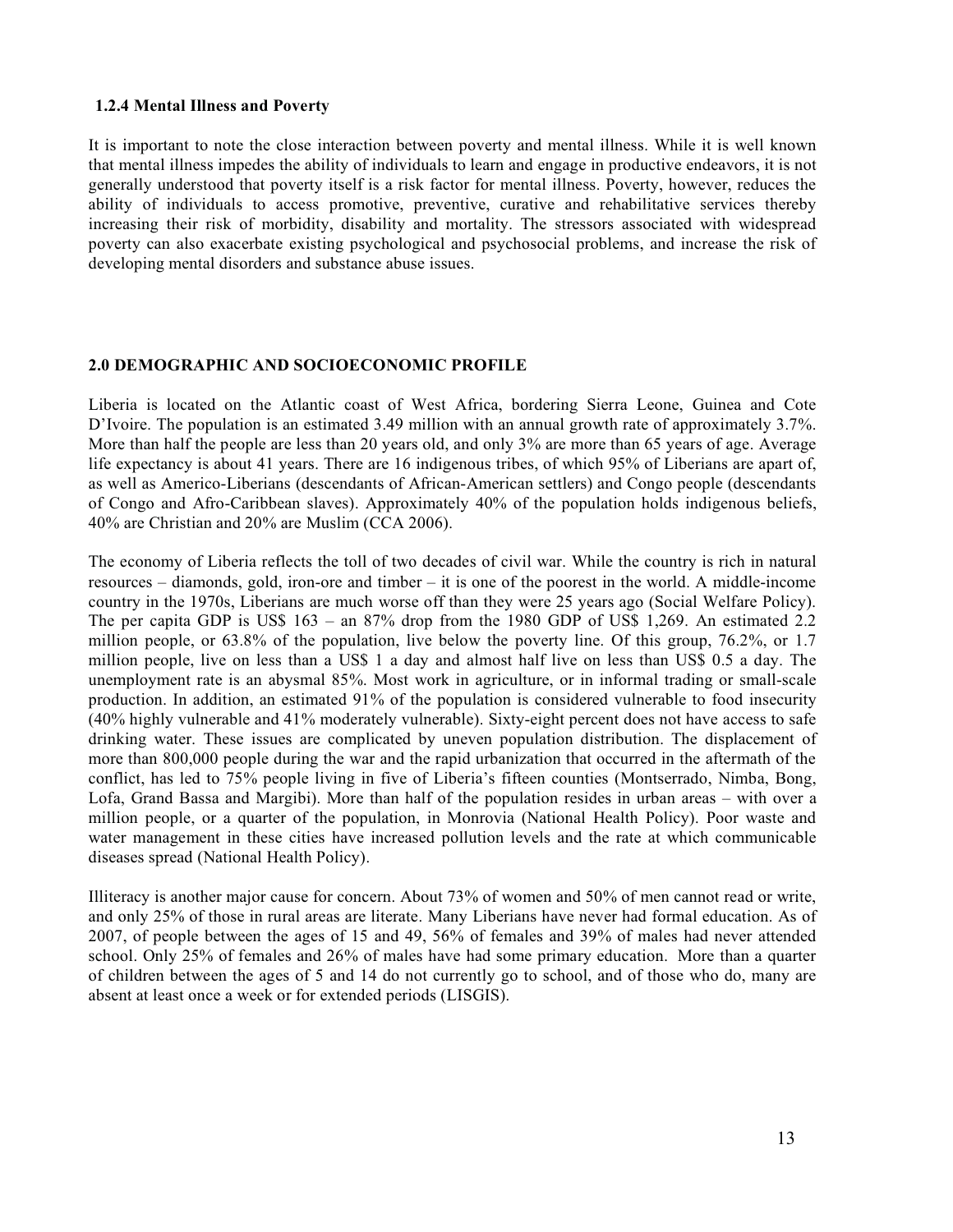#### **Table 2.** Demographic indicators

| <b>Indicators</b>                         | 2008  | 1995  | 2005  | 2015  | 2025  |
|-------------------------------------------|-------|-------|-------|-------|-------|
| Population                                |       |       |       |       |       |
| Midyear population (in thousands)         | 3,335 | 1,975 | 2,902 | 3.923 | 4.753 |
| Growth rate (percent)                     | 3.7   | 4.7   | 4.6   | 2.0   | 1.9   |
| Fertility                                 |       |       |       |       |       |
| Total fertility rate (births per woman)   | 5.9   | 59    | 6.1   | 5.3   | 4.5   |
| Crude birth rate (per 1,000 population)   | 43    | 43    | 46    | 39    | 35    |
| Births (in thousands)                     | 143   | 86    | 132   | 153   | 167   |
| Mortality                                 |       |       |       |       |       |
| Life expectancy at birth (years)          | 41    | 39    | 39    | 43    | 46    |
| Infant mortality rate (per 1,000 births)  | 144   | 172   | 162   | 126   | 105   |
| Under 5 mortality rate (per 1,000 births) | 219   | 257   | 244   | 190   | 155   |
| Crude death rate (per 1,000 births)       | 21    | 23    | 24    | 19    | 17    |
| Deaths (in thousands)                     | 72    | 45    | 69    | 75    | 79    |
| Migration                                 |       |       |       |       |       |
| Net migration rate (per 1,000 population) | 15    | 27    | 25    |       |       |
| Net number of migrants (in thousands)     | 50    | 53    | 71    |       |       |

#### **3.0 SITUATIONAL ANALYSIS**

#### **3.1 History of Mental Health in Liberia**

#### **3.1.1 Mental Health Treatment: 1847-1960s**

Mental health initiatives in Liberia have in the past focused almost exclusively on severe mental illnesses and psychotic disorders. Traditional healers and religious leaders historically cared for these patients as most believed that mental related problems were caused by demonic possession or witchcraft. This understanding about the nature and root of mental illness resulted in some treatments being harsh and inhumane. There were instances, for example, when patients were subjected to beatings, and food and sleep deprivation, as a way to remove the responsible spirit. Patients were also restrained by having their legs locked into logs; the poor circulation to the limbs sometimes led to gangrene or death.

Patients who could not receive treatment roamed free. Many were mocked, ridiculed, stoned or beaten by local residents. Those who were violent were shackled and thrown into prisons with limited or no care.

#### **3.1.2 Mental Health Treatment Post-1960: Development of a Formal Mental Health Service**

The government first implemented a formal mental health delivery service in the 1960s after a group of concerned Liberian women fervently advocated on behalf of the mentally ill. The women mobilized support from both national and international sources, and within a short time, garnered enough funds and resources to construct a modern psychiatric facility outside Monrovia. They built the center on a 90-acre parcel of land donated by a Liberian legislator, Ellen Mills Scarborough, who was a member of the group. They named it the Catherine Mills Rehabilitation Center in honor of Mrs. Scarborough's mother, Catherine Mills.

The Catherine Mills Rehabilitation Center had both inpatient and outpatient services that catered to mentally ill patients from across the country. It had a capacity of approximately 75 beds for admission as well as a walk-in and referral community mental health facility in Monrovia.

The hospital hired international psychiatrists from Canada, Haiti and the United States to manage the facility given the dearth of trained local mental health specialists. It gave scholarships to Liberian nationals, however, to study mental health nursing and related disciplines as a means to increase the number of in-country professionals. These mental health workers assisted in supporting and caring for patients. The first indigenous psychiatrist joined the staff in 1984.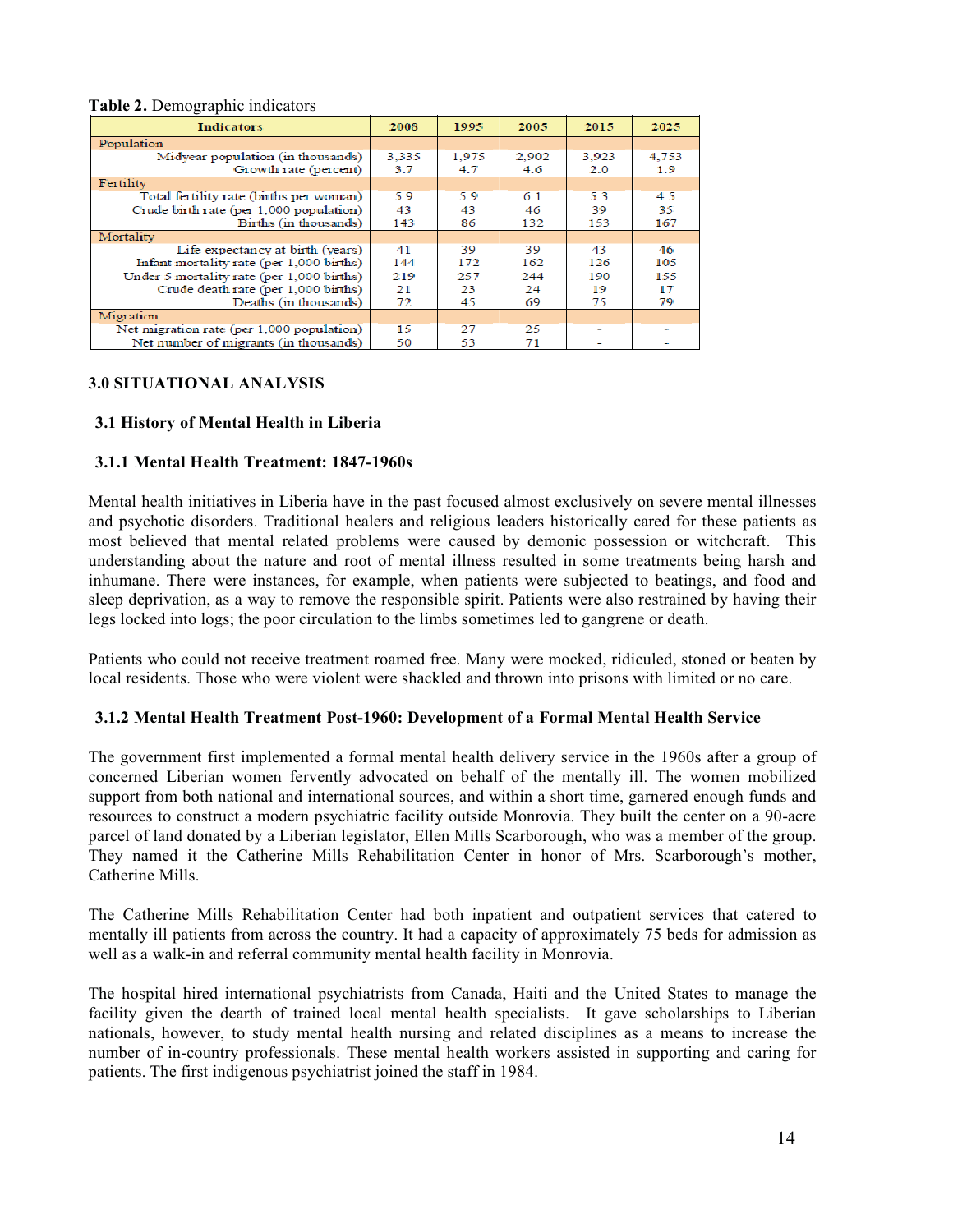The Friends of the Mentally Ill, a Non-Governmental Organization, operated and managed the facility as a charitable institution until the early 1970s when it was turned over to the Government of Liberia. John F. Kennedy Hospital (JFK) later ran and utilized it as a teaching hospital for the A.M. Dogliotti Medical School.

The Catherine Mills Rehabilitation Hospital, like the majority of country's infrastructure, was completely destroyed during the war.

## **3.1.3 Limitations of Centralized Care**

While treatment at the Catherine Mills Rehabilitation Center was considered modern, there were severe shortcomings to a highly centralized mental health system. It meant that mental health treatment was for most people far away and inaccessible. Many could not afford the direct and indirect costs of seeking specialized care at a distant location. There were also no standardized protocols or guidelines for referrals. As a result, patients were transported to the facility in various forms of restraints. Once discharged, there was no follow-up system that linked patients and providers with local health facilities. There was therefore no monitoring or evaluation of medications or adherence to treatment, or assistance with community reintegration. Patients from the interior would often be left in the city without help to return home; it was not uncommon for these individuals to relapse and become vagrant psychotics who wandered the streets of the capital.

#### **3.1.4 Mental Health Services in the War Years**

Few services were developed or administered during the years of civil war. Most were offered between 1994 and 1996, when there was a break in fighting. At this time, the United Nations, in collaboration with the warring factions and relevant stakeholders, planned and initiated a comprehensive demobilization process, which included mental health and substance abuse services as well as psychosocial support and counseling. It was never implemented.

Also during this period, the World Health Organization fielded an international mental health consultant, Dr. S. Jensen, to assist in the development of a two-year emergency mental health plan. This plan played a major role in the creation of the Grant Memorial Mental Hospital, the country's only functioning mental health facility, and in organizing mental health activities, such as the provision of psychiatric drugs.

All services and plans ended abruptly when fighting resumed in 1996.

#### **3.1.5 Demobilization**

Mental health services were for the most part absent from the demobilization process, which began in 2004 after the war ended. Almost every facility in the country – including those of United Nation agencies, supporting institutions, private donors and NGOs – had been looted, vandalized or destroyed in the course of the conflict. This resulted in the withdrawal of all post-conflict relief support, and the implementation of an urgent, fast-paced demobilization plan. According to the National Commission on Disarmament, Demobilization, Reintegration and Reinsertion, approximately 101,000 people were subsequently demobilized. Most were young men and women. About 13% were children.

The demobilization process was rife with problems. For medical workers in particular, it was hampered by poor coordination; logistical and political issues; continuous operational changes, such as the duration of the demobilization phase and the number of ex-combatants to be screened and examined; bad weather, which limited access to necessary equipment and resources; and inadequate working conditions, such as no toilets, furniture, partitions or locks in medical areas.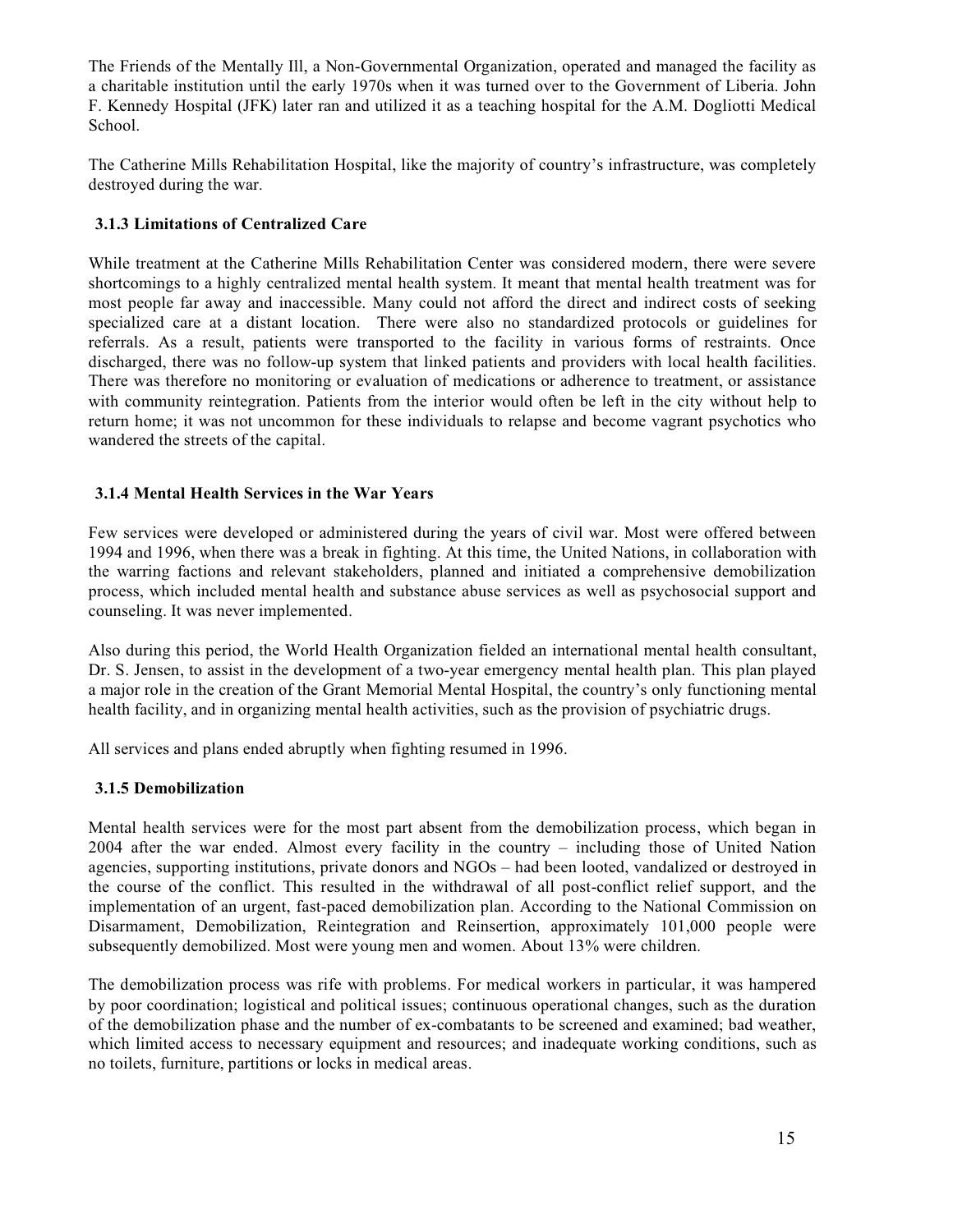Arguably the greatest obstacle for mental health care was the lack of competent psychiatric specialists. Only a small number of ex-combatants with mental diseases could be identified, and only a few indicators of drug abuse were reported. The lack of competent mental health workers made it impossible to determine any conclusions about treatment (Larrauri, 2004).

No system that addressed the diverse psychological, psychosocial or neurological needs of ex-combatants was thus ever established. Few psychological interventions and counseling services have been made available to this population since the end of fighting. The Ministry considers this a missed opportunity – especially because many former soldiers have become violent criminals or gang leaders.

## **3.2 Current State of Mental Health**

## **3.2.1 Guiding Documents Relevant to Mental Health**

There has never been a national policy for mental health and there is currently no mental health legislation. The Ministry of Health and Social Welfare, with funding from the World Health Organization and in collaboration with stakeholders, has drafted the country's first national policy on substance abuse prevention and control. This document needs to be finalized.

## **3.2.3 Mental Health Expenditure**

The current proportion of total mental health expenditure compared to the overall health expenditure is much less than one percent.

## **3.2.4 Mental Health Facilities and Services**

Mental health care is virtually non-existent in the country. There are no outpatient or inpatient treatment options available at health clinics or health centers, and no psychiatric wards at county hospitals. In addition, there are no specialized services for the developmental and mental health needs of children and adolescents, and no services for other vulnerable groups, such as geriatric patients. There are also no rehabilitation services for alcohol and other substance use disorders or for individuals with deficits and handicaps that result from their mental illness.

The only functioning mental health facility is the Grant Memorial Mental Hospital. It is a private hospital that was built in the aftermath of the destruction of the Catherine Mills Rehabilitation center. It was turned over to the Ministry of Health and Social Welfare in a Memorandum of Understanding (MoU). This MoU expires in a few years; at this time, the hospital will close, and the property will revert back to its owner.

Grant Hospital is currently managed by a German-based NGO, Cap Anamur. It caters to about 50 patients, but with the addition of a new building, will have an inpatient capacity to treat 80. Patients pay a one-time fee for services (450 Liberian dollars for inpatient and 300 Liberian dollars for outpatient). Care is provided by an interdisciplinary team. The team is comprised of a social worker, nurse, therapist, psychologist, psychiatric advisor (who prescribes medications and supervises the staff) and physician assistant (PA), who serves as the Medical Director of the hospital. There are no doctors or psychiatrists at the facility.

A range of psychiatric disorders is treated at Grant Hospital. Unpublished data from 2008 showed that of all the patients that received care, 54% were female and 46% were male. Five percent were 10 years old or younger, 33% were between 11 and 25 years of age, 25% were between 26 and 40 years of age, 27% were between 41 and 60 years of age, and 9% were between 61 and 80 years of age. The majority of patients came from Montserrado County (N=659; 88%). Twenty-nine (4%) were from Bong County, 25 (3%) were from Margibi County and 13 (2%) were from Grand Bassa County. The most common reason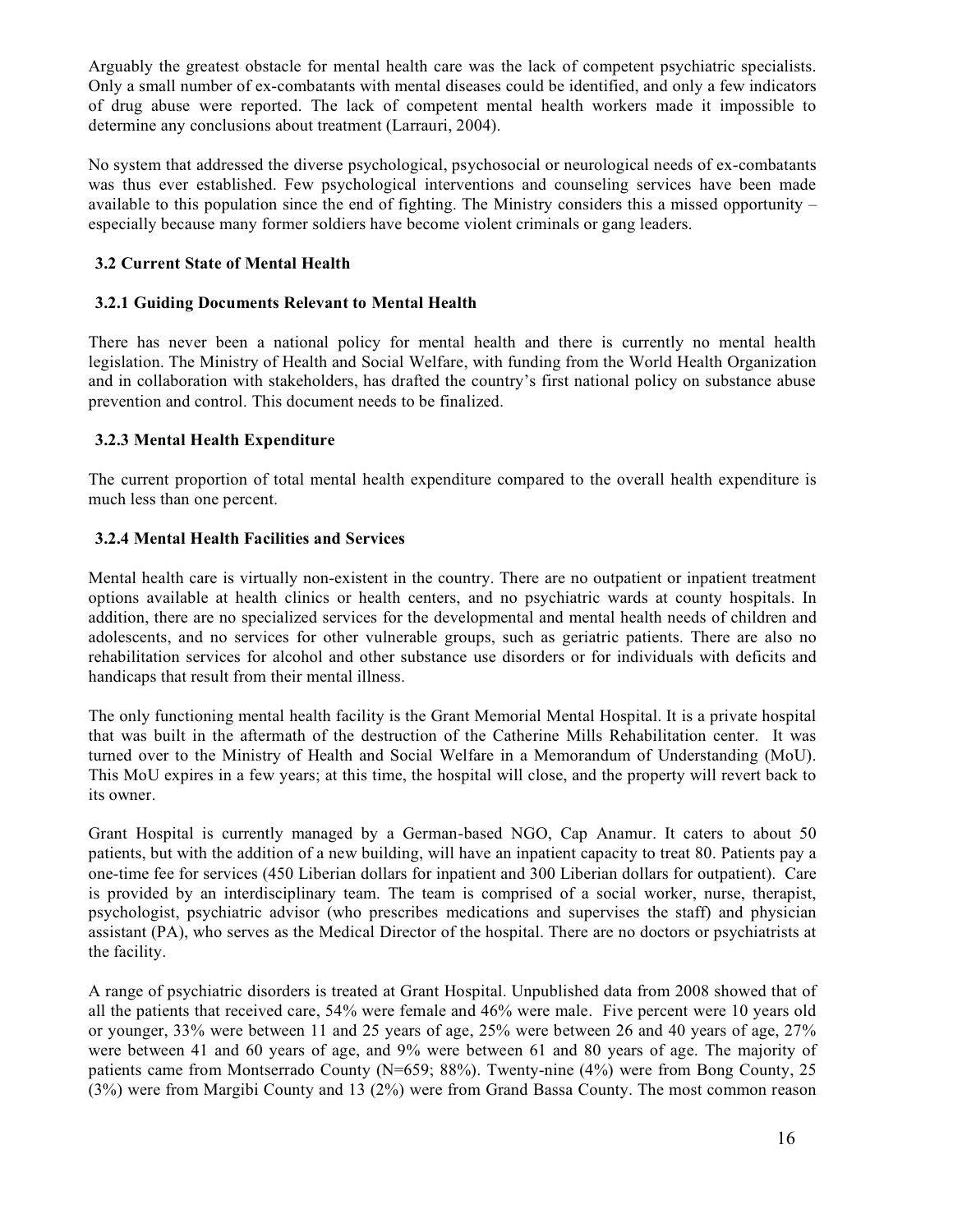for admission was psychosis (n=228 (47%) (schizophrenia, organic psychosis [i.e. from malaria], post partum psychosis and drug-induced psychosis). Other admissions included 112 (23%) for epilepsy, 87 (18%) for "anxiety neurosis," 31 (6%) for dementia, 31 (6%) for PTSD, 20 (4%) for depression, and only 4 (1%) for mania. Outpatient follow-up treatment was most common for psychosis (n=127(44%)) (schizophrenia, organic psychosis, post partum psychosis and drug induced psychosis). Other outpatient follow-up treatment included 89 (31%) for epilepsy and 51 (18%) for "anxiety neurosis." Only 11 (4%) received outpatient follow-up care for depression and 11 (4%) for dementia. In 2000 and 2001, the average length of stay at the hospital was 14 days.

In addition to providing mental health care, Grant Hospital serves as a training site for nursing and social work students from the A.M. Deglioti College of Medicine, University of Liberia, United Methodist University, Cuttington University, Tubman National Institute of Medical Arts and Mother Patern College. There is currently no standardized training manual or procedure guidelines or regulations that are available.

## **3.2.5 Psychiatric Drugs**

There are few psychotropic medicines on the Ministry's Essential List of Drugs. Moreover, these medications are often unavailable and too costly for the majority of Liberians. The anticonvulsants on this list – including Phenobarbital – are similarly expensive and in limited supply. It is also worth noting that some of the antidepressants and antipsychotics recommended by the Ministry have the most side effects and lowest safety margin.

Grant Hospital utilizes a range of psychotropic medications that are provided by Cap Anamur. Common drugs prescribed at the facility include chlorpromazine, haloperidol, trifluoperazine, fluophenazine (Hcl and decanoate), risperidone and thiothixene. Antidepressants that are used include amitriptyline, imipramine, nortriptyline, clomipramine, sertraline, paroixetine, citalopram and fluoexetine. Anti anxiety medications include diazepam and lorazepam, and anticonvulsants and mood stabilizers include phenobarbitone, phenytoin, valproate, and carbamezepine.

The most common psychotropic drugs prescribed by Medecins Du Monde, an NGO that treats mentally ill patients, are amitriptyline (29%), haloperidol (27%), paracetamol (18%) and phenobarbitol (8%). A small amount of other drugs are also used, such as paroxetine (4%), fluoxetine (3%) and carbamezepine (3%). Open mole (with second diagnosis) is treated with haloperidol (14%), amitriptyline (22%), and paracetamol (15%) of the cases.

Neither the Basic Package of Health Services nor the National Health Policy explicitly defines who can prescribe medications. There is no limitation based on degree or training. Doctors, nurses, physician assistants, midwives and other health workers currently prescribe psychotropic medications and anticonvulsants without any government oversight, supervision, support or continuing education. Training manuals used for prescribing complex medications or interventions have also not been adapted to the Liberian context.

#### **3.2.6 Trained Manpower**

The dearth of skilled mental health professionals cannot be overstated. The number of trained mental health professionals is severely inadequate for the population's mental health needs. There is currently one practicing psychiatrist in the country, and no fully qualified psychiatric nurses, psychiatric or clinical social workers, psychiatric physician assistants, occupational therapists or clinical psychologists. Clinicians, while legally allowed, do not generally have the knowledge or education to prescribe complex psychotropic drugs. Furthermore, the nurses at the one existing mental health facility, Grant Hospital, have a general education, and have received only a crash course in psychiatric diagnosis and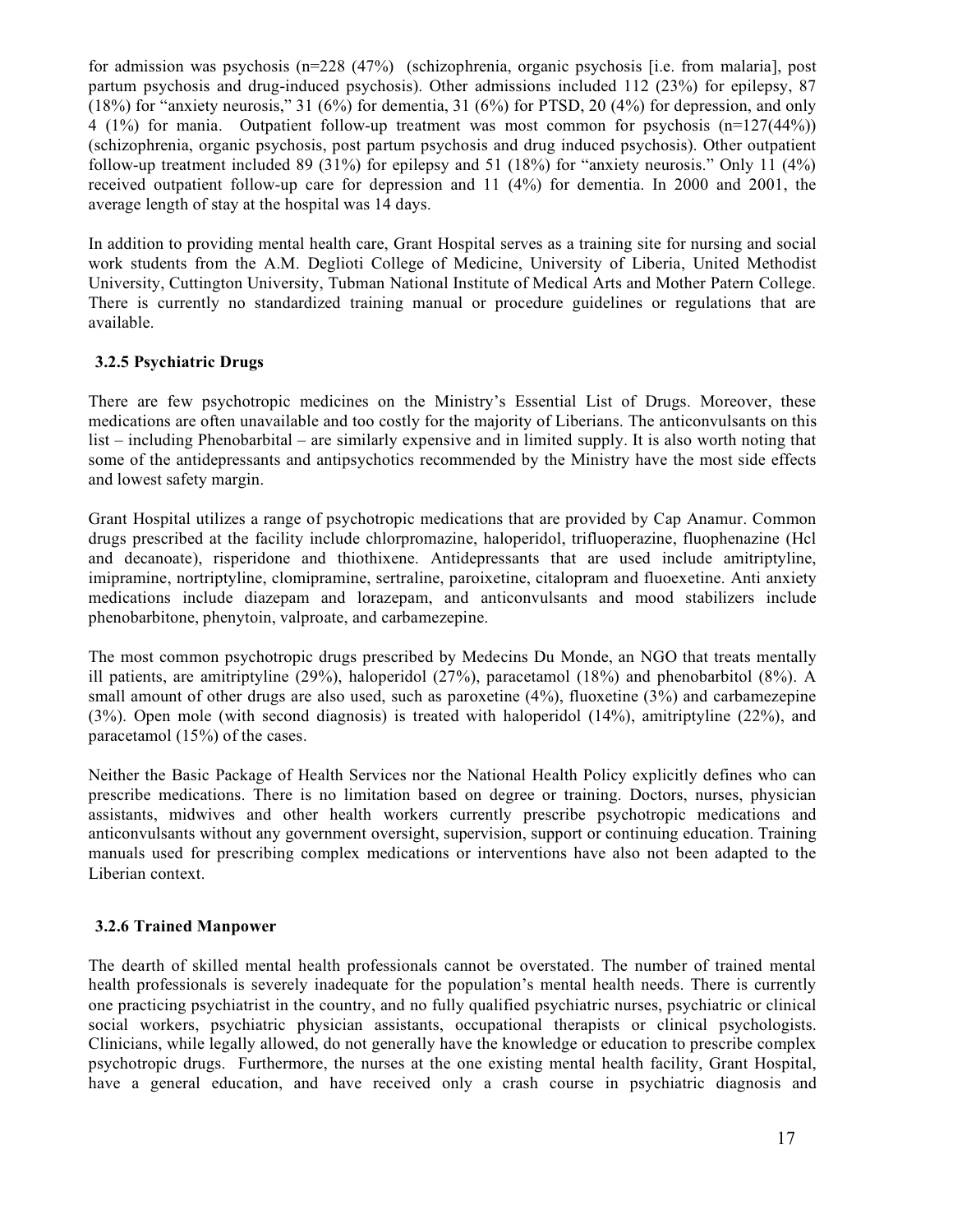management. This facility has no psychiatrist to supervise or manage the staff, or to provide guidance for complex cases.

In general, the primary health workforce is made up of those with sub-standard qualifications (National Health Policy). They have received no training in the screening or identifying of mentally ill patients, and in treatment options within the primary care or emergency setting.

#### **3.2.7 Education and Training Opportunities**

Mental health education and training opportunities are scarce. Liberia's one medical school has no clinical rotation in psychiatry; instead, the one psychiatrist in the country intermittently lectures the students. There is also no psychiatric residency program.

There are also few options for psychiatric nursing, social work or physician assistant education and training. There is a psychiatric nursing course at the Tubman National Institute of Medical Arts (TNIMA), a school for non-physician students. The course lasts two semesters for nurses and one semester for midwives. It focuses only on the identification of and the referral process for mental health patients, and offers no training or education about vulnerable groups. Mother Patern College of Health Sciences has recently expanded a two-year social work degree to a 4-year program.

The Ministry currently does not have a system to evaluate or process of accreditation of psychiatric education and training programs. There is no standard curriculum or competencies required for practice. There is no system to evaluate teachers or trainers, or guidelines that demand and ensure they have appropriate degrees (from both local and international institutions). There is also no certification process for non-physician mental health workers trained by NGOs.

In addition, there are no scholarship opportunities in the country to attract students with a natural interest in mental health to the profession, and there are no financial incentives offered for health workers to complete additional training in mental health (since mental health and general health workers are paid the same).

There are also no self-care education programs for health professionals about mental health. Stigma and misconceptions about mental illness as well as other health issues, such as HIV/AIDS, are still widespread among health workers. Moreover, counseling opportunities or self-care initiatives for providers who see and treat very difficult patients are non-existent. Stress and burnout rates are high among mental health workers.

#### **3.2.8 Monitoring and Evaluation**

There is no organized system for data collection, storage or retrieval of mental health related activities. There is no defined list of mental health statistics to be collected or indicators to be evaluated. There is no reporting system to gather and forward relevant information, such as number of patients examined and treated or diagnosis, from those providing mental health services to the Ministry of Health. As a result, there is no Liberia specific data about rates of prevalence or patient demographics for those afflicted with or being treated for mental illnesses.

#### **3.2.9 Mental Health Research**

There is currently no system to monitor mental health research. There is no Internal Review Board to review studies, and to ensure the safety of subjects and the ethical conduct of research.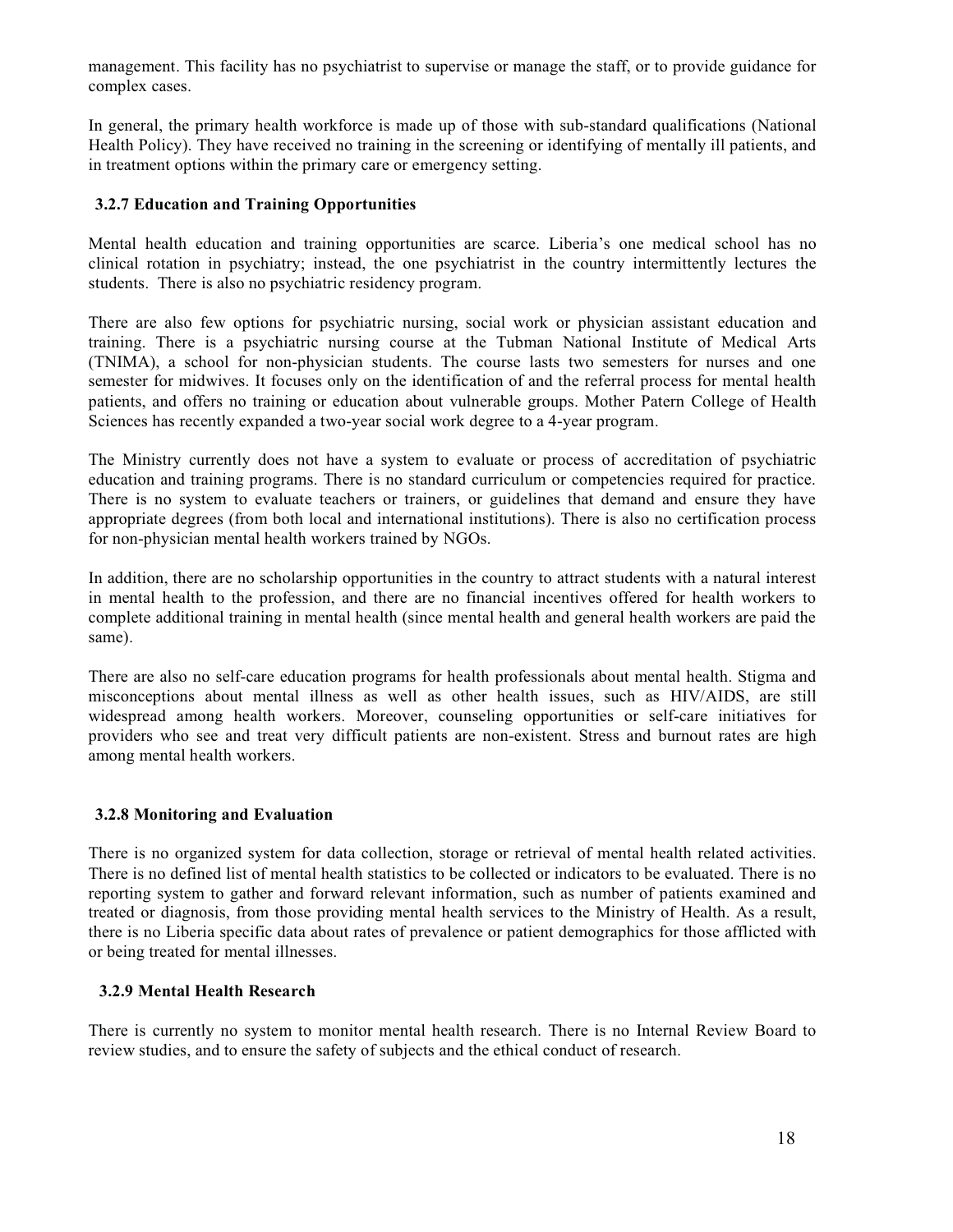#### **3.2.10 Forensic Services**

There is no accurate count of mentally ill people who are incarcerated. There is no forensic service to manage individuals with mental conditions who have committed serious offences. The courts relegate mentally ill offenders to prisons where they receive no treatment, and where there are no secure or semisecure areas.

#### **3.2.11 Human Rights**

Liberia does not have any provisions to protect patients against involuntary admission or treatment. Nor does it have a provision requiring consent for admission or treatment.

#### **4.0 EPIDEMIOLOGY**

As there is no monitoring or data collection system, there is little information about the mental health of the population. Studies in developed countries have shown that up to one-fifth or one-quarter of the general population suffer from some form of mental disorder at any given time. In 1996, Parry reviewed epidemiological studies in Africa and found similar or even higher levels of morbidity.

Rates from other post-conflict societies have shown a high incidence of trauma-related psychiatric illness such as posttraumatic stress disorder (PTSD) and depression in affected populations. This is consistent with a recent household survey by Johnson et al (2008), which involved 1600 Liberian adults aged 18 or older (of whom a number were ex-combatants). The study indicated that 40% of participants met symptom criteria for major depressive disorder (MDD) and 43% met symptom criteria for PTSD. Extrapolating to the general population, this study suggests that more than 1.5 million persons have symptoms suggestive of MDD and PTSD.

This study further showed that a third of the population had been involved in combat and that up to 55% of former combatants experienced symptoms of psychological distress. Moreover, the rate of substance abuse among this population group was reported to be significantly higher than that of the general population.

Another study, funded by the WHO in 1994 and that involved high school students, indicated that more than 60% of the students surveyed had witnessed someone being killed or tortured (Harris 1994). Eighty percent claimed to have lost a close relative or friend by death during the course of the conflict while 70% claimed that they had lost confidence in the humanity of others. Almost 70% of these students experienced some symptoms of psychological distress. These rates likely increased as the war progressed given that the last year of the conflict is often considered the most brutal and violent.

While there is no doubt that the war has impacted heavily on the mental well-being of individuals, it should be noted that symptoms of psychological distress may represent normal reactions to excessive stress and therefore the framing of these symptoms as severe mental illnesses may therefore be inappropriate.

Even without the impact of the war, the number of Liberians with mental health problems is alarming. Studies have shown that about 10% of the populations of the world suffer from a mild mental disorder while about 3% suffer from serious mental disorders. With a population of about 3.5 million people, one would expect about 350,000 individuals in Liberia to be suffering from a mild mental illness and an addition 105,000 from a severe mental disorder. Given the situation of the war, and in light of the study by Johnson et al, the total mental illness count would be approximately 1,640,000.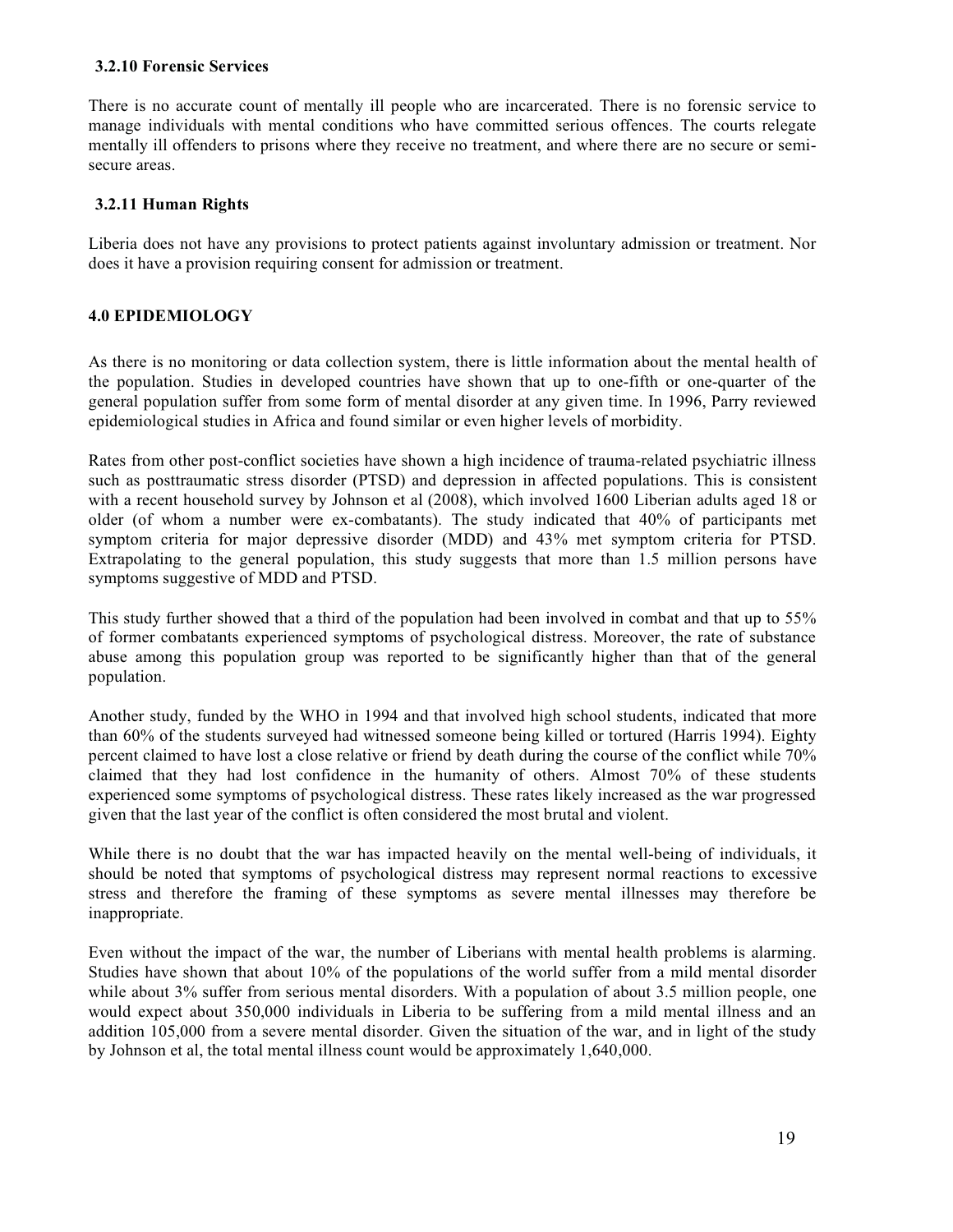#### **4.1 Special Vulnerable Populations**

As previously described, this policy has identified certain vulnerable populations who are at particular risk for developing mental health related issues. These populations are susceptible to this risk for reasons outside of their control. The numbers below are one indication of the size and depth of the problem, and the urgent situation of some of these groups.

#### **4.1.1 Children and Adolescents**

Children and adolescents account for 55.6% of the population. According to data from the Ministry of Planning and Economic Affairs, more than 50% of the population is below age 18, and 43% are between 0 and 14 years old. Physical violence against children ages 2-14 is 15.2%. Orphan-hood between ages of 0-17 is 7.2%, and child Labor between ages 5-14 is 9%. Liberia and Sierra Leone are said to be the only countries in which young people are less literate than their parents (CCA 2006). Primary school enrollment is 74% for males and 58% for females, while secondary school enrollment is 37% for males and  $27\%$  for females  $(2000 - 2006$  average).

Unfortunately, there is insufficient evidence-based research data available to fully comprehend the nature and extent of the wide range of problems that this group faces. Most of the present population was born during the period of conflict. This resulted in early developmental years characterized by civil disruptions and punctuated by protracted periods of widespread terror, torture and violence.

Many of the young people today have never experienced the normal interactional social processes necessary for normal growth and development, and have become maladaptive and dysfunctional in their social interactions. Increased violence, low anger threshold, increased irritability, and increased arousal, along with anxiety and depressive symptomatology are all pervasive, and may represent maladaptive adjustmental responses to prolonged stress and trauma.

#### **4.1.2 Victims of Sexual and Gender Based Violence**

Studies on rape in Liberia show alarming numbers. A WHO study showed that over 90% of those interviewed, regardless of rape, age, marital status and religion said they were subjected to at least act of sexual abuse during the war or after. Many reported being raped or violently abused by gangs of men. One study in 1995, funded by WHO and conducted during the initial demobilization period, showed that 33% of women had been raped by that point of the conflict. The study involved 450 women living in shelters in and around Monrovia. The age range of the victims was 10 to 70 years with 58% being between the ages 20 to 39.Three percent were over the age of 60. In 49% of cases, the victim knew the offender. In many cases, the act of rape was aggressive and brutal with 50% of the women reporting that they sustained some form of injury during the assault with vaginal laceration or bleeding occurring in 37% of cases. Eighty four percent of the victims reported that the rape attack occurred during periods of active fighting with similar risks during the day and night. In 59% of cases, the age of the offender was estimated to be 25 or less with the largest concentration being between ages 19 to 25. Six percent of perpetrators were thought to be less than 15. In 54% of cases more than one attacker was involved.

The prevalence rate of rape increased as the war progressed. Recent data from UN agencies in Liberia suggests that by the end of the conflict, 77% of women in the country were victims of some form of sexual assault and abuse. One study in 2004 in Montserrado and Bong counties found that 77.4% of victims had been raped in the conflict. A similar study in 2005 in Lofa, Nimba, Grand Gedeh and Grand Bassa estimated that 72.1% had been raped during the war. Of the women in the 2004 study, 69.9% claimed to have been raped in 2003 alone, which is widely considered the most brutal period of the conflict. The helps to explain the large differential between the rates reported in the 1995 and 2004 and 2005 studies.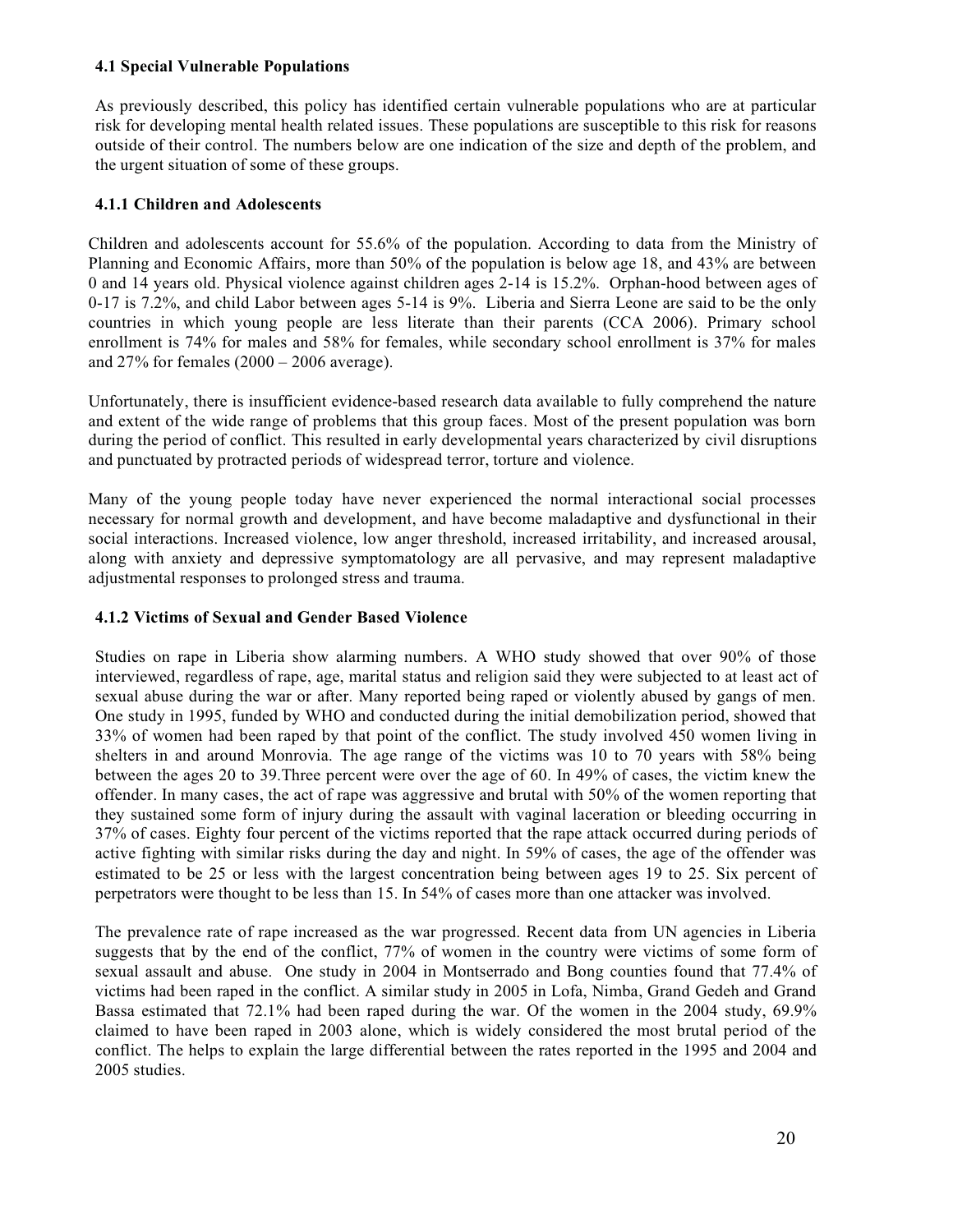Rape continues to be widespread despite the end of hostilities. Girls aged 10-14 are the most frequent victims. A recent UNMIL study showed that about 41% of perpetrators were between 20 and 30 years old, and that most were known to the victims.

## **4.2 Substance Abuse**

Substance abuse is a burgeoning problem that is becoming increasingly prevalent among young people. A WHO sponsored mapping exercise in 2008 showed that Monrovia is rife with areas where drugs, such as heroin and cocaine, are inexpensive, and can be easily purchased and used (Harris 2008).

In addition, a high school survey of 800 students from 16 junior and senior high schools, also conducted in 2008, indicated that one in ten students were using drugs and more than 50% had used alcohol at least once (Harris 2008). More than 80% of those surveyed had engaged in sexual intercourse at least once. Most of the students rated their risk of contracting HIV as low. This study is consistent with other studies that suggest that certain groups tend to harbor an "optimistic bias" relative to their particular vulnerabilities (Weinstein, Hensen, 1986; Lee 1989, McCoy 1991).

## **4.3 Epilepsy**

Epilepsy is regarded in Liberia, as in many other developing societies, as a curse. It is thought to result from demonic possession and believed to be contagious. The stigma associated with epilepsy is overpowering; it sometimes leads to further suffering and ostracism in the community. It is not uncommon, for instance, to hear about persons falling in open fires or drowning, and not being rescued because of the fears of this illness.

Research conducted by the Liberia Institute for Biomedical Research (LIBR) in collaboration with scientists from the Netherlands in March 1979 showed that an area of Nimba and Grand Bassa County on the southern coast of Liberia had an extremely high prevalence of epilepsy. While figures in other countries show prevalence of between 5 and 10 per 1000, this area showed prevalence rates of up to 50 per 1000 persons. The etiology of epilepsy in some areas with high rates is unclear, though it is possible that some cases may be related to violence (head injury) or substance abuse. Other reasons for the high prevalence may include intracranial infections of bacterial or viral origin, parasitic infections – particularly neurocysticercosis –

perinatal brain damage, head injuries, toxic agents and hereditary factors. Studies are needed to understand the reasons for such high rates. Many of these factors are, however, preventable or modifiable, and the introduction of appropriate measures to achieve this could lead to a substantial decrease in the incidence of epilepsy in Liberia.

In addition, in 1994, during one of World Health Organization's monitoring visits to shelters in the above areas, 187 persons with epilepsy were identified, clinically diagnosed and placed on treatment. It is important to note that none of the NGOs working in the shelters had previously focused any attention on these individuals. Unpublished data from MDM showed that in 2008, the most common diagnosis for children and adolescents was epilepsy.

#### **4.4 Open Mole**

The open mole syndrome is a relatively common disorder. It is found predominantly in women, and is a culture bound anxiety depressive disorder characterized by a myriad of somatic and vegetative disturbances. These include a severe headache localized around the frontal region of the scalp, a burning sensation in and round various parts of the body, and a belief that the frontal area of the scalp is open. Other symptoms are a rapid heartbeat, palpitations, sleep and appetite disturbances, increased arousal and startle reactions, and sometimes episodes of panic. The syndrome is named for what is locally referred in childhood as "open mole" in dehydrated young babies with sunken anterior fontanelle.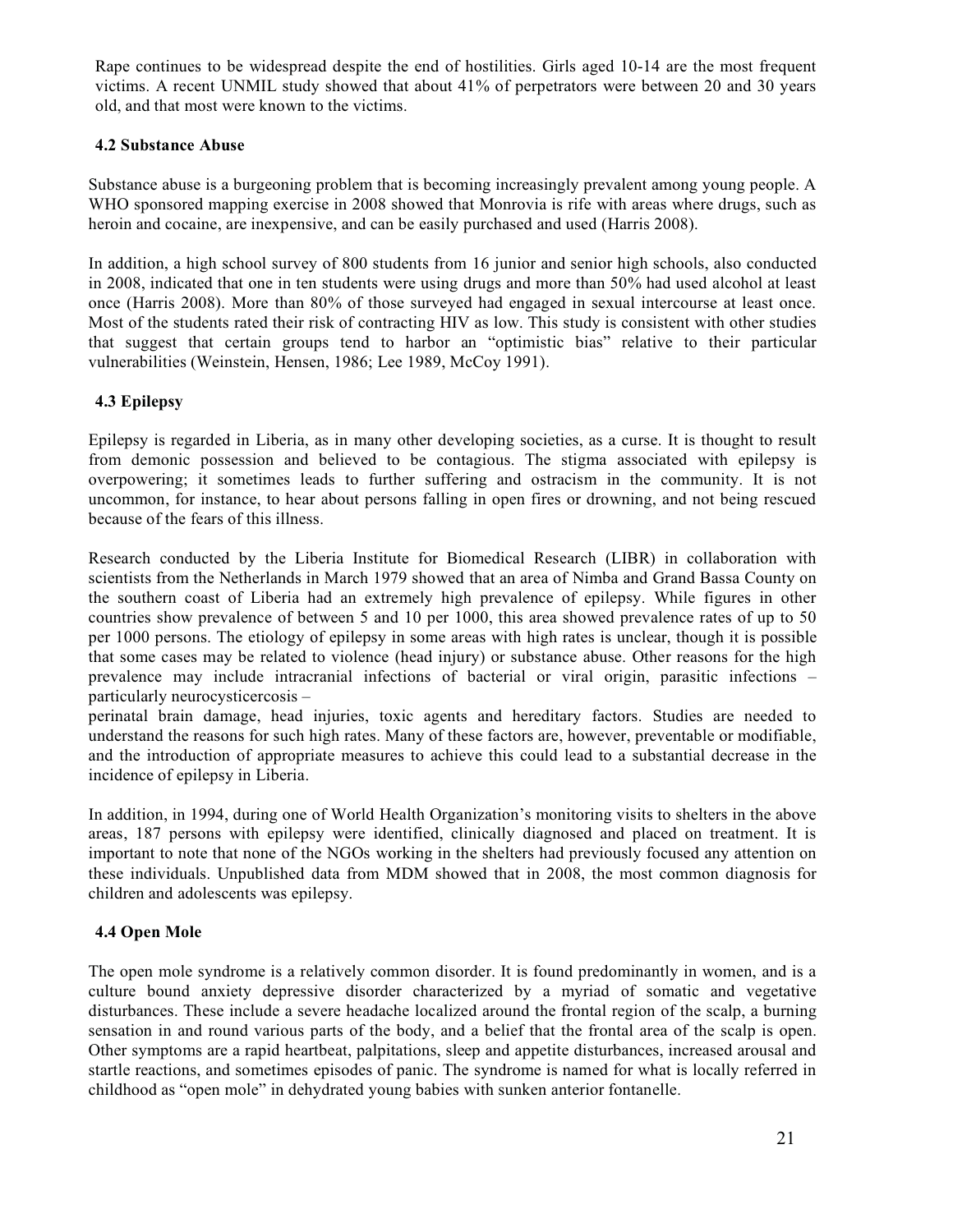#### **5.0 MENTAL HEALTH POLICY FOUNDATIONS**

## **5.1 Mission**

The mission of this National Mental Health Policy is to ensure a mental health system that addresses the mental wellbeing of all people through quality, affordable, accessible and available services. This policy emphasizes the development of activities that promote, prevent, educate, diagnose, treat and support people with mental disorders. It mandates that professional health workers with adequate and appropriate levels of training provide effective mental health services, and underscores the importance of collaboration with diverse and relevant sectors and ministries.

#### **5.2 Vision**

The vision of this policy is an improvement in the mental and physical state, and social status of all Liberians thereby making the country a model for post-conflict recovery.

#### **5.3 Overall Policy Objectives**

**Goal:** To provide quality mental health services to the people of Liberia in an efficient, equitable and cost-effective manner.

**Strategy:** Mental health services will be delivered through the primary care system in an integrated and decentralized fashion.

#### **Policy Objectives:**

- 1. Prevention of mental illness.
- 2. Improved accessibility and availability of mental health services.
- 3. Provision of special services to vulnerable groups with specific needs.
- 4. Provision of rehabilitative services to prevent and/or minimize secondary or tertiary handicaps.
- 5. Provision of social services to improve levels of social functioning.
- 6. Improved accessibility and availability of mental health services.

#### **Areas of Action and Priorities:**

- 1. Coordination of the mental health system within the MOHSW
- 2. Financing
- 3. Legislation and human rights
- 4. Organization of services
- 5. Human resources and training
- 6. Procurement and distribution of essential medicines
- 7. Quality improvement
- 8. Information services
- 9. Advocacy
- 10. Research and evaluation of policies and services

#### **5.4 Values and Principles**

The following values and principles form the pillars of this National Mental Health Policy. They have played a cardinal role in the creation of this document: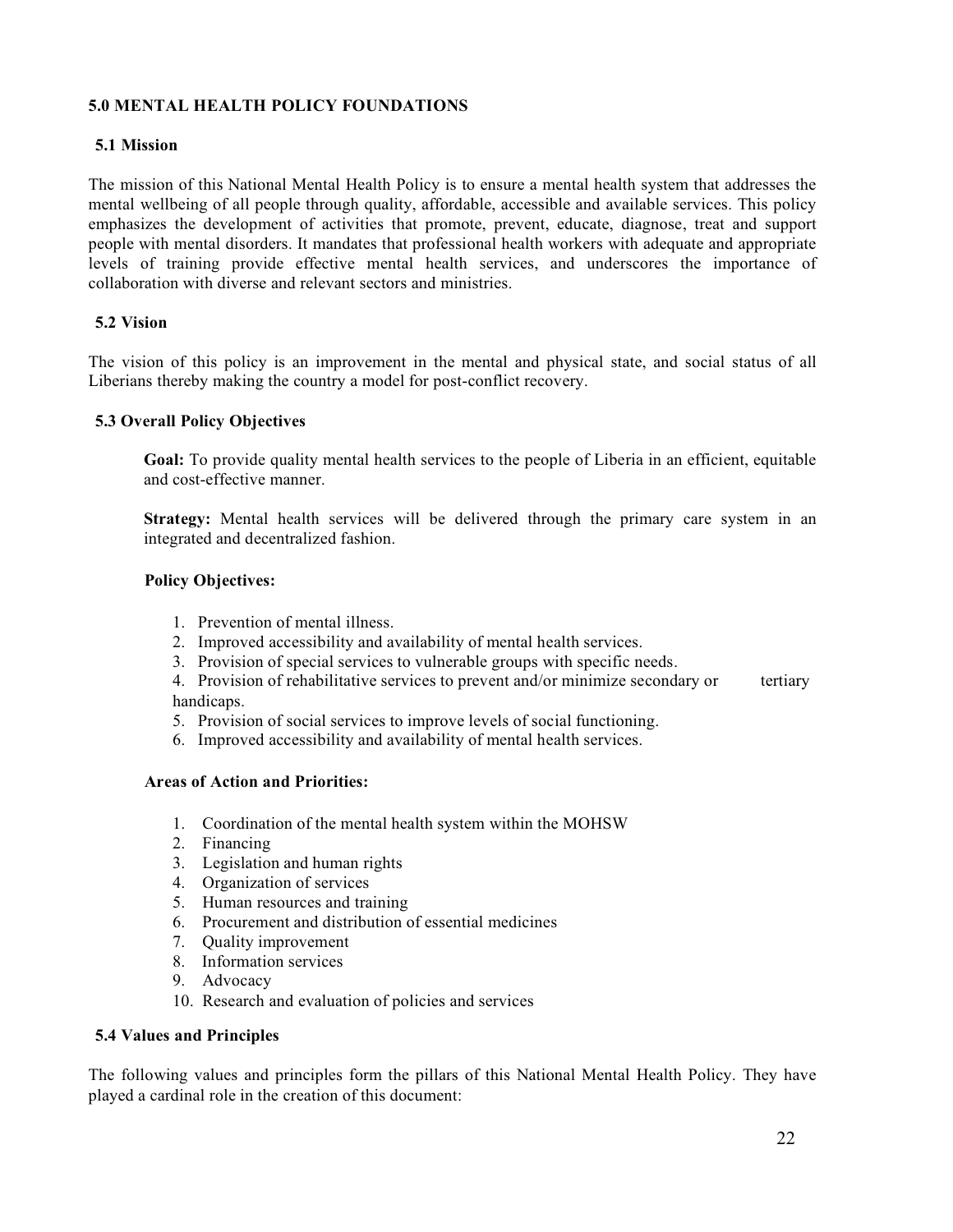- a. Quality services
	- i. The highest quality services will be provided in accordance with best practices and evidence-based medicine.
	- ii. Services will be provided by appropriately trained persons and consistent with established protocols.
- b. Mental health within the primary care system
	- i. Mental health will be integrated into the primary health system.
	- ii. Integration will occur at all levels. All health care professionals will receive training to provide mental health care appropriate to their role within the health care system.
	- iii. Prevention will be a priority.
	- iv. There will be special services for identifiable vulnerable groups with specific needs.
	- v. There will be rehabilitative services to help prevent and or minimize disabilities resulting from mental illness.
	- vi. Social services to improve levels of functioning will be made available.
	- vii. Mental health care will be linked to other sectors. This includes the judicial, social welfare, housing and education systems.
- c. Accessibility and equity
	- i. Mental health services will be free of charge and accessible to all. This is consistent with the BPHS.
	- ii. There will be parity of mental and general health services.
	- iii. Mental health care will be available for all levels of severity and need.
	- iv. Efforts to reduce the discrimination of and stigma towards people with mental illness and developmental disorders will be pursued. These initiatives will target both the general population and specific groups, such as health care workers, teachers, professionals, and patients and families.
- d. Efficiency and sustainability
	- i. All aspects of the mental health program will be based on approaches that are culturally and contextually relevant, have proved successful in similar environments and are cost-effective. This will ensure value for money.
	- ii. Strengthening collaboration with various sectors including non-governmental organizations – will be a particular focus. This will help minimize the development of vertical programs.
- e. Human rights
	- i. The human rights of people with mental disorders will be upheld and protected. This will include the right to essential and appropriate mental health care, and freedom from stigma.
	- ii. The seriously mentally ill will have all rights of citizens. This includes the rights to health care, shelter, education, and employment.
	- iii. Treatment will promote autonomy and not be custodial.
	- iv. The seriously mentally ill will be treated in a safe and the least restrictive environment.
	- v. The use of physical restraints will be discouraged.
	- vi. Specific legislation for the protection of the seriously mentally ill will be encouraged. This legislation should address access to care, the rights of family and caregivers, and the protection of the rights of people with SMI.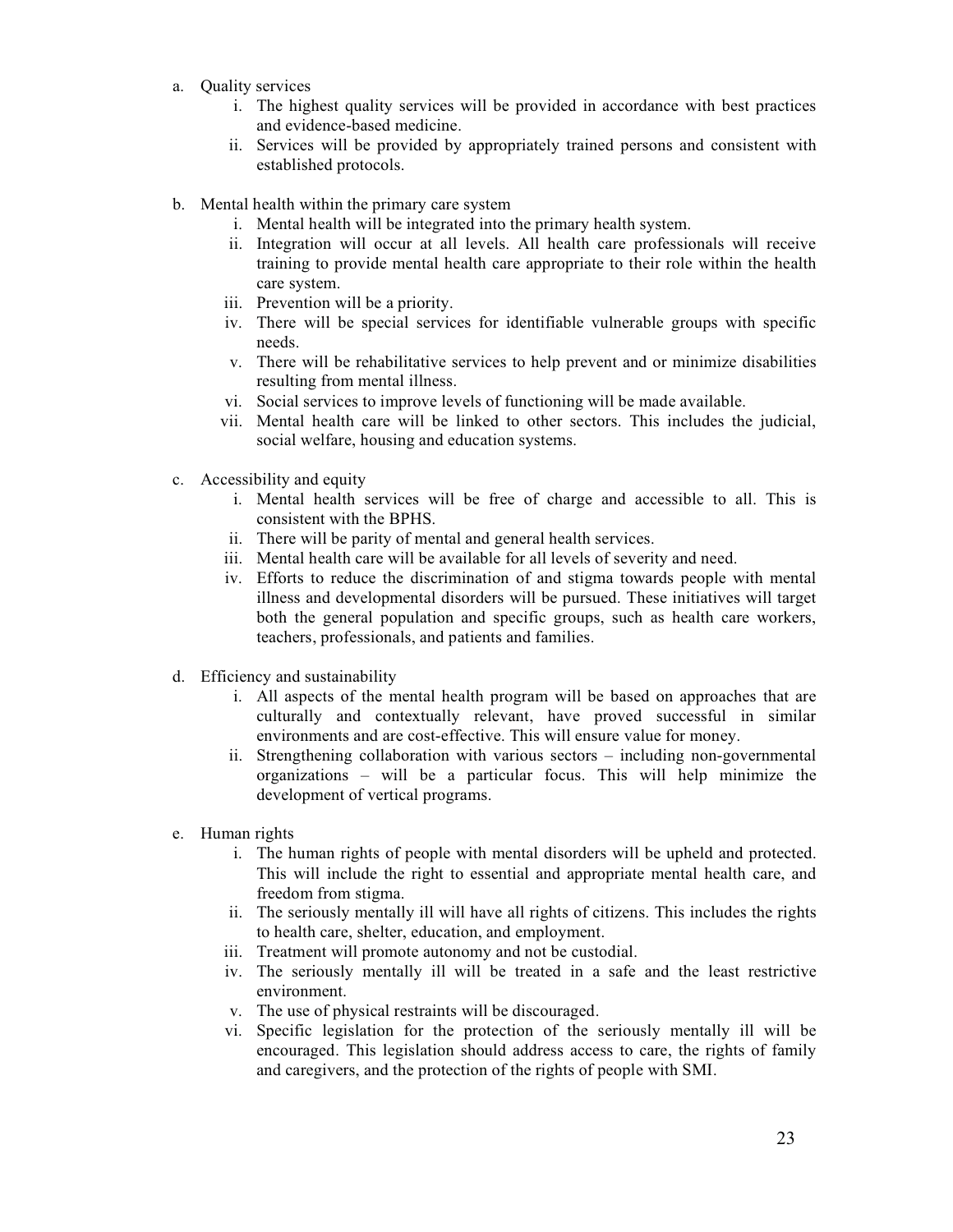- vii. Confidentiality will always be upheld and adhered to in the course of any mental health related treatment.
- viii. There will be protection of vulnerable populations.
- ix. Treatment will be consistent with international conventions on human rights.
- f. Decentralization
	- i. The mental health program will decentralize its activities at all the structural levels of management and control.
	- ii. Care will be provided as close to home as possible.
	- iii. Community level treatment will be integral to the mental health system.
	- iv. Community level treatment will be utilized and exhausted before inpatient care is sought at county hospitals or tertiary facilities.
- g. Community involvement and participation
	- i. Care will be provided in the community when possible.
	- ii. The mentally ill and their families will be engaged and consulted when designing programs that address their needs.
	- iii. There will be education for families and mentally ill patients about the nature, care and treatment options for mental diseases.
	- iv. There will be public awareness programs (through media outlets, such as the radio) to sensitize the community and reduce stigma.
- h. Rehabilitation
	- i. Programs that address skill-development, and that lead to improved functioning and employment opportunities for the mentally ill will be encouraged.
	- ii. There will be a focus on improving the quality of life for those with mental health issues.
- i. Culturally appropriate
	- i. Services will be culturally appropriate and will reflect the values of the community.
	- ii. Traditional healers and religious and community leaders will be involved in prevention and detection, and will collaborate with the formal mental health system.
- j. Evidence-based care
	- i. Scientific evidence will inform decisions for services and interventions.
	- ii. Next "best practices" will be utilized when scientific evidence is lacking.

#### **5.5 Basic Ethical Principles**

Basic ethical principles refer to those general judgments that serve as a basic justification for the many ethical prescriptions and evaluations of human actions.

Three basic principles, among those generally accepted in the Liberian cultural tradition, are particularly relevant to the ethics of research involving human subjects: the principles of respect of persons, beneficence and justice.

## **5.6 Mental Health in Primary Health Care**

#### **5.6.1 Current Primary Health System**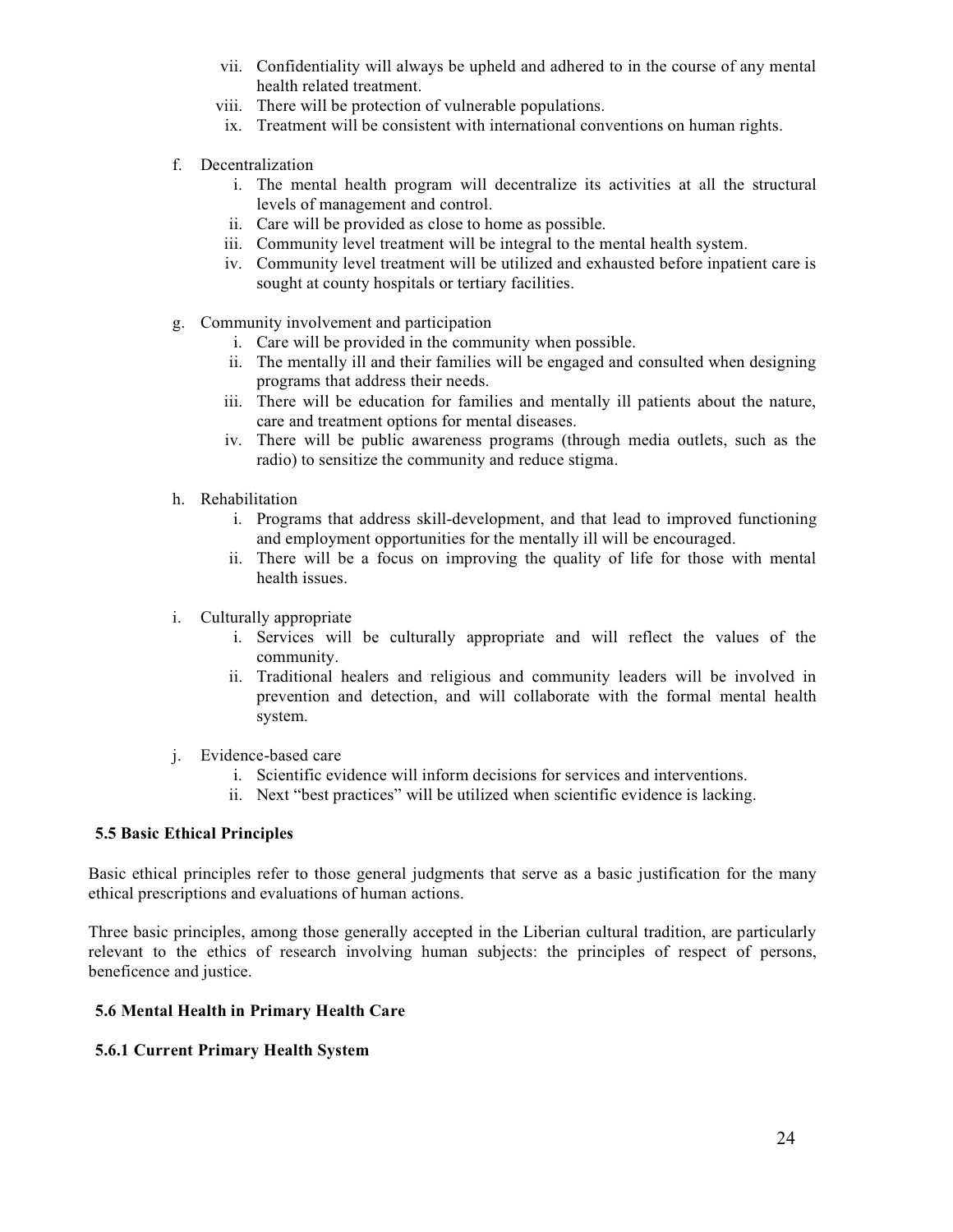The mission of the Ministry of Health and Social Welfare is to reform the health sector so that all Liberians can eventually receive high quality, culturally valid health care. The MOHSW has given priority to a community-based system of care in which local health clinics and health centers are tied into county hospitals and tertiary facilities.

The small health clinics, which have no inpatient beds, are the front lines of health activity in local areas. The health centers, which are simple health facilities with a maximum of five beds, provide basic preventive and curative care. County hospitals, which have up to forty beds, provide preventive and curative services; this includes common surgical procedures and basic intensive care. The John Fitzgerald Kennedy Medical Center (JFK) provides tertiary care. There are currently 286 clinics, 50 health centers and 18 hospitals in Liberia. According to the MOHSW, 472 clinics, 54 health centers, and 29 hospitals are needed, at minimum, to make medical care available and accessible throughout the country.

## **5.6.2 Integrated Mental Health and Primary Care**

The foundation of Liberia's health policy is a primary health care system that promotes good physical and mental health, and that provides preventive and curative care. Mental health treatment will therefore be integrated into the primary health system. It will extend from the local level health clinics and health centers to the county hospitals and tertiary facilities.

This approach is consistent with the MOHSW policy of decentralized health services in close proximity to citizens. A community-based model of care is also considered to be the most appropriate and efficient way to serve individuals with mental health problems. Community care has proven to be more effective than institutional treatment. It is in-line with recommendations from the WHO and international health experts, and evidence-based research from low- and middle-income countries that has shown this model of service delivery to both improve health outcomes and decrease costs.

## **5.6.3 Outpatient and Inpatient Services**

Local health clinics and health centers will offer a range of outpatient mental health services. Providers with appropriate training will identify, screen, diagnose, treat, monitor and prescribe psychotropic medications, and make necessary referrals.

Inpatient care will be provided at the county hospitals. Each county hospital will establish a Wellness Unit, which will have four to six beds (based on county needs) available for psychiatric admissions. This unit will also serve as a decentralized training facility for community-level providers. The unit will be staffed by a Wellness Unit team. The length of stay will be no more than 14 days. As it is clear that the majority of admissions to the country's current Mental Health Hospital were in the Montserrado area, the re-establishment of the Catherine Mills Rehabilitation Center at the JFK Hospital will compensate for the eventual closing of this mental health facility. Of the 14 counties outside of Montserrado, the addition of a 4 to 6 bed Wellness Unit within each county hospital would provide approximately 70 beds. This would be adequate to meet the mental health demands of each county, and eliminate the need to refer patients to a Mental Health Hospital.

The Mental Health Hospital, while it exists for the next few years, will be used as a referral source for when a patient requires longer hospitalization. Inpatient care at this facility will only be sought once treatment at the county hospitals has been exhausted or in exigent circumstances, such acute psychiatric emergencies, homicidal or suicidal ideation, or when a patient's safety or safety towards others is a risk. Admission will be no more than 28 days if possible.

In addition, primary health care needs will be incorporated into the Mental Health Hospital as well as the Wellness Units. All mental health patients will have a medical history, review of symptoms, and a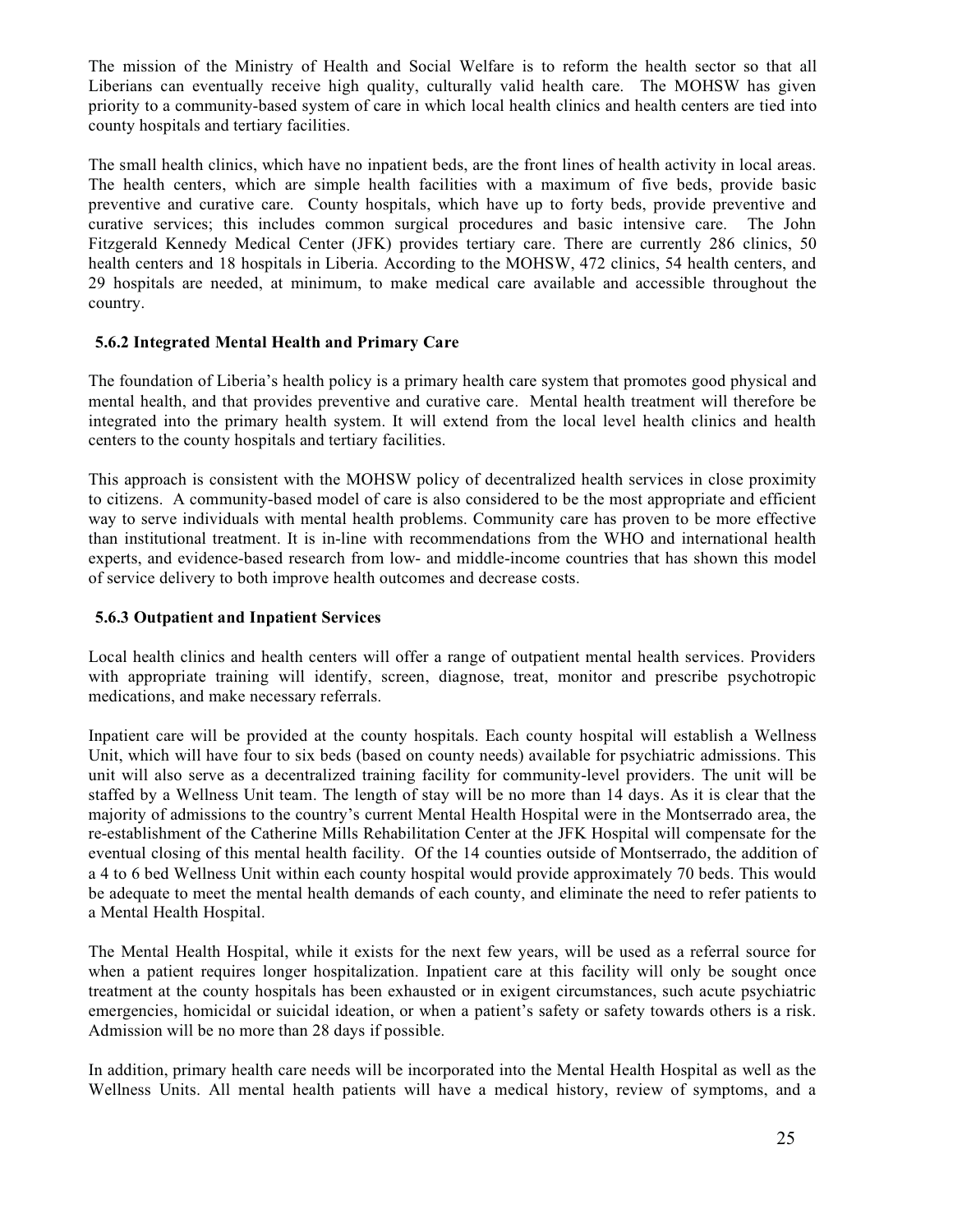physical examination, and be administered all available diagnostic tests to rule out other medical disorders.

Discharge planning at all inpatient facilities will include help for housing, shelter, food, security and work (volunteer). Patients will not be discharged to the street, and the discharge plan for aftercare will be linked back to primary health care. There will be confidential communication between inpatient and outpatient caregivers (bi-directional).

#### **5.6.4 Mental Health Staffing**

A County Mental Health Team will provide mental health care in both the health clinics and health centers, and in the Wellness Units within each county. Each county team will be formed by a mental health outpatient team, which as previously noted, would work in the health clinics and health centers, and the staff from the Wellness Unit, which would work in the county hospitals and in some instances, the health clinics and health centers. The team will be lead by a County Mental Health Coordinator, a position that will be occupied by either a physician assistant (PA) or psychiatric nurse. This job will entail, among other things, assessing patients referred from primary care, stabilizing patients when required, assisting in psychosocial rehabilitation, offering counseling, making home visits, checking the availability of medications in the clinics, keeping mental health statistics and writing county reports. County Mental Health Coordinators will also regularly review with their supervisor, the County Health Officers, initiation of and changes made to patient medications. This will help ensure the delivery of quality services.

A County Health Officer (CHO) will be the overall supervisor for the County Mental Health Team. The CHO will play three roles: (1) operational manager of the County Health Team – which offers general health care – as well the County Mental Health Team, (2) hospital director and (3) chief medical officer of the county. The CHO will receive training in mental health as s/he is directly responsible for the quality of care rendered by the staff.

Each mental health outpatient and Wellness Unit team will be led by both the hospital director (who will be the overall supervisor) and by a PA (who in some instances would be the County Mental Health Coordinator) or psychiatric nurse. Each team will include nurses with some training in mental health, social workers and community health workers. This model of service delivery has been successful in other post-conflict countries. A number of studies have also shown that the use of such a multidisciplinary team in a resource-limited setting can help increase service engagement and patient satisfaction, and improve adherence to treatment.

In specific, the mental health outpatient team will rotate to different health clinics and centers. Each health worker will be delegated specific tasks, responsibilities and authorities. Non-health workers will also be given explicit duties and priorities. As part of the team, social workers, for instance, will help manage problems associated with poverty, sexual abuse and other major social issues. It is well known that in the health clinics, many of the mentally impaired people are members of vulnerable groups and have serious associated problems. It is thus critical that MOHSW train and place social workers in these settings. This is consistent with the Ministry's Social Welfare Policy, which reveals the extent to which poverty affects the population and which underscores the significance of training social workers to help citizens deal with poverty-related issues. In addition, community health workers and community health volunteers will assist with identifying mental illness, monitoring of side effects, patient compliance with medication, early signs of relapse and mental health education. They can support vulnerable groups, and will be the first point of contact for violent and aggressive mentally ill people.

It is important to note that the outpatient health clinics and health centers will receive additional support from members of the Wellness Unit. These individuals will assist with evaluation, treatment and follow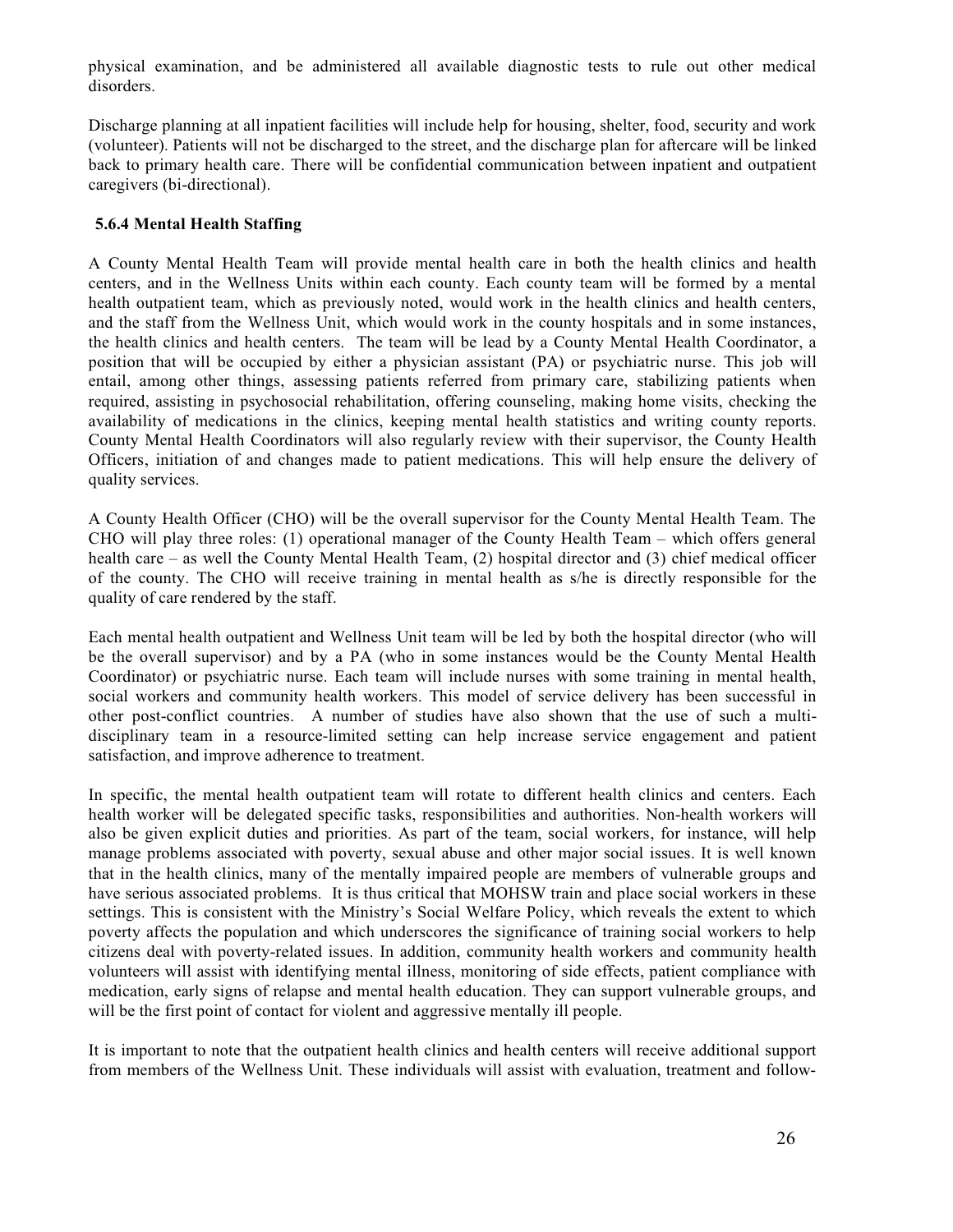up in facilities that are in close proximity to county hospitals. This will allow for continuity of care as well as treatment as close to the patient's home as possible.

The Wellness Unit teams, as previously described, will be overseen by the hospital medical director as well as a physician assistant or psychiatric nurse who has extensive training in psychiatry. The PA or psychiatric nurse will directly supervise general health nurses with some psychiatric training, social workers, and community mental health workers and volunteers. The general health nurses with some mental health training will conduct structured diagnostic interviews, prescribe psychotropic medication when needed and review all diagnostic evaluations. These duties – in particular, the ability to prescribe medications – will be routinely reexamined and modified as the number of highly trained mental health specialists in the country increases. The nurses will also monitor for side effects and adherence to treatment, and gather all pertinent information at each visit. This will allow the PA or psychiatric nurse to determine whether changes to medications are warranted. The nurse will consult with the PA, psychiatric nurse or the County Health Officer for complicated cases, children requiring psychotropic medications, and for co-morbid medical disorders. The social worker(s) will deliver psychosocial interventions through individual, group and family treatment. A nurse and social worker will also provide education around the illness and the medication.

All staff will use a standardized structured diagnostic evaluation in all clinics and health centers, and in all county hospitals and tertiary facilities. This evaluation tool, once adapted for Liberia, will help to reduce the rate of misdiagnosis and to ensure appropriate treatment is administered. Each evaluation will collect similar information for patient demographics, history, family history and problems. There will also be a formally defined list of additional information to be collected by all Wellness Units in the county hospitals and tertiary facilities. This data may include diagnosis, use of restraints (and amount of time), length of stay, medication and recidivism. All clinics, health centers and hospitals will report and transmit the data to the government health department. The MOHSW will publish the statistics in an annual performance report on mental health; this be used for future planning, to monitor progress, to determine if targets and desired outcomes are achieved, and to assess service utilization.

The importance of appropriate and adequate training for primary care and mental health team workers cannot be overemphasized. Integrating mental health into the primary care system is futile if providers are unable to recognize, correctly diagnose or treat mental disorders. Ongoing supervision, training, and selfcare support is essential to guarantee the sustainability and effectiveness of this system, as is the use of evidence-based and culturally valid screening instruments, and prevention and treatment programs. Please refer to section 7 for a more detailed discussion of human resource development and quality assurance measures.

| <b>Health System</b> | <b>General Tasks</b> | <b>Mental Health Tasks</b>                                       |
|----------------------|----------------------|------------------------------------------------------------------|
|                      |                      | Ministry of Health   Overall supervision   • Overall supervision |
|                      |                      | • Management                                                     |
|                      |                      | • Training                                                       |
|                      |                      | • Human resource development                                     |
|                      |                      | • Data collection                                                |

**Table 3. Health service structure, general tasks and mental health tasks**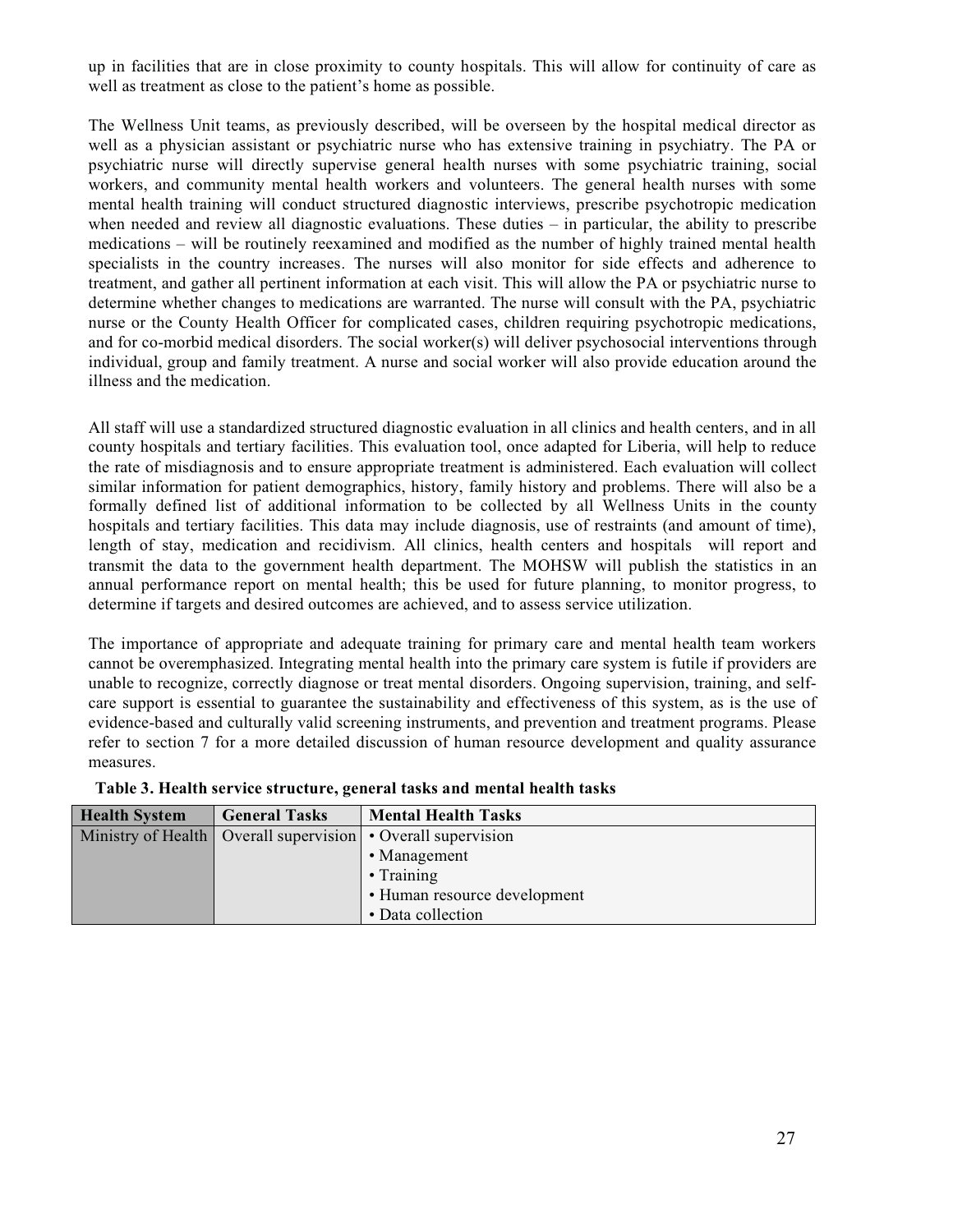| Health centers and<br>health clinics | Outpatient care  | · Integrated mental health and primary care<br>• Prescribe and monitor psychotropic medications<br>• Referral of difficult cases to Wellness Unit at country hospitals<br>· Use standardized structured diagnostic evaluation<br>• Collect mental health indicators and patient demographics<br>• Collect simple case registers for people with severe mental<br>illness to facilitate follow-up, prevention of relapse, outreach<br>and planning medication regimens<br>• Consult with experts and county hospitals about difficult cases<br>· Liaise with community health workers and volunteers, social<br>workers, and traditional health practitioners<br>• Community mental health education |
|--------------------------------------|------------------|-----------------------------------------------------------------------------------------------------------------------------------------------------------------------------------------------------------------------------------------------------------------------------------------------------------------------------------------------------------------------------------------------------------------------------------------------------------------------------------------------------------------------------------------------------------------------------------------------------------------------------------------------------------------------------------------------------|
| Wellness Units at                    | Inpatient<br>and | • Integrated mental health and primary care                                                                                                                                                                                                                                                                                                                                                                                                                                                                                                                                                                                                                                                         |
| county hospitals                     | outpatient care  | · Use standardized structured diagnostic evaluation                                                                                                                                                                                                                                                                                                                                                                                                                                                                                                                                                                                                                                                 |
|                                      |                  | • Social support services                                                                                                                                                                                                                                                                                                                                                                                                                                                                                                                                                                                                                                                                           |
|                                      |                  |                                                                                                                                                                                                                                                                                                                                                                                                                                                                                                                                                                                                                                                                                                     |
|                                      |                  | • Collect mental health indicators and patient demographics                                                                                                                                                                                                                                                                                                                                                                                                                                                                                                                                                                                                                                         |
|                                      |                  | • Support and supervision of health centers and clinics                                                                                                                                                                                                                                                                                                                                                                                                                                                                                                                                                                                                                                             |
|                                      |                  | • Mental health education                                                                                                                                                                                                                                                                                                                                                                                                                                                                                                                                                                                                                                                                           |
|                                      |                  | • Prescribe and monitor psychotropic medications                                                                                                                                                                                                                                                                                                                                                                                                                                                                                                                                                                                                                                                    |
|                                      |                  | • Training of mental health professionals                                                                                                                                                                                                                                                                                                                                                                                                                                                                                                                                                                                                                                                           |
|                                      |                  | • Support and supervision of health centers and clinics                                                                                                                                                                                                                                                                                                                                                                                                                                                                                                                                                                                                                                             |
|                                      |                  | • Monitoring and evaluation of services and care                                                                                                                                                                                                                                                                                                                                                                                                                                                                                                                                                                                                                                                    |
|                                      |                  | • Consult with Country Health Officer and team leaders about                                                                                                                                                                                                                                                                                                                                                                                                                                                                                                                                                                                                                                        |
|                                      |                  | medications and referrals                                                                                                                                                                                                                                                                                                                                                                                                                                                                                                                                                                                                                                                                           |
|                                      |                  | · Follow-up care at local health clinics and centers                                                                                                                                                                                                                                                                                                                                                                                                                                                                                                                                                                                                                                                |
| Mental<br>health                     | Tertiary care    | • Inpatient mental health care                                                                                                                                                                                                                                                                                                                                                                                                                                                                                                                                                                                                                                                                      |
| hospital/future                      |                  | • Referral source of last resort                                                                                                                                                                                                                                                                                                                                                                                                                                                                                                                                                                                                                                                                    |
| inpatient unit<br>at                 |                  | • Acute emergencies, and patients at risk of hurting themselves                                                                                                                                                                                                                                                                                                                                                                                                                                                                                                                                                                                                                                     |
| the<br>general                       |                  | or others                                                                                                                                                                                                                                                                                                                                                                                                                                                                                                                                                                                                                                                                                           |
| hospital                             |                  | • Severe cases only                                                                                                                                                                                                                                                                                                                                                                                                                                                                                                                                                                                                                                                                                 |
| Dispensaries                         | Pharmacy         | · Ensure availability of essential drugs: antidepressants, anti-                                                                                                                                                                                                                                                                                                                                                                                                                                                                                                                                                                                                                                    |
|                                      |                  | psychotics, and anti-epileptics at all health facilities                                                                                                                                                                                                                                                                                                                                                                                                                                                                                                                                                                                                                                            |
|                                      |                  | • Limit and reduce the use of benzodiazepines for mental                                                                                                                                                                                                                                                                                                                                                                                                                                                                                                                                                                                                                                            |
|                                      |                  | disorders                                                                                                                                                                                                                                                                                                                                                                                                                                                                                                                                                                                                                                                                                           |

#### **5.7 Substance Abuse Emergency**

Substance abuse care will be consistent with the MOHSW Substance Abuse Policy. Wellness Units in the county hospitals will provide treatment for substance abuse emergencies including overdose and withdrawal events. Alcohol, benzodiazepine and opioid withdrawals are the most common and dangerous; protocols will therefore be established for the identification of their respective withdrawal symptoms and emergencies, the monitoring of physical signs of withdrawal and the administering of medication tapers to resolve the withdrawal (SAMSHA 2008a). Referrals will be made to appropriate organizations and programs that focus on substance abuse recovery and disease management.

#### **5.8 Neurological Disorders**

Seizure disorders, such as epilepsy, will be best treated within the community-based health clinics and health centers. County hospitals will provide medical and additional mental health evaluation and treatment services.

It is important to note that nonepileptic psychogenic seizures represent a large subgroup of patients with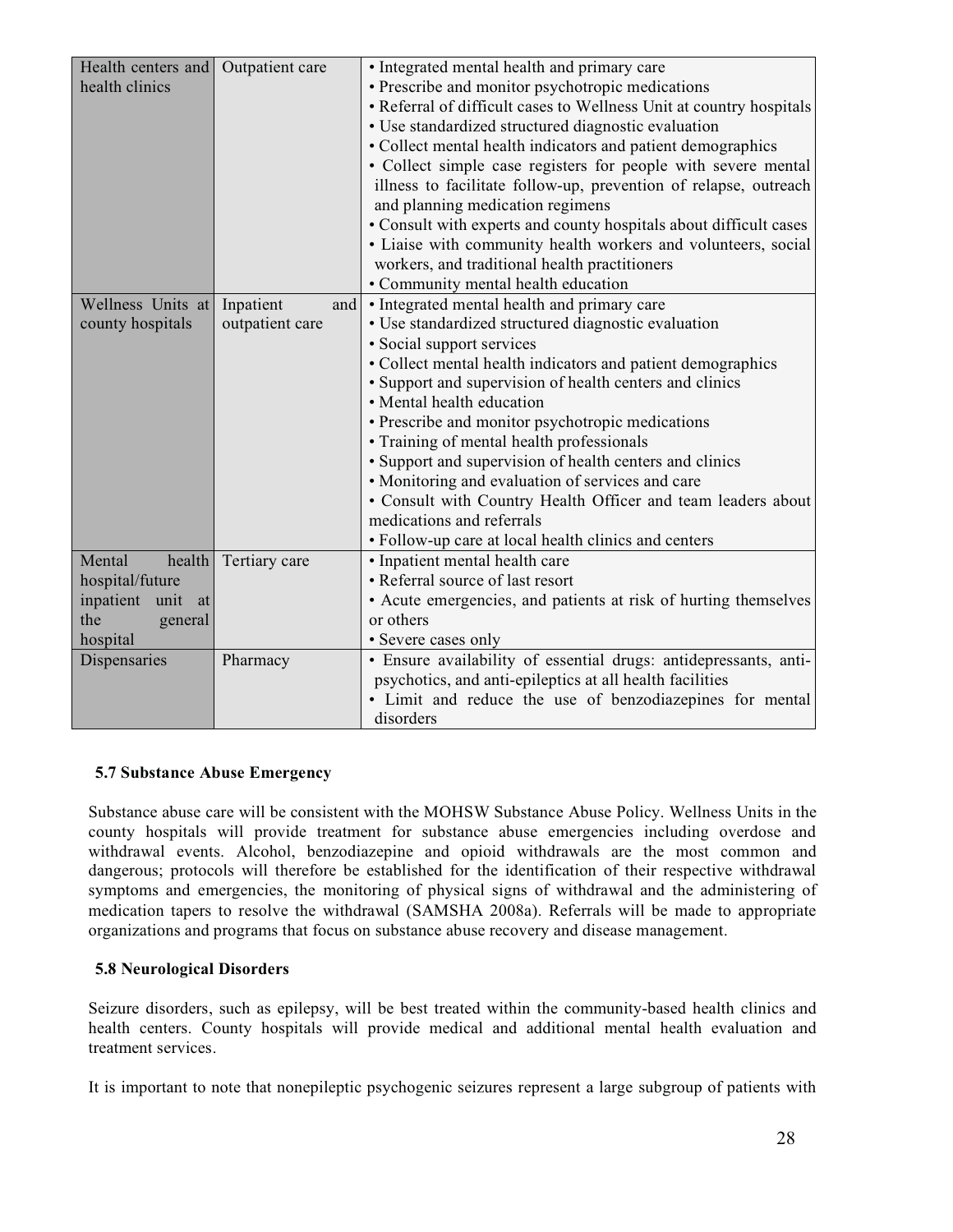seizures. Furthermore, patients with seizures may also have nonepileptic psychogenic seizures. These seizures may be in the form of conversion where patients produce the seizures without conscious effort and obvious secondary gain. These patients frequently have a history of sexual or other psychological trauma, and are more likely female, and will therefore be screened for trauma history.

Patients with epilepsy or seizure disorders will also be screened for common conditions that mimic seizures, such as migraine headaches, panic disorder, sleep disorders (cataplexy and hypnagogic hallucinations in narcolepsy, and parasomnias), and periodic limb movement disorders. Finally, patients will be screened for common mental disorders, such as depression (which is found in 30% of patients with epilepsy), anxiety (which is found in 10-50%) and psychosis (which is found in 7%).

Providers must recognize that focusing solely on seizure control is not the most effective means to reintegrate a patient with epilepsy back into society. A focus on quality of life is necessary in combination with strategies that help reduce the shame and stigma associated with the disorder.

#### **6.0 MENTAL HEALTH FOR VULNERABLE POPULATIONS.**

Every society is responsible for caring for its most vulnerable populations. Vulnerable groups are at high risk for medical and psychiatric morbidity and mortality, and require additional and more comprehensive services. This policy has chosen three such groups of peoples to focus on: children and adolescents, victims of sexual and gender-based violence (SGBV) and the seriously mentally (SMI).

#### **6.1 Children and Adolescents**

This National Mental Health Policy will provide the foundation and guidance for a children's mental health program in Liberia. The MOHSW will ensure alignment of this program with other national policies that have an impact on the overall wellness of children and their families. Future policies and legislation that seek to reduce mental illness and promote healthy children, families and communities will be developed based on the points proposed below. In addition, local and international NGOs associated with children must make their programs and activities consistent with the document.

#### **6.1.1 Development of Children's Mental Health Policy Framework**

The recommendations for children's mental health outlined in this policy were partly informed by the Mental Health Needs Assessment of Liberian Children, Adolescents and Young Adults, which was conducted with 171 key informants of young Liberians in April, 2009. This study was created by the Massachusetts General Hospital/Harvard Medical School Liberia Mental Health Policy Working Group in conjunction with the MOHSW. The mean age of respondents was  $44$  years  $\pm 9$  years and the mean length of time respondents reported having spent in Liberia was  $37$  years  $\pm$  14 years (range 1-62 years).

The results of the survey indicated areas of priority for the mental health care of young people in the country. Respondents felt that young Liberians experienced high rates of war stress, sexual violence, exposure to fear, witnessing of atrocities, inadequate education, separation or death of a parent, loss of home, domestic violence, torture and being forced to harm others over the past twenty years. Sexual violence, poverty, disease, domestic violence and inadequate education were felt to be experienced in high rates over the past year. Children between 5 and 12 years old were felt to have high rates of poor concentration, delinquent behavior, lack of motivation, early sex, bullying of others, alcohol use and depression. Adolescents and young adults between 13 and 22 years old were felt to have high rates of unsafe sex, alcohol and drug use, a lack of respect for the law, delinquent behavior, gang participation, sexual violence, poor concentration, bullying of others and hopelessness. Respondents most commonly selected medical clinics as the best treatment setting child and adolescent mental health care. Schools and sports were also rated highly as appropriate treatment settings for these groups.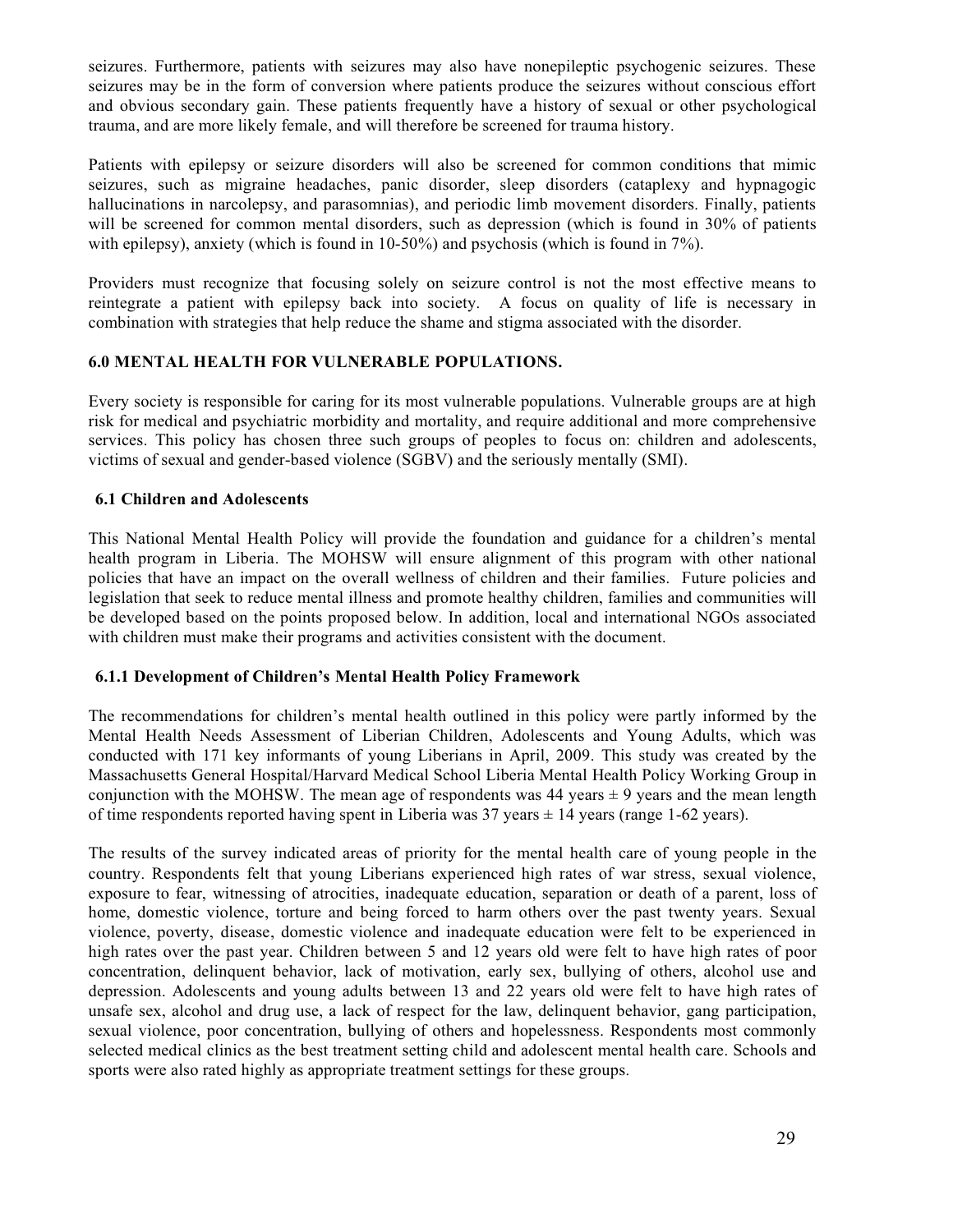This policy was also developed using the recent report from the Committee on the Prevention of Mental Disorders and Substance abuse Among Children, Youth, and Young Adults: Research Advances and Promising Interventions (Institute of Medicine; National Research Council). This report highlighted several significant points. One was that similar to family adversity, poverty is a powerful risk factor, and its reduction would have far-reaching effects for multiple negative mental, emotional and behavioral outcomes. Promoting healthy functioning of those living in poverty by interventions, such as early childhood education, programs to strengthen families and schools, and efforts to reduce neighborhood violence, should thus be a priority. The report also underscored that screening to identify those who have behavioral symptoms can take place at multiple levels. This includes the level of the population, the level of groups and the level of individuals. It noted, however, that screening without community acceptance of the nature and treatment of mental health issues, and sufficient service capacity to respond to identified mental health needs, is of limited value.

The report detailed several areas of progress that were considered during the formulation of this policy:

- Evidence that mental, emotional and behavioral disorders are common and begin early in life.
- Evidence that the greatest prevention opportunity is amongst young people.
- Evidence of multiyear effects of multiple preventive interventions for reducing substance abuse, conduct disorder, antisocial behavior, aggression and child maltreatment.
- Evidence that the incidence of depression among pregnant women and adolescents can be reduced.
- Evidence that school-based violence prevention can reduce the base rate of aggressive problems in an average school by one-quarter to one-third.
- Evidence that improving family functioning and positive parenting serves as a mediator of positive outcomes and can moderate poverty-related risk.
- Emerging evidence that school-based preventive interventions aimed at improving social and emotional outcomes can also improve academic outcomes.
- Evidence that interventions which target families dealing with adversities, such as parental depression and divorce, demonstrate efficacy in reducing the risk for depression in children and in increasing effective parenting.
- Evidence from some preventive interventions that benefits exceed costs, with the available evidence strongest for early childhood intervention
- Advances in the implementation science, including recognition of implementation complexity and the importance of relevance to the community.

Finally, the recommendations for children's mental health in this document were guided by the existing Liberian policies that pertain to children. These include, among others:

- The national policy on education, which mandates free and compulsory primary and secondary education, and embrace "back to school" and "stay in school" strategies.
- The National Health Policy, which seeks to improve the health status of citizens on an equal basis by focusing on child and maternal health, equitable access to quality health care, prevention, control and management of major diseases, nutrition status and access to quality social welfare services.
- The Social Welfare Policy, which strives to respond to the basic needs of the most vulnerable, provide social protection, and strengthen social capital and socio-economic enhancement.
- The documents from the Ministry of Gender and Development, which advocate for women and children's rights, and which integrates these rights into the overarching national development agenda.
- The National Policy on Youth and Sports, which promotes youth participation in the national decision making process. It also enables young people to provide input on community activities, national programs, and youth-centered activities and initiatives.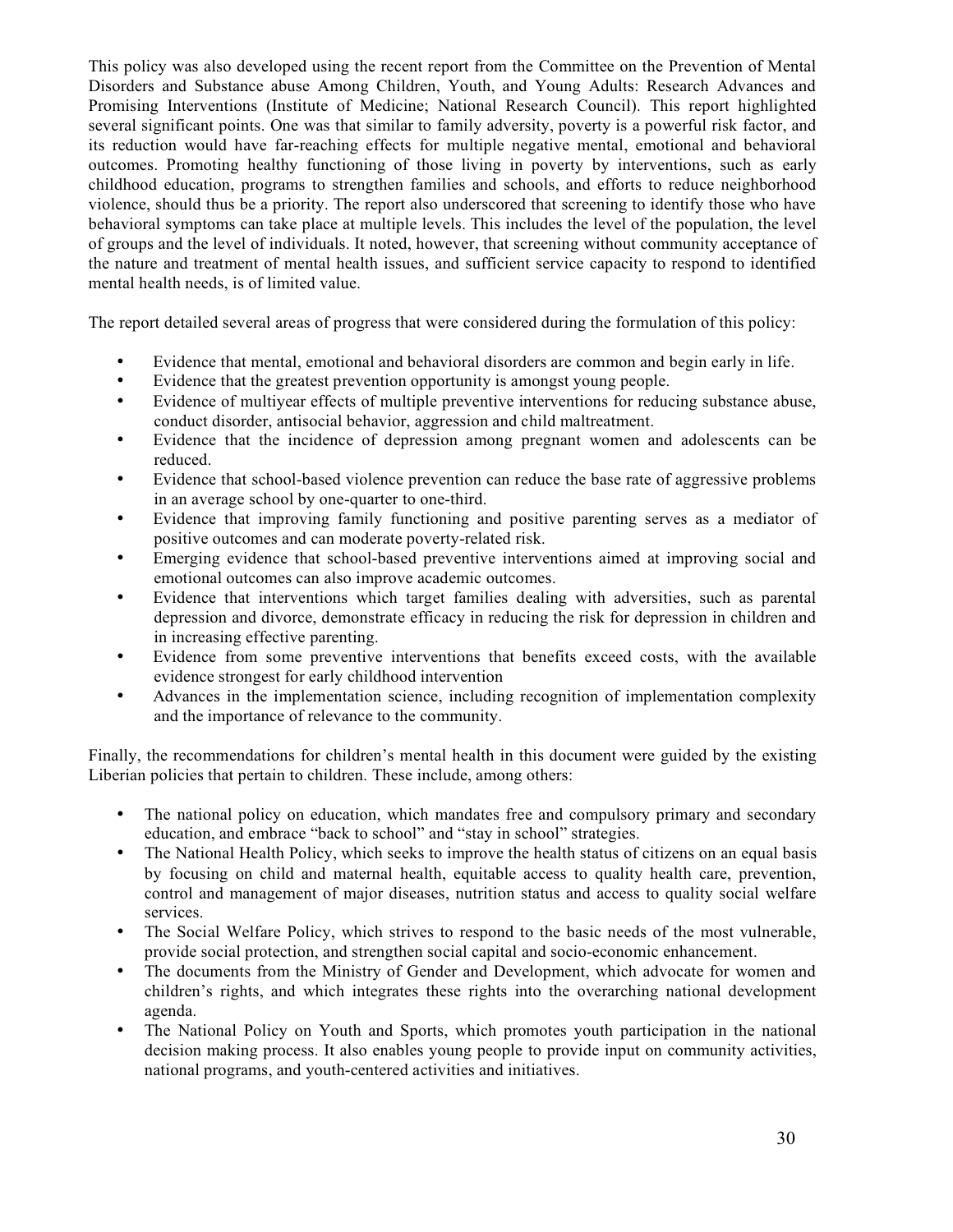#### **6.1.2 Goal of Children's Mental Health Program**

The goal of the children's mental health program proposed in this policy is to develop a quality mental health, and alcohol and substance abuse prevention and intervention system for all young Liberians. In particular, it focuses on children's mental health promotion and de-stigmatization, school-based mental health, guidelines for the treatment of children in community- and hospital-based settings, and mental health services for specialized populations. This framework is consistent with the five-tiered pyramidal structure that represents the five pillars of service provision within this policy.

#### **6.1.3 Scope of National Mental Health Policy for Young People**

The term children in this policy will include infants, children and adolescents. It refers to those between ages the ages of 0 and 18, and is intended for both those who attend and who do not attend school. For those who are in school, this policy is directed for children attending public and private primary and secondary education, hybrid vocational and formal education programs, accelerated learning programs and vocational programs.

The scope of this policy is limited to children who are at risk or who suffer from serious emotional or behavior disturbances. The policy also stipulates broad guidelines for the prevention and treatment of alcohol and substance abuse, which – as previously noted – is widespread among adolescents.

## **6.1.4 Planning Population**

It is important to recognize that youth in the context of Liberia is not clearly defined, and often denotes those between 0 and 35 years of age. The physical, psychological, cognitive, social and emotional development characteristics, however, differs significantly across this broad range. The Mental Health Needs Assessment of Liberian Children, Adolescents and Young Adults broke down this definition of youth, and characterized young Liberians as children between 5 and 12 years old, adolescents between 13 and 18 years old and young adults as between 19 and 22 years old. This policy was informed by the results of the survey, and consequently, describes youth using those categories.

#### **6.1.5 Children's Mental Health Promotion, Early Intervention and De-stigmatization**

The promotion of children's basic mental health awareness and de-stigmatization will emphasize the effectiveness of treatment. A total wellness approach for young people that integrates physical and mental health, social and emotional growth – in addition to educational and vocational development – will be the model for all public mental health promotion campaigns.

The Ministry of Health and Social Welfare will be responsible for developing public mental health campaigns, and alcohol and substance abuse prevention programs. The Ministry of Youth and Sports, Ministry of Information, Culture and Tourism, and other ministries will also carry out public mental health, alcohol and substance abuse prevention messages using their respective strategies. Faith-based and civil society organizations will also be encouraged to deliver these messages at churches and in community locations.

The MOHSW will develop an early intervention model for the poorest by ensuring that mothers have access to basic services for their children. The goal of such a program is to provide early physical and mental health, alcohol and substance abuse screening, and education and intervention for both the mother and the child. This type of program will also provide household resources and improve a woman's negotiating position within the family by offering mothers some form of incentive when they bring their children for medical check-ups.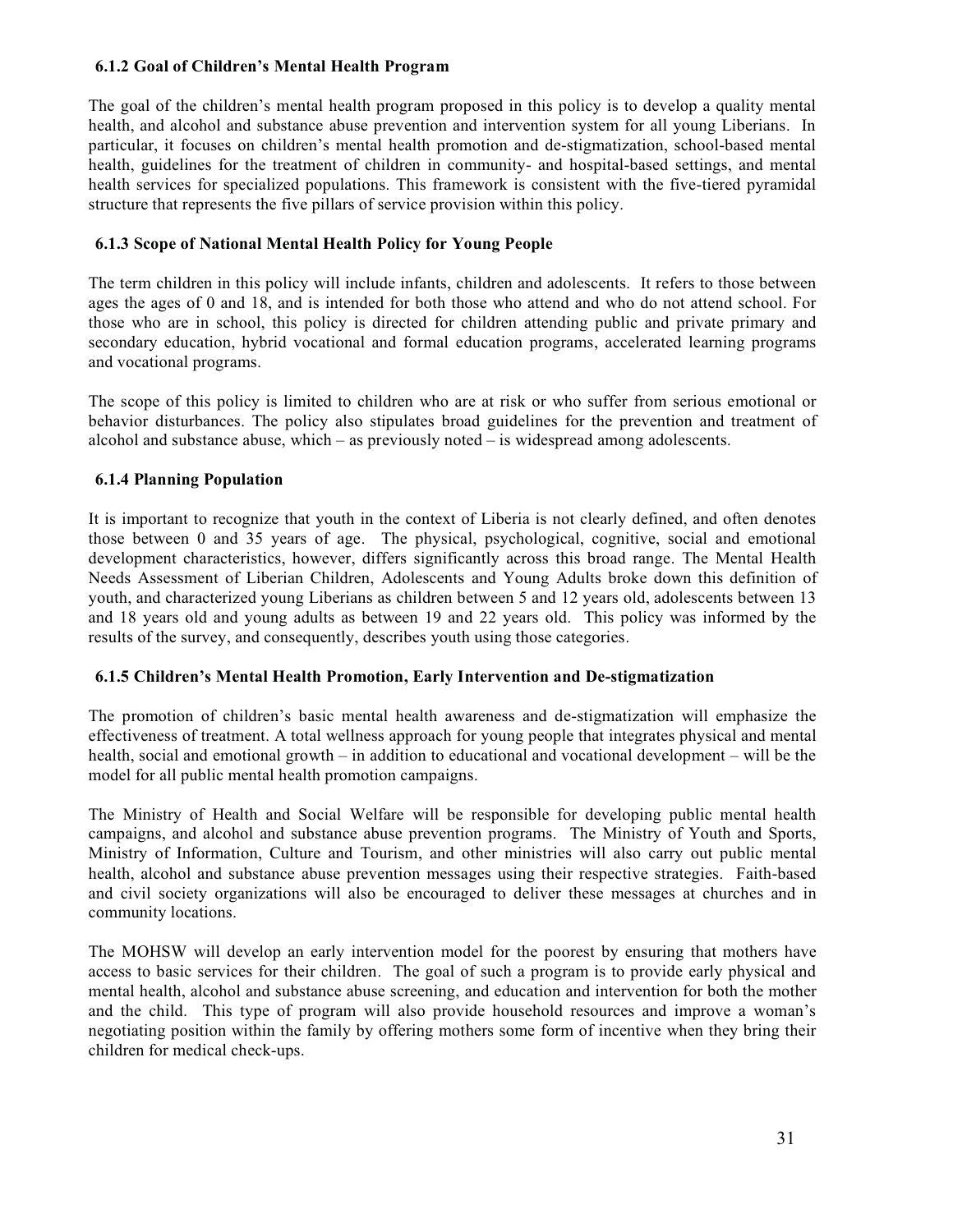It is critical to underscore that public awareness is unlikely to contribute significantly to mental health prevention if services remain unavailable. In addition, public awareness, without community acceptance, is likely to discourage significant utilization of services.

# **6.1.6 School-Based Mental Health**

There is much evidence that most children who are in need of mental health care do not receive it. Since a growing number of children spend a greater part of their days in school, components of mental health will be incorporated into existing school-based health related activities. This will support children in their learning, attendance rate and social responsibility (both in the classroom and in the community). It is also consistent with the results from the Mental Health Needs Assessment of Liberian Children, Adolescents and Young Adults, which showed that respondents supported the need for screening and brief intervention within the system.

All school-based interventions will be culturally and developmentally appropriate for school-aged children. They will be based on the latest findings in child psychology and development, and will be adapted to the Liberian context. The MOHSW and the Ministry of Education will collaborate to develop these mental health interventions. They will consider primary, secondary and tertiary interventions, and prioritize them for implementation based on the availability of resources. These levels of intervention are defined as follows:

> (1) Primary prevention intends to build the capacity of a safe environment for all children in school. The violence prevention and intervention models that properly teach and reinforce how children can manage their behavior in school will thus be established. Life skills and social skills training will also be encouraged.

> (2) Secondary prevention intends to support children who are at risk for or are beginning to show signs of serious emotional and behavior problems. Small group interventions that help at-risk children with strategies to manage their own behavior will subsequently be implemented.

> (3) Tertiary prevention intends to individually intervene when problem behaviors are dangerous or highly disruptive. This is done before the behaviors result in school expulsion or referral to the outpatient mental health team for support and services. A screening, brief intervention and referral to treatment will therefore be made available.

The Ministry of Health and Social Welfare will establish a simple developmentally and culturally valid screening instrument to assist school personnel in identifying behavior and emotional issues of students. The MOHSW will also train school nurses, and or social workers and counselors to do mental health screening, brief intervention and referral. Primary prevention will be integrated into the current schoolbased health club model. Educational support for children with special needs will also be established.

# **6.1.7 Mental Health in Primary Care**

The treatment of all child and adolescent mental health will be integrated into the primary health care system. Treatment will be offered to all children including pre-school age and non-students. Services will be delivered by the County Mental Health Team, who will be given opportunities to train with child mental health experts.

The County Mental Health Teams will provide – as a first level intervention – brief screening and shortterm interventions based on a uniform standard of care developed by the MOHSW. The second level of intervention will be for children and adolescents with serious emotional and behavior disturbances, and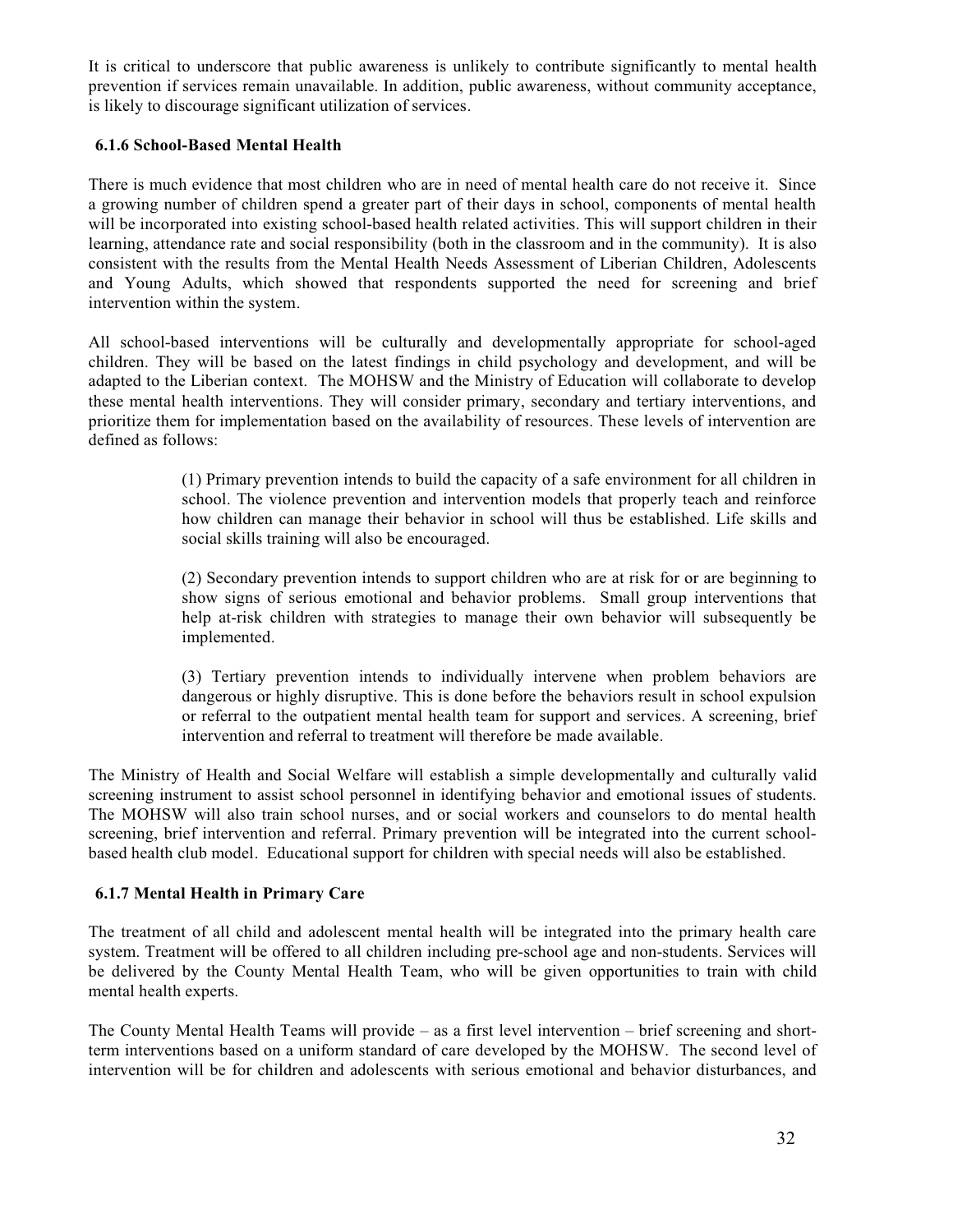for children whose functional impairment limits or interferes with their ability to function in the family, school and or community.

The MOHSW will offer care and assistance through the primary health system to children and their families who need longer-term rehabilitation and recovery services. The care coordination will include a social worker from the local mental health outpatient team, who will provide support and coordination. In counties where little primary care exists, the primary care system will be able to scale up according to the availability of resources. The MOHSW will also establish a simple culturally valid screening instrument to assist the County Mental Health Teams in identifying behavior and emotional issues of children and adolescents; this should be used uniformly across the country. The Ministry will additionally train the teams to do mental health screening and treatment.

The mental health outpatient teams will develop liaison relationships with schools, police, prisons, social services and other institutions. The teams have will assist these institutions in early identification and intervention of at-risk children before more severe consequences occur. Simple screening instruments will be developed and validated. School nurses and counselors, police, traditional healers, traditional women and others working with children and adolescents, will also learn the instruments for early identification.

The continuum of mental health care for children, adolescents and families is based on the principle of least restrictive care, and hospitalization in the county hospital is the last resort. The system of care model will be used in lieu of hospitalization in an attempt to keep children and adolescents in their communities.

Parent education and behavior management skill training will also be made available. These policies are consistent with the results from the Mental Health Needs Assessment of Liberian Children, Adolescents and Young Adults in which respondents overwhelmingly supported mental health treatment within health clinics and health centers, and the establishment of programs that help young parents nurture their familial skills.

In addition to mental health treatment, coordination of all other services that cater to young people will be critical to meeting the multiple and changing needs of children and their families.

#### **6.1.8 Inpatient Care**

Inpatient care at the county hospital will only be used if the children and adolescents are a danger to themselves or others. The inpatient serves as a 14-day diagnostic work-up, medication evaluation and development of a comprehensive community treatment plan. The follow-up and access to resources for the children, adolescents, families or extended families will be available after discharge from the hospital. Children and adolescents will only be hospitalized at the county hospitals and other referral hospitals after all other treatment options have been exhausted.

## **6.1.9 Mental Health for Specialized Children and Adolescent Populations**

The needs of vulnerable populations of children and adolescents, such as children with special needs, orphans, street youth, youth affected with sexually transmitted diseases, HIV and AIDS, and substance abuse, out of school and unemployed youth, violent and incarcerated youth, and ex-combatants will be catered to. An inter-ministerial policy will be established to provide outreach and integration with other ministries' programs that serve these populations.

Strengthening outreach capacity to the vulnerable and high-risk populations will be the first step for all ministries. Integrating mental health into programs that provide food, shelter and safety will be the second.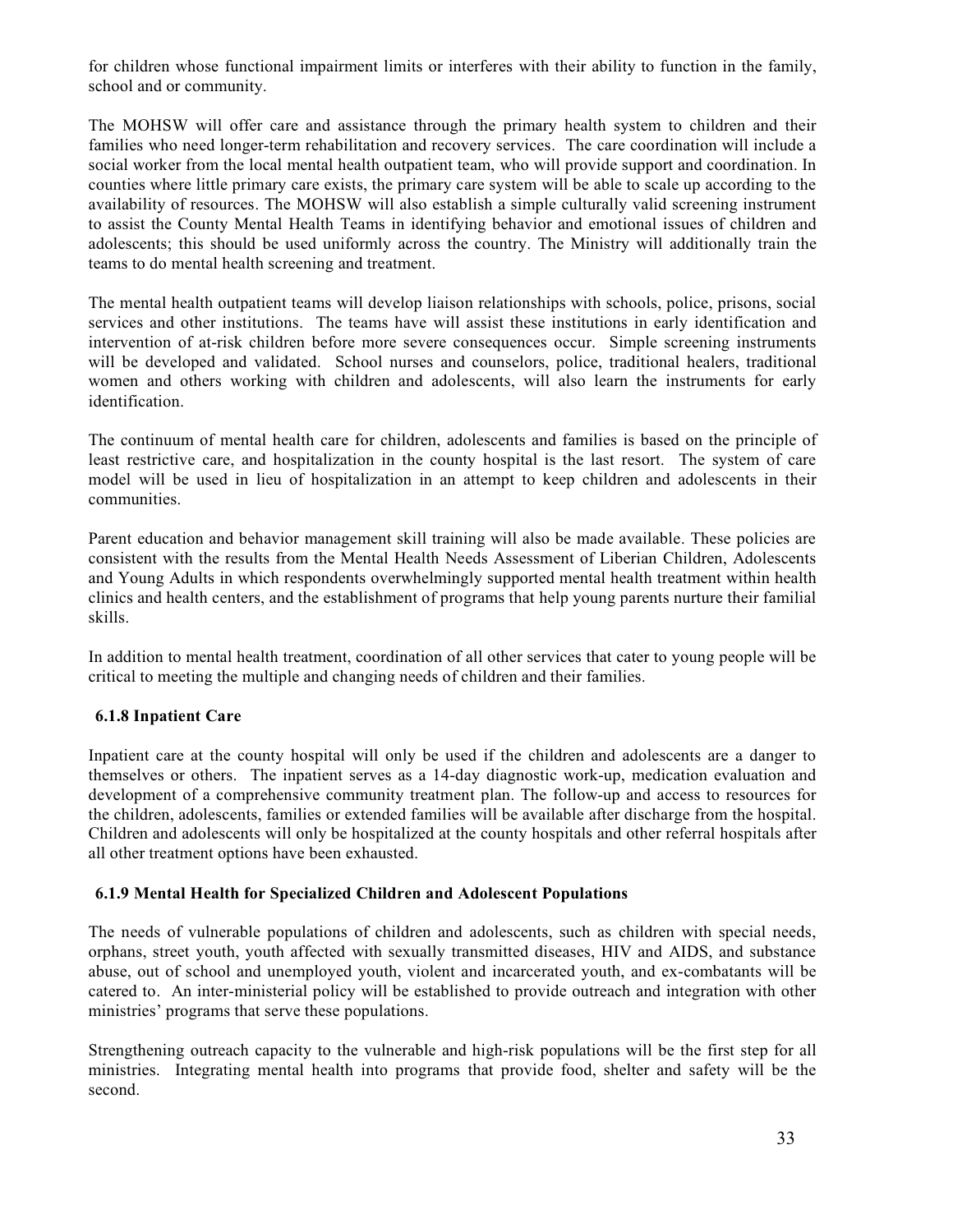The Social Welfare system will also increase the number of social workers who can provide communitybased counseling, case management and coordination for the vulnerable populations with complex needs. Screening and mental health care will take place at the health clinics, health centers and county hospitals. The MOHSW will be responsible for developing specialized psychosocial support, and work and educational programs that are evidence based for ex-combatants, and violent and incarcerated adolescents who need mental health services. Strong input from the Social Welfare department is envisaged.

## **6.1.10 Substance Abuse Treatment for Young People**

One specialized population that this policy will specifically address is children and adolescents who are addicted to drugs and alcohol. Results from the Mental Health Needs Assessment of Liberian Children, Adolescents and Young Adults support the need for alcohol and substance abuse treatment for these groups. Early intervention and treatment services for older children and adolescents with alcohol/substance abuse or co-occurring with mental illness, and for those who are at risk of developing these disorders, will be delivered through a public health approach. Regular screening, education about alcohol and substance use, consequences and motivation to change behavior, and brief treatment by the outpatient mental health team will be made available while longer term treatment options continue to be developed. This early intervention system within the primary health structure, and which is adaptable to school and social service settings, will help reduce the incidence of substance abuse. Research has shown that large numbers of individuals at risk of developing serious alcohol or other drug problems may be identified through primary care screening. Interventions such as screening, brief intervention, brief treatment and treatment referral have been found to decrease the frequency and severity of drug and alcohol use, reduce the risk of trauma and increase the percentage of patients who enter specialized substance abuse treatment (SAMHSA, 2008).

# **6.1.11 Research Evaluation for Children's Mental Health, Substance Abuse and Violence Prevention**

Liberia will have a systematic way to assess the extent to which the children's mental health services and individual programs achieve intended results. An outcome will indicate what changes have occurred for the people served. The research evaluation will prioritize expected short- and long-term results. The quality of care, evaluation of services and system performance will be data driven. The data will inform decisions in future funding and program development. The Liberia Institute of Statistics and Geo-Information Services should also provide the most updated census information to accurately plan for the target population. Baselines for outcome measures will be collected for comparison with future data.

# **6.1.12 Finance for Mental Health of Children and Adolescents**

The Liberian government has financed very little for the overall mental health system. There is also no targeted funding for children's mental health, or alcohol and substance abuse, of which there are high rates among Liberian young people. The government instead relies on international NGOs to fill the funding gap, and subsequently, addresses children's mental health in a very fragmented way. The MOHSW will thus ensure targeted funding in future children's mental health, and alcohol and substance abuse prevention and treatment budgets; this will be one indictor of a developed mental health sector.

# **6.1.13 Roles of International agencies and Ministries in the Mental Health Treatment of Children**

It is clear that no one single ministry can be responsible for the overall wellness of children, their families and communities. The term "wicked problems" is used to describe problems that seem intractable, that defy easy solutions, and that tend to be interwoven with other deep-seated social and economic conditions. They "present a special challenge to government because they defy precise definition, cut across policy and service areas, and resist solutions offered by the single-agency or 'silo' approach"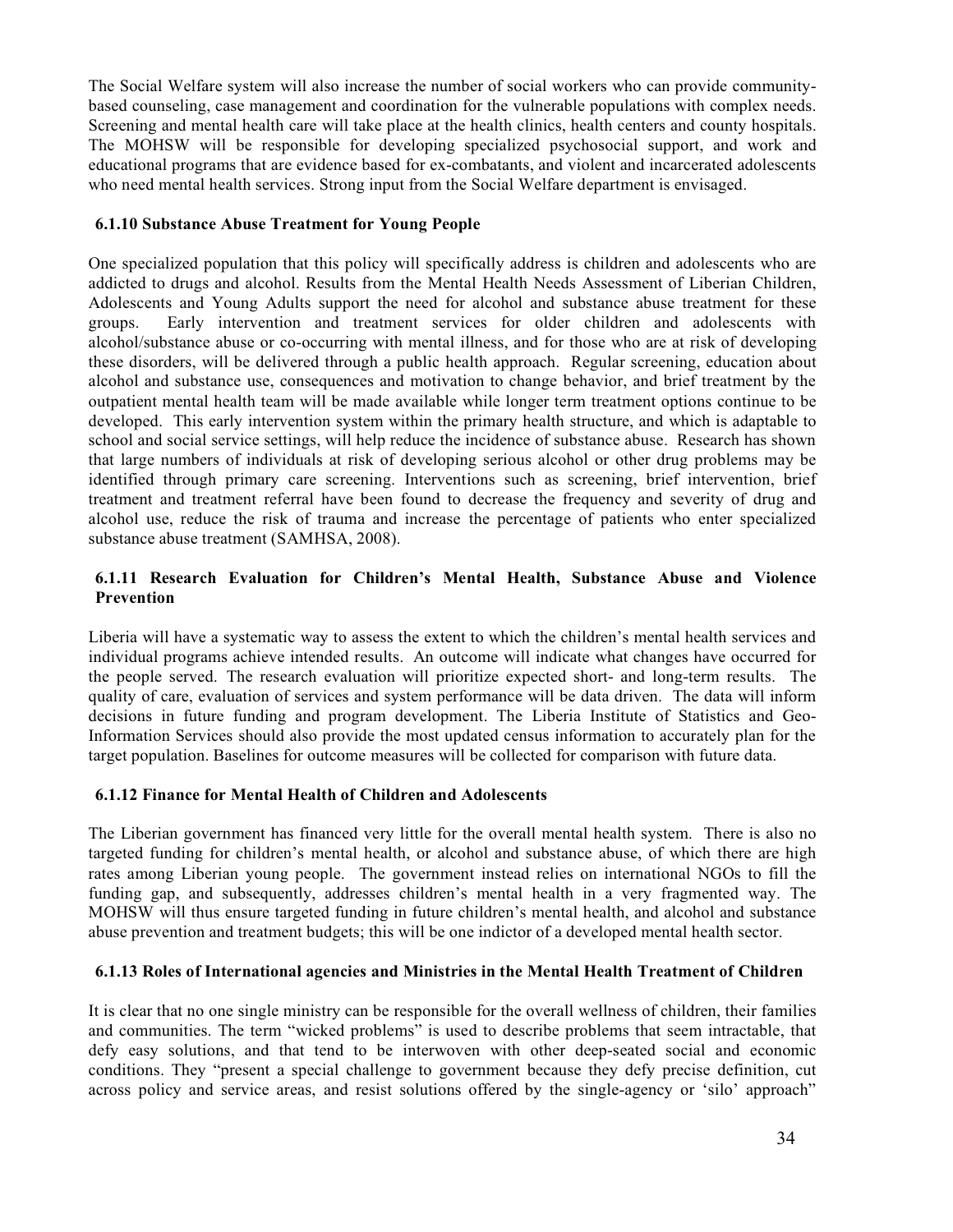(Keast et al 2004). This term can be used to describe the needs of young people in Liberia, which as the Mental Health Needs Assessment of Liberian Children, Adolescents and Young Adults demonstrated, are complex and diverse.

Under the leadership of the Minister of Health and Social Welfare, a Children's Mental Health Task Force will consequently be established as a formal mechanism for inter-sector communication and collaboration across all ministries, teacher and parent associations, consumer and family groups, and local and international NGOs.

The MOHSW and the National Mental Health Coordinator will lead the development of new policies, action plans and regulations for service implementation related to child mental health. Future children's policies will be aligned with the policies of other ministries serving children and adolescents. The MOHSW will also be an advocate inside the national, county and local governments; it will campaign for the right to treatment, rehabilitation and funding for children's mental health.

The County Mental Health Teams will strengthen the decentralized response in overseeing the scaling-up of service structures, and ongoing consultation with other governmental agencies and communities on children's mental health. The team will coordinate with local and international NGO activities, and help community groups establish a basic awareness of children and families' mental health and substance abuse issues.

# **6.1.14 Workforce Development and Training for Children's Mental Health, Alcohol and Substance Abuse**

The fields of child and adolescent development, and child and adolescent mental health and mental illness, are incredibly specialized. The skills required to work with young people in these areas are very different from those needed in the adult population. Human and material resources are currently absent or very inadequate for the mental health needs of children and their families. There is a need to increase the knowledge base for those working in the field by a standardized curricula that includes an understanding of the following: a simple standardized screening tool, gathering of developmental and psychosocial history, family assessment, social and emotional development, mental health and mental illness, and individualized service planning. Children's mental health, and alcohol and abuse assessment and treatment, will also be incorporated into the general education and training programs within social work, nursing, physician assistant and medical schools.

Broad knowledge training on children's mental health and detection of mental health problems in the context of Liberia will be needed for all practitioners including health care providers, teachers and educators, sports and recreation staff, traditional healers, traditional women and parents who can help other parents. Specialized training for the mental health specialists on children's mental health for the County Mental Health Teams is required. The Train-the-Trainer model should be used to increase training capacity.

The MOHSW will also train school nurses and counselors to do mental health, alcohol and substance abuse screening and brief treatment.

#### **6.1.15 Human Rights for Children**

The Ministry of Health and Social Welfare and the National Mental Health Task Force will work closely with all ministries and human rights groups to protect children from child labor abuses, domestic violence, sexual abuse and trafficking. They will ensure food, shelter, safety, education, and the right to treatment and rehabilitation.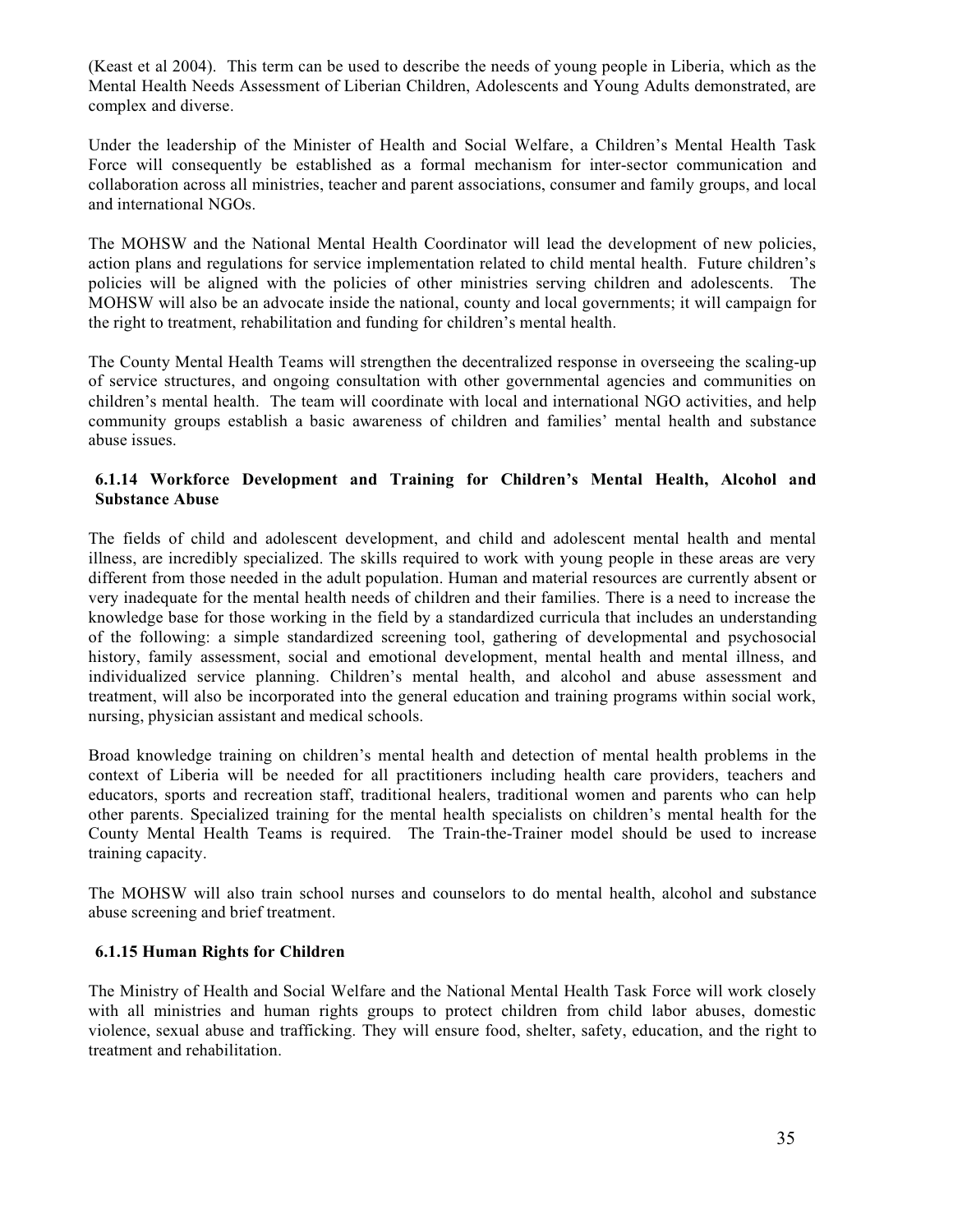If a children's rights policy does not exist, appropriate policies will be developed for all ministries. They will be implemented at all levels to achieve the mission and goal of children's rights. The United Nations Convention on the Rights of the Child sets out the rights that will be realized "for children to develop their full potential, free from hunger and want, neglect and abuse." It states that "children are neither the property of their parents nor are they helpless objects of charity. They are human beings and are the subject of their own rights. The child is an individual *and* a member of a family and community, with rights and responsibilities appropriate to his or her age and stage of development." If a child does not have a family or extended family responsible for his or her care and fundamental rights, the county will appoint a legal guardian for the best interest of the child and adolescent.

#### **6.1.16 Economic and Skills Development for Children**

The main development issue for children is their education. The MOHSW will work closely with the Ministry of Education to ensure that all children have access to school and that children with mental health problems have adequate support to meet their educational goals.

The Kakata Declaration declared young people as major partners and stakeholders in the development of Liberia and as leaders of the future. Research has also demonstrated the efficacy of a peer helping peer model in reducing mental illnesses (a similar model is also true for parents helping parents and traditional women helping parents). This could be a potential paid or volunteer workforce in Liberia if participants receive uniform training and supervision. The public awareness that would result from this peer model could be part of the solution to the lack of availability of services and early prevention. Additionally, the Ministry of Health and Social Welfare and the Ministry of Education will collaborate and further expand the pilot psychosocial skills training program currently in Monrovia and Bong County in which a group of trained teachers provide training to selected students to become "peer mentors" in their schools and communities. This could also provide a number of benefits.

#### **6.2 Victims of Sexual and Gender-Based Violence (SGBV)**

Research suggests that the majority of women and girls in Liberia are victims of sexual and gender based violence (SGBV). While rapists were ostracized in the community before the armed conflict, norms about sexual conduct and relationships with women and children have changed, and now it is the women and children who, as victims, are treated as pariahs. The stigmatization and limited services available to victims leave women and girls alone, isolated and traumatized. It is likely that the perpetrators are also traumatized as a result of the war, but in the absence of mental health treatment, traumatic conditions linger and its dynamics are often transmitted to their children.

SGBV and lingering trauma have tremendous implications for the present and future of Liberia. In particular, they raise questions about the country's capacity to have a viable workforce.

# **6.2.1 Development of SGBV Policy**

Researchers have suggested three approaches to mitigating the harm caused by SGBV: (1) increasing access to justice for survivors, (2) providing support and therapeutic services to survivors and perpetrators and (3) preventing SGBV. These categories provide the framework for this policy's recommendations for the mental health of victims and perpetrators of SGBV.

This policy for mental health for victims and perpetrators was also developed in the context of the UN Joint Government Program on SGBV. This is an umbrella program comprised of members from the Ministry of Gender and Development in conjunction with the Ministry of Justice, the Ministry of Health and Social Welfare, the United Nations Development Program, and several NGOs and international charity organizations, is employing a number of strategies to confront the high levels of SGBV in Liberia. This is a comprehensive program with five pillars: 1) Psychosocial; 2) Health; 3) Legal; 4) Security and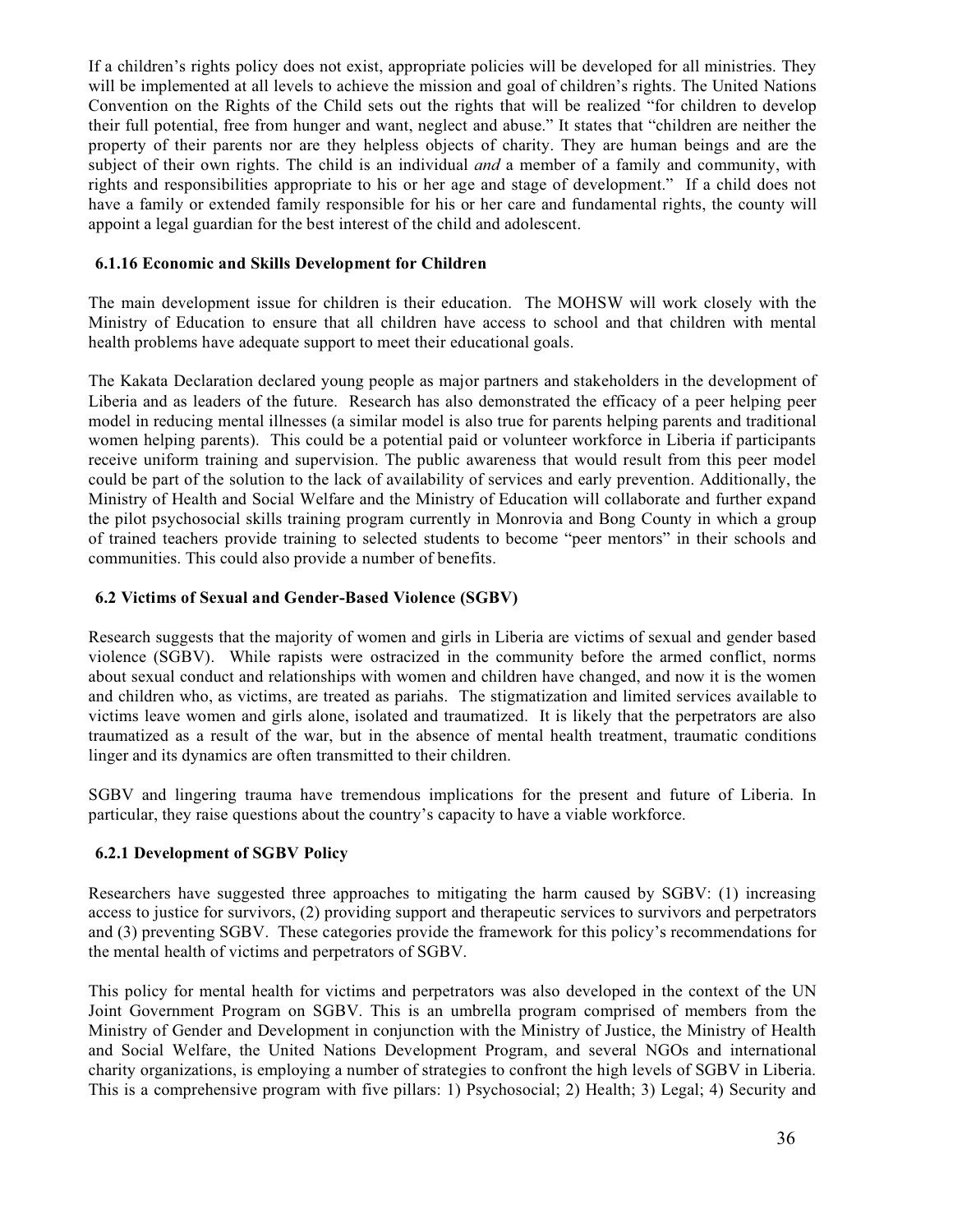Protection; and 5) Coordination of pillars. The policies described below compliment and will help facilitate a number of these goals.

# **6.2.2 Legal Definition of Rape**

The legal definition of rape was redefined with a new Rape Bill enacted into law by the national legislature in January 2006. This law widened the definition of rape to penetration with any foreign object – not just the penis. It also changed the legal definition of a child to include all persons under the age of 18. This was in harmony with the United Nations Convention on the Rights of the Child, and made clear that children under 18 – because of their age – were legally unable to consent to sex. In addition, the law stipulated mandatory life imprisonment for anyone convicted of raping women, girls or boys. This penalty also applies to those involved in gang rape. There are, however, no laws prohibiting domestic violence.

#### **6.2.3 Increase Access to Justice for SGBV**

Liberia has two systems of justice – the community and the legal – of which there is currently more trust in the community. Efforts that increase the trust in the legal system in order to safeguard the human rights in the country are necessary.

The legal system is increasing its viability in a number of ways. Liberia has instituted a SGBV Court that is linked to a Crime Unit. These two institutions work together to improve the delivery of judicial services to the women and children who are victims of SGBV in Liberia. The role of the court is to hear and try all SGBV cases in a particular county. In an effort to improve the efficiency and professionalism of police reports and evidence gathering, employees of both the court and the Crime Unit receive specialized, thorough training in SGBV. The defense unit still needs SGBV training.

Because the majority of victims know the perpetrators, the families involved are psychologically impacted. Victims and their families are vulnerable to the constraints of community law, which allows for the negotiation of the grievance between the two families involved. As a result, many cases do not go through the court system because the women or children drop charges.

One consequence of this is that the majority of cases coming in front of the court at this time involve the sexual violence and exploitation of children by pedophiles. In these cases, families find children injured, have them seen medically, and in the process, evade the community system. Family and child treatment in these situations is necessary. In addition, victim support advocates must be provided to support the victim emotionally and to help increase the likelihood that the victim will press charges and not go through the community system.

To provide justice to the women and child victims and to have a serious cultural impact, SGBV courts, and corresponding Crime Units must be expanded to cover additional regions throughout the country.

Relevant coordination and collaboration between the Ministry of Health and Social Welfare and the Women and Children Protection Division of the Ministry of Justice must be adequately established in order to make it a viable institution that truly protects women and children.

## **6.2.4 Support and Treatment of SGBV**

Mental health treatment will be provided according to the severity of symptoms following SGBV. Victims of SGBV who exhibit physical trauma symptoms need both medical treatment and mental health care. While the psychosocial and psycho-educational interventions called for in the Joint Program's Psychosocial Pillar might work well for victims who have low levels of severity in symptoms, those with higher levels of severity need specialized, trained clinicians who use trauma and empowerment based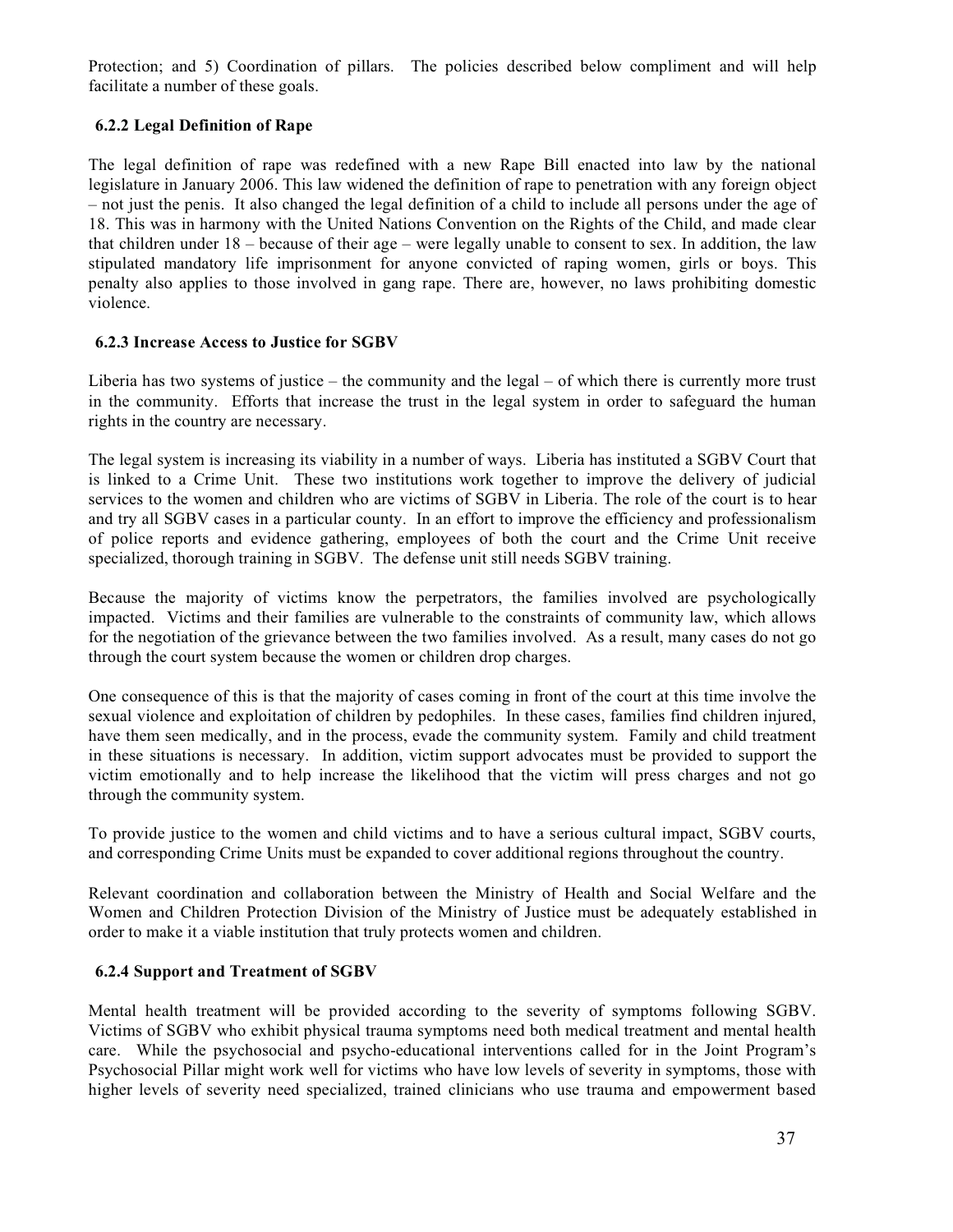interventions. Treatment can occur through individual, family or group modalities and may include psychotropic medications. Since the victim and family know the perpetrator in the majority of cases, the entire family is affected, and thus, family treatment might be required along with individual or group treatment for the victim. In collaboration with various ministries, NGOs and other organizations, women and children who are victims of SGBV will be provided safe houses where they can seek shelter. These safe houses require trained personnel who can treat the psychological pain that accompanies rape, and will be expanded to cover the entire country.

Empowerment based interventions have two components: the understanding of power and powerlessness, and the psychological transformation encompassing the development of a critical consciousness, selfefficacy and connection to social networks. The development of *critical consciousness* includes an understanding of how the power distribution in society affects the opportunities and constraints available to individuals, thus influencing their perceptions and experiences. In the case of SGBV, this entails realizing that, in patriarchal systems, women are seen as inferior to men and undeserving of equal treatment. In addition, in post-conflict societies like Liberia, critical consciousness involves understanding how armed conflict leads to militarization manifested in increased violent behavior. The objective of raising critical consciousness is to allow victims to locate the causes of individual guilt and shame in external forces and to facilitate the realization that women are subject to this violence by virtue of being women and not because of individual traits. Achieving a critical consciousness also allows women to know that others are in the same situation leading to a collective strength to mobilize. *Selfefficacy* results from the identification of strengths, skills, and interventions that build on these skills. Interventions that build self-efficacy will start by providing women and children with tasks that have attainable goals. Progressively, the difficulty of tasks increases as women and children gain confidence and mastery. When women and children gain a sense of self-efficacy, they are ready to take on and succeed in opportunities such as micro-enterprise. Lastly, *connection* involves the development of social networks that offer support and leverage, and which can open opportunities for the development of skills; this increases life chances (Gutierrez and Lewis, 1998; Dominguez and Watkins, 2003). Connection also requires finding others who are also victims in order to prevent isolation, decrease individualized guilt and shame, and gain mutual support. Empowerment based interventions have been found effective in addressing mental health problems including trauma, particularly in low-income communities.

Because men and the community ostracize women and children who are victims of rape, it is necessary to provide women with opportunities to support themselves and their children financially. Strategies, such as micro-financing enable women to earn a living. These strategies are empowering and must include access to credit to be sufficiently effective (Dessey and Ewoudou, 2006).

#### **6.2.5 Mandated Services**

Mandated services for SGBV perpetrators will be set up systematically throughout the country. These services will vary treatment according to severity of offenses (first time offenders, repeat offenders and multiple offenders). Perpetrators will be required to attend weekly group treatment that lasts several weeks. Only clinicians who are specially trained in SGBV and supervised by clinicians with SGBV expertise will be able to run these programs. Mandated clients need more than attitudinal changes – they need treatment that changes their cognitive processes that lead to violent behavior. SGBV treatment for perpetrators will therefore include psycho-education and cognitive behavioral components.

Perpetrators will be mandated to services upon arrest. Those who violate or receive complaints from the mandated reporting or Codes of Conduct systems must also complete mandated perpetrator services. In addition, any person charged with SGBV and those who are awaiting trial for a SGBV crime at the Monrovia Central prison will receive mandated services. Moreover, since many women do not report SGBV in the family because they do not want to criminalize their partner and lose the partner's breadwinning capacity, mandated services will be available as an alternative to judicial involvement. Failure to comply will result in judicial proceedings or other sanctions.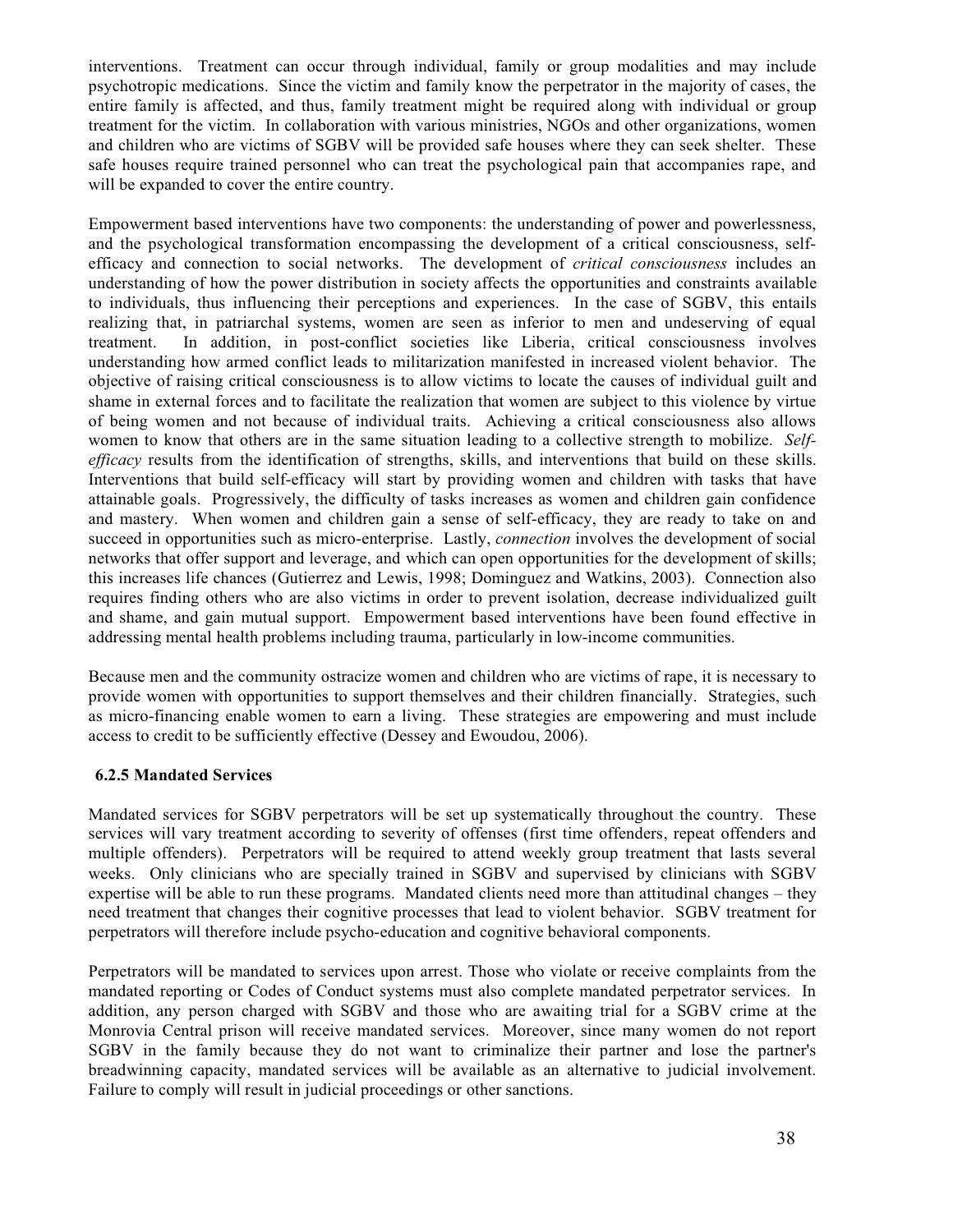It should be noted that while some rapists can be treated through psycho-education and cognitive behavioral techniques, others such as pedophiles and those who sexually abuse and exploit children, require distinct forms of mental health treatment.

#### **6.2.6 Forensic Social Workers**

Forensic social workers are trained to work with issues intersecting law and mental health. SGBV requires training social workers with the specialized skills required to adequately meet the metal health needs of both victims and perpetrators. Social workers must acquire the clinical skills necessary to work with both mandated and voluntary clients, as well as with women and girls who have been victims of SGBV. These skills include an ability to treat diverse ethnic populations. Social workers trained in forensic mental health will be prepared to work with different types of mandated clients, violent offenders, and their victims, as well as provide services to court-related populations and those in prison.

#### **6.2.7 Forensic Clinic -Training, Research, and Treatment**

A long-term goal will be the development of a Forensic Clinic attached to a major teaching hospital. This clinic will act as a forensic unit responsible for teaching, treating, evaluating, and researching the intersection of mental health and law. Initially, this will be a unit attached to the SGBV Courts that will provide expert services for victims and perpetrators. With time, the Forensic Clinic will become part of a state-of-the-art medical training system for social workers, psychologists and psychiatrists.

#### **6.2.8 Preventing SGBV**

#### **6.2.9 National Program of Mandated Reporting**

The adoption of Codes of Conduct will pave the way for a national and systematic program of mandated reporting affecting all teachers, health professionals and civil service employees. As mandated reporters, individuals will have to report SGBV when they see or became aware of it happening. The status as mandated reporter will be a condition of employment and spelled out in the documents of rules and responsibilities of each profession. Such mandated reporting will carry penalties if not followed.

#### **6.2.10 Codes of Conduct**

Codes of Conduct prohibiting SGBV are presently working their way through ministries. These documents lay out the rules of correct behavior across gender in a manner that guarantees the rights of women, children, and men. The codes will be implemented as part of an effort to educate employees about the prohibition against SGBV. Codes of Conduct are an important step in changing norms that devalue women and minors, and make real the possibility of penalties for SGBV violations. Codes of Conduct have so far been developed for teachers, health personnel, and civil service employees. It is imperative that each ministry involved works towards the adoption of the codes, and that the codes become a system of rules and regulations, relevant in all sectors of daily life, with stiff penalties if ignored.

#### **6.2.11 Male Leadership Development and Toll Free Numbers**

The Association of Female Lawyers in Liberia, the group that spearheaded the introduction of the SGBV court and crime unit, is also currently identifying and training men to reach out and train other men in their communities on SGBV. The emphasis on men is a necessary component to create a cultural change in normative behaviors that moves away from violence against women and children. This association has also introduced a Toll Free Number for sexually abused women and children. Accessing this number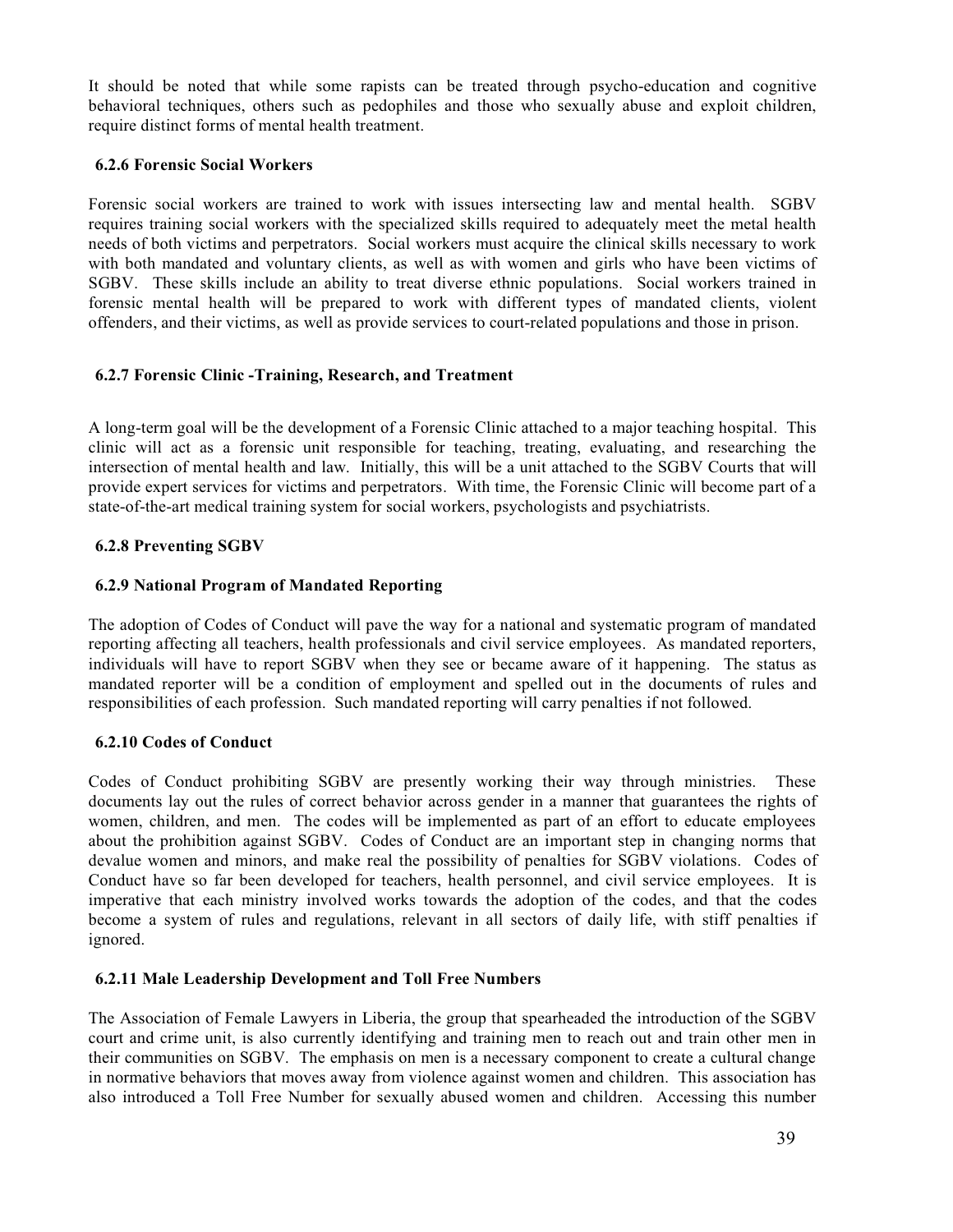provides contact with services, such as free legal representation. Both interventions are vital to the prevention and treatment of SGBV and will be expanded beyond Monrovia to the rest of Liberia.

## **6.2.12 School Safety Zones and Zero Tolerance**

In line with the Joint Program's pillar on Security and Protection, this mental health policy calls for the development of safety zones in schools. These safety zones are essential, given the fact that teachers are among the top three sexual abusers, and that girls require safety in order to remain in school. Failure to attend to this issue will result in the failure of all other educational policy.

Furthermore, Gender Clubs, Children Clubs, Theater Clubs, Art Clubs, and other similar groups, which NGOs have established for children in certain areas, will continue and expand, as they can lead to the development of skills in the school setting. The Children Clubs, for instance, offer activities, such as work plans for safety, which are devised individually for each child. This is an example of an intervention that increases self-efficacy. Moreover, the School Clubs link to Community Clubs, whose members are trained to be advocates for the safety and health of children in the community. In turn, these community groups are linked to Child Protection Committees, which are made up of adults trained in child-appropriate conduct; they provide a safety net and protection, and act as a reporting mechanism for the children in that community. All participants engaged with this model receive training on how to behave with children in respectful ways that observe safety and integrity. This is paramount since groups of adults with access to children can attract pedophiles. Therefore, adult groups need to be carefully trained and monitored in an effort to eliminate potential for child abuse.

The Global Fund, through the Ministry of Education, provides an additional initiative in the schools. This initiative entails the provision of Health Clubs focused on social studies and science with a life skills curriculum. Unfortunately, these are only in selected communities, offer no mechanism for reporting and are not linked beyond the school. These components, if integrated, will make this initiative more effective.

Liberia will work towards the establishment of Zero Tolerance policy on the violations of human rights, including rape and sexual exploitation in schools. Teachers who perpetrate against children will be arrested and punished accordingly. Research suggests that when perpetrating teachers are sanctioned for breaking the law, the climate in the schools improve and creates safety. Interventions will create safety zones in schools and surrounding communities, provide the development of skills, and offer a reporting mechanism. These types of interventions are vital to the prevention and treatment of SGBV, and to the preparation and education of Liberia's future. It is imperative that government ministries, through national policy, implement them.

#### **6.2.13 Victim Assistance Mechanisms**

The Victim Assistance Mechanism protocols were established in other countries in response to the high level of SGBV committed against women and children by NGO and UN-related personnel. The protocols are developed according to specific locality and services available, and ensure psychological care, education and housing for victims. While these have yet to be developed in Liberia, once in place, they can serve as a model way to deal with victims of SGBV. This model should become a standard for all SGBV victims in Liberia, and not only those whose perpetrators are NGO or UN personnel.

#### **6.2.14 Standardizing Forms that Identify SGBV**

The Ministry of Health and Social Welfare developed a standardized medical form that is part of medical intake and that identifies victims of SGBV. These forms are being piloted at the present time, but should be adapted by all health care settings nationally. It is imperative that the capacity of mental health personnel is expanded so that a referral can be made when sexual and gender based abuse is identified.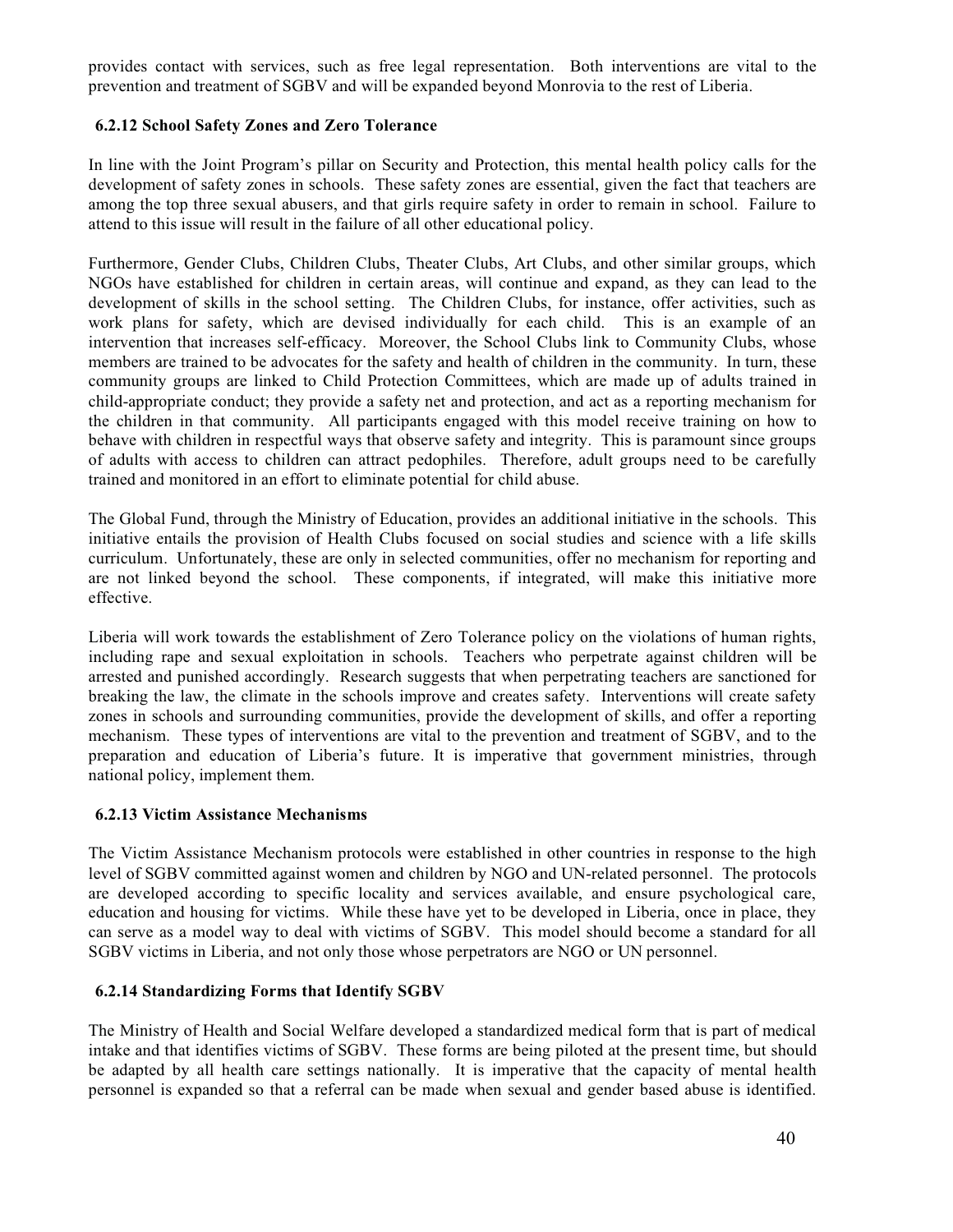Collection of sensitive information related to a traumatic event like SGBV will never be done in the absence of psychological referral sources.

## **6.2.15 Self Care for those Caring for SGBV Victims**

When individuals meet with victims of trauma and hear their stories, they may eventually suffer from "vicarious traumatization" or secondary trauma. Systems of support and supervision will be instituted for those who hear traumatic stories as part of their job. Through self-care, such professionals can work for extended amounts of time without burnout and be more productive in their role.

## **6.3 The Severely Mentally Ill**

## **6.3.1 Care for the Severely Mentally Ill**

Proper treatment will be provided for the care of the severely mentally ill based on best practices. Consistent with a decentralized approach to mental health care and in consonance with the Basic Package of Health Services, the treatment of severe mental illness (SMI) will take place, when possible, at the health clinics and health centers. This will allow care to be delivered as close to a patient's home and community as possible. It is also in harmony with evidence-based research that demonstrates the costeffectiveness and positive health outcomes of managing chronic mental illness in a community setting.

Treatment at health clinics and health centers must be utilized, when appropriate, before inpatient care is sought in county hospital Wellness Units or tertiary facilities. Referral of SMI to the Mental Health Hospital or the future inpatient unit at the general hospital should only occur once all other resources have been deemed ineffective or unsuitable. Concern for the safety of the patient or concern for the safety of others should be considered when making this decision. Referral to the Mental Health Hospital should be made when community settings cannot guarantee safety. Referral should also be made during acute emergencies, such as uncontrollable psychosis and agitation, or suicidal or homicidal ideation, which warrant urgent inpatient hospitalization.

In addition, the MOHSW will collaborate with the JFK Hospital for the reestablishment of the Catherine Mills Rehabilitation Center to serve as a national tertiary teaching and referral facility.

In regard to the staff required to treat the SMI, estimates place human resource requirements to treat schizophrenia, bipolar affective disorder, depressive episode and substance abuse at .5 psychiatrists and 1.0 psychologist per 100,000 population, 2.0 psychiatric nurses per 100,000 population, and 2.5 community health workers for severe mental disorders for middle-income countries (Chisolm et al, 2007). These targets are not attainable in Liberia at the present time. However, a minimal attainable level shall be set within the period of this document.

#### **6.3.2 Goals of Treatment of SMI**

Treatment for the SMI should have three goals: (1) reduce or eliminate symptoms, (2) maximize quality of life and adaptive functioning, and (3) promote and maintain recovery from the debilitating effects of illness to the maximum extent possible. An accurate diagnosis is critical for short- and long-term treatment planning. It is also important to note that diagnosis is a process rather than a one-time event. Once a diagnosis has been established, it is critical to identify the targets of each treatment, to have outcome measures that gauge the effect of treatment, and to have realistic expectations about the degrees of improvement that constitutes successful treatment. For example, targets of treatment may include psychotic symptoms, depression, suicidal ideation and behaviors, substance use disorders, medical co morbidities, PTSD, and a range of community adjustment problems, such as homelessness, social isolation, unemployment, victimization, and involvement in the criminal justice system.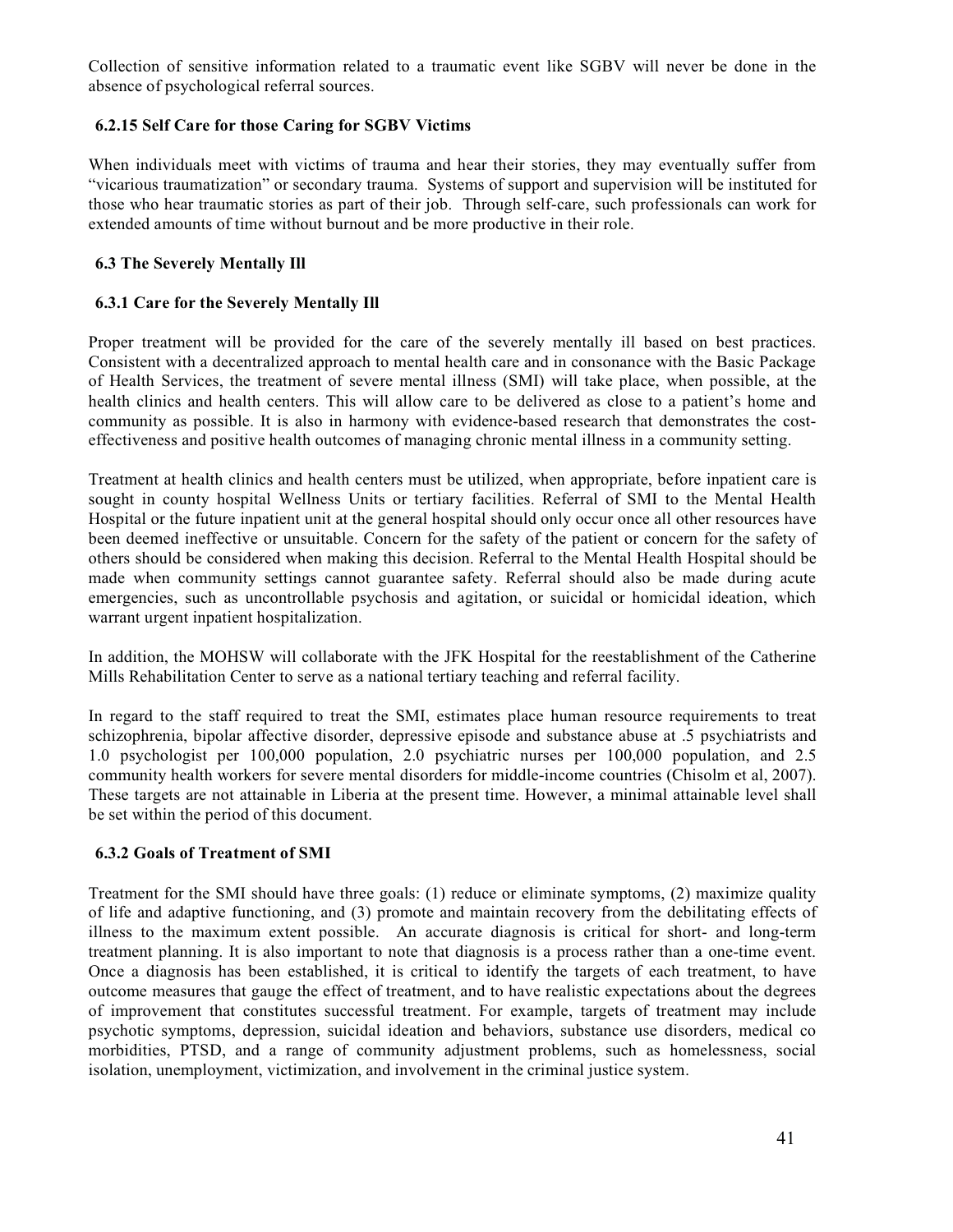The goals of treatment during an acute emergency may be to prevent harm, control disturbed behavior, reduce the severity of psychosis and associated symptoms (e.g. agitation, aggression, negative symptoms, and affective symptoms), return to the best level of functioning at rapid speed, develop an alliance with the patient and family, formulate short- and long-term treatment plans, and connect the patient with appropriate aftercare in the community. Efforts to engage and collaborate with family members and other natural caregivers are often successful during the acute crisis.

It is recommended that every patient's initial evaluation be as thorough as his or her clinical status allows. This includes obtaining complete psychiatric and general medical histories, and physical and mental status examinations. It is important to pay special attention to the presence of suicidal potential and command hallucinations, and to take precautions whenever there is any question about a patient's suicidal intent; prior suicide attempts, current depressed mood, and suicidal ideation can be predictive of a subsequent suicide attempt in schizophrenia. Similar evaluations are recommended in considering the likelihood of dangerous or aggressive behavior and whether the person will harm someone else or engage in other forms of violence.

#### **6.3.3 Providing Patient and Family Education and Therapies**

Working with patients to recognize early symptoms of relapse will help result in preventing full-blown illness exacerbations. Family education about the nature of the illness and coping strategies can markedly diminish relapses and improve quality of life for patients. The interventions that have been shown to be effective involve face-to-face interactions in individual or group sessions.

## **6.3.4 Attending to the Patient's Social Circumstances and Functioning**

The social circumstances and functioning of the patient can have profound effects on adherence and response to treatment. The patient's living situation, family involvement, sources and amount of income, legal status, and relationships with significant others (including children) can produce both stress and be protective; thus, all are areas where periodic exploration by mental health care clinicians is warranted. A frequently neglected aspect of social assessment is the parenting role of patients with children.

#### **6.3.5 Patient and Self-help Treatment Organizations**

Peer support is social-emotional and sometimes instrumental support that is mutually offered or provided by persons having a mental health condition to others sharing a similar mental health condition. It is used to bring about a desired social or personal change. The oldest and most widely available type of peer support is self-help groups. Based largely on uncontrolled studies of self-help groups for persons with severe mental illness, Davidson et al. (1976) concluded that self-help groups seem to improve symptoms and increase participants' social networks and quality of life. Additional studies of self-help groups have demonstrated other positive outcomes, including reduced hospitalization rates, improved coping, greater acceptance of the illness, improved medication and illness management, improved daily functioning, lower levels of worry, and higher satisfaction with health.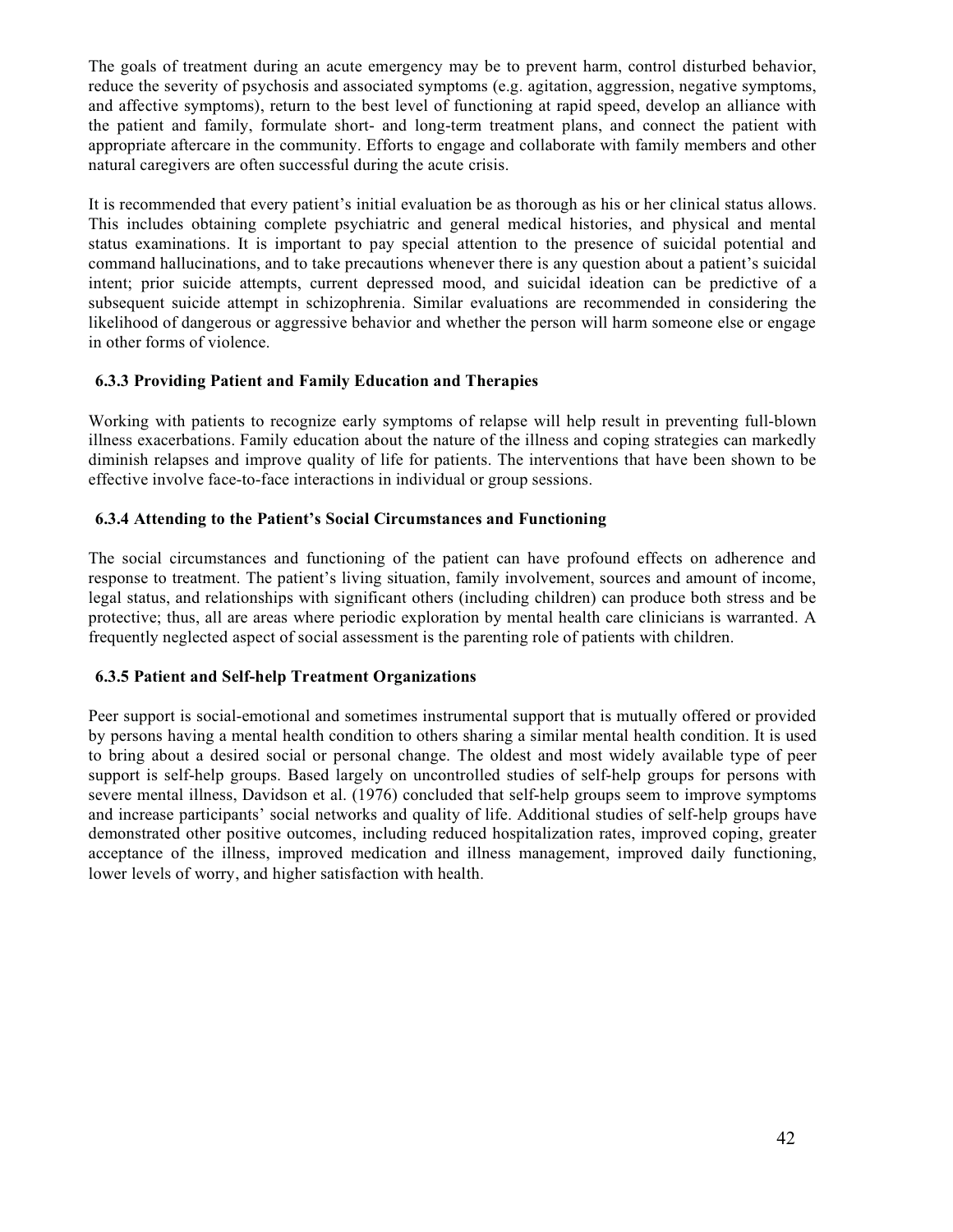#### **7.0 ORGANIZATIONAL FRAMEWORK**

#### **Figure 1: Organizational**



**\*Wellness Unit Team members will also provide some outpatient care in both the county hospitals and nearby health clinics and health centers.**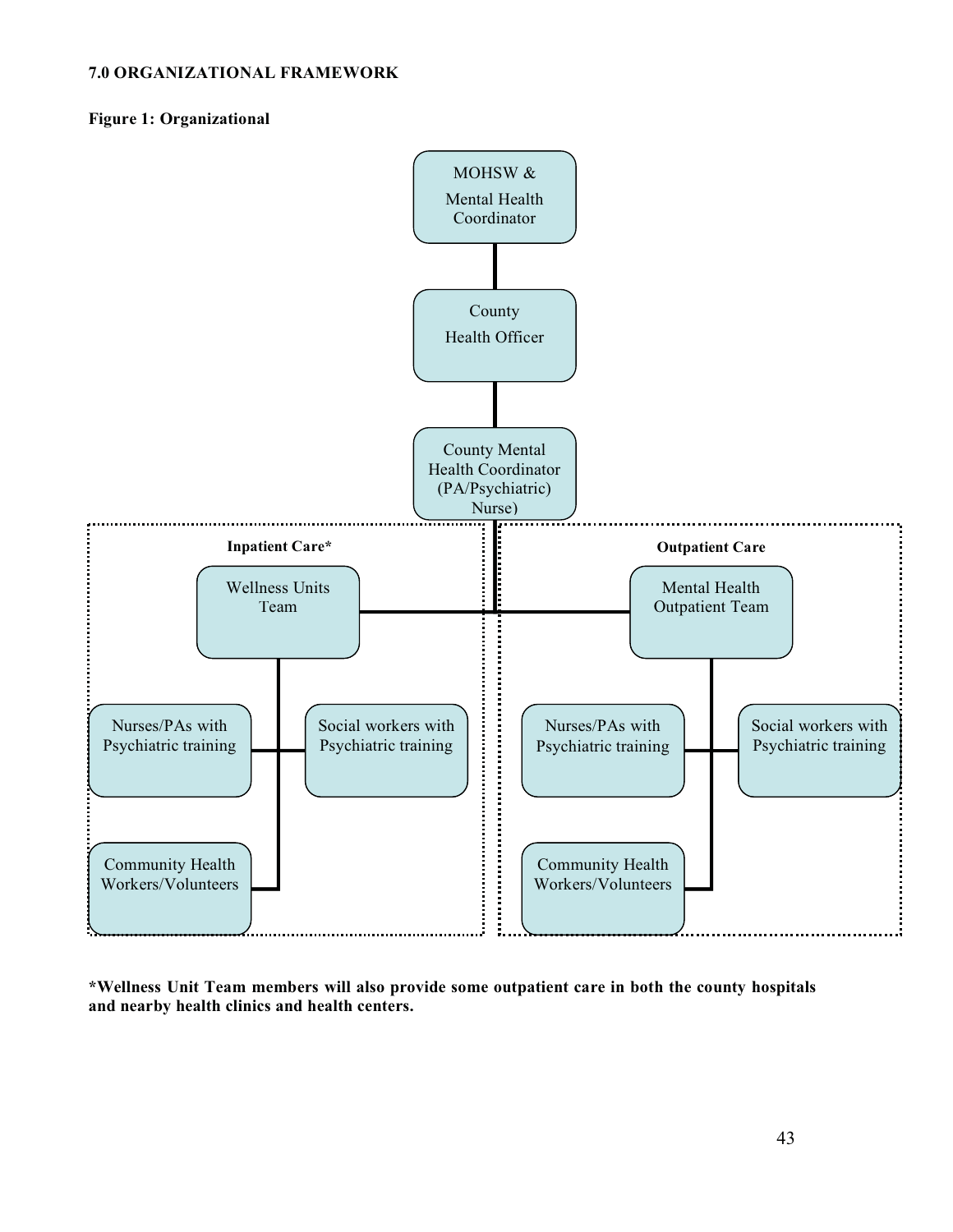#### **7.1 Coordination of the Mental Health System**

After many years of conflict, the mental health system in Liberia is not formally organized or managed. The system's current state must be examined so that a network of well-organized structures and services can be implemented. This network will enhance communication between various units in the system and will improve mental health services. Below is a proposed basic organizational framework that has been contextualized to the present situation in the country.

In addition to the Ministry levels, the MOHSW has also formed a National Mental Health Task Force to support and advise the Minister. This task force consists of governmental and non-governmental individuals and organizations, and will be expanded to include relevant ministries and agencies. The MOHSW will routinely review its mandate and terms of reference so it is appropriate to the mental health situation.

#### **7.1.1 National Level**

#### **Staff Required:**

A National Mental Health Coordinator to guide, direct and supervise the overall development of the mental health program. The Assistant Minister of Health for Preventive Services will oversee this position. The coordinator will collaborate with other experts to formulate principles as a base for quality indicators.

#### **Tasks:**

- Develop evidence-based quality indicators
- Promote the use of indicators
- Remain informed about the quality indicator efforts of other organizations (NGOs)
- Maintain liaisons with appropriate components and staff
- Maintain on-going liaisons with representatives of allied organizations
- Review and comment on proposed quality indicators of other groups
- Highlight trends and policy areas requiring further attention

#### **Functions:**

The MOHSW will develop norms and standards for the mental health component of the BPHS, including treatment protocols for psychosis, depression, PTSD, and epilepsy. There exists a significant variation in the quality and content of standards of care among many organizations. *The office of the Mental Health Coordinator will oversee these standards by providing visits to facilities and programs on a quarterly basis. Each organization must meet the minimal standards as outlined by the MOHSW.*

#### **7.1.2 Central Level (MOHSW)**

#### **Staff required**

A multidisciplinary team of part-time and full-time professionals and para-professionals will oversee central coordination in the interim period. Consideration will be given to public health physicians, psychiatric nurses, social workers and other professionals trained in basic psychiatric or mental health care.

#### **Tasks**

• Revise and update mental health policies, plans, and legislation as necessary to meet the evolving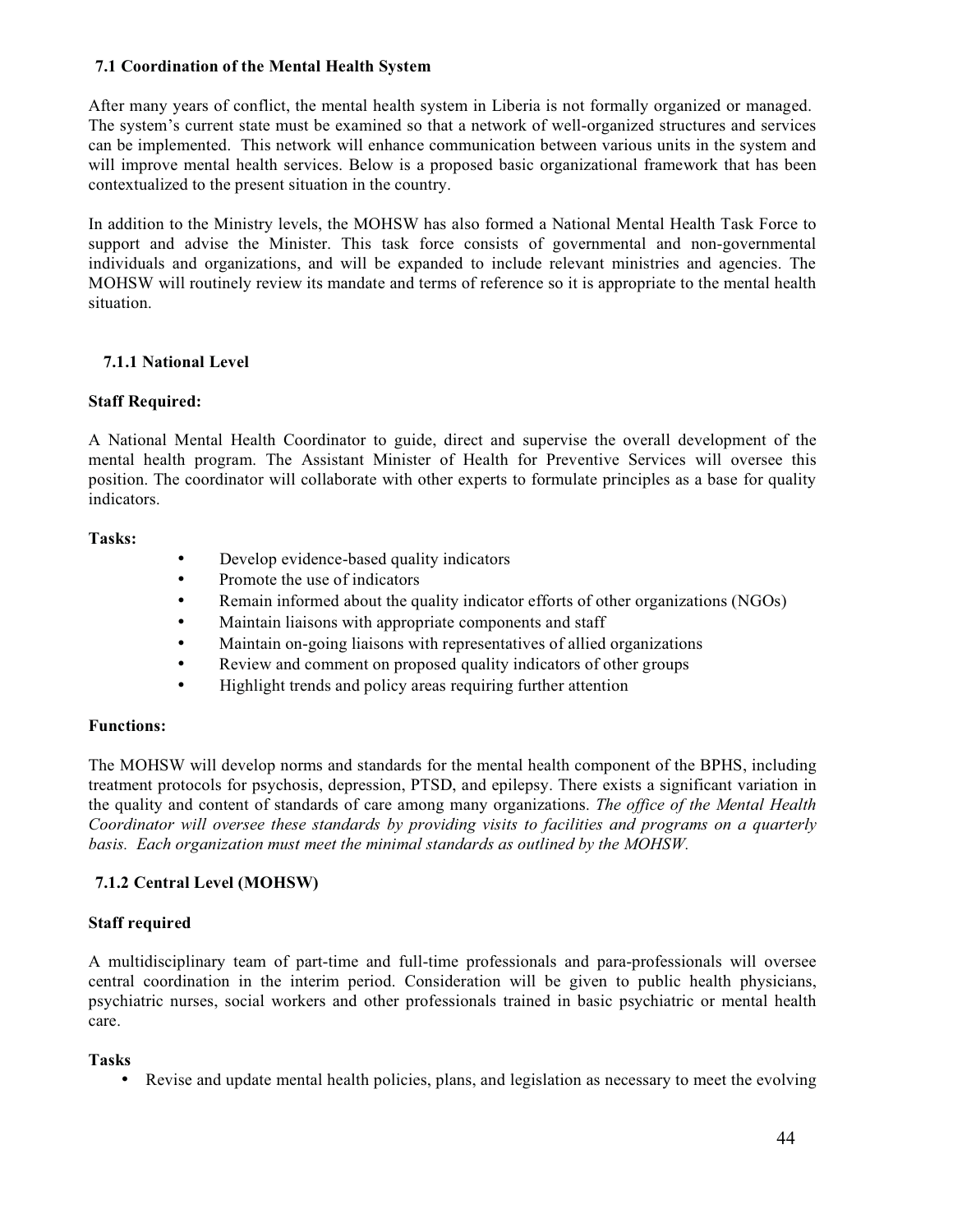needs of the population.

- Prepare and review mental health related medications on the Ministry's Essential List of Drugs.
- Ensure that essential psychotropic drugs are available in all counties.
- Prepare a budget for the mental health system and mental health services.
- Develop guidelines and tools for mental health data collection.
- Develop monthly reporting forms and prepare annual report on mental health.

#### **Functions**

- Ensure that there are adequate numbers of mental health professionals to meet the mental health needs of the country.
- Ensure capacity building and regular continuing mental health education.
- Implement and supervise community-based mental health programs.
- Ensure that mental health is integrated into primary health care.
- Liaise with other ministries and sectors to coordinate mental health activities in the country.
- Monitor and evaluate mental health facilities, services, and other relevant activities in the country.
- Monitor implementation of this policy and subsequent strategic plan.

## **7.1.3 County Level**

#### **Staff Required**

At least one County Mental Health Promotion Officer, preferably a psychiatric nurse or a registered nurse, who has completed basic psychiatric training courses.

#### **Tasks**

- Collect mental health related data for monthly reporting.
- Ensure that a sufficient supply of drugs is available for distribution to health facilities.
- Promote mental health through education and public awareness activities, life skills training, etc.

#### **Functions**

- Liaise with health facilities within other counties to ensure parity in resources and services.
- Ensure that there is continuous mental health education among health providers.

#### **7.1.4 Health Facility Level**

#### **Staff Required**

General practitioners and nurses who are trained in the diagnosis and treatment of basic psychiatric and mental health disorders

#### **Tasks:**

- Provide screening for mental health disorders in patients
- Provide mental health assessments
- Diagnose and treat common mental health disorders

#### **Functions:**

- Functions as the frontline treatment team within the health facilities for diagnosing and treating common mental illness
- Provides mental health education to patients, families and communities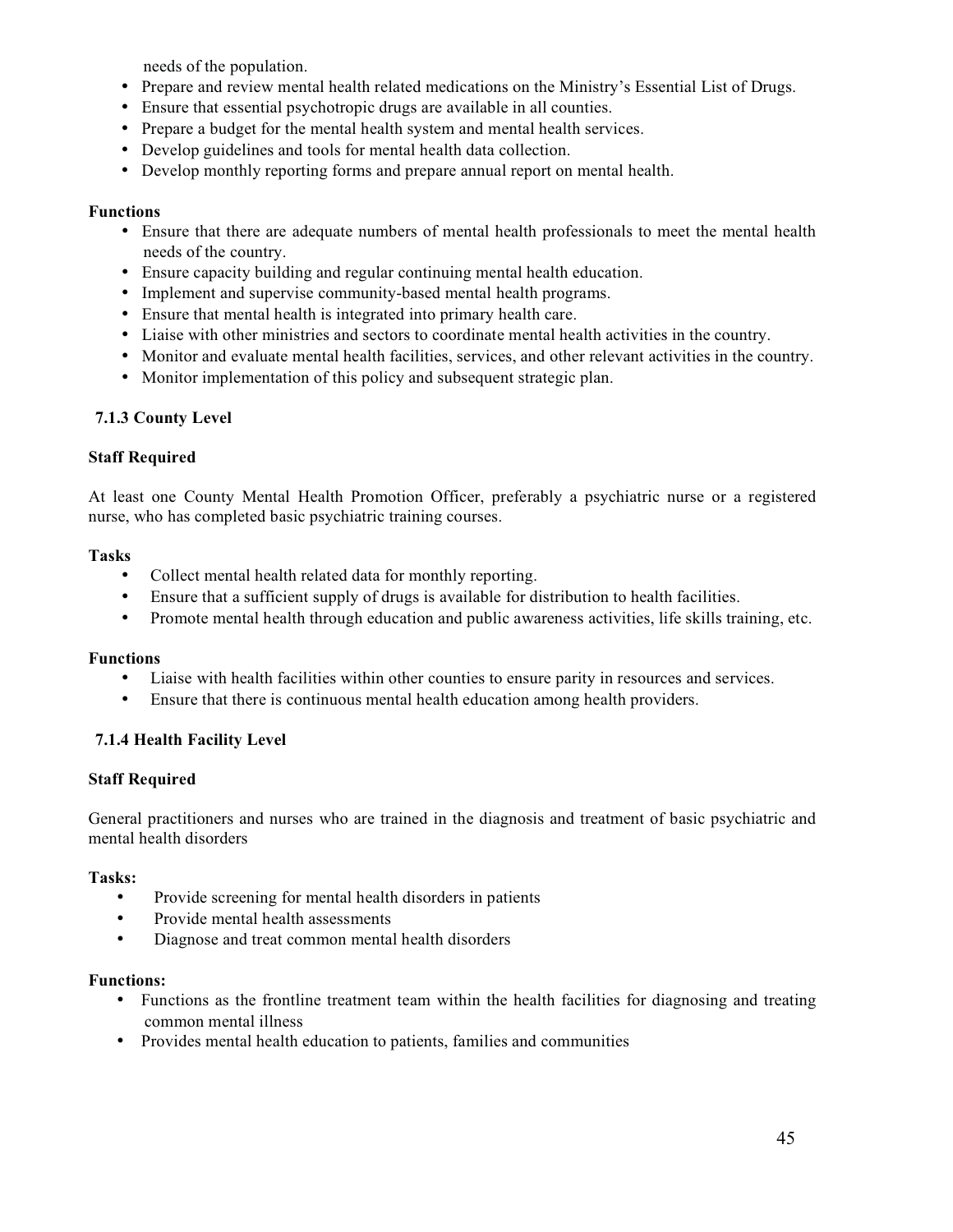# **7.1.5 Community Level**

# **Staff Required**

Community health workers or volunteers to work within the community and coordinate with the health facilities.

## **Tasks**:

- Provide screening for mental health disorders in the community
- Provide home visits
- Provide mental health education for patients, families and communities
- Monitor compliance with medication regimens
- Monitor side effects
- Monitor for early signs of relapse and make quick referrals when necessary
- First aid management of violence and aggression

#### **Functions:**

- Provides outreach to patients and families to ensure effective treatment
- Provides mental health education to patients and families and helps to reduce stigma within the community

## **7.2 Pillars of Mental Health Services: the WHO Optimal Mix of Services**

The Government of Liberia is committed to providing cost-effective and efficient mental health services to the general population through a system of care proposed by the World Health Organization entitled "Optimal Mix of Services." This is a broad based, integrative system of services based on best practices and principles, and that caters to the diverse mental health needs of the society.

This multi-tiered system of services is consistent with the three-tiered system of care outlined earlier in this policy (primary, secondary and tertiary). It also focuses on the roles that individuals can play in the prevention of mental illness; that if provided with relevant information, they can make informed decisions about their lives and ultimately minimize risks. In addition, it incorporates how traditional healers, teachers and other non-health professionals can participate and assist in the mental health program.

The five-tiered pyramidal structure below is a representation of the "Optimal Mix of Services."

#### **Figure 2: WHO Optimal Mix of Services**

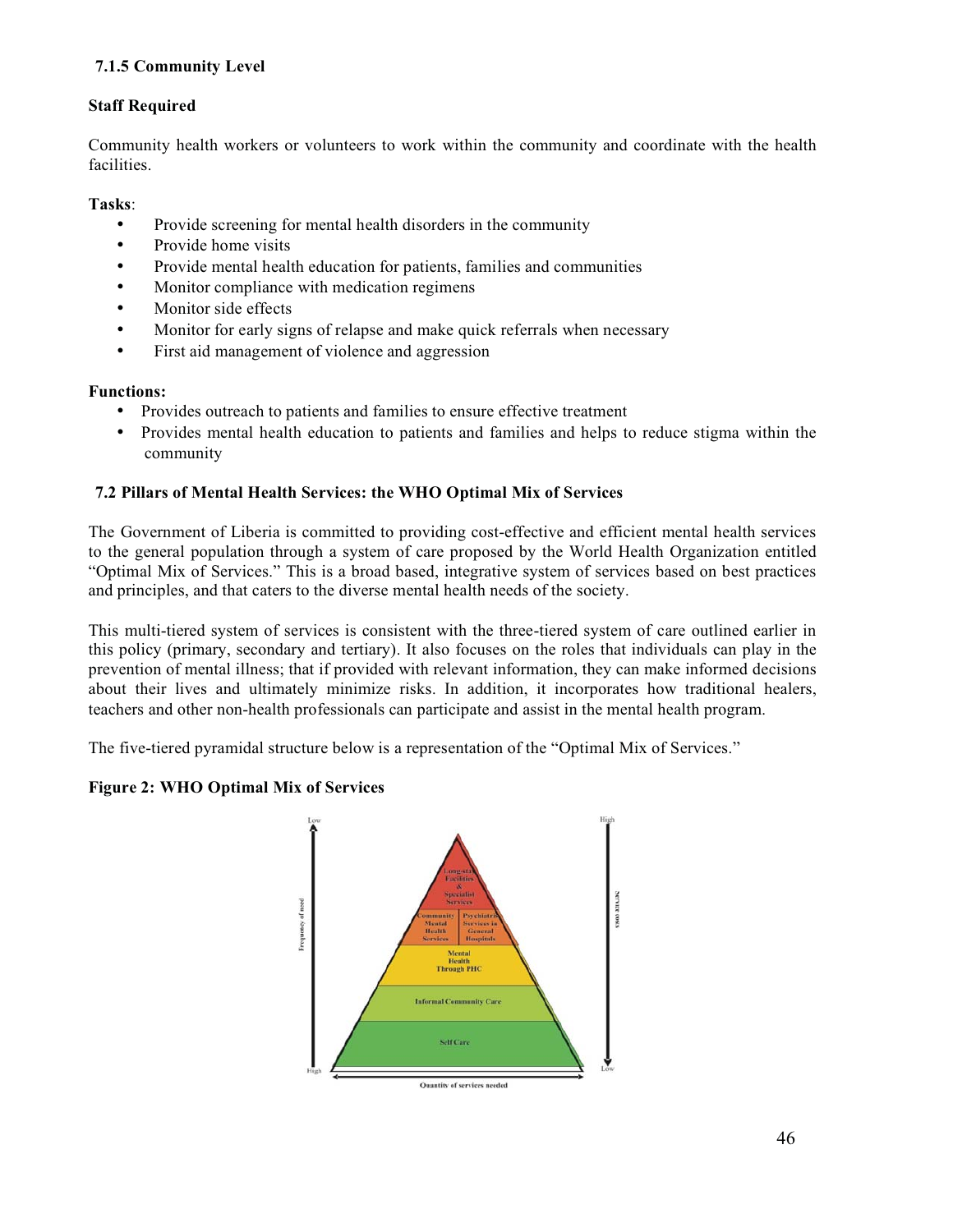# **7.2.1 Pillar I: Self Care**

Services will be geared toward the provision of education to individuals about mental illness and the risks involved in mental illness. All informal community structures will be utilized.

It will seek to assist individuals in making informed decisions relative to the various risks. This will help to minimize contact with situations likely to negatively impact their mental health and well being.

Services will be geared toward helping individuals identify and manage stressors in their lives and to make appropriate decisions about when to seek further help.

## **7.2.2 Pillar II: Informal Community Mental Health Services**

Services offered by the informal health sectors will be encouraged and supported.

Teachers will be educated, so they can provide social skills training and rudimentary counseling in their schools.

Traditional healers, who account for a significant extent of mental health care, will be trained to improve their skills and services.

Local and international NGOs will be encouraged to provide mental health and psychosocial interventions in an improved, organized and standardized manner.

Involvement of Churches and other social organizations will be encouraged.

## **7.2.3 Pillar III: Mental Health Services through Primary Health Care**

Primary health care will be an important avenue thorough which mental health services will be accessed. This will represent the first formal portal of entry for mental health care.

Mental health will be provided in the short-term by psychiatric nurses, physician assistants, nurses, doctors and other health workers working in the primary health care system. As described in the later part of this section, care will ultimately be provided by psychiatrists and other highly trained mental health professionals.

Early identification, provision of initial treatment and management based on appropriate levels of expertise, and referrals when required to other levels of care, will form the basis of this service.

The above multi-tiered approach is consistent with the National Health Policy 2007-2010 and with the Basic Package of Health Services described therein. It recognizes the potential for impact by appreciating individual action oriented decisions and the role of the informal sector.

## **7.2.4 Pillar IV: Community Mental Health Services and Provision of Psychiatric Services in County Hospitals and General Hospital.**

Health clinics and health centers will provide psychiatric treatment and psychosocial counseling, and support those requiring such services.

These centers will liaise with county hospitals, which offer acute inpatient psychiatric services, crisis intervention and liaison psychiatric services, and the inpatient until at the country's tertiary facility.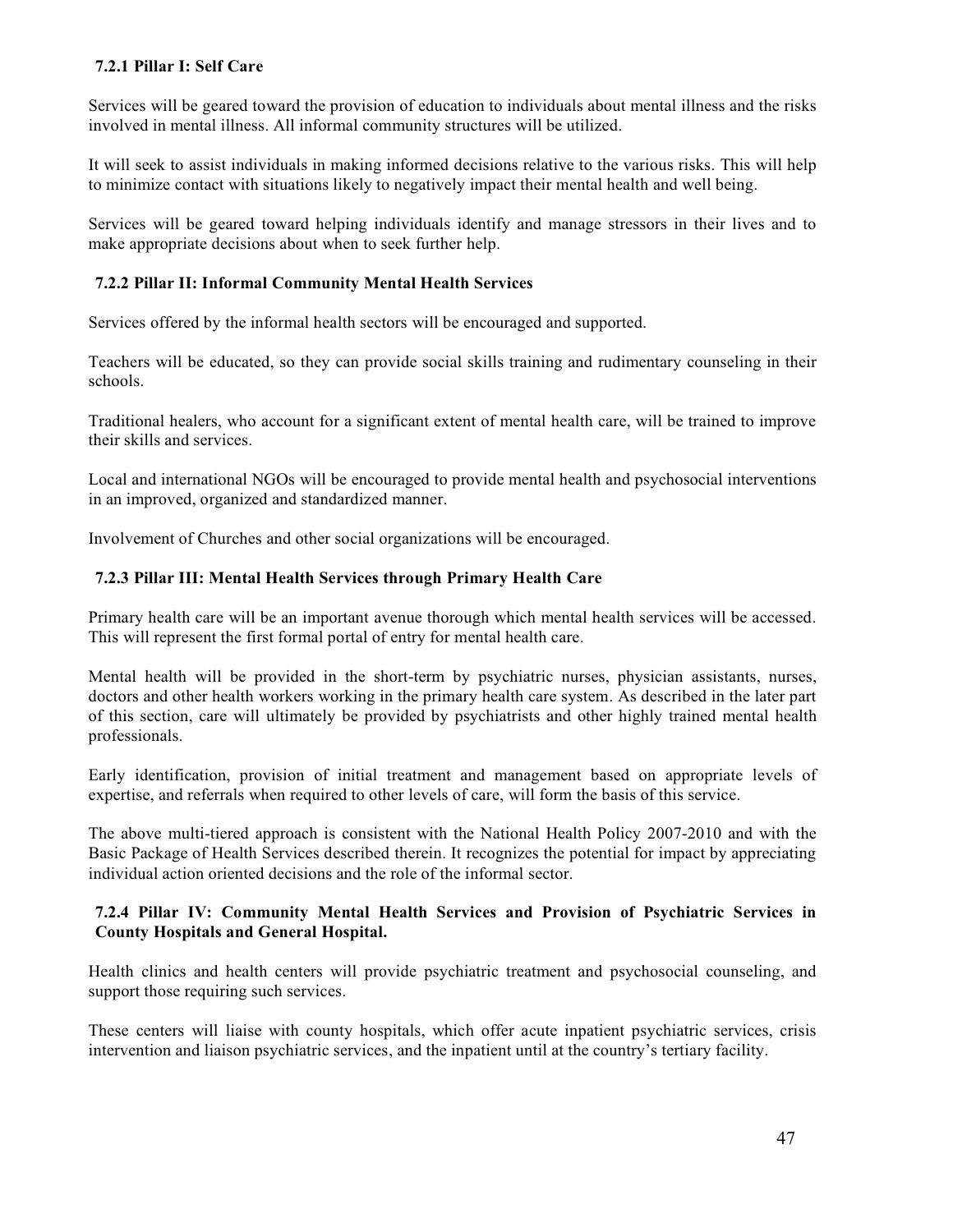## **7.2.5 Pillar V: Mental Hospital and Specialist Services**

The development of large psychiatric hospitals will be discouraged. They are expensive to manage and encourage institutionalization, which leads to prolonged disability and dependency.

Small, specialized units within general hospitals will provide necessary backup for county hospitals and other community-based services. They are essential facilities for training in psychiatric assessment, management and treatment.

# **7.3 Mental Health Financing**

As a result of competing priorities, mental health has received scant attention in the development of national programs, especially in developing countries. In most of these resource-poor areas, allocations for general health care are extremely inadequate, thereby relegating mental health to an even more dismal status.

With the development of more research driven data on the impact of mental health problems on physical health and the close association between mental health and well being on heart disease, diabetes, hypertension and other conditions, including the available data on the Global Burden of Disease and disability-adjusted life-years, it has become imperative to ensure that mental health financing is an integral part of general health financing. Adequate mental health financing is even more pressing given Liberia's post-conflict status.

It is increasingly evident that when adequate mental health services are available, not only are there reductions in the general costs of physical health care, but there is also increased productivity and decreased demand on the criminal justice system.

As stated in the National Health Policy, the Government of Liberia is committed to financing health care at the highest level compatible with its revenues, taking into consideration competing priorities. While the Government will strive to apportion a greater share of its revenue towards health in general, the Ministry of Health and Social Welfare, at the same time, is committed to progressively and significantly increasing the amount of its budget apportioned for mental health to not less than 10% of the health budget within the next four years, thereby reflecting present realities. Additionally, other sources of funding including the "pool fund" will be accessed and utilized for mental health purposes.

The Liberian Government, realizing the potentially beneficial returns of a significant investment in mental health services, will provide mandatory coverage for mental health through a variety of revenue generating systems.

# **7.4 Human Resources and Training**

*The need for training at all levels cannot be overemphasized. The short-term goals will be to train existing providers to deliver care for the mentally ill. The long-term goal, however, will be to develop well-trained psychiatrists, psychologists, master-level psychiatric nurses, and master-level and clinical social workers. They will assume the care for the mentally ill.* 

*Reliance on non-specialized health workers to implement certain clinical services usually reserved for more qualified health workers should be looked upon as an interim measure during which time emphasis will be placed on the training of more qualified health workers to implement certain highly skilled services requiring more advanced training. The use of nurses to prescribe certain psychotropic medication should be viewed in this light.*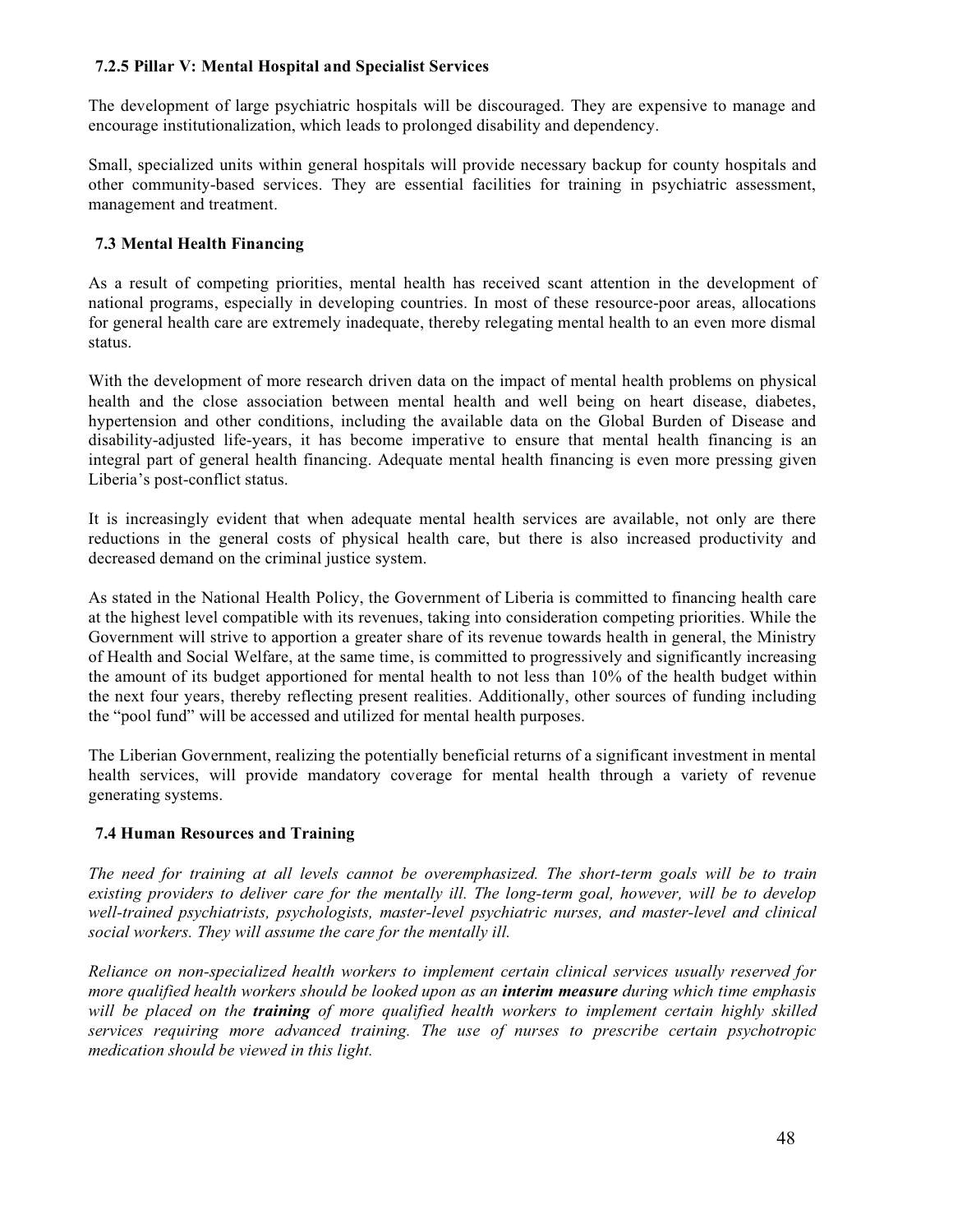#### **7.5 Human Resource Development**

In order to implement an effective mental health program, a system of training of all cadres of health workers in the diagnosis and management of mental disorders at their level of functioning and expertise is fundamental and vital. A number of evidence-based studies have shown that those in the primary health system, with the proper training, assistance and supervision, can identify, diagnose and treat those suffering from mental disorders. The Ministry of Health and Social Welfare will therefore provide the opportunities for strengthening the capacity of health workers in this regard. It will also ensure the training and recruitment of a core group of essential mental health experts who will be involved in training and capacity building, and who will serve as resources for referral and tertiary support.

The MOHSW will develop protocols and guidelines for all levels of care to ensure standardization and quality of services throughout the system.

The MOHSW will liaise with the various professional boards to develop standardized curricula for training of all levels and categories of persons involved in mental health activities. The boards will oversee the development of the training standards, while the MOSHW will monitor this process. The boards will build a network of psychiatrists, psychiatric nurses, psychologists, and other mental health workers, and invite foreign experts to qualify Liberian staff in the country.

The MOHSW will support the development of standardized nomenclature relevant to mental health workers in Liberia, which will guarantee consistency with international standards of practice. It will ensure the development of relevant credentialing and licensing systems that will be competency-based. It will also collaborate with the Ministry of Education and other training institutions in the development of procedures and systems related to the proper accreditation of organizations and institutions involved in mental health related training programs.

Psychiatric training programs, standardization of curricula and teaching methods, evaluation of training, licensing and defining the roles of institutions are all areas that need improvement. Many countries have either no training facilities or only a number of providers trained each year (Atlas: Psychiatric Education and training across the world, 2005). Liberia is no exception. The MOHSW will ensure the development of national guidelines and strong professional leadership to strengthen psychiatric training. The Liberian Medical Board and other professional health related boards and institutions will assist with curriculum development, help maintain the quality of programs and provide expert opinions on guidelines. They also will build a network of psychiatrists, other mental health practitioners and specialists, and support workshops, seminars, continued medical education. Saracoma et al (2007) underscored that general primary health care workers with basic mental health education can be only effective if they have good training and close supervision by mental health specialists.

The MOHSW will designate funds explicitly for training the existing and future mental health workforce.

#### **7.5.1 Psychiatry Residency Training Program**

A residency-training program will be established to increase the number of psychiatrists in the country. This is of paramount importance.

An effective model for the creation of a psychiatry residency has already been developed, and proved successful in a resource-poor setting. This model may serve as a framework for the program in Liberia. It involves gathering teams of two psychiatrists and one psychiatry resident from a country with a highly developed mental health system. This team would provide clinical supervision for local psychiatric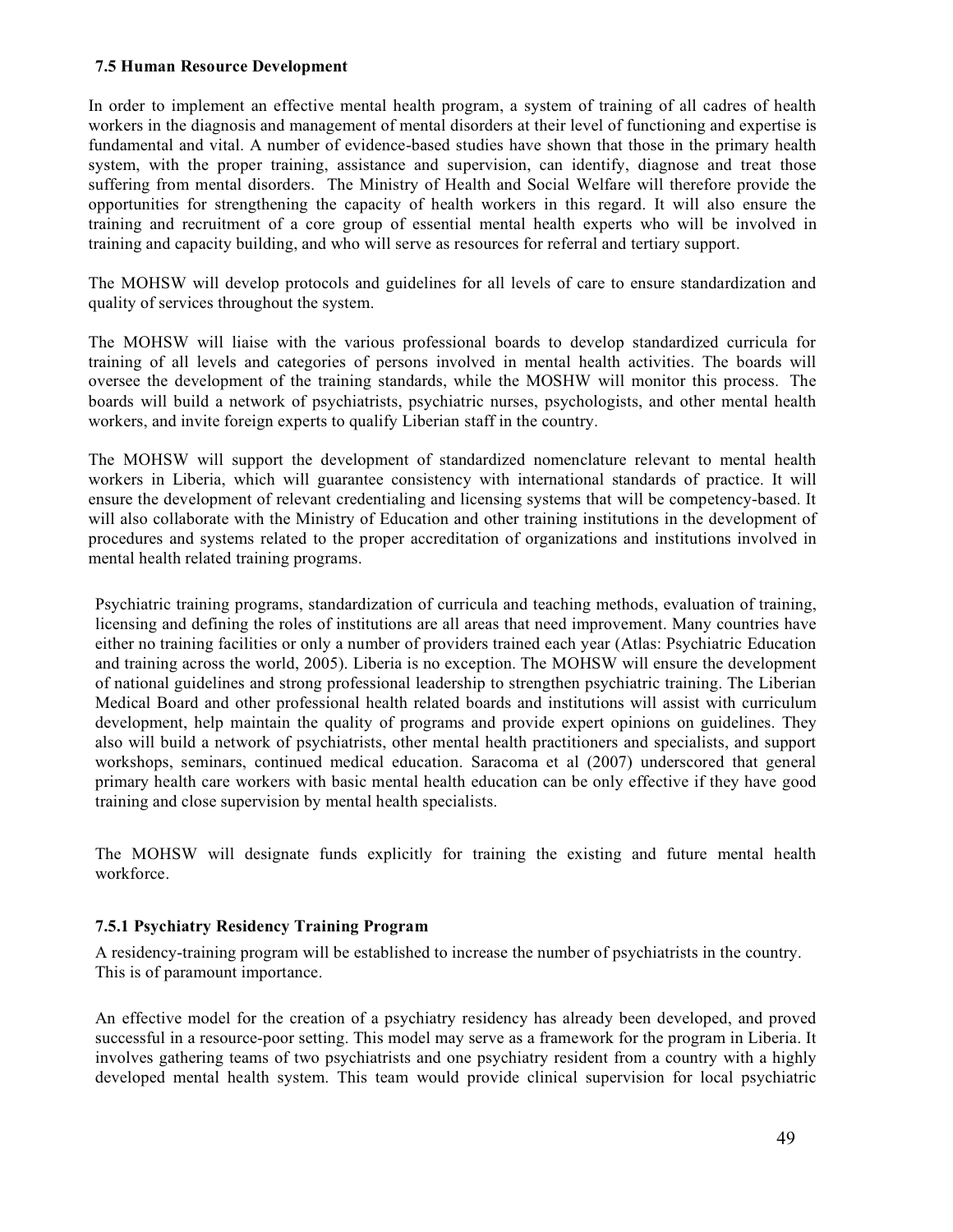residents. Initially, there could be three trips per year in which the team visits Liberia. Each trip would focus on a topic determined by the local curriculum. The first graduates of the psychiatry residency could subsequently join the faculty of psychiatry at the medical school. The number of trips could be ultimately reduced to two per year. A one-year fellowship could also be offered in the exchange country for a local Liberian junior faculty member (Teshima 2008). This model will have to be adapted to conditions in Liberia as there were already several psychiatrists in the countries where this model has been previously applied.

## **7.6 Establishment of a Liberian Center of Excellence for Community Mental Health**

The Ministry of Health and Social Welfare will establish a Center of Excellence for Community Mental Health. The aim of this center will be to serve as the major repository of cultural- and evidence-based knowledge and practices that can assist in the implementation and further development of this National Mental Health Policy. Its focus will be to work in partnership with the MOHSW to help plan and implement all policy recommendations in a culturally competent way. It will train future leaders from Liberia and surrounding countries. It will need, in the onset, two experts in psychiatry and primary care who have backgrounds in public health and a supporting administrative staff.

Initial projects of the Center of Excellence will be to (1) assist in the development and training of the new and expanded mental health workforce, (2) help in the establishment of licensing and credentialing standards for the new and current workforce, (3) aid in the development and implementation of a national mental health monitoring system, and (4) establish a national website and reference library readily available to all health care practitioners and consumers. The Center of Excellence will be obligated to provide national state-of-the-art knowledge on mental health care. The latter can be achieved by forming a liaison with other international Centers of Excellence.

# *A Center of Excellence will be critical for the development of a Psychiatry Residency Training Program. This is of utmost significance as it is psychiatrists who will improve the quality of care and the expertise in the treatment of mental illness. A Center of Excellence can be characterized by the following components:*

- A highly trained professional staff with the requisite skills and knowledge to provide state-of-theart services.
- A national center for training, supervision, research, technical assistance, and the dissemination of science- and culture-based knowledge and practices. It will collaborate with local NGOs, a policy-planning group, the Ministry of Health and Social Welfare, and hospital and training institutions.
- It will offer training in clinical care and research; local and international faculty will transfer skills for state-of-the-art clinical care, education, and research to key Liberian faculty across disciplines.
- Staff will receive training by experts so they can provide optimal clinical care, help establish excellent standards of clinical care and become the expert trainers of psychiatrists, PAs, nurses and other healthcare workers in Liberia.
- It will establish a website and electronic reference library that is readily available to all healthcare practitioners.
- The Mental Health Coordinator within the MOHSW will collaborate with academic institutions to develop the assessment for training needs, and training initiatives of all levels of health workers. This includes physicians, PAs, nurses, midwives, social workers, occupational therapist and community health workers. Models of mental health care and substance abuse prevention within the training curriculum of these professional schools should be integrated.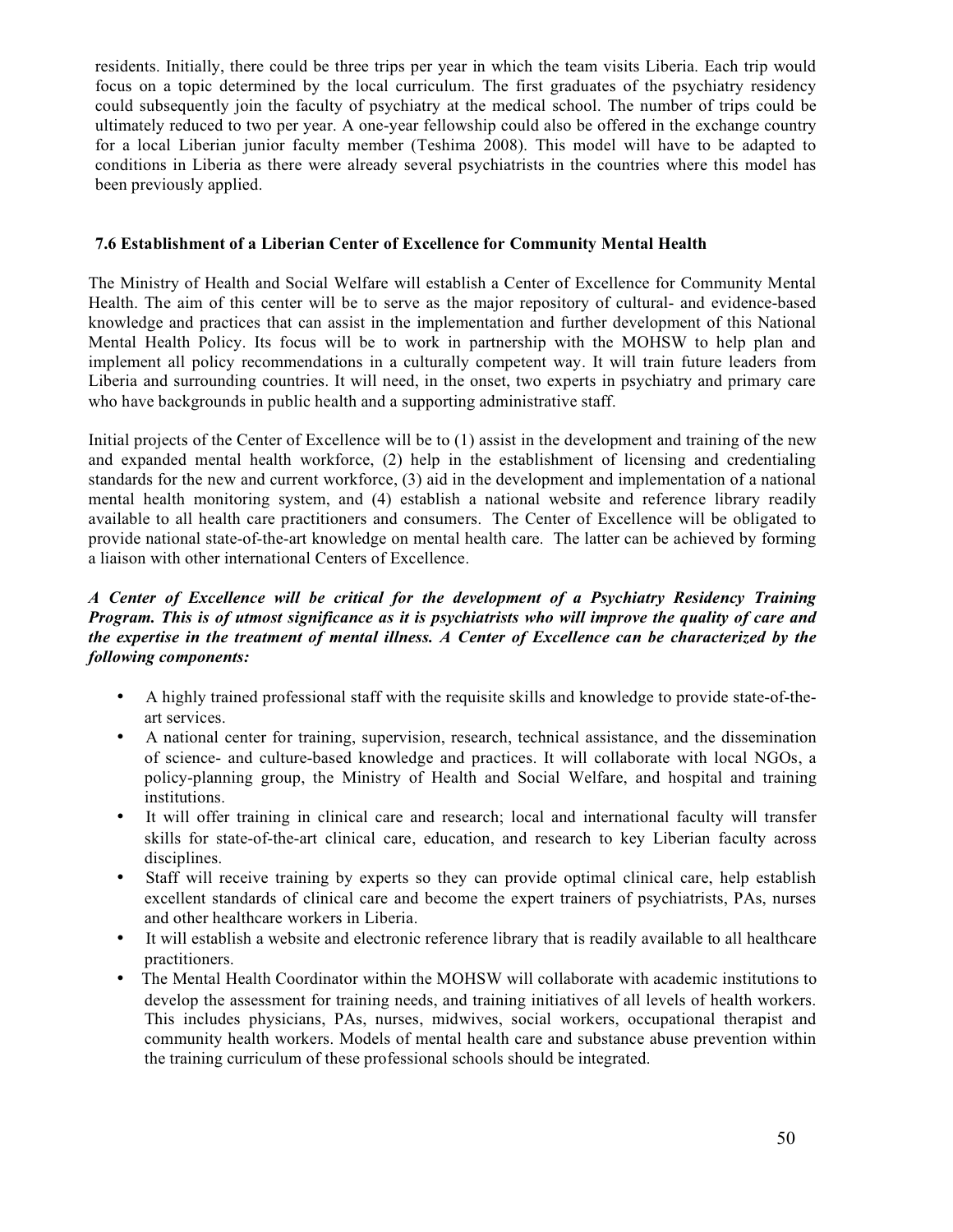• A curriculum for the medical school and a psychiatry residency-training program involving collaboration with clinical training sites (inpatients and outpatients) should be developed.

## **7.6.1 Establishment of a Mental Health Research Unit at the Center of Excellence**

- **Initial Research:** mental illness prevalence and the meaning of the best practices of mental healthcare within the regions of the country.
- **Qualitative Research**: Testing definitions, experiential findings, and case series for hypothesis generation.
- **Quantitative Research**: Prevalence studies, review of best practices and evidence-based services research, clinical outcome studies, educational studies, child development and resiliency enhancement studies, trauma recovery studies, case-control studies, and randomized clinical trials.
- **Guidelines and Protocol Development Consultation** (bi-directional process with Liberian stakeholders): Work with Mental Health Task Force to develop guidelines and protocols based on research available and make them living documents susceptible to new data from research collaboration above. Training on research methods, design of studies, and ethical conduct of research and protection of human subjects is necessary.

#### **7.7 Certification and Licensing**

International and local mental health programs will be officially evaluated and certified by the MOHSW in order to operate or practice mental health care in the country. Professional, paraprofessional, and volunteer standards need to be established by the MOHSW for all programs currently functioning and for all new programs prior to their start-up. The licensing and certificate team of the Liberian MOHSW can include members from in-country organizations and the new Center of Excellence. All programs will also agree to participate in the new national monitoring system. Licensing criteria will need to be established by the respective professional boards.

Since building mental health capacity is an essential element of the new Mental Health Policy, the standards of training of new practitioner groups, e.g., community mental health workers, will need to be established. Priority will be set on training general community health volunteers, social workers, nurses, PAs and physicians in the primary health care system in health clinics, centers, and the new hospital inpatient units. Liberian and international groups will collaborate to develop a standardized culture- and evidence-based training curriculum for Liberia based on a "train-the-trainers" model. The MOHSW has initiated a train-the-trainers initiative for rebuilding basic health services, including mental health. Ongoing supervision of the new trainees and trainers is a significant element of any capacity building component of mental health trainings so that transfer of skills and knowledge is sustainable. To date, many training approaches and models do not produce qualified professional and paraprofessional staff. The monitoring and ongoing evaluation of training results is essential.

As the new mental health capacity in Liberia grows, ongoing medical and mental health education courses can be added as needed by the Center of Excellence and the qualified mental health groups with a focus on training in local areas. All trainings of new mental health professionals and paraprofessionals will need a certificate from the MOHSW that guarantees the trainer has obtained an adequate level of knowledge and skills, and is ready to practice effectively and ethically in the new mental health system. This certification will ensure the trainees' official recognition by the MOHSW, legitimate access to pay, and professional/paraprofessional support as defined by the Ministry.

Collaboration with the Liberian Board of Nursing and Midwifery, Board of Medicine, and Boards for Social Work and occupational therapy will ensure national standards are adhered to. As recommended for nursing in the Assessment of Health Training Institutions in Liberia, the board authority should be enhanced and supported by the MOHSW so that as training improves, the licensing of professionals will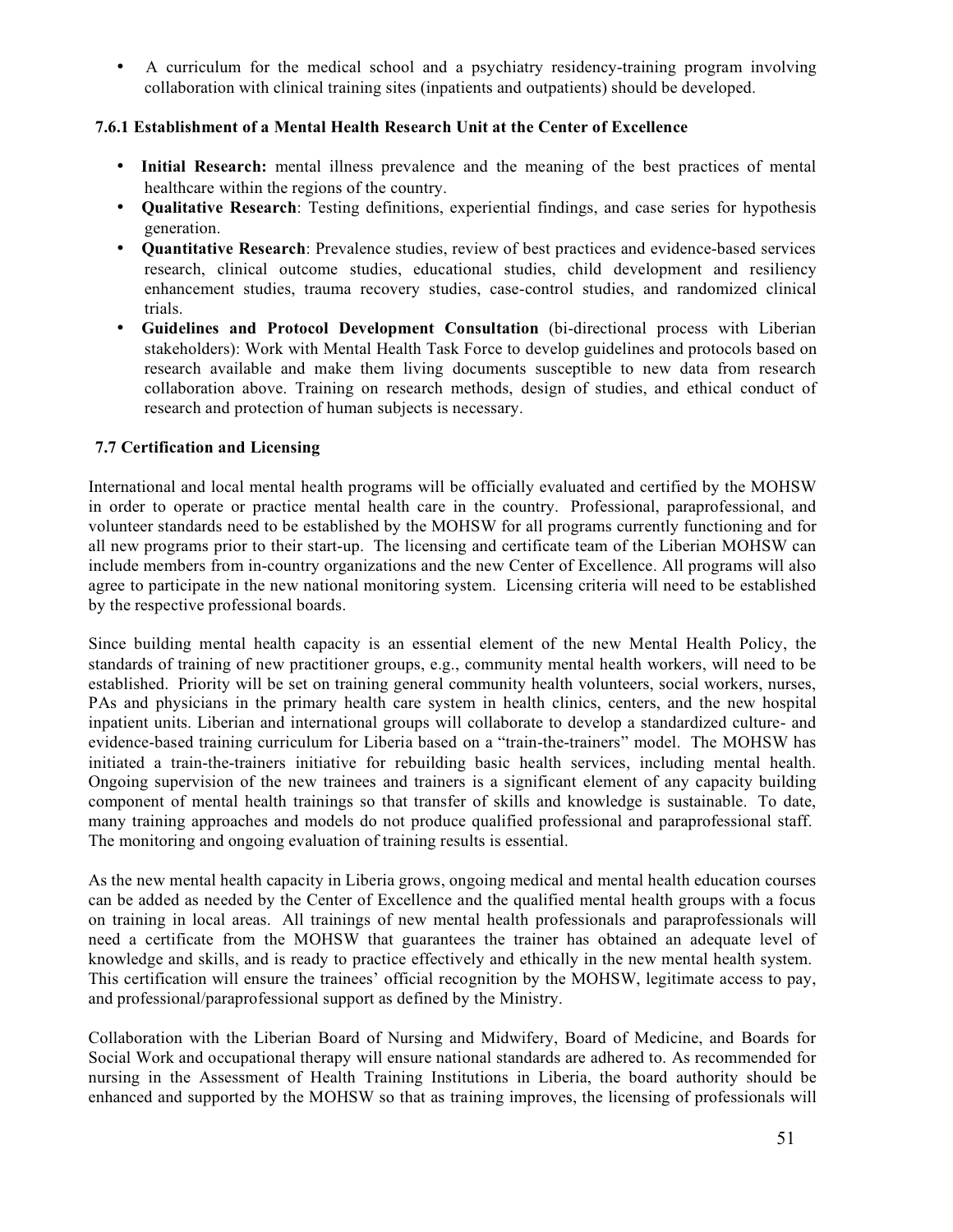be uniform. Additionally, curriculum needs to be reviewed and aligned with the National Mental Health Policy at each level of service delivery.

# **7.8 Monitoring and Evaluation of Programs**

Monitoring and evaluation are key elements of any functional program. Adequate and systematic monitoring and evaluation ensures data proven information gathering and, in addition, forms the basis for informed decision making thereby ensuring sustainable and quality services. A system of basic mental health data needs to be developed by the Liberian MOHSW. While treated prevalence does not reveal the prevalence of a specific disease or illness, the monitoring of mental health service consumers can indicate to a government health ministry (1) what type of patient is successfully receiving mental health care, (2) the relative degree of use of the integrated holistic system of mental health care in the community, and (3) manpower and resource needs. The new mental health data monitoring system will be tied to current government efforts to collect data on infectious diseases, infant mortality, and sexual abuse.

A basic mental health survey at minimum will need to collect information from all potential mental health environments, private and public, including health clinics, health centers, and provincial general hospitals, as well as peace and forensic units where completed/attempted suicides and rape and sexual abuse cases can be identified.

The Ministry will ensure the development of a standardized system of data collection and analysis, and train the relevant personnel thereby enabling proper utilization of forms and reporting information. It will specify a defined list of statistics to monitor.

The Ministry will support the integration of this system into the existing health information system. The central level will receive data on a monthly basis from the county hospital and clinics as well as quarterly reports on services rendered, and key standardized information. Mental health indicators will be added to the other health indicator used in the National Health Plan.

A simple monitoring survey will include at least:

- 1) Basic demography: age, gender, tribal status, town, county, etc.
- 2) Identification of type of health/mental health setting, e.g., health, police, or forensic
- 3) ICD-10 mental health diagnoses
- 4) Indicators of rape/sexual violence and/or suicide attempts/completed suicides
- 5) Use and type of psychotropic drugs
- 6) Employment and/or school status
- 7) Nutritional and housing status (e.g., malnutrition, homeless)

National suicide rates will be collected by requiring police and health authorities to report incidents. Depression and psychosis prevalence rates will be based upon unduplicated counts of patients in treatment for depression and psychosis in the primary health system. The monitoring of psychotropic drugs used yearly will be included in the "stuck-out" rates of essential drugs.

All these areas will need to be closely defined. The MOHSW should develop and implement a mental health client monitoring system that is similar to those being developed in other African nations.

#### **7.9 Research**

The Ministry of Health and Social Welfare in collaboration with partners will seek to secure the necessary funding for the undertaking of research relevant to mental health in Liberia.

Relevant procedures for obtaining clearance for the conduct of research will conform to the guidelines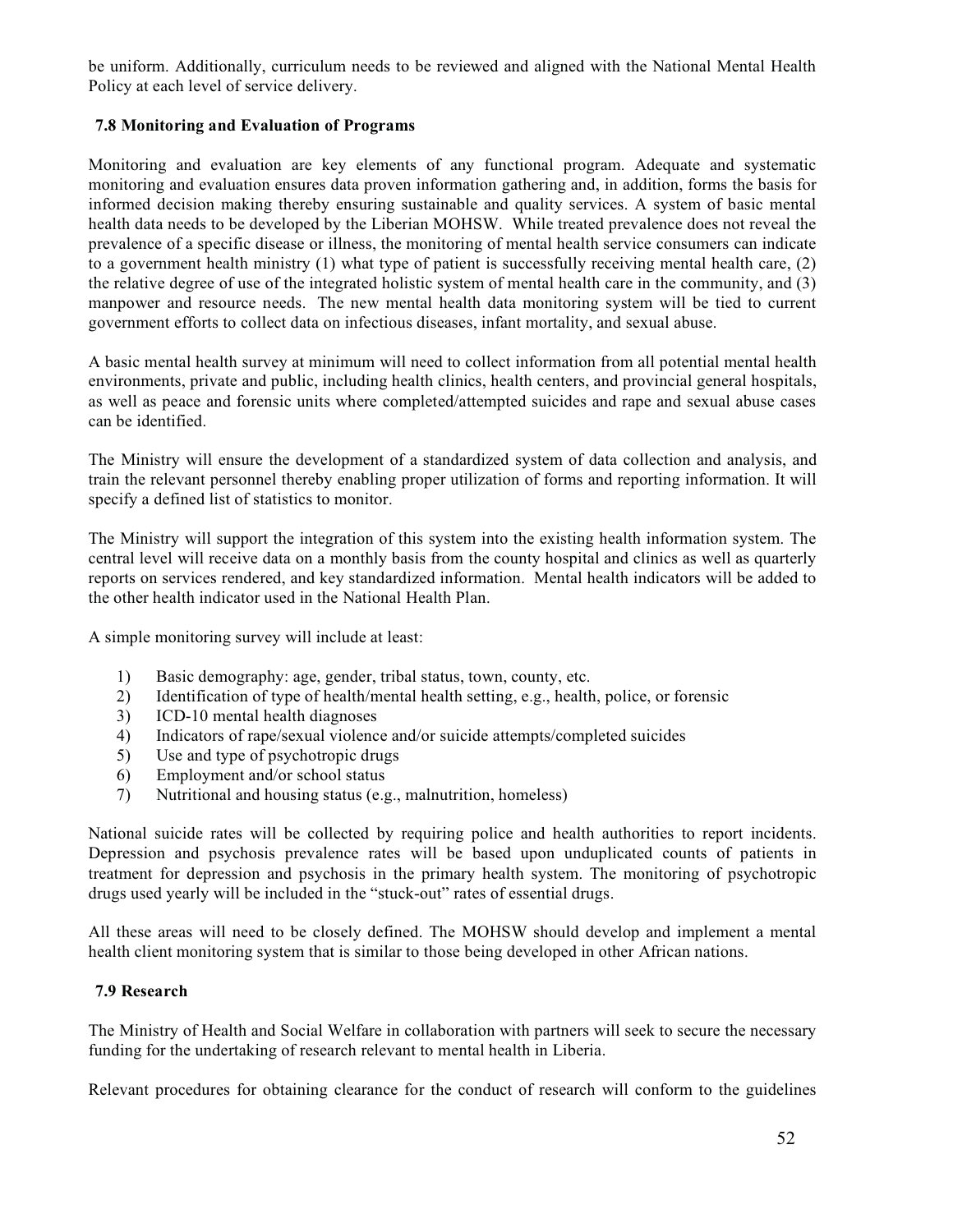and procedures established by the MOHSW. These guidelines and procedures will be strengthened thereby making them consistent with international standards especially where human subjects are involved. Relevant review boards will be formulated and instituted as part of the clearance procedure. Notwithstanding the constraints in a developing country, in a population with low levels of literacy and education, the quality of informed consent is critical for establishing acceptable standards for public health research. Research will comply with the standards outlined in the Belmont report, adopted worldwide, for the ethical conduct of research.

Research in the first stage of primary health care development needs to focus on developing standardized, valid program evaluation tools and technologies, so each health clinic, health center and county hospital can monitor its efficiency and outcomes. Once this has been achieved, randomized trials can establish the relative cost and clinic effectiveness of various treatments including indigenous and community traditional healing.

In addition, early research from the general hospital unit will focus on recidivism. The first priority for scientific research will be on the cultural, social, and psychosocial risks factors that reduce recidivism and maximize the quality of life.

#### **7.10 Infrastructure Needs**

Because the mental health program will be an integrative program, the need for new infrastructure and massive infrastructural spending will be limited and curtailed. It is important, however, to realize that although the primary health care approach is the most effective means of delivering health services, including mental health care, this approach in isolation of other supporting structures is insufficient in meeting the mental health needs of the society.

As is indicated in Pillar IV of the WHO's Optimal Mix of Service, the MOHSW will support the development and establishment of community-based services in collaboration with stakeholders involved in mental health services. This type of service will complement the other existing services in providing support to those in need. The referral will be available at the community level up to all other levels of care. Walk in and referral services are not new to Liberia. The Catherine Mills Rehabilitation Hospital operated such a service in the past, which made a substantial contribution to the community. In addition, the Government of Liberia, through the MOHSW, will support the development of small regional tertiary facilities with capacity of not more than 15 to 20 beds thereby catering to those individuals with special needs that cannot be adequately met with existing facilities.

#### **7.11 Basic Package of Health Services**

The Government of Liberia has developed a Basic Package of Health Services (BPHS) thereby ensuring that a standard set of prevention, treatment and rehabilitative services are provided in a consistent and coordinated manner throughout the health service delivery system.

The Mental Health program outlined in this policy will be integrated into the BPHS thereby ensuring a comprehensive and holistic approach to health care delivery in Liberia. The BPHS will be expanded to be consistent with the newly adopted staff for this mental health program.

The table below is a modified version of the one found in the BPHS. It denotes where interventions and services will be provided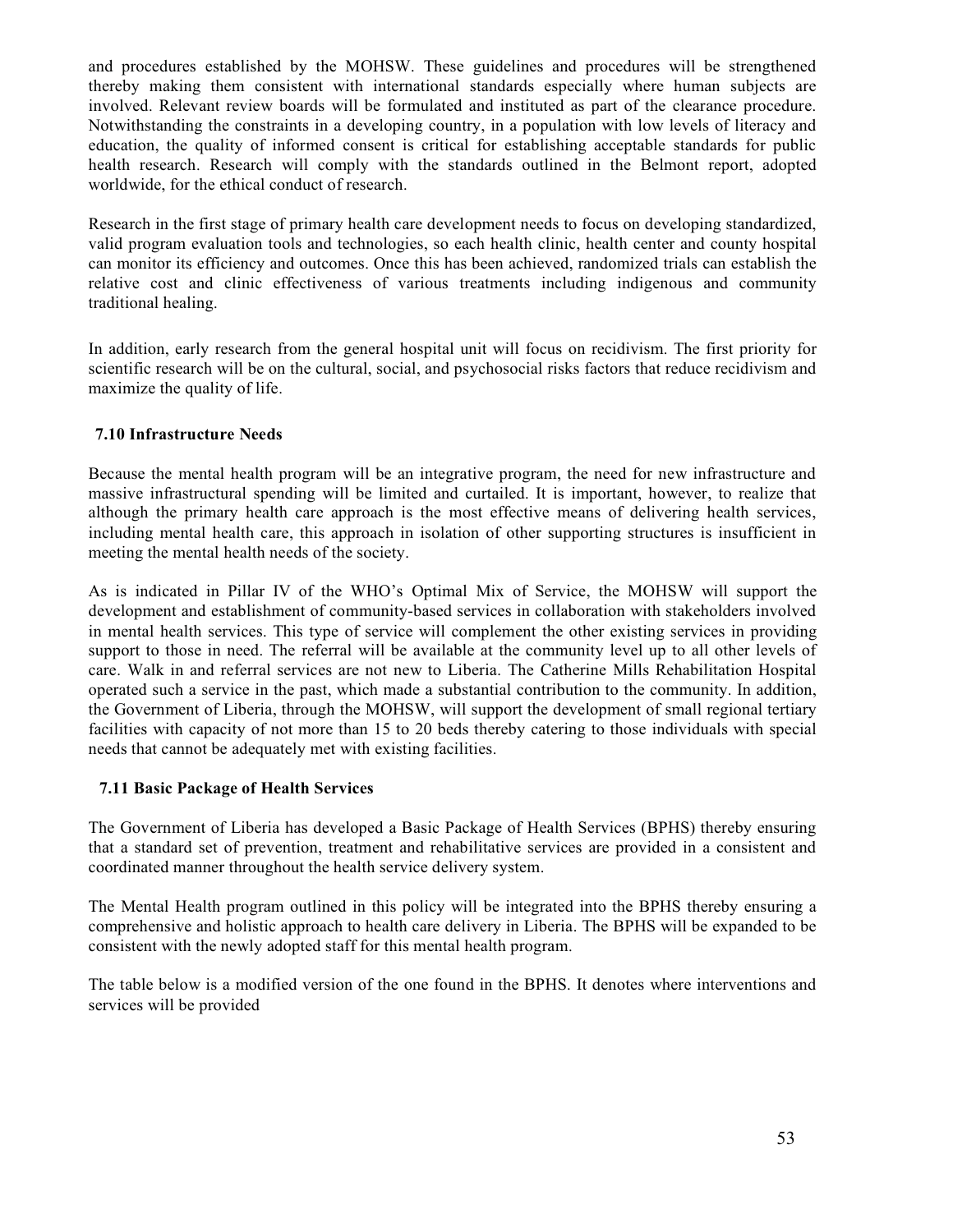| <b>INTERVENTIONS</b><br><b>AND</b><br><b>SERVICES</b><br><b>PROVIDED</b>                                                                    | <b>Clinic</b>  | Health<br><b>Center</b> | County<br>Hospital |
|---------------------------------------------------------------------------------------------------------------------------------------------|----------------|-------------------------|--------------------|
| Danger signs of acute mental illness. Acute<br>Management and Referral.                                                                     | Yes            | <b>Yes</b>              | Yes                |
| Injury from domestic or other<br>interpersonal<br>violence. Provide care and initial<br>counseling.<br>Document injuries. Counsel attacker. | Yes            | <b>Yes</b>              | Yes                |
| Anxiety or depressive state. Counsel. Refer to<br>family or community resources.                                                            | <b>Yes</b>     | Yes                     | Yes                |
| Psychosis, acute treatment                                                                                                                  | N <sub>o</sub> | N <sub>o</sub>          | Yes                |
| Psychosis, chronic treatment                                                                                                                | Yes            | Yes                     | Yes                |
| Psychosomatic symptoms: recognize, counsel, and<br>refer as appropriate.                                                                    | Yes            | Yes                     | Yes                |
| Substance abuse: Counsel and refer to support<br>person.                                                                                    | Yes            | <b>Yes</b>              | Yes                |
| <b>Substance Abuse Detoxification</b>                                                                                                       | N <sub>o</sub> | N <sub>0</sub>          | Yes                |
| Maintain register of people on long-term medication<br>for mental health condition or epilepsy. Arrange<br>supply of psychotropic drugs.    | Yes            | Yes                     | Yes                |
| Supervise and supply medications for persons on<br>long-term medication for mental health condition or<br>epilepsy.                         | Yes            | <b>Yes</b>              | Yes                |
| Psychosocial counseling                                                                                                                     | Yes            | Yes                     | Yes                |
| Psychotherapeutic medication                                                                                                                | Yes            | Yes                     | Yes                |
| Medicines<br>disorders<br>used<br>psychiatric<br>in<br>(maintenance)                                                                        | Yes            | <b>Yes</b>              | Yes                |
| in<br>disorders<br>Medicines<br>depressive<br>used<br>(maintenance)                                                                         | Yes            | Yes                     | Yes                |

#### **7.12 Information, Education, Communication and Advocacy**

Provision of adequate information and education of the general population about various aspects of mental health will be encouraged and supported. Special focus will be on targeting young people in their various localities – schools, churches, and youth organizations. Psychosocial skills training will be provided thereby improving their social interactions in society.

Targeted messages for street children, war affected persons, ex-combatants and the population at large will be developed utilizing a variety of media and innovative ideas in the dissemination of these messages.

Advocacy is the most effective and efficient way to create change in any society. The Ministry of Health, through its advocacy program, will seek to promote the rights and needs of those with mental illnesses and to reduce the stigma associated with it. All levels of advocacy will be encouraged and supported utilizing all human resources, organizations and groupings.

Mental health awareness programs are essential for community psychiatric services in the developing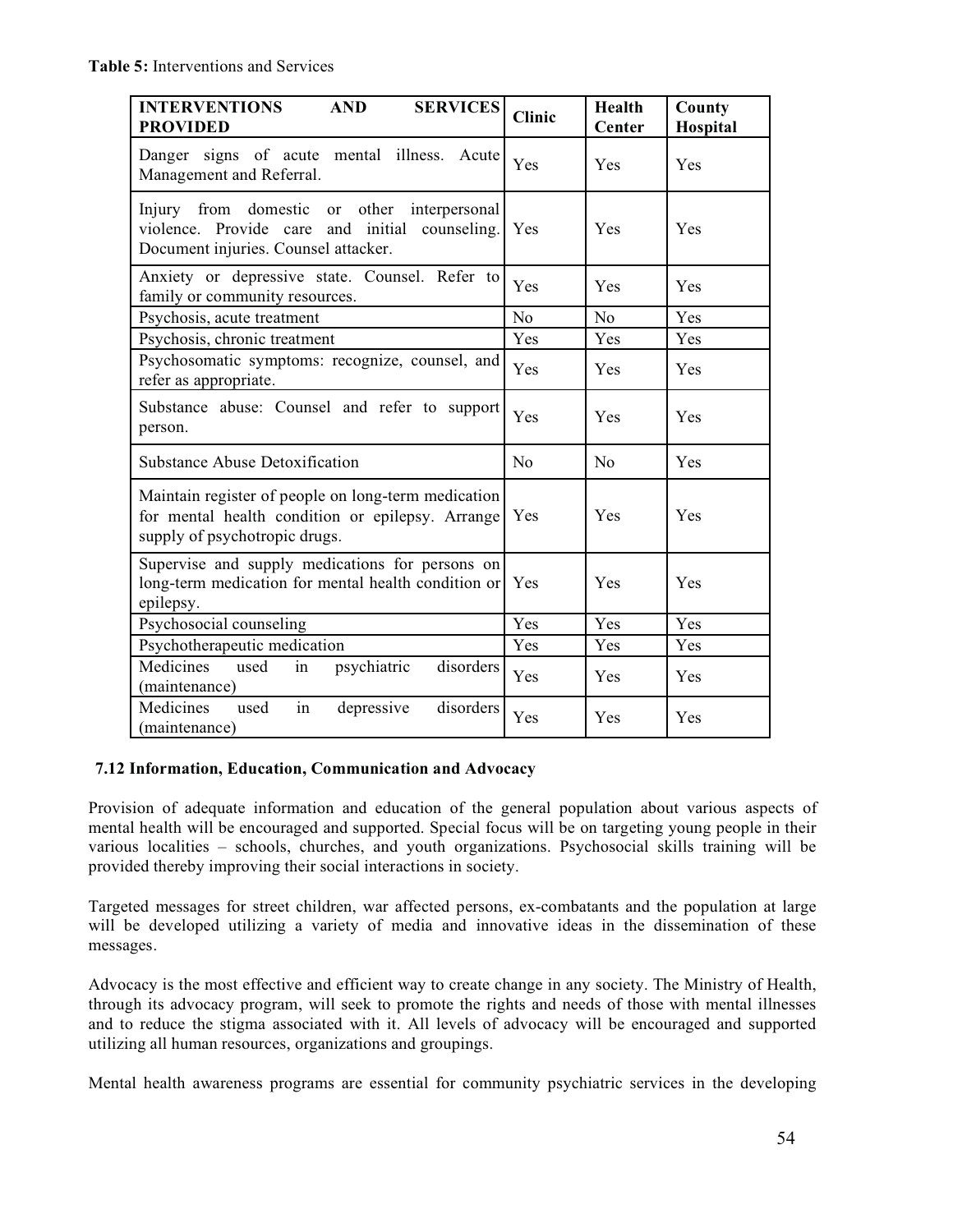world (Jacob, et al 2001). The use of radio and TV can be helpful to reduce stigma and increase education about disorders and treatments among populations with high rates of illiteracy (Jacob, et at 2001).

Eaton et al (2008) found in Nigeria that a grass-roots level mental health awareness program was responsible for approximately half of the dramatic surge of new referrals of new mental health cases at community clinics. The four-year program was carried out by the Nigerian government and an NGO, Amaudo Itumbauzo. The program trained 2310 existing village based health workers (VHW), who had been active in other primary health care programs. These volunteers were respected community members, literate and knowledgeable about local beliefs and cultures. Clinic psychiatric nurses and primary health care coordinators conducted the VHW training. It included detailing clinic locations, opening days, referral systems and costs.

#### **7.13 Psychiatric Drugs**

Essential drugs are not readily available in the country. The Ministry of Health and Social Welfare will support the revision of the essential drugs list to include psychotropic substances required for utilization by the program. Treatment guidelines are needed for clinicians to safely and effectively prescribe these medications. The MOHSW will determine the drugs that may be prescribed at the various levels of care including the cadre of workers who may prescribe the various classes of drugs. This will be done in line with the standardized protocols that will be developed.

The supply chain will be integrated into the institutional and structural arrangements within the MOHSW as outlined in the National Drug Policy thereby ensuring not only the sustainability of drugs but also the availability of drugs when and where required. The availability of appropriate psychotropic and psychiatric medications is critical for the country. This will be an ongoing process that will be frequently evaluated as the research agenda unfolds and data becomes available. However, as there is some overlap with Liberians and African Americans, the MOHSW can for now rely on data from this population to inform best practices—an initial identification of salient drugs could occur as early as 2009. The development, update, and refinement of this drug list could last for the duration of the mental health program.

There will also be a revision of the list of available psychotropic medications*.* Many of the old drugs are dangerous – lethal in overdose – and will be used cautiously. Many newer psychotropic drugs (antidepressants and antipsychotic) are now available in generic form. These medications have been found to be safer, better tolerated, and easier to use. Studies suggest that they are also cost effective and may improve adherence. Additionally, because of their dosing, patients are more likely to receive therapeutic doses compared to older medications (such as amitriptyline). In one study, for example, fluoxetine, an affordable antidepressant, proved to be effective in treating depression in a district hospital used by people of low socioeconomic status because it generated quick recovery and lead to savings in cost (Patel, et al 2007).

The recommended dose is that which is both effective and not likely to cause side effects that are subjectively difficult to tolerate, since the experience of unpleasant side effects may impact long-term adherence. It is recommended that in Liberia, the starting doses be 50% of what is recommended in western countries. The dose may be titrated as tolerated to the targeted therapeutic dose.

The framework to manage and coordinate the pharmaceutical sector in Liberia is contained in the National Drug Policy. The pharmaceutical support to the delivery of local mental health services will be aided by the MOHSW's proposed posting of pharmacists to county health teams throughout the country. It is assumed that these pharmacists will inspect, monitor, and support the use of psychotropic drugs at the local level. The MOHSW will guarantee that all Liberian pharmacists have specialized training in the correct prescribing and dispensing practices of all essential psychiatric drugs. Pharmacists should report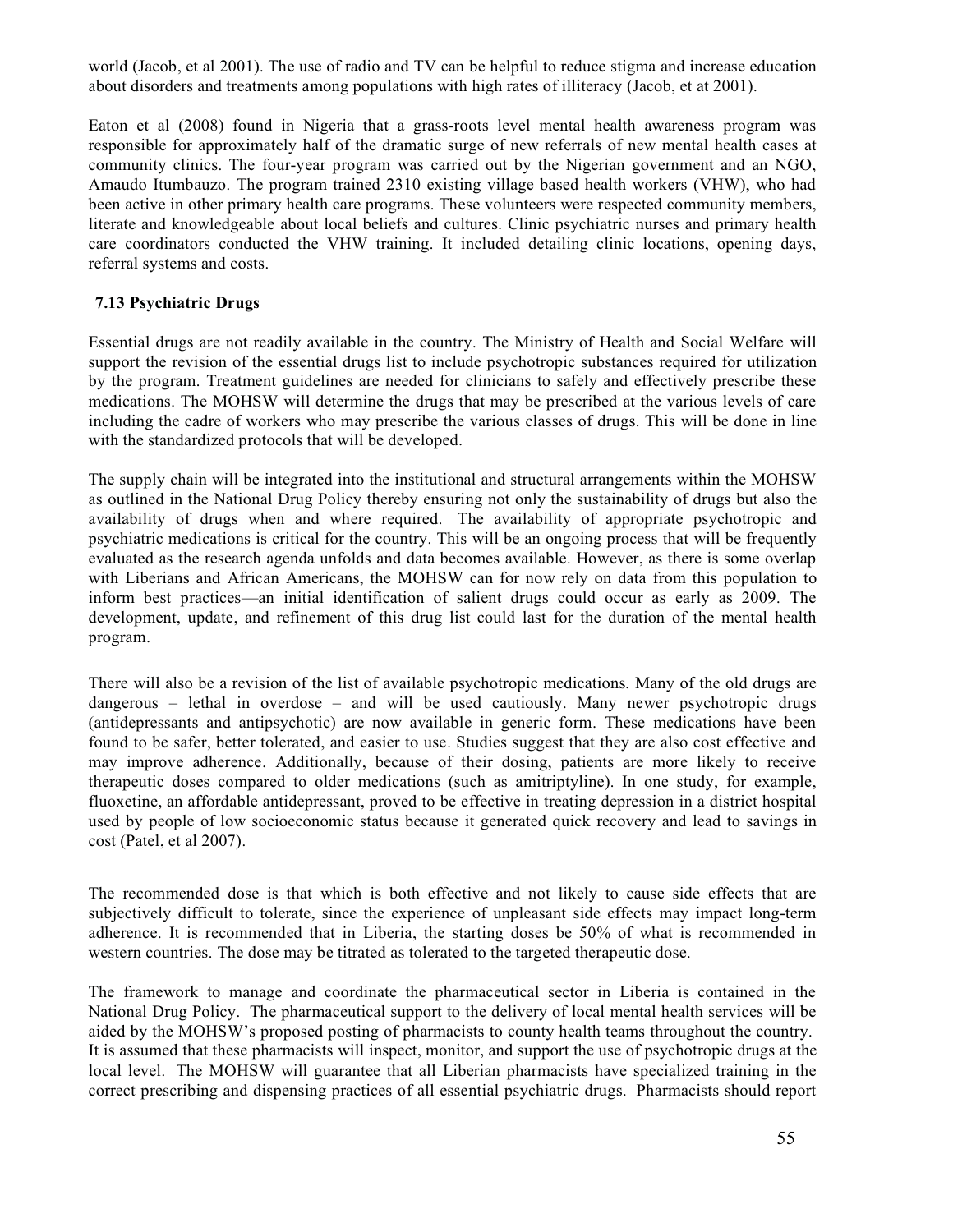to the MOHSW about drug utilization and make recommendations about whether specific psychiatric drugs can be eliminated and/or replaced by more effective and cost-effective medications. Prescription practices (overdosing and underdosing) will also be monitored regularly and reported to the MOHSW on a quarterly basis. The MOHSW will ensure that all essential psychiatric drugs used in Liberia are registered and approved for their intended use, and meet Good Manufacturing Practice (GMP) international standards.

#### **7.14 Role of local and international Non Governmental Organizations**

The role of NGOs in the primary health care system can be considerable. NGOs undertaking new primary care efforts must avoid establishing parallel primary health care facilities and systems in competition with the MOHSW system. Existing NGO mental health programs must enter into an agreement with the MOHSW in order to coordinate their mental health and/or psychosocial activities with the newly formed mental health teams.

Psychosocial and mental health programs run by international NGOs in Liberia shall be integrated into the emerging primary health care system. All NGO programs shall establish liaison links in order to coordinate their mental health activities with the new mental health teams.

#### **7.15 Complementary Medicine**

It is well known that traditional medicine plays an important role in Africa, not only in the area of mental health, but health in general. Studies have shown the high prevalence of mental disorders among patients of traditional healers. Ngoma, et al (2003) reported higher rates of common mental disorders in patients of traditional healers as compared to rates in a primary care setting; the prevalence of common mental disorders recorded among those attending a traditional healer center in Dar-Es Salaam was twice that recorded in a primary health care clinic (48% vs. 24%). Peterson, et al (2009) found that in a district in South Africa, two-thirds of primary health care service users had utilized both western and traditional systems for mental health.

As with other illnesses, people will consult a traditional healer before attending a general clinic. Traditional healers are often against the use of medication, which can worsen the problem. Traditional healers need to be integrated, not isolated (Okasha 2002).

There exist in African societies many belief systems, rituals and practices that aid the healing process in the traditional setting. A survey conducted at the Catherine Mills Rehabilitation Hospital in the past showed that 75% of patients admitted to the center for treatment had sought help from traditional sources prior to seeking established medical assistance. It was also discovered that a significant number of the inpatients were also seeking traditional treatment even while admitted in the hospital.

It is important, therefore to utilize all existing resources available, enhance their capacity to provide services, thereby assisting in plugging the resource gap for service delivery.

The Ministry of Health and Social Welfare will therefore collaborate closely with this segment of service providers. It will encourage research in this area and share experiences and research driven findings thereby maximizing the benefits of this area of medicine.

Along with Community health workers (CHW) and Community Health Volunteers (CHV), traditional healers will be encouraged to participate in seminars and workshops about the recognition of psychiatric disorders. In addition, sensitization seminars about the biopsychosocial and spiritual consequences of war will be presented.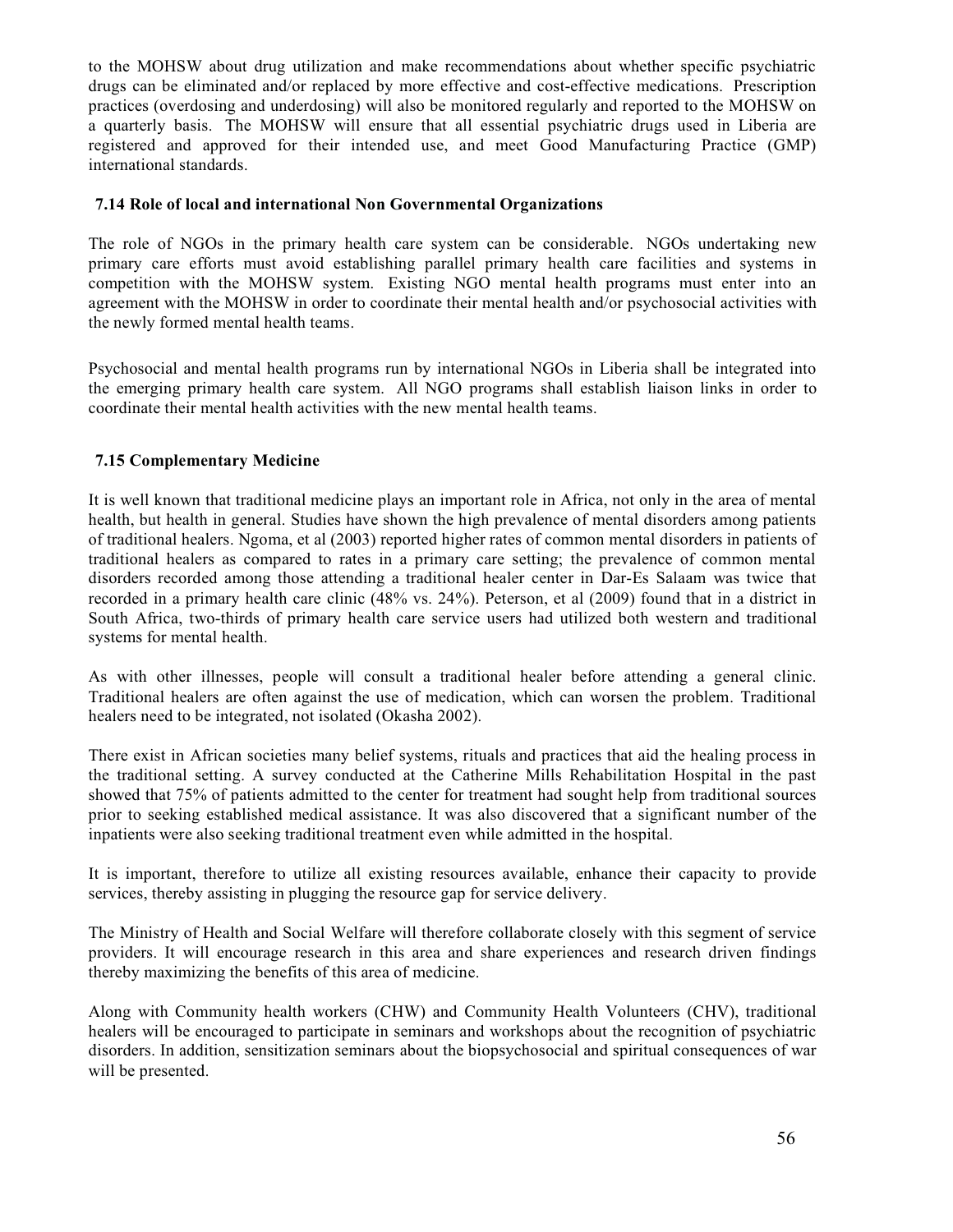The Ministry of Health and Social Welfare will also incorporate a member of the complementary medicine team in the Mental Health Task Force thereby aiding in this mutual collaborative effort. It will work along with the complementary medicine team to establish guidelines for ethical and acceptable practices thus minimizing the potential for harm.

## **7.16 Social Welfare**

As a result of the inextricable link between mental illness and poverty, and the fact that poverty and mental illness ascribe a considerable degree of disadvantage and handicap to afflicted individuals, the mental health program will work closely with the Social Welfare Division of the Ministry of Health and Social Welfare in order to address the needs of disadvantaged individuals with mental illness. The MOHSW will seek to ensure the existence of a strong and viable linkage between the Social Welfare Department and the Mental Health Department.

# **8.0 SECTORAL ROLES AND RESPONSIBILITIES**

It is important that all sectors in the area of health and social development, whether governmental or nongovernmental, are involved in mental health service provision in a coordinated manner. The Ministry of Health and Social Welfare will interact with the various government ministries and sectors to support the needs of the mentally ill. There will be formal collaborations between the government departments responsible for mental health and the departments and agencies responsible for primary health care, and certain needs, such as for HIV/AIDS, reproductive health, child and adolescent health, substance abuse, child protection and education. Ministry meetings will be held quarterly, and meetings with stakeholders and the MOHSW will be held monthly.

This section of the policy will outline some of the roles and responsibilities of each sector.

In regards to support for child and adolescent mental health, information on the proportion of primary and secondary schools that have either a part-time or full time mental health professionals is not available, but thought to be few if any. The number of primary and secondary schools with school-based activities that promote mental health and prevent mental disorders is unknown.

## **8.1 Government Ministries and Departments**

#### **8.1.1 Role of the Ministry of Health & Social Welfare**

- Provide strong leadership for the implementation and further development of this National Mental Health Policy.
- Ensure that mental health services in Liberia encompass promotion, prevention, treatment and rehabilitation – the components necessary to improve the quality of mental health care in the country.
- Ensure the development of human resources for mental health services through active recruitment, capacity building and appropriate training that is in accordance with best practices.
- Standardize salaries and offer incentives based on training, experience, responsibility and job location.
- Recruit graduates to work in the mental health sector.
- Provide a budget for mental health services. This budget should strive to reflect the worldwide disease burden of mental health disorders.
- Provide public awareness and education on the causes, nature and treatment of mental health related issues and mental health disorders.
- Monitor and evaluate the delivery of mental health services.
- Collaborate with other ministries and sectors to coordinate mental health activities.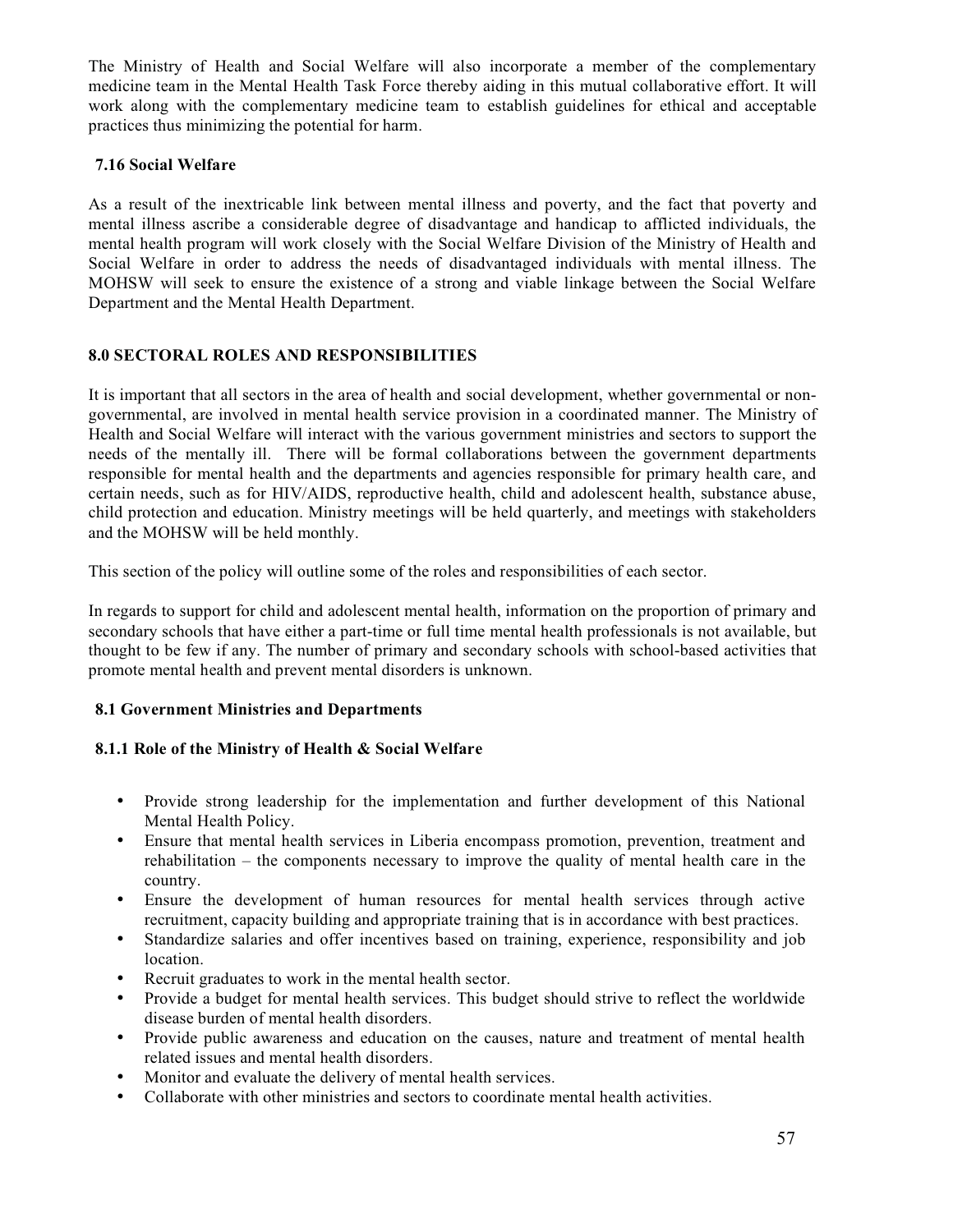- Establish a monthly meeting of the MOHSW and other ministries.
- Establish a monthly meeting with key stakeholders, select ministry representatives and NGOs to exchange ideas and experiences.
- Change the status of community health volunteers to contract employees (community health workers).
- Establish a yearly regional and national meeting on mental health, which can serve as a continuing education program for providers.
- Establish a mechanism of ongoing supervision to maintain and improve the skills learned from training initiatives.

## **Department of Social Welfare within the MOHSW**

- Social welfare services must consider mental illness a priority when distributing welfare benefits.
- Ensure that mental illness be a priority when distributing welfare benefits to family members if they are the principal providers of care.
- Train staff of social welfare services to appropriately and properly recognize and assist people with mental disorders.

# **8.1.2 Role of the Ministry of Education**

- Train all school-level teachers in the basic knowledge of detecting mental health problems and identifying child abuse.
- Collaborate with the MHOSW to train teachers in screening students for psychosocial functioning problems using an approved, culturally valid standardized screening instrument.
- Incorporate life-skills in school curriculums to ensure a child friendly learning environment.
- Create and incorporate education programs for children with special behavioral and development needs.
- Implement mental health promotion programs in all schools that are age appropriate and that reflect the different developmental needs of various age groups.
- Ensure counselors are available within the schools to provide assessments and basic counseling, and to refer complicated cases to the primary care system.
- Adopt school safety zones to protect students from sexual or gender based violence, exploitation or abuse.
- Adopt a "Do No Harm" approach to education.
- Uphold a Zero Tolerance policy for teachers who perpetrate sexual violence, exploitation or abuse.

# **8.1.3 Role of the Ministry of Labor**

- Develop and implement mental health promotion and prevention programs in the workplace.
- Create a working environment that is free of discrimination and that caters to employee well being.
- Ensure that there are policies that integrate people with mental disorders into the workforce.
- Assist those who are unable to work because of their mental illness or because of a deficits or handicaps resulting from their mental disease.

# **8.1.4 Role of Housing Authority**

- Prioritize people with mental illness in government housing schemes.
- Provide subsidized housing for people with mental illness.
- Prevent geographical housing discrimination against people with mental disorders.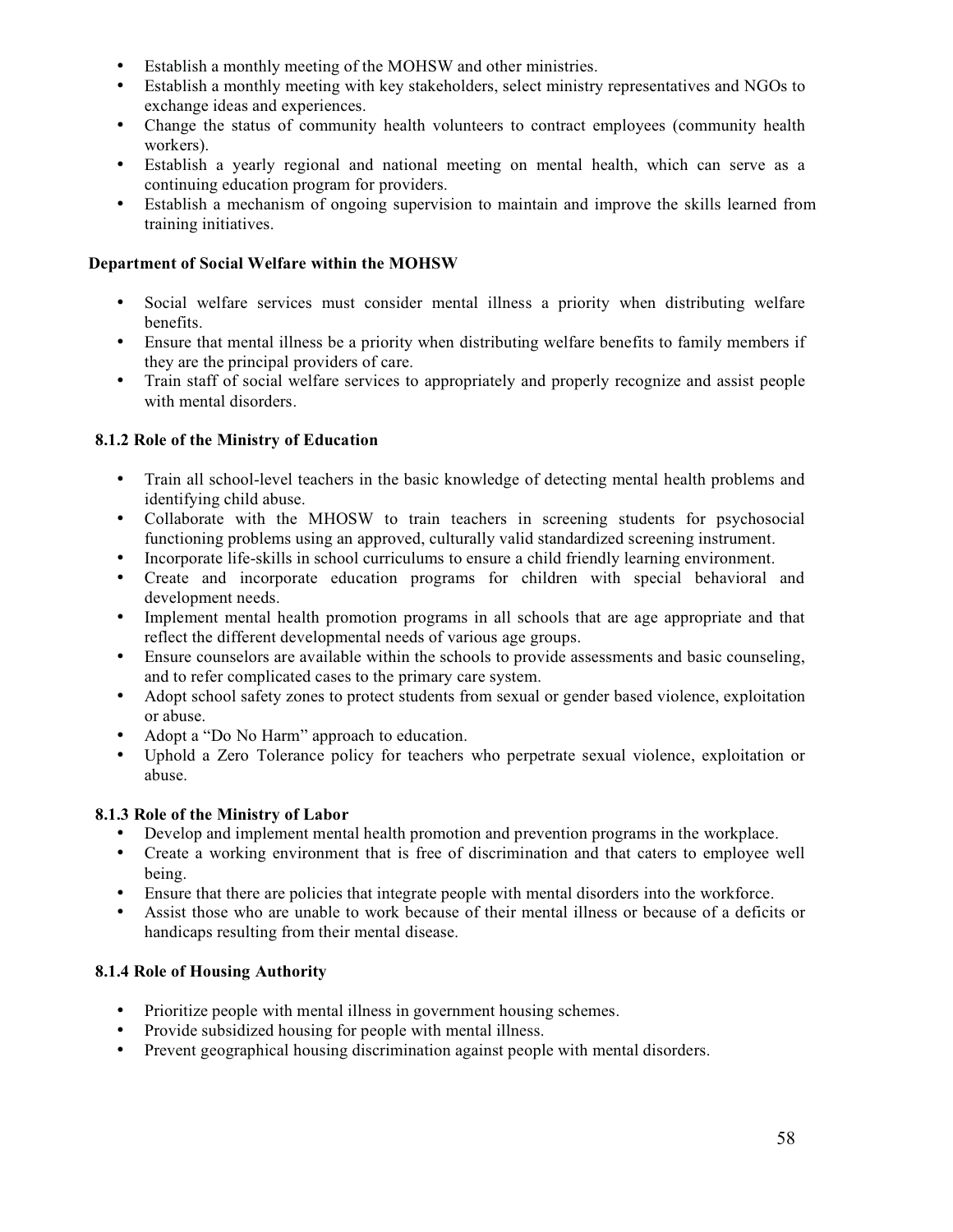## **8.1.5 Role of the Ministry of Commerce and Industry**

- Examine economic and restructuring policies that impact the employment rate, and as a result, exacerbate mental health related issues in the country.
- Create economic reform and restructuring policies that can reduce both absolute and relative poverty.

# **8.1.6 Role of the Ministry of Justice**

- Advocate for the promotion of mental health services for prisoners.
- Collaborate to develop a screening instrument, protocols, guidelines and treatment options for prisoners with mental health problems.
- Collaborate with the MOHSW to provide mental health awareness and basic training in mental health related issues for relevant personnel. This includes for judges, lawyers, police, and prison officials and workers.
- Ensure that mental health legislation is current, and promotes and protects the human rights of prisoners with mental disorders.
- Establish and implement appropriate and humane legal mechanisms for managing mentally ill people who commit crimes, and develop a system to refer them for evaluation and treatment.
- Collaborate to develop programs that address perpetrators of SGBV. These programs must be mandated for anyone arrested for SGBV related crimes. They must be completed before those arrested are reintegrated back into the community.

## **8.1.7 Role of the Ministry of Youth and Sport**

- Incorporate volunteerism into the healing process.
- Increase the capacity of the National Youth Volunteer Services to include older adolescents. This will enable them to become peer leaders in the community, and help support education provision.
- Continue to address skill-development for young Liberians.
- Explore collaborative opportunities for mental health screening of young people during MYS sponsored events.

#### **8.1.8 Role of the Ministry of Gender and Development**

- Advocate for the protection of mentally ill individuals from gender based violence.
- Collaborate to develop preventive and intervention programs for victims of SGBV and mandated services for alleged and convicted perpetrators.

#### **8.1.9 Role of the Ministry of Information**

- Collaborate with the MOHSW to orchestrate mental health awareness and prevention initiatives, such as media or radio programs.
- Collaborate with the MOHSW to develop and disseminate targeted messages for the general population, as well as for vulnerable groups, such as street children, war affected persons and ex-combatants.
- Develop an advocacy program to promote the rights and needs of those with mental illnesses as well as to reduce the associated stigma.

#### **8.2 Role of Consumer and Family Groups**

- Work to reduce the burden of stigma associated with mental illness.
- Lobby the relevant government agencies and sectors for relevant and appropriate mental health services.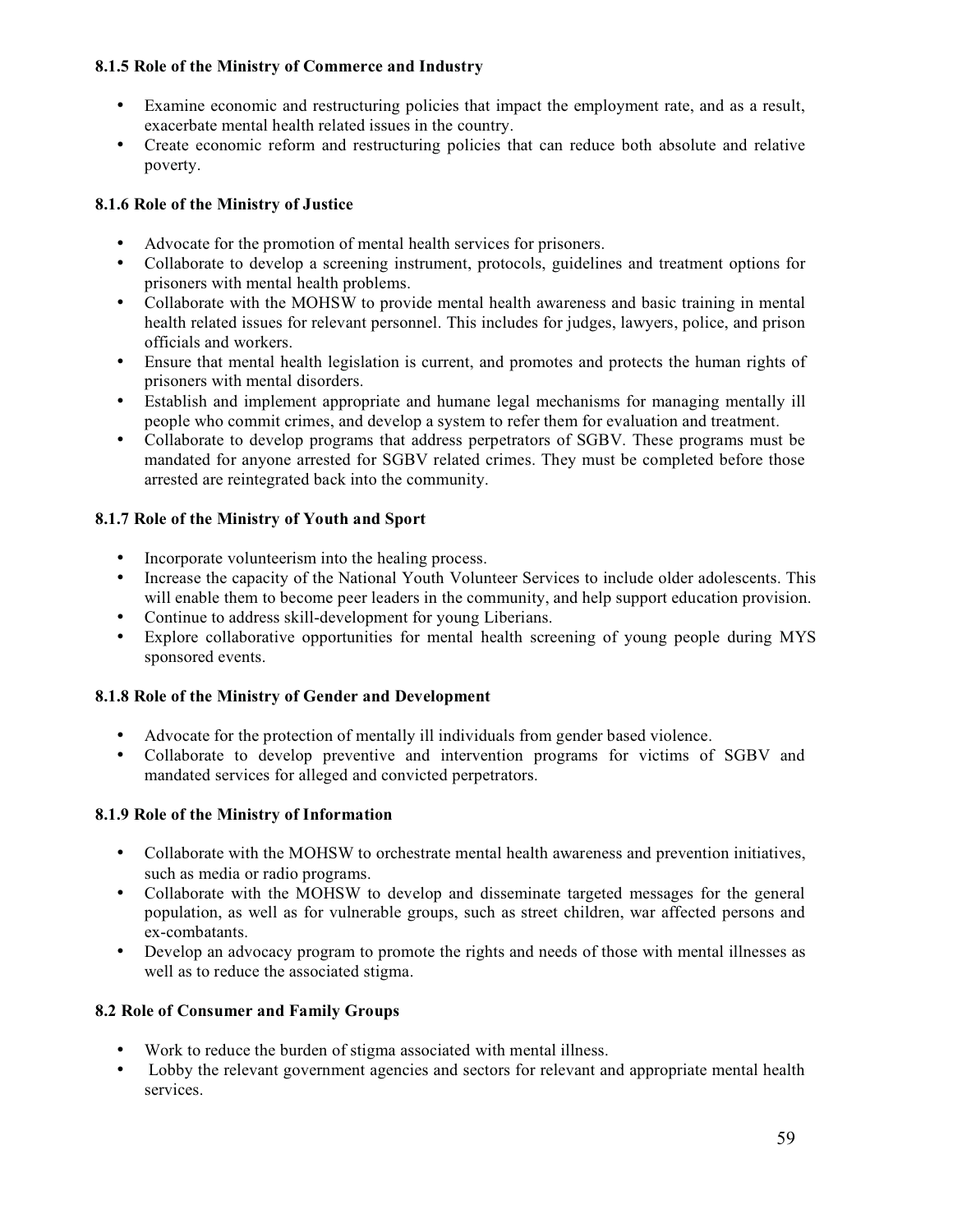• Advocate for the rights of people with mental disorders.

## **8.3 Role of Non-Governmental Organizations**

- Coordinate with all sectors in planning and implementation of mental health services.
- Enter into an agreement with the MOHSW to coordinate mental health and/or psychosocial activities with the newly formed County Mental Health Teams, and in specific, the mental health outpatient teams at the local health clinics and centers.
- Provide programs consistent with the National Mental Health Policy.
- Ensure that programs are culturally appropriate and in accordance with best practices.
- Ensure that program both training and treatment --
- NGOs undertaking new primary care efforts must avoid establishing parallel primary health care facilities and systems in competition with the MOHSW system.
- Assure appropriate level of skill and training based on proposed imitative.
- Function as integral partners in the discharge, planning, and necessary support of the chronically mentally ill, such as in the areas of housing.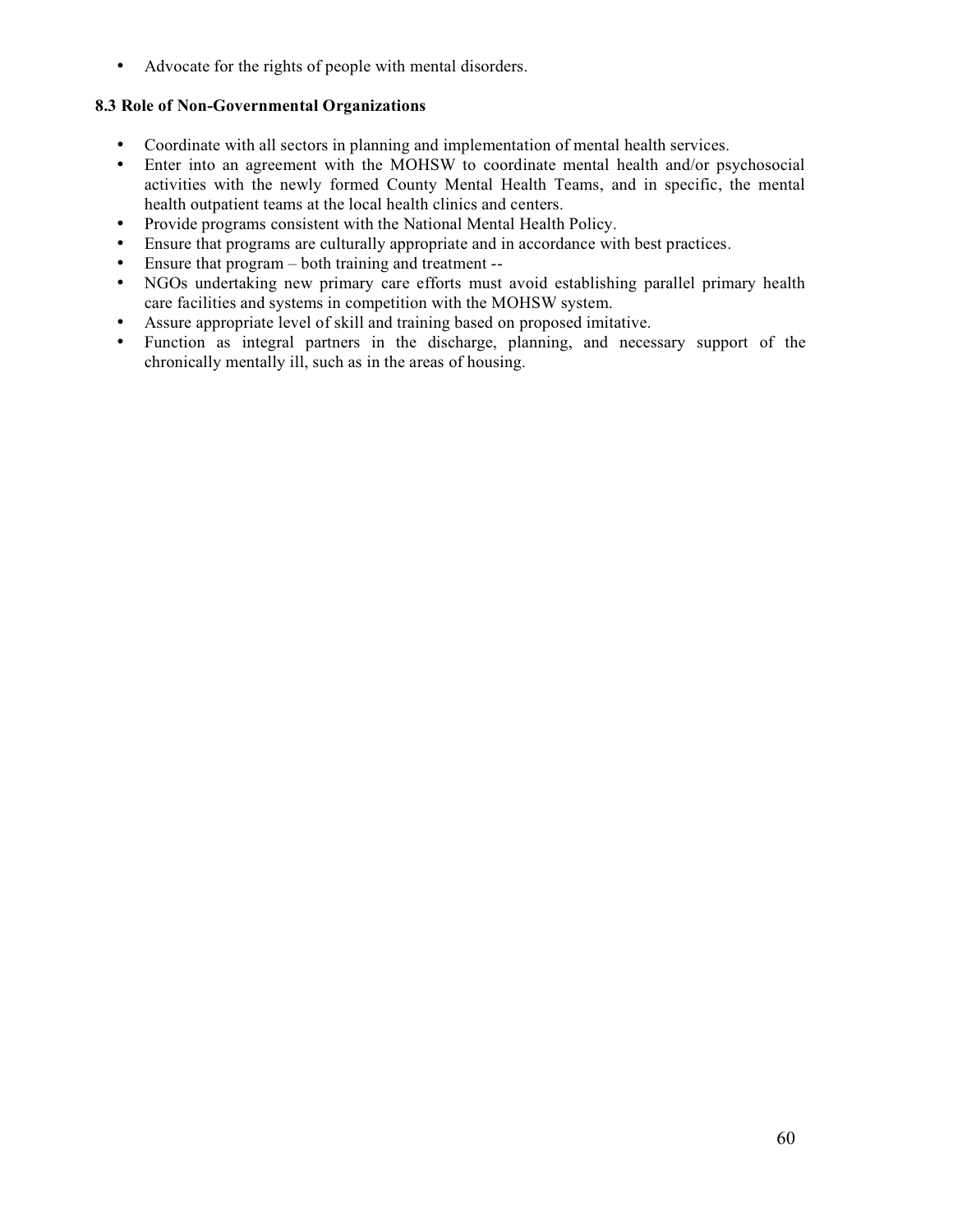#### **References**

- Abas, M., Baingana, F., Broadhead, J., Lacoponi, E. and Vanderpyl, J. (2003). Common mental disorders and primary health care: current practice in low-income countries. *Harv Rev Psychiatry, 11*(3), 166-173.
- Abas, M., Mbengeranwa, O. L., Chagwedera, I. V., Maramba, P. and Broadhead, J. (2003). Primary care services for depression in Harare, Zimbabwe. *Harv Rev Psychiatry, 11*(3), 157-165.
- Accreditation Review Commission on Education for the Physician Assistant Inc. (2007). Accreditation Standards for Physician Assistant Education, third edition. Retrieved March, 2009, from http://www.arc-pa.org
- Action Aid International (2007). *The United National Mission in Liberia (UNMIL): International Engagement in Addressing Violence against Woman*.
- Adams, I., Darko, D. and Accorsi, S. (2004). Assessing efficiency in service delivery. *Bulletin of Health Information, 1*(1), 20-27.
- Adejumo, O. and Ehlers, V. J. (2001). Models of psychiatric nursing education in developing African countries: a comparative study of Botswana and Nigeria. *J Adv Nurs, 36*(2), 215-228.
- Adewuya, A. O. and Oguntade, A. A. (2007). Doctors' attitude towards people with mental illness in Western Nigeria. *Soc Psychiatry Psychiatr Epidemiol, 42*(11), 931-936.
- Akerele, O. (2008). *Women Peace and Security.* Statement by Her Excellency Madam Olubanke King-Akerele, Minister of Foreign Affairs of the Republic of Liberia at the United Nations Security Council Open Debate, UN Headquarters, New York.
- Albertyn, R., Bickler, S. W., van As, A. Millar, A. J. and Rode, H. (2003). The effects of war on children in Africa. *Pediatr Surg Int, 19*(4), 227-232.
- Alem, A., Kebede, D., Fekadu, A., Shibre, T., Fekadu, D., Beyero, T., Medhin, G., Negash, A. and Kullgren, G. (2009). Clinical course and outcome of schizophrenia in a predominantly treatment-naive cohort in rural Ethiopia. *Schizophr Bull, 35*(3), 646-654.
- Ali, B. S., Rahbar, M. H., Naeem, S., Gul, A., Mubeen, S. and Iqbal, A. (2003). The effectiveness of counseling on anxiety and depression by minimally trained counselors: a randomized controlled trial. *Am J Psychother, 57*(3), 324-336.
- American Academy of Physician Assistants (2008). Guidelines for Ethical Conduct for the Physician Assistant Profession. Retrieved March, 2009, from www.aapa.org
- American Board of Examiners in Clinical Social Work (2002). *Professional Development and Practice Competencies in Clinical Social Work: A Position Statement of the American Board of Examiners in Clinical Social Worker*. Salem, MA: ABECSW.
- American Nurses Association, American Psychiatric Nurses Association, and the International Society of Psychiatric Nurses (2007). *Psychiatric-Mental Health Nursing: Scope and Standards of Practice*. Washington, DC: ANA, APNA, ISPN.
- American Psychiatric Nurses Association and the International Society of Psychiatric Mental Health Nurses (2008). The Essentials of Psychiatric Mental Health Nursing BSN Curriculum. Retrieved March, 2009, from www.ispn-psych.org/docs/ISPNundergradPMH.pdf
- American Psychological Association (2005). *American Psychological Association Statement: Policy Statement on Evidence-Based Practice in Psychology*. Washington, DC: APA.
- American Psychological Association (2006). Evidence-Based Practice in Psychology. *American Psychologist, 61*(4), 271-285.
- Amone-P'Olak, K. (2006). Mental states of adolescents exposed to war in Uganda: finding appropriate methods of rehabilitation. *Torture, 16*(2), 93-107.
- Araya, R., Flynn, T., Rojas, G., Fritsch, R. and Simon, G. (2006). Cost-effectiveness of a primary care treatment program for depression in low-income women in Santiago, Chile. *Am J Psychiatry, 163*(8), 1379-1387.
- Araya, R., Rojas, G., Fritsch, R., Gaete, J., Rojas, M., Simon, G. and Peters, T. J. (2003). Treating depression in primary care in low-income women in Santiago, Chile: a randomized controlled trial. *Lancet, 361*(9362), 995-1000.
- Barenbaum, J., Ruchkin, V. and Schwab-Stone, M. (2004). The psychosocial aspects of children exposed to war: practice and policy initiatives. *Journal of Child Psychology and Psychiatry, 45*(1), 41-62.
- Baron, N. (2006). The 'TOT': a global approach for the training of trainers for psychosocial and mental health interventions in countries affected by war, violence, and natural disasters. *Intervention, 4*(2), 108-125.
- Barrett, T., Boeck, R., Fusco, C., Ghebrehiwet, T., Yan, J. and Saxena, S. (2009). Nurses are the key to improving mental health services in low- and middle-income countries. *Int Nurs Rev, 56*(1), 138-141.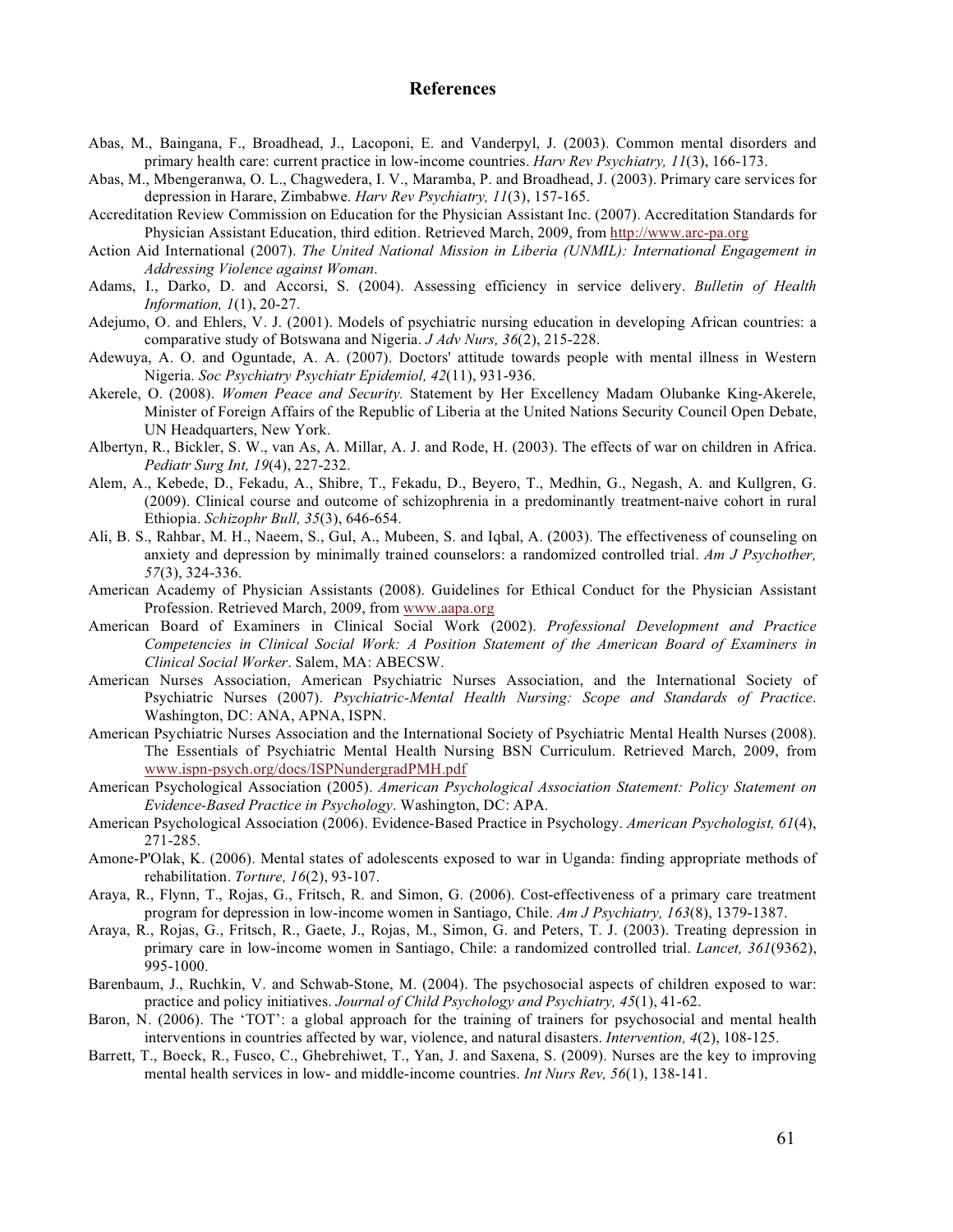- Bass, J., Neugebauer, R., Clougherty, K. F., Verdeli, H., Wickramaratne, P., Ndogoni, L., Speelman, L., Weissman, M. and Bolton, P. (2006). Group interpersonal psychotherapy for depression in rural Uganda: 6-month outcomes: randomised controlled trial. *Br J Psychiatry, 188*, 567-573.
- Bayer, C. P., Klasen, F. and Adam, H. (2007). Association of trauma and PTSD symptoms with openness to reconciliation and feelings of revenge among former Ugandan and Congolese child soldiers. *JAMA, 298*(5), 555-559.
- Behrendt, A. (2008). *Mental health of Children Formerly Associated with the Fighting Forces in Liberia: a Cross Section Study in Lofa County*. Dakar, Senegal: Action for West African Region (AWARE), United States Agency for International Development (USAID), Family Health International (FHI) and Plan West Africa Regional Office.
- Bernard, B., Brewer, B., Dharmapuri, S., Dobor, E., Hanson, A. and Nelson, S. (2003). *Situation of Women and Children Combatants in the Liberian Post-Conflict Period and Recommendations for Successful Integration. Prepared for Short-Term Technical Assistance and Research under EGAT/WID Management to Support USAID Washington and Field Mission Anti-Trafficking Activities Task Order*. Bethesda, MD: Development Alternatives, Inc.
- Betancourt, T. S. (2007). *Executive Summary of Research: Psychosocial Adjustment and Social Reintegration of Child Ex-Combatants in Sierra Leone*. Boston, MA: Francois-Xavier Bagnoud Center for Health and Human Rights.
- Betancourt, T. S., Borisova, I., Rubin-Smith, J., Gingerich, T., Williams, T. and Agnew-Blais, J. (2008). *Psychosocial adjustment and social reintegration of children associated with armed forces and armed groups: The state of the field and future directions. A report prepared for Psychology Beyond Borders*  Austin, TX: Psychology Beyond Borders.
- Betancourt, T.S., Pochan, S. and Soudiere, M. *Psychosocial Adjustment and Social Reintegration of Child Ex-Soldiers in Sierra Leone: Wave II Follow-up Analysis*. Boston, MA: Francois-Xavier Bagnoud Center for Health and Human Rights.
- Betancourt, T. S., Simmons, S., Borisova, I., Brewer, S.E., Iweala, U. and Soudiere, M. (2008). High Hopes, Grim Reality: Reintegration and the Education of Former Child Soldiers in Sierra Leone. *Comparative Education Review, 52*(4).
- Betancourt, T. S. (2008). Child soldiers: reintegration, pathways to recovery, and reflections from the field. *J Dev Behav Pediatr, 29*(2), 138-141.
- Betancourt, T. S. (in press). A qualitative study of psychosocial problems of war-affected youth in northern Uganda. *Journal of Transcultural Psychiatry*.
- Betancourt, T. S. and Khan, K. T. (2008). The mental health of children affected by armed conflict: protective processes and pathways to resilience. *Int Rev Psychiatry, 20*(3), 317-328.
- Betancourt, T. S. and Williams, T. (2008). Building an evidence base on mental health interventions for children affected by armed conflict. *Intervention, 6*(1), 39-56.
- Bhui, K., Warfa, N., Edonya, P., McKenzie, K. and Bhugra, D. (2007). Cultural competence in mental health care: a review of model evaluations. *BMC Health Services Research, 7*(15).
- Board of Registration of Physician Assistants: Grounds for Disciplinary Action [Massachusetts](1993).
- Board of Registration of Physician Assistants: Registration of Individual Physician Assistants [Massachusetts](1993).
- Board of Registration of Physician Assistants: Scope of Practice and Employment of Physician Assistants [Massachusetts](1993).
- Bolton, P. (2001). Cross-cultural validity and reliability testing of a standard psychiatric assessment instrument without a gold standard. *J Nerv Ment Dis, 189*(4), 238-242.
- Bolton, P., Bass, J., Betancourt, T., Speelman, L., Onyango, G., Clougherty, K. F., Neugebauer, R., Murray, L. and Verdeli, H. (2007). Interventions for depression symptoms among adolescent survivors of war and displacement in northern Uganda: a randomized controlled trial. *JAMA, 298*(5), 519-527.
- Bolton, P., Bass, J., Neugebauer, R., Verdeli, H., Clougherty, K. F., Wickramaratne, P., Speelman, L., Ndogoni, L. and Weissman, M. (2003). Group interpersonal psychotherapy for depression in rural Uganda: a randomized controlled trial. *JAMA, 289*(23), 3117-3124.
- Boothby, N. (2006). What happens when child soldiers grow up? The Mozambique case study. *Intervention, 4*(3), 244-259.
- Boothby, N., Crawford, J. and Halperin, J. (2006). Mozambique child soldier life outcome study: lessons learned in rehabilitation and reintegration efforts. *Glob Public Health, 1*(1), 87-107.
- Brown, L., Thurman, T. and Snider, L. (2005). *Strengthening the psychosocial well-being of youth-headed households in Rwanda: baseline findings from an intervention trial*. New York: Population Council Inc.
- Caetano, D. (2008). The Lancet mental health series: the provision of hope. *Australas Psychiatry, 16*(3), 221-222.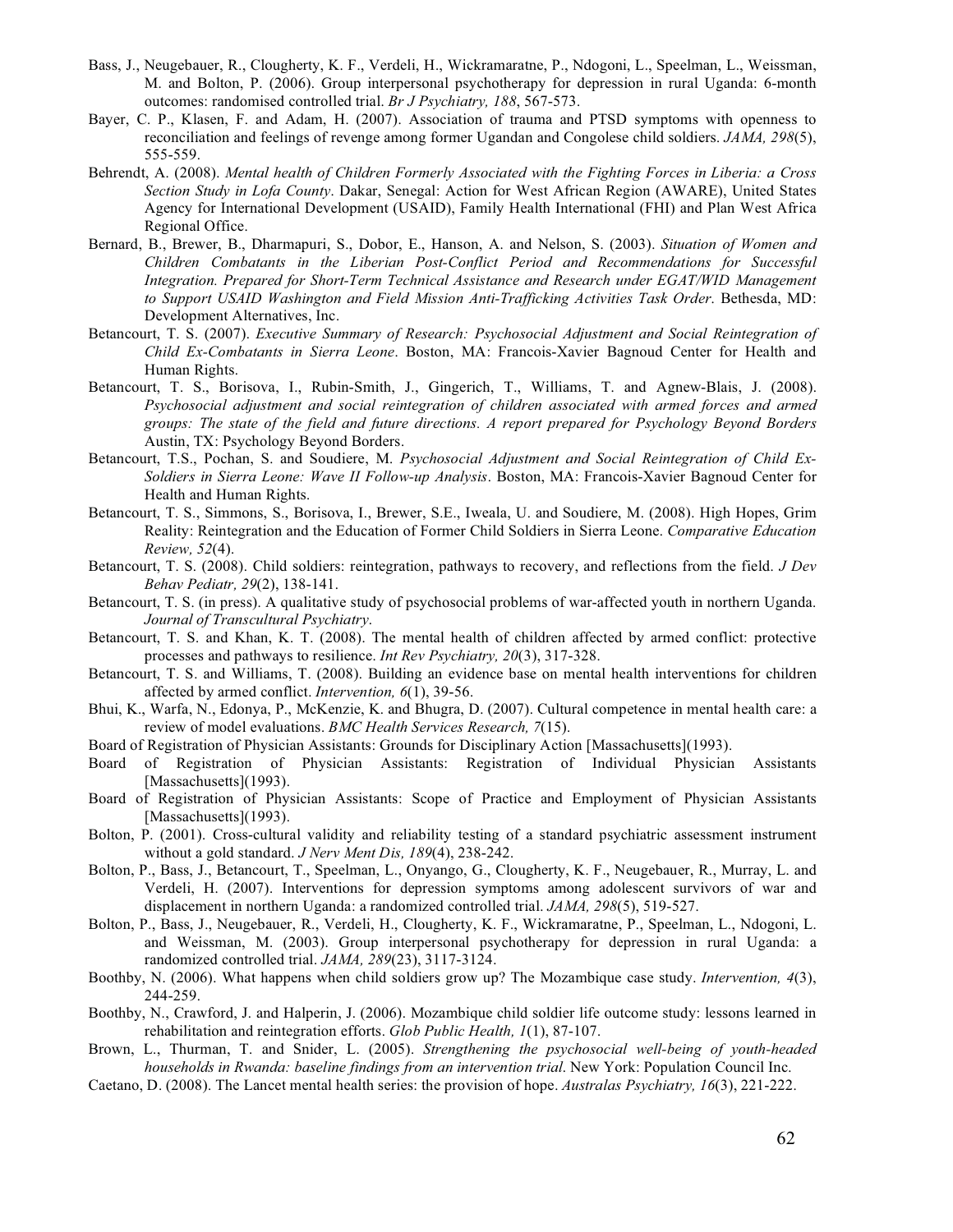- Campbell, J. C., Abrahams, N. and Martin, L. (2008). Perpetration of violence against intimate partners: health care implications from global data. *CMAJ, 179*(6), 511-512.
- Campbell, R., Dorey, H., Naegeli, M., Grubstein, L. K., Bennett, K. K., Bonter, F., Smith, P. K., Grzywacz, J., Baker, P. K. and Davidson, W. S. (2004). An empowerment evaluation model for sexual assault programs: empirical evidence of effectiveness. *Am J Community Psychol, 34*(3-4), 251-262.
- Carpenter-Song, E. A., Schwallie, M.N. and Longhofer, J. (2007). Cultural competence reexamined: critique and directions for the future. *Psychiatric Services, 58*(10), 1362-1365.
- Chatterjee, S., Patel, V., Chatterjee, A. and Weiss, H. A. (2003). Evaluation of a community-based rehabilitation model for chronic schizophrenia in rural India. *Br J Psychiatry, 182*, 57-62.
- Chipps, J. A., Simpson, B. and Brysiewicz, P. (2008). The effectiveness of cultural-competence training for health professionals in community-based rehabilitation: a systematic review of literature. *Worldviews on Evidence-Based Nursing, 5*(2), 85-94.
- Chisholm, D., Flisher, A. J., Lund, C., Patel, V., Saxena, S., Thornicroft, G. and Tomlinson, M. (2007). Scale up services for mental disorders: a call for action. *Lancet, 370*(9594), 1241-1252.
- Chisholm, D., Gureje, O., Saldivia, S., Villalon Calderon, M., Wickremasinghe, R., Mendis, N., Ayuso-Mateos, J. L. and Saxena, S. (2008). Schizophrenia treatment in the developing world: an interregional and multinational cost-effectiveness analysis. *Bull World Health Organ, 86*(7), 542-551.
- Chisholm, D., Lund, C. and Saxena, S. (2007). Cost of scaling up mental healthcare in low- and middle-income countries. *Br J Psychiatry, 191*, 528-535.
- Coalition of Social Work Organizations/Associations. Social Work Best Practice: Healthcare Case Management Standards. Retrieved March, 2009, from http://www.sswlhc.org/
- Cohen, A., Patel, V., Thara, R. and Gureje, O. (2008). Questioning an axiom: better prognosis for schizophrenia in the developing world? *Schizophr Bull, 34*(2), 229-244.
- Collins, S. and Long, A. (2003). Working with the psychological effects of trauma: consequences for mental healthcare workers--a literature review. *J Psychiatr Ment Health Nurs, 10*(4), 417-424.
- Comparison of ARC-PA Accreditation Standards for Physician Assistant Education, third edition to the Competencies for the Physician Assistant Profession. Retrieved March, 2009, from www.nyit.edu/planning\_and\_assessment/PTStdsandCompetencies3.24.06.pdf
- Cueto, M. (2002). International Health and Latin America during the Second Half of the 20th Century. *Fulbright New Century Scholars Program: Challenges of Health in a Borderless World* (pp. 17-52).
- Davidson, A. F. (1976). An evaluation of the treatment and after-care of a hundred alcoholics. *Br J Addict Alcohol Other Drugs, 71*(3), 217-224.
- Department of State for Health and Social Welfare (2007a). *The Gambia Mental Health Policy*.
- Department of State for Health and Social Welfare (2007b). *The Gambia Mental Health Strategic Plan 2007-2012*.
- Dessey, S. and Ewoudou, J. (2006). *Microfinance and Female Empowerment*.
- Dominguez, S., and C. Watkins. (2003). Creating Networks for Survival and Mobility: Social Capital Among African-American and Latin-American Low-Income Mothers. *Social Problems, 50*(1), 111-135.
- Eaton, J. and Agomoh, A. O. (2008). Developing mental health services in Nigeria: the impact of a communitybased mental health awareness programme. *Soc Psychiatry Psychiatr Epidemiol, 43*(7), 552-558.
- Educational Quality Improvement Program of the United States Agency for International Development (2006). *Illustrative Program Description: Youth Service Corps in Liberia*. Monrovia: USAID.
- Ehntholt, K. A. and Yule, W. (2006). Practitioner review: assessment and treatment of refugee children and adolescents who have experienced war-related trauma. *J Child Psychol Psychiatry, 47*(12), 1197-1210.
- Eisenman, D., Weine, S., Green, B., De Jong, J., Rayburn, N., Ventevogel, P., et al. (2006). The ISTSS/Rand guidelines on mental health training of primary healthcare providers for trauma-exposed populations in conflict-affected countries. *J Trauma Stress, 19*(1), 5-17.
- Fallot, R. D. and Harris, M. (2002). The Trauma Recovery and Empowerment Model (TREM): conceptual and practical issues in a group intervention for women. *Community Ment Health J, 38*(6), 475-485.
- Farooq, S. (2001). Psychiatric training in developing countries. *Br J Psychiatry, 179*, 464.
- Fernald, L. C., Hamad, R., Karlan, D., Ozer, E. J. and Zinman, J. (2008). Small individual loans and mental health: a randomized controlled trial among South African adults. *BMC Public Health, 8*, 409.
- Fidler, D. (2002). Disease and Globalized Anarchy: Theoretical Perspectives on the Pursuit of Global Health. *Fulbright New Century Scholars Program: Challenges of Health in a Borderless World* (pp. 75-110).
- Flisher, A. J., Lund, C., Funk, M., Banda, M., Bhana, A., Doku, V., et al. (2007). Mental health policy development and implementation in four African countries. *J Health Psychol, 12*(3), 505-516.
- Gayflor, V. (2008). *Financing for Gender Equality and Empowerment of Women.* Statement by Hon. Vabah Kazaku Gayflor, Minister of Gender and Development of the Republic of Liberia to the 52th Session of the CSW, UN Headquarters, New York.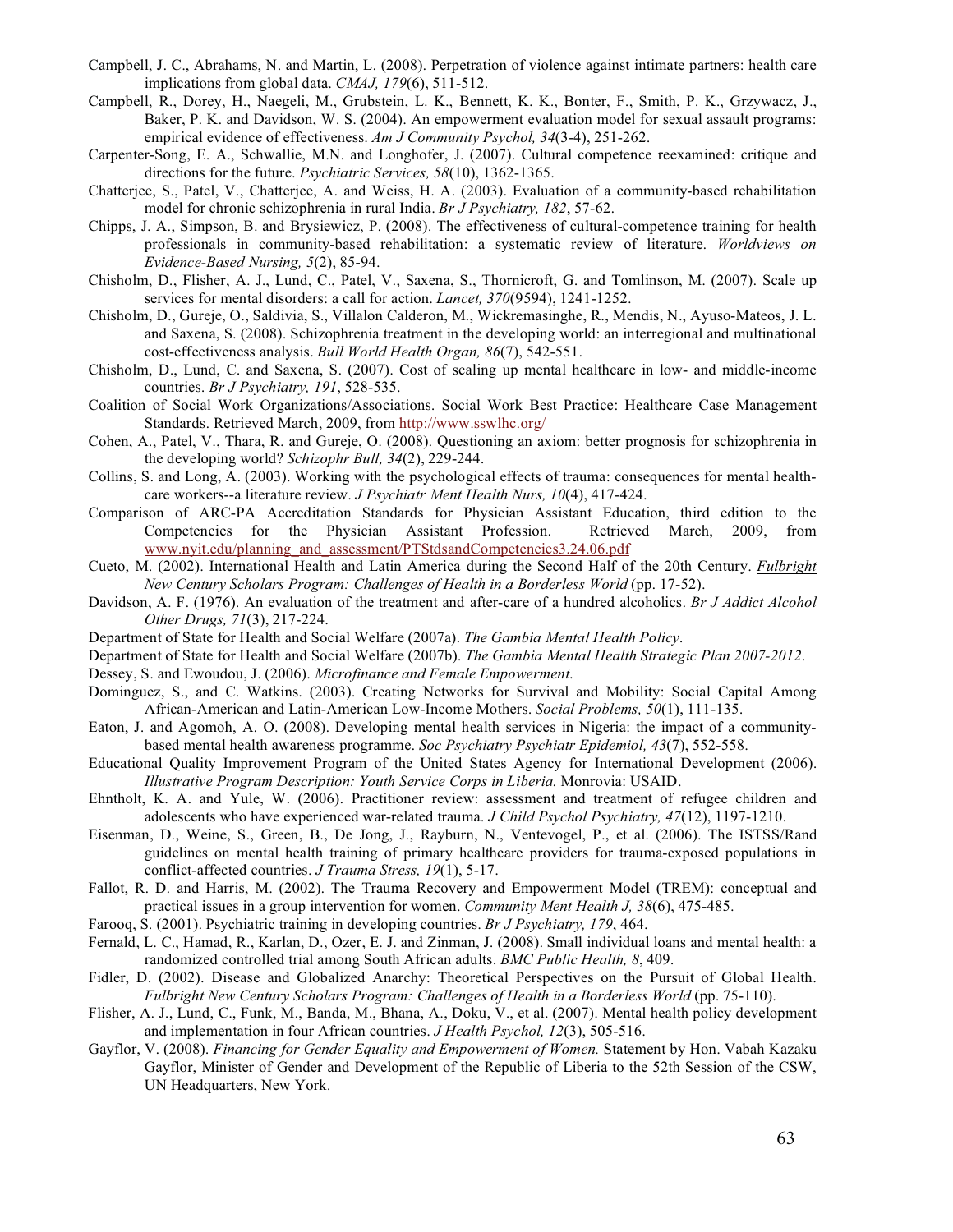- Gayflor, V. (2009). The challenges faced by adolescent girls in Liberia. In UNICEF (Ed.), *The State of the World's Children* (pp. 64). New York: UNICEF.
- Gerrits, C. (1983). A West African epilepsy focus. *Lancet, 1*(8320), 358.
- Gerrits, C. (1994). Epilepsy care in a non-clinical setting. A medical-anthropological study among the Bassa and Kpelle in the rainforest of Liberia, West Africa. *Trop Geogr Med, 46*(3 Suppl), S13-17.
- Gilborn, L., L. Apicella, J. Brakarsh, L. Dube, K. Jemison, M. Kluckow, T. Smith, and L. Snider (2006). *Orphans and vulnerable youth in Bulawayo, Zimbabwe: an exploratory study of psychosocial well-being and psychosocial support programs*. Washington, DC: The Population Council Inc.
- Gordon, J. S., Staples, J. K., Blyta, A., and Bytyqi, M. (2004). Treatment of posttraumatic stress disorder in postwar Kosovo high school students using mind-body skills groups: a pilot study. *J Trauma Stress, 17*(2), 143-147.
- Goudsmit, J. and van der Waals, F. W. (1983). Endemic epilepsy in an isolated region of Liberia. *Lancet, 1*(8323), 528-529.
- Government of Liberia and United Nations (2008a). *Government of Liberia and United Nations Joint Programme for Employment and Empowerment of Young Women and Men in Liberia*.
- Government of Liberia and United Nations (2008b). *Government of Liberia and United Nations Joint Programme on Gender Equality and Women Empowerment*.
- Government of Liberia and United Nations (2008c). *Government of Liberia and United Nations Joint Programme to Prevent and Respond to Sexual Gender Based Violence in Liberia*.
- Government of Liberia and United Nations Development Fund Joint Implementation Unit (2006). *Key Findings from the Nation Wide Survey of Ex-combatants in Liberia: Reintegration and Reconciliation.*
- Gupta, L. and Zimmer, C. (2008). Psychosocial intervention for war-affected children in Sierra Leone. *Br J Psychiatry, 192*(3), 212-216.
- Gureje, O. and Bamidele, R. (1999). Thirteen-year social outcome among Nigerian outpatients with schizophrenia. *Soc Psychiatry Psychiatr Epidemiol, 34*(3), 147-151.
- Gureje, O., Chisholm, D., Kola, L., Lasebikan, V. and Saxena, S. (2007). Cost-effectiveness of an essential mental health intervention package in Nigeria. *World Psychiatry, 6*(1), 42-48.
- Gureje, O. and Lasebikan, V. O. (2006). Use of mental health services in a developing country. Results from the Nigerian survey of mental health and well-being. *Soc Psychiatry Psychiatr Epidemiol, 41*(1), 44-49.
- Gureje, O., Lasebikan, V. O., Ephraim-Oluwanuga, O., Olley, B. O. and Kola, L. (2005). Community study of knowledge of and attitude to mental illness in Nigeria. *Br J Psychiatry, 186*, 436-441.
- Gureje, O., Lasebikan, V. O., Kola, L. and Makanjuola, V. A. (2006). Lifetime and 12-month prevalence of mental disorders in the Nigerian Survey of Mental Health and Well-Being. *Br J Psychiatry, 188*, 465-471.
- Gutierrez, L. M. and Lewis, E. A. (1999). *Empowering Women of Color*. New York: Columbia University Press.
- Hanlon, C., Fekadu, A., Sullivan, D., Alem, A. and Prince, M. (2006). Teaching psychiatry in Ethiopia. *International Psychiatry, 3*(2), 17-20.
- Harris, B. (2008). *Substance Abuse and Sexual Behavior Assessment: High School Students in Monrovia*. Monrovia: World Health Organization.
- Henderson, D. C., Mollica, R. F., Tor, S., Lavelle, J., Culhane, M. A. and Hayden, D. (2005). Building primary care practitioners' attitudes and confidence in mental health skills in a post-conflict society: a Cambodian example. *J Nerv Ment Dis, 193*(8), 551-559.
- Herzig, H. (2003). Teaching psychiatry in poor countries: priorities and needs. A description of how mental health is taught to medical students in Malawi, Central Africa. *Educ Health (Abingdon), 16*(1), 32-39.
- Hustache, S., Moro, M. R., Roptin, J., Souza, R., Gansou, G. M., Mbemba, A., et al. (2009). Evaluation of psychological support for victims of sexual violence in a conflict setting: results from Brazzaville, Congo. *Int J Ment Health Syst, 3*(1), 7.
- Hwang, W., Myers, H.F., Abe-Kim, J. and Ting, J.Y. (2008). A conceptual paradigm for understanding culture's impact on mental health: The cultural influences on mental health (CIMH) model. *Clinical Psychology Review, 28*, 211-227.
- Ibeziako, P. I., Omigbodun, O. and Bella, T. T. (2008). Assessment of need for a school-based mental health programme in Nigeria: perspectives of school administrators. *Int Rev Psychiatry, 20*(3), 271-280.
- International Monetary Fund (2008). *Poverty Reduction Strategy Paper. IMF Country Report No. 09/219*. Washington, DC: IMF.
- International Psychosocial Evaluation Committee and Save the Children Federation Inc. (2004). *Children in crisis: good practices in evaluation psychosocial programming, prepared by J. Duncan and L. Arnston*. London: Save the Children Federation Inc.
- Jacob, K. S. (2001). Community care for people with mental disorders in developing countries: problems and possible solutions. *Br J Psychiatry, 178*, 296-298.
- Jacob, K. S., et al. (2007). Mental health systems in countries: where are we now? *The Lancet, 370*, 1061-1077.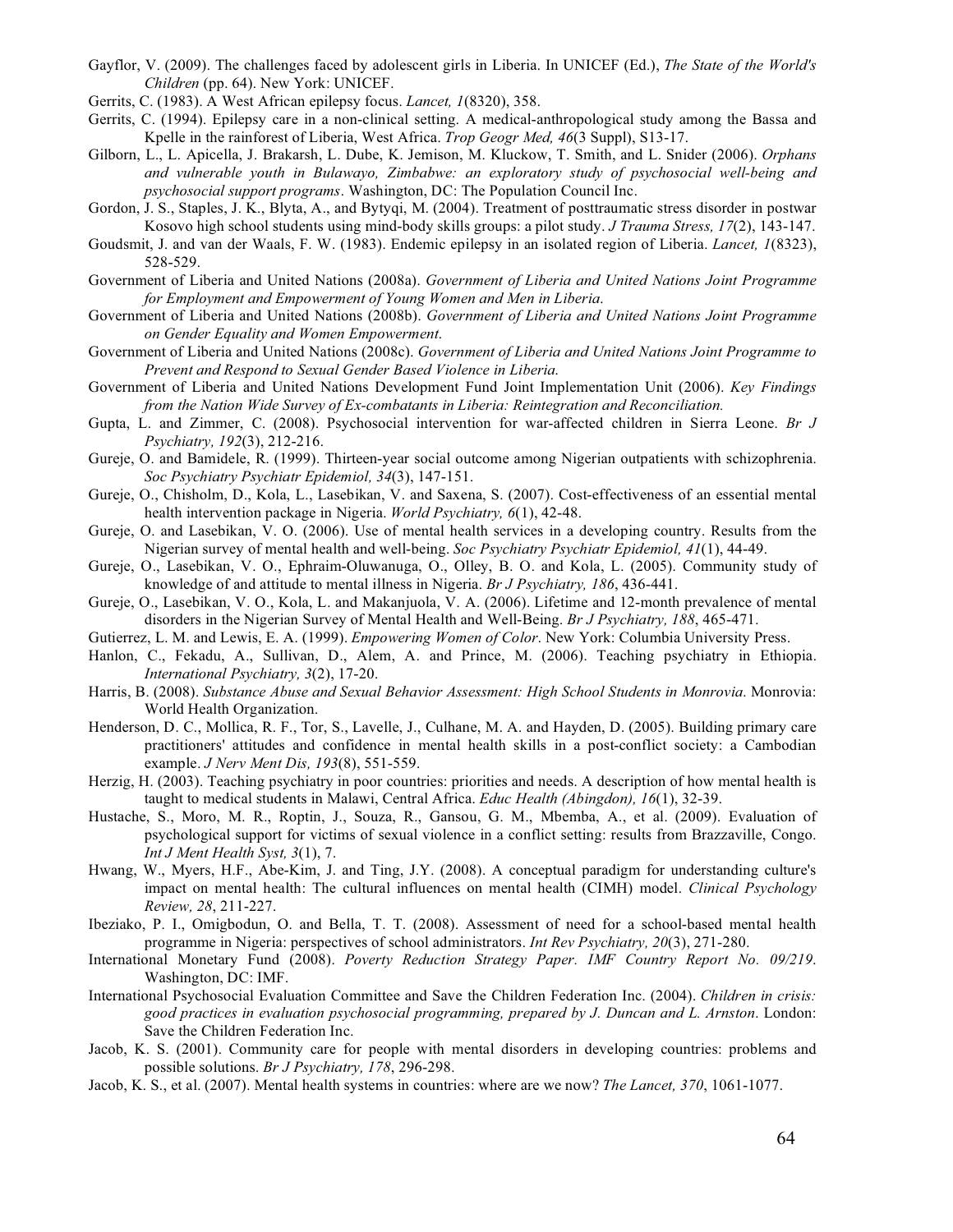- James, S., Chisholm, D., Murthy, R. S., Kumar, K. K., Sekar, K., Saeed, K., et al. (2002). Demand for, access to and use of community mental health care: lessons from a demonstration project in India and Pakistan. *Int J Soc Psychiatry, 48*(3), 163-176.
- Jennings, P. J., Swiss, S. and Turay-Kanneh, R. S. (2003). 'The One God Sent to Stop the Boys from Killing Me': Using Storytelling to Communicate Survey Findings about Liberian Women Living in Displaced-Persons Camps. *Feminism and Psychology, 13*(3), 295-201.
- Johnson, K., Asher, J., Rosborough, S., Raja, A., Panjabi, R., Beadling, C., et al. (2008). Association of combatant status and sexual violence with health and mental health outcomes in postconflict Liberia. *JAMA, 300*(6), 676-690.
- Jordans, M. J., Tol, W. A., Komproe, I. H. and De Jong, J. (2009). Systematic review of evidence and treatment approaches: psychosocial and mental health care for children in war. *Child and Adolescent Mental Health, 14*(1), 2-14.
- Kabura, P., Fleming, L. M., and Tobin, D. J. (2005). Microcounseling skills training for informal helpers in Uganda. *Int J Soc Psychiatry, 51*(1), 63-70.
- Kalichman, S. C., Simbayi, L. C., Cloete, A., Clayford, M., Arnolds, W., Mxoli, M., et al. (2009). Integrated Gender-Based Violence and HIV Risk Reduction Intervention for South African Men: Results of a Quasi-Experimental Field Trial. *Prev Sci*.
- Keast, R., Mandell, M.P., Brown, K., and Woolcock, G. (2004). Network structure: Working differently and changing expectations. *Public Administration, 64*(3), 363-371.
- Kebede, D., Alem, A., Shibre, T., Negash, A., Deyassa, N., Beyero, T., et al. (2005). Short-term symptomatic and functional outcomes of schizophrenia in Butajira, Ethiopia. *Schizophr Res, 78*(2-3), 171-185.
- Kebede, D., Alem, A., Shibre, T., Negash, A., Fekadu, A., Fekadu, D., et al. (2003). Onset and clinical course of schizophrenia in Butajira-Ethiopia--a community-based study. *Soc Psychiatry Psychiatr Epidemiol, 38*(11), 625-631.
- Kim, J. and Motsei, M. (2002). 'Women enjoy punishment': attitudes and experiences of gender-based violence among PHC nurses in rural South Africa. *Soc Sci Med, 54*(8), 1243-1254.
- Kleinman, A. (2008). Commentary on Alex Cohen et al: "Questioning an axiom: better prognosis for schizophrenia in the developing world". *Schizophr Bull, 34*(2), 249-250.
- Kleinman, A. and Eisenberg, L. (1995). Mental health in low-income countries. *Nat Med, 1*(7), 630-631.
- Korkopor, K. (2008). *Proposed Contents of Community Health Worker (CHW) Training Manual.* Presented at the CHW Training Material Committee meeting, Voinjama, Lofa County.
- Kumaranayake, L., Mujinja, P., Hongoro, C. and Mpembeni, R. (2000). How do countries regulate the health sector? Evidence from Tanzania and Zimbabwe. *Health Policy Plan, 15*(4), 357-367.
- Kutcher, S., Chehil, S., Cash, C. and Millar, J. (2005). A competencies-based mental health training model for health professionals in low and middle income countries. *World Psychiatry, 4*(3), 177-180.
- Lara, M. A., Navarro, C., Rubi, N. A. and Mondragon, L. (2003). Outcome results of two levels of intervention in low-income women with depressive symptoms. *Am J Orthopsychiatry, 73*(1), 35-43.
- Lawn, J. E., Cousens, S. N., Darmstadt, G. L., Bhutta, Z. A., Martines, J., Paul, V., et al. (2006). 1 year after The Lancet Neonatal Survival Series--was the call for action heard? *Lancet, 367*(9521), 1541-1547.
- Lee, L., Yong, L. S. and Tan, A. (1989). Attitudes and experience of Singapore doctors and dental surgeons regarding acquired immunodeficiency syndrome (AIDS) and human immunodeficiency virus (HIV) positive patients. *Ann Acad Med Singapore, 18*(1), 19-21.
- Lekskes, J., et al. (2007). Appraisal of psychosocial interventions in Liberia. *Intervention, 5*(1), 18-26.
- Levav, I., Kohn, R., Montoya, I., Palacio, C., Rozic, P., Solano, I., et al. (2005). Training Latin American primary care physicians in the WPA module on depression: results of a multicenter trial. *Psychol Med, 35*(1), 35-45.
- Liberia Education Trust Monrovia (2007). *Second Year Report (2007/2008)*. Monrovia, Liberia.
- Liberia In-Country Network for the Prevention of Sexual Exploitation and Abuse (2008). *Prevention and Response to Sexual Exploitation and Abuse in Liberia. A Case Study*. Monrovia: United Nations in Liberia.
- Liberia Institute of Statistics and Geo-Information Services (LISGIS), Ministry of Health and Social Welfare, National Aids Control Program, and Macro International Inc (2008). *Liberia Demographic and Health Survey 2007*.
- Lund, C., Boyce, G., Flisher, A. J., Kafaar, Z., and Dawes, A. (2009). Scaling up child and adolescent mental health services in South Africa: human resource requirements and costs. *J Child Psychol Psychiatry*.
- Lund, C., Flisher, A. J., Porteus, K. and Lee, T. (2002). Bed/population ratios in South African public sector mental health services. *Soc Psychiatry Psychiatr Epidemiol, 37*(7), 346-349.
- Mahoney, J. S., Carlson, E., and Engebretson, J. (2006). A framework for cultural competence in advanced practice psychiatric and mental health education. *Perspectives in Psychiatric Care, 42*(4), 227-237.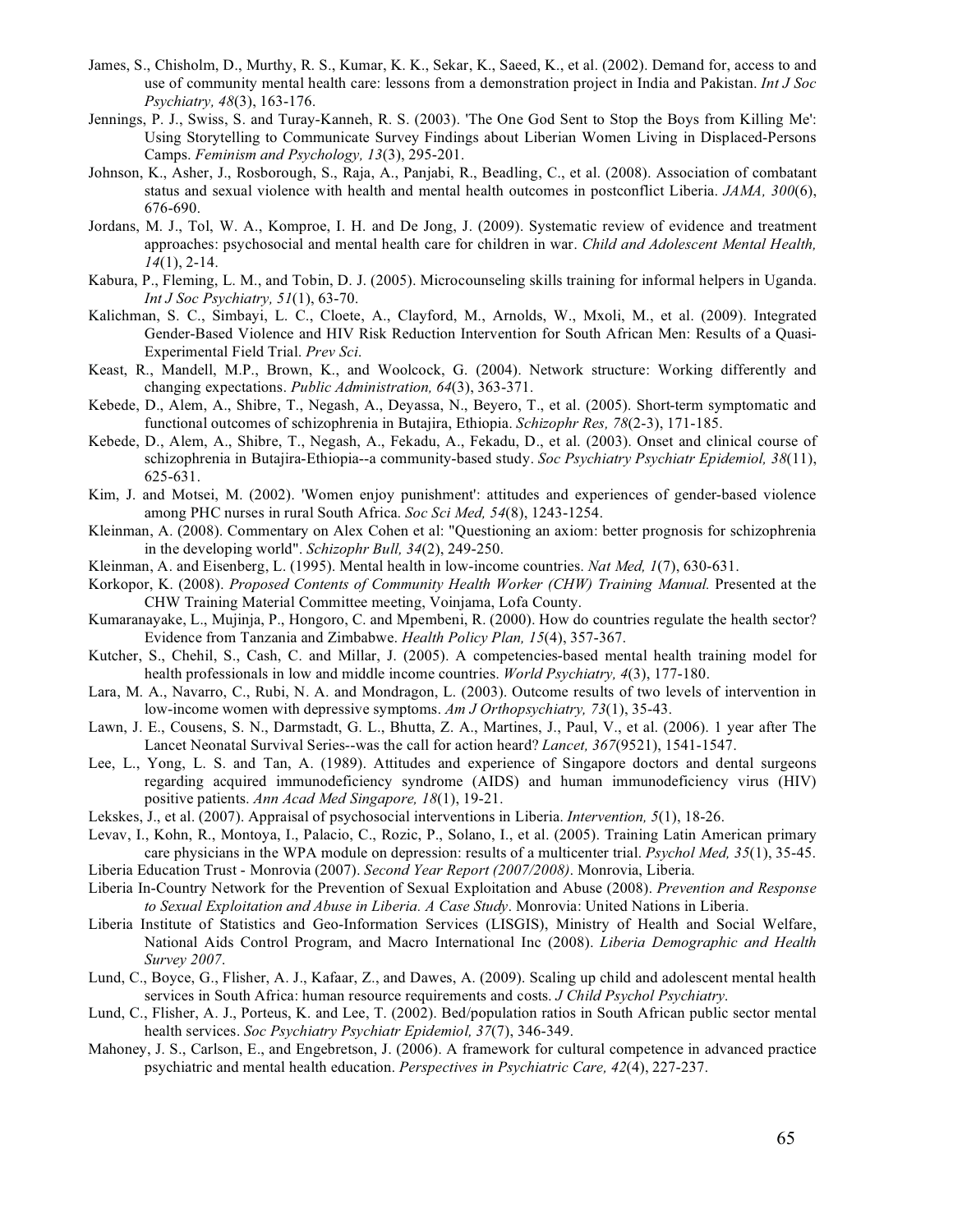- Makanjuola, A. B. (2006). Public stigma towards psychiatric patients in a south-western Nigerian town. *Niger Postgrad Med J, 13*(3), 210-215.
- Mavundla, T. R. (2000). Professional nurses' perception of nursing mentally ill people in a general hospital setting. *J Adv Nurs, 32*(6), 1569-1578.
- McCoy, S. (1989). Risky business. *MCN Am J Matern Child Nurs, 14*(2), 130.
- McKenzie, K., Patel, V. and Araya, R. (2004). Learning from low income countries: mental health. *BMJ, 329*(7475), 1138-1140.
- Medeiros, E. (2007). Integrating mental health into post-conflict rehabilitation: the case of Sierra Leonean and Liberian 'child soldiers'. *J Health Psychol, 12*(3), 498-504.
- Michaud, C. M., Murray, C. J. and Bloom, B. R. (2001). Burden of disease--implications for future research. *JAMA, 285*(5), 535-539.
- Ministry of Gender and Development (2009). *The Liberia National Action Plan for the Implementation of United Nations Resolution 1325*.
- Ministry of Health and Social Welfare (2001). *National Drug Policy*.
- Ministry of Health and Social Welfare (2006a). *The Basic Package of Health and Social Services*.
- Ministry of Health and Social Welfare (2006b). *Orphanage Assessment Report, prepared by S. Parwon*. Monrovia: Government of Liberia and United Nations Children's Fund.
- Ministry of Health and Social Welfare (2007a). *Assessment of Health Training Institutions in Liberia, prepared by S. Duale and R. Mataya*. Monrovia: Ministry of Health and Social Welfare and USAID.
- Ministry of Health and Social Welfare (2007b). *Ministry of Health and Social Welfare Annual Report. Implementing the Basic Package of Health Services: setting the stage. Presented to the National Legislature of Liberia*.
- Ministry of Health and Social Welfare (2007c). *National Health Policy and National Health Plan (2007-2011)*.
- Ministry of Health and Social Welfare (2007d). *Review of the Pharmaceuticals area and Preparation of a Mid-term Pharmaceutical Policy and Implementation Plan for the Ministry of Health and Social Welfare, prepared by B. Osmond, A. O'Connell and R. Bunting on behalf of the European Commission*. Monrovia: Government of Liberia and European Commission.
- Ministry of Health and Social Welfare (2008). *Final Pre-Accreditation Report: Findings from the Basic Package of Health Services Pre-Accreditation Assessments*.
- Ministry of Health and Social Welfare (2009a). *National Substance Abuse Prevention Strategic Framework [Draft]*. Ministry of Health and Social Welfare (2009b). *Social Welfare Policy [Draft]*.
- Ministry of Health of Nigeria and World Health Organization (2006). *WHO-AIMS Report on Mental Health System in Nigeria*. Ibadan, Nigeria: Government of Nigeria and WHO.
- Ministry of Health of Uganda and World Health Organization (2006). *WHO-AIMS Report on the Mental Health System in Uganda*. Kampala, Uganda: Government of Uganda and WHO.
- Ministry of Planning (2008). *Liberia Poverty Reduction Strategy*.
- Ministry of Youth and Sports (2000). *Liberia's National Plan of Action for Children Framework (2000 2015)*.
- Ministry of Youth and Sports (2005). *A National Youth Policy for Liberia: A Framework for Setting Priorities and Executive Actions*.
- Mollica, R. F., Cardozo, B. L., Osofsky, H. J., Raphael, B., Ager, A. and Salama, P. (2004). Mental health in complex emergencies. *Lancet, 364*(9450), 2058-2067.
- Mollica, R.F. and McDonald, L. Project 1 Billion: Health Ministers of Post-conflict Nations Act on Mental Health Recovery. United Nations Chronicle. December 2003; XL(4): 56-57.
- Mollica, R. F., Lyoo, I. K., Yoon, S. J., Culhane, M.A., Kim, J.E., Villafeurte, R.A. and Diamond, D. (in press). Brain structural abnormalities in South Vietnamese ex-political detainees who survived torture: linking traumatic head injury to mental health sequelae decades later. *Archives of General Psychiatry.*
- Momolu, M. *National Policy and Strategy on Community Health Workers.* Presented at the 3rd Quarter Review meeting, Voinjama City, Lofa County.
- Moreno, P., Saravanan, Y., Levav, I., Kohn, R. and Miranda, C. T. (2003). Evaluation of the PAHO/WHO training program on the detection and treatment of depression for primary care nurses in Panama. *Acta Psychiatr Scand, 108*(1), 61-65.
- Moussaoui, D. (2002). Creating a department of psychiatry in a developing country. *World Psychiatry, 1*(1), 57-58.
- Mynors-Wallis, L., Davies, I., Gray, A., Barbour, F. and Gath, D. (1997). A randomized controlled trial and cost analysis of problem-solving treatment for emotional disorders given by community nurses in primary care. *Br J Psychiatry, 170*, 113-119.
- National Commission for the Protection of Human Subjects of Biomedical and Behavioral Research (1979). *The Belmont Report: Ethical Principles and Guidelines for the protection of human subjects of research*. Washington, DC: United States Department of Health, Education and Welfare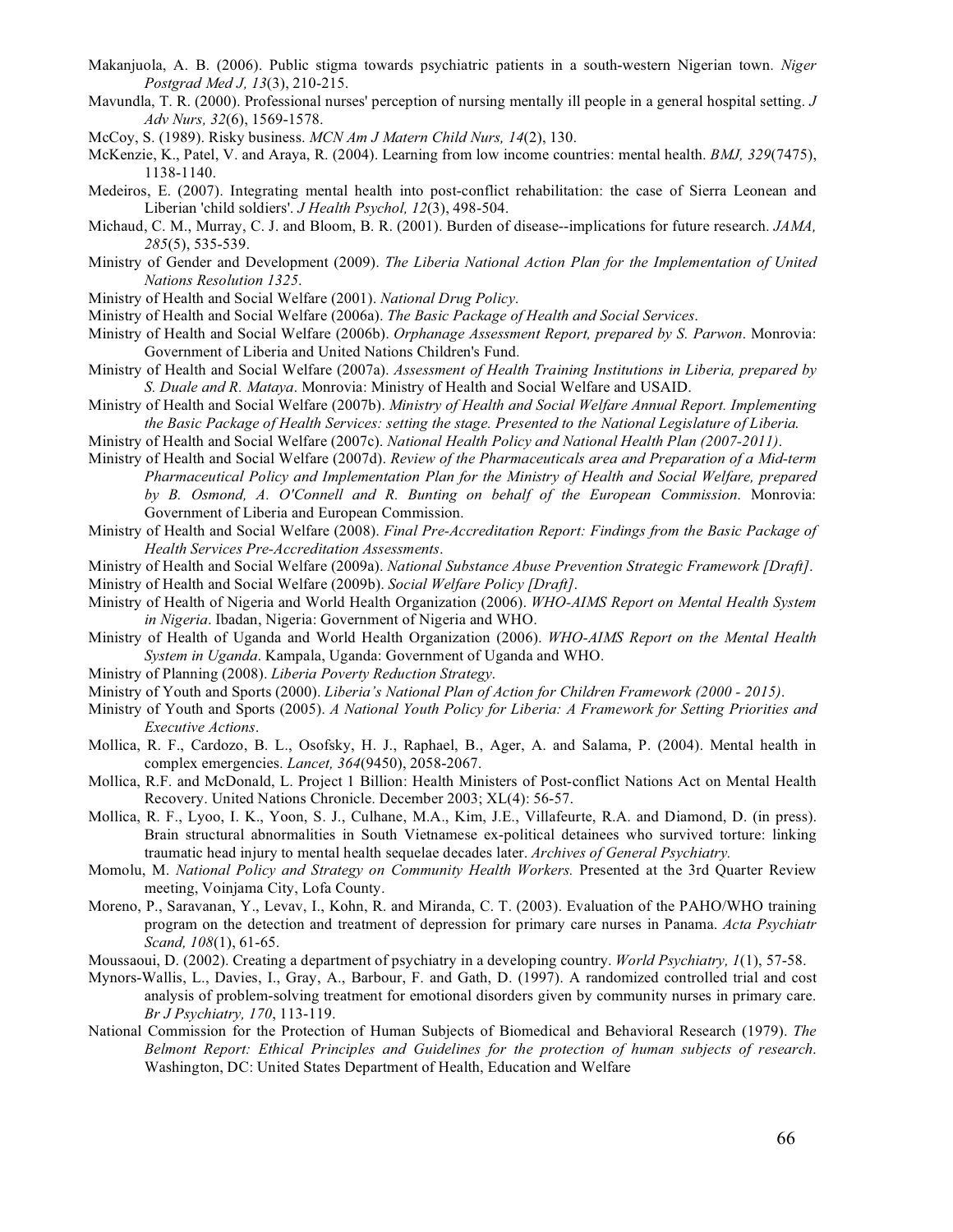- National Commission on Certification of Physician Assistants (2006). Competencies for the Physician Assistant Profession. Retrieved March, 2009, from www.nccpa.net
- National Gender-Based Violence Task Force (2008). *National Sexual Exploitation and Abuse (SEA) Awareness Campaign: Evaluation Report, prepared by J. Carlon*. Liberia: National Gender-Based Violence Task Force.
- National Research Council and Institute of Medicine (2009). *Preventing Mental, Emotional, and Behavioral Disorders Among Young People: Progress and Possibilities*. Washington, DC: National Academies Press.
- Neuner, F., Catani, C., Ruf, M., Schauer, E., Schauer, M. and Elbert, T. (2008). Narrative exposure therapy for the treatment of traumatized children and adolescents (KidNET): from neurocognitive theory to field intervention. *Child Adolesc Psychiatr Clin N Am, 17*(3), 641-664, x.
- Neuner, F., Onyut, P. L., Ertl, V., Odenwald, M., Schauer, E. and Elbert, T. (2008). Treatment of posttraumatic stress disorder by trained lay counselors in an African refugee settlement: a randomized controlled trial. *J Consult Clin Psychol, 76*(4), 686-694.
- Newbrander, W., Yoder, R. and Debevoise, A. B. (2007). Rebuilding health systems in post-conflict countries: estimating the costs of basic services. *Int J Health Plann Manage, 22*(4), 319-336.
- News on Liberia National Youth Volunteer Service (NYVS). Retrieved May, 2009, from http://www.reliefweb.int/rw/rwb.nsf/db900sid/EGUA-74RS2W?OpenDocument
- Ngoma, M. C., Prince, M. and Mann, A. (2003). Common mental disorders among those attending primary health clinics and traditional healers in urban Tanzania. *Br J Psychiatry, 183*, 349-355.
- Niehaus, D. J., Koen, L., Galal, U., Dhansay, K., Oosthuizen, P. P., Emsley, R. A., et al. (2008). Crisis discharges and readmission risk in acute psychiatric male inpatients. *BMC Psychiatry, 8*, 44.
- Odejide, A. O., Morakinyo, J. J., Oshiname, F. O., Omigbodun, O., Ajuwon, A. J. and Kola, L. (2002). Integrating mental health into primary health care in Nigeria: management of depression in a local government (district) area as a paradigm. *Seishin Shinkeigaku Zasshi, 104*(10), 802-809.
- Odejide, O. and Morakinyo, J. (2003). Mental health and primary care in Nigeria. *World Psychiatry, 2*(3), 164-165.
- Ogunsemi, O. O., Odusan, O. and Olatawura, M. O. (2008). Stigmatizing attitude of medical students towards a psychiatry label. *Ann Gen Psychiatry, 7*, 15.
- Okasha, A. (2002). Mental health in Africa: the role of the WPA. *World Psychiatry, 1*(1), 32-35.
- Okasha, A. (2003). Psychiatric research in an international perspective. The role of WPA. *Acta Psychiatr Scand, 107*(2), 81-84.
- Omigbodun, O. (2008). Developing child mental health services in resource-poor countries. *Int Rev Psychiatry, 20*(3), 225-235.
- Omigbodun, O. (2001). A cost-effective model for increasing access to mental health care at the primary care level in Nigeria. *J Ment Health Policy Econ, 4*(3), 133-139.
- Ovuga, E., Boardman, J. and Wasserman, D. (2007). Integrating mental health into primary health care: local initiatives from Uganda. *World Psychiatry, 6*(1), 60-61.
- Panel Discussion (Dec 6, 2006). *Addressing Sexual Violence in Liberia.* Paper presented at the UN Secretariat, New York.
- Patel, V., Araya, R., Chatterjee, S., Chisholm, D., Cohen, A., De Silva, M., et al. (2007). Treatment and prevention of mental disorders in low-income and middle-income countries. *Lancet, 370*(9591), 991-1005.
- Patel, V., Chisholm, D., Rabe-Hesketh, S., Dias-Saxena, F., Andrew, G. and Mann, A. (2003). Efficacy and costeffectiveness of drug and psychological treatments for common mental disorders in general health care in Goa, India: a randomised, controlled trial. *Lancet, 361*(9351), 33-39.
- Patel, V., and Sartorius, N. (2008). From science to action: the Lancet Series on Global Mental Health. *Curr Opin Psychiatry, 21*(2), 109-113.
- Peled, E., Eisikovits, Z., Enosh, G., and Winstok, Z. (2000). Choice and empowerment for battered women who stay: toward a constructivist model. *Soc Work, 45*(1), 9-25.
- Petersen, I. (1999). Training for transformation: reorientating primary health care nurses for the provision of mental health care in South Africa. *J Adv Nurs, 30*(4), 907-915.
- Petersen, I. (2004). Primary level psychological services in South Africa: can a new psychological professional fill the gap? *Health Policy Plan, 19*(1), 33-40.
- Petersen, I., Bhagwanjee, A. and Parekh, A. (2000). From policy to praxis--a framework for the delivery of district mental health care in KwaZulu-Natal. *S Afr Med J, 90*(8), 798-804.
- Petersen, I., Bhana, A., Campbell-Hall, V., Mjadu, S., Lund, C., Kleintjies, S., et al. (2009). Planning for district mental health services in South Africa: a situational analysis of a rural district site. *Health Policy Plan, 24*(2), 140-150.
- Population Council Inc. (2007). *Sexual and gender based violence in Africa: literature review, prepared by V. Rubold*. New York: Population Council Inc.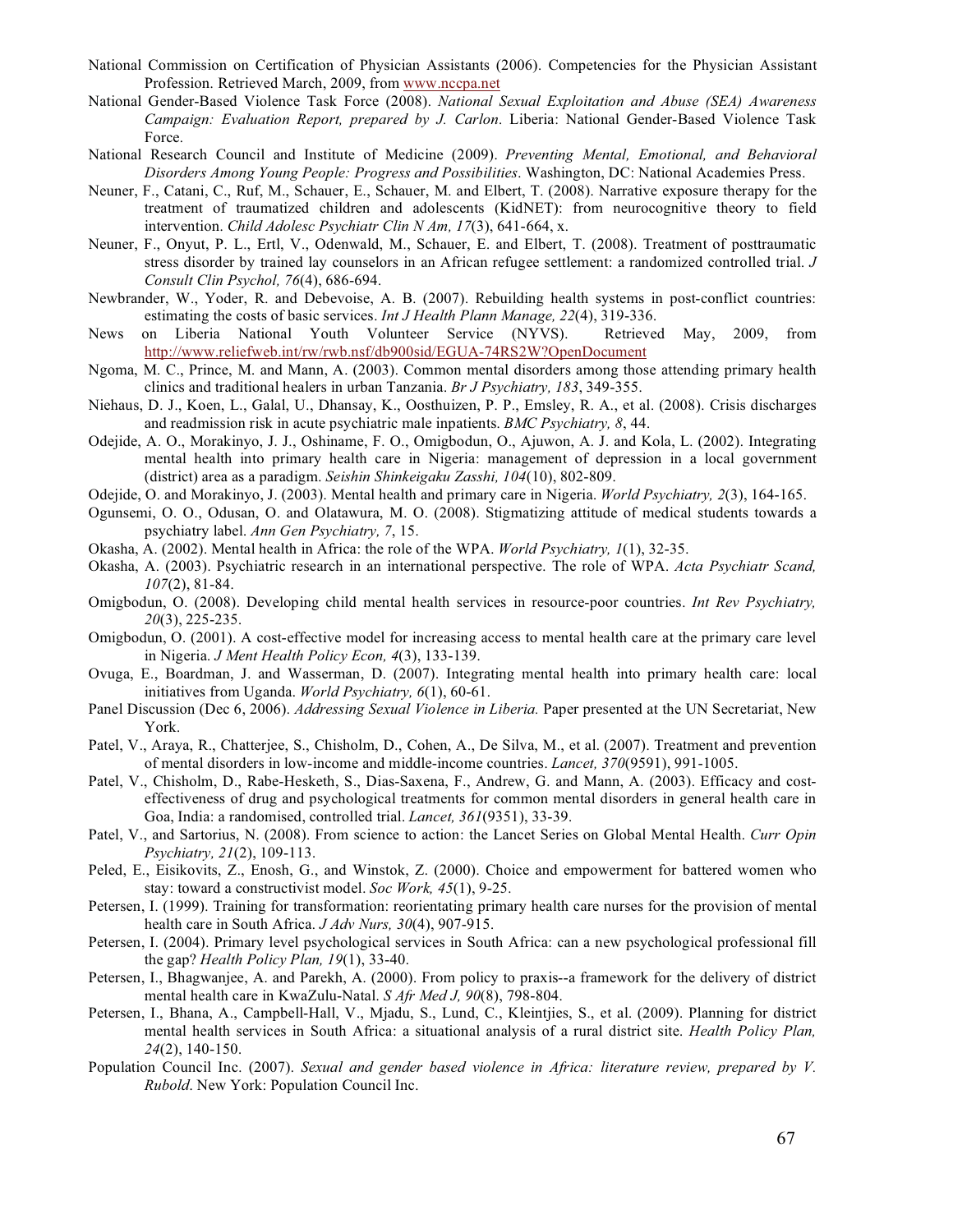- Population Council Inc. and United Nations Population Fund (2008). *The Adolescent Experience In-Depth: Using Data to Identify and Reach the Most Vulnerable: Liberia 2007*. New York: Population Council Inc.
- Prince, M., Patel, V., Saxena, S., Maj, M., Maselko, J., Phillips, M. R., et al. (2007). No health without mental health. *Lancet, 370*(9590), 859-877.
- Pronyk, P. M., Hargreaves, J. R., Kim, J. C., Morison, L. A., Phetla, G., Watts, C., et al. (2006). Effect of a structural intervention for the prevention of intimate-partner violence and HIV in rural South Africa: a cluster randomised trial. *Lancet, 368*(9551), 1973-1983.
- Rahman, A., Malik, A., Sikander, S., Roberts, C. and Creed, F. (2008). Cognitive behavior therapy-based intervention by community health workers for mothers with depression and their infants in rural Pakistan: a cluster-randomised controlled trial. *Lancet, 372*(9642), 902-909.
- Richards, D., Bradshaw, T. and Mairs, H. (2003). *Helping people with mental illness: a mental health training programme for community health workers [Modules A-G].* Manchester, UK: University of Manchester.
- Roberts, B., Guy, S., Sondorp, E. and Lee-Jones, L. (2008). A basic package of health services for post-conflict countries: implications for sexual and reproductive health services. *Reprod Health Matters, 16*(31), 57-64.
- Roberts, H. (2001). Accra. A way forward for mental health care in Ghana? *Lancet, 357*(9271), 1859.
- Sabir, B., Rahbar, M.H., Naeem, S., Mubeen, S. and Iqbal, A. (2003). The effectiveness of counseling on anxiety and depression by minimally trained counselors: a randomized controlled trial. *American Journal of Psychotherapy, 57*(3), 324-336.
- Saraceno, B., van Ommeren, M., Batniji, R., Cohen, A., Gureje, O., Mahoney, J., et al. (2007). Barriers to improvement of mental health services in low-income and middle-income countries. *Lancet, 370*(9593), 1164-1174.
- Saxena, S., Thornicroft, G., Knapp, M. and Whiteford, H. (2007). Resources for mental health: scarcity, inequity, and inefficiency. *Lancet, 370*(9590), 878-889.
- Saxena, S., van Ommeren, M., Lora, A. and Saraceno, B. (2006). Monitoring of mental health systems and services: comparison of four existing indicator schemes. *Soc Psychiatry Psychiatr Epidemiol, 41*(6), 488-497.
- Seloilwe, E. S. and Thupayagale-Tshweneagae, G. (2007). Community mental health care in Botswana: approaches and opportunities. *Int Nurs Rev, 54*(2), 173-178.
- Sharan, P., I. Levav, S. Olifson, A. de Francisco, S. Saxena, eds. (2007). *Research capacity for mental health in lowand middle-income countries: results of a mapping project*. Geneva: World Health Organization and Global Forum for Health Research.
- Shibre, T., Kebede, D., Alem, A., Negash, A., Kibreab, S., Fekadu, A., et al. (2002). An evaluation of two screening methods to identify cases with schizophrenia and affective disorders in a community survey in rural Ethiopia. *Int J Soc Psychiatry, 48*(3), 200-208.
- Stepakoff, S., Hubbard, J., Katoh, M., Falk, E., Mikulu, J. B., Nkhoma, P., et al. (2006). Trauma healing in refugee camps in Guinea: a psychosocial program for Liberian and Sierra Leonean survivors of torture and war. *Am Psychol, 61*(8), 921-932.
- Stern, J. M., Najenson, T., Grosswasser, Z., Mendelson, L. and Davidson, S. (1976). Psychiatric aspects of the rehabilitation of the severely brain injured. *Isr Ann Psychiatr Relat Discip, 14*(4), 333-344.
- Substance Abuse and Mental Health Services Administration (2003). *Sixteen State Study on Mental Health Performance Measures (DDHS Publication No. [SMA] 03-3835)*. Rockville, Maryland: U.S. Department of Health and Human Services.
- Substance Abuse and Mental Health Services Administration (2008a). *Detoxification and Substance Abuse Treatment Training Manual (DHHS Publication No. [SMA] 08-4331)*. Rockville, MD: U.S. Department of Health and Human Services.
- Substance Abuse and Mental Health Services Administration (2008b). *A Guide to Substance Abuse Services for Primary Care Clinicians: Concise Desk Reference*. Rockville, MD: U.S. Department of Health and Human Services.
- Swiss, S., Jennings, P. J., Aryee, G. V., Brown, G. H., Jappah-Samukai, R. M., Kamara, M. S., et al. (1998). Violence against women during the Liberian civil conflict. *JAMA, 279*(8), 625-629.
- Tasman, A. (2006). An agenda for change: the role of the WPA in global psychiatric education. *World Psychiatry, 5*(3), 189-190.
- Teshima, J. (2008). Teaching child psychiatry in Ethiopia: challenges and rewards. *J Can Acad Child Adolesc Psychiatry, 17*(3), 145-149.
- Thornicroft, G. and Tansella, M. (2004). Components of a modern mental health service: a pragmatic balance of community and hospital care: overview of systematic evidence. *Br J Psychiatry, 185*, 283-290.
- Tol, W. A., Komproe, I. H., Susanty, D., Jordans, M. J., Macy, R. D., and De Jong, J. T. (2008). School-based mental health intervention for children affected by political violence in Indonesia: a cluster randomized trial. *JAMA, 300*(6), 655-662.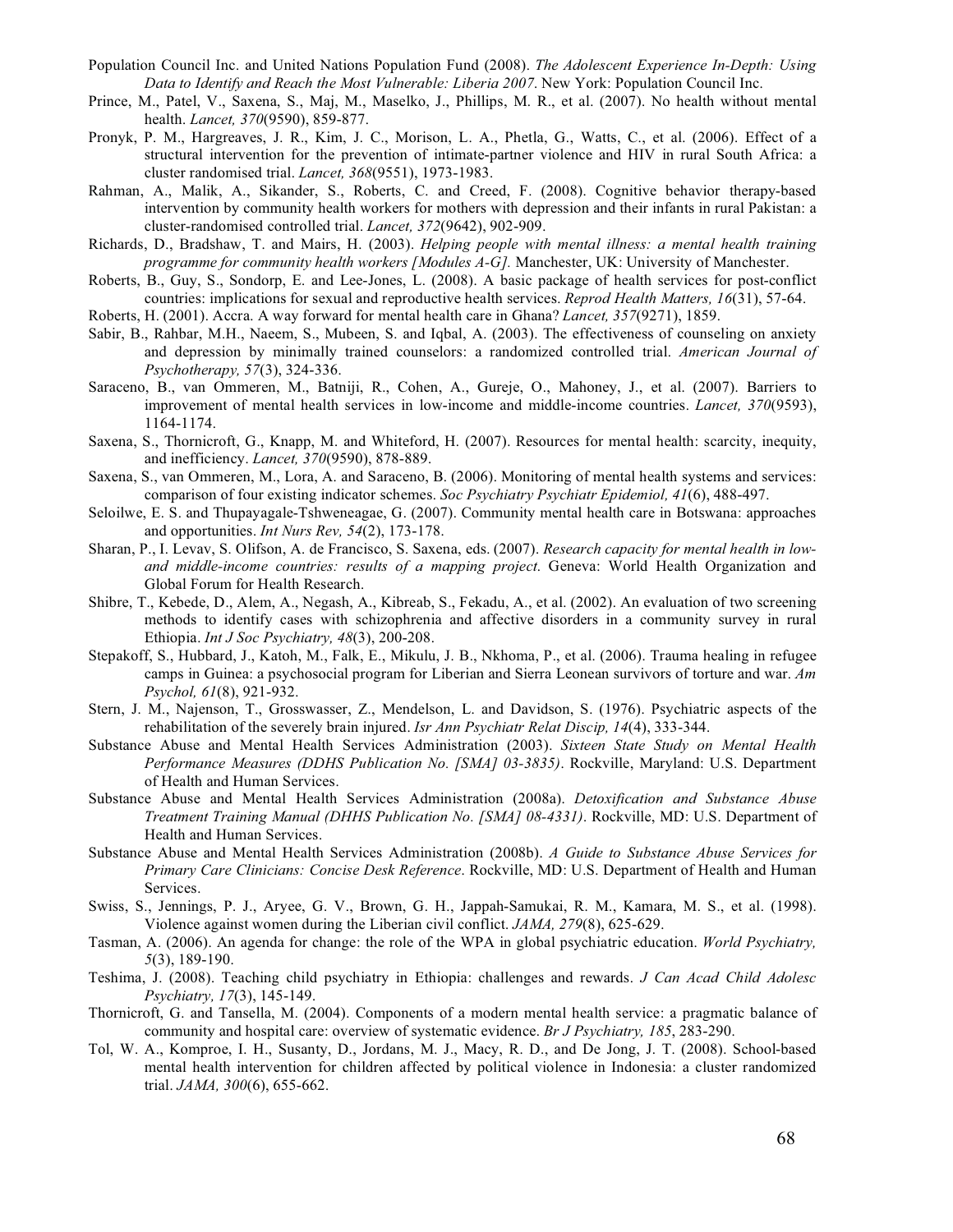Tsai, A. C. (2008). Measuring mental health in child soldiers. *JAMA, 300*(23), 2729; author reply 2729-2730.

- U.S. Department of Health and Human Services (2003). *Developing Cultural Competence in Disaster Mental Health Programs: Guiding Principles and Recommendations. DHHS Pub. No. SMA 3828*. Rockville, MD: Center for Mental Health Services, Substance Abuse and Mental Health Services Administration.
- United Nations (2006). *Common Country Assessment for Liberia: Consolidating Peace and National Recovery for Sustainable Development*. Monrovia: United Nations in Liberia.
- United Nations Children's Fund (2009). *UNICEF Humanitarian Action Report: Liberia 2009*.
- United Nations Development Fund for Women and United Nations Development Fund (2007). *Gender Sensitive Police Reform in Post Conflict Societies*. Geneva: UNIFEM and UNDP.
- United Nations Development Programme and the Government of Liberia (2006). *Liberia National Human Development Report 2006: Mobilizing Capacity for Reconstruction and Development*. Monrovia: UNDP and GoL.
- United Nations Mission in Liberia (2007). *Human Rights in Liberia's Orphanages*. Monrovia: UNMIL.
- United Nations Mission in Liberia (2008a). *Prevalence and Attitudes to Rape in Liberia, prepared by A. P. Yarney*. Monrovia: UNMIL.
- United Nations Mission in Liberia (2008b). *Quarterly Report of the Office of the Gender Advisor (October December, 2008)*. Monrovia, Liberia.
- United Nations Population Fund (2007). *Assessment of current interventions in Sexual and Gender Based Violence and HIV/AIDS and perspectives for future programming in Liberia [Draft]*.
- United States Agency for International Development (2005). *Children's Reintegration in Liberia, prepared by J. William and L.R. Carter*. Washington, DC: USAID.
- University of Iowa Hospitals and Clinics. Competency Assessment for Physician Assistants: Department of Behavioral Health.
- Usdin, S., Scheepers, E., Goldstein, S. and Japhet, G. (2005). Achieving social change on gender-based violence: a report on the impact evaluation of Soul City's fourth series. *Soc Sci Med, 61*(11), 2434-2445.
- Ustun, T. B., Ayuso-Mateos, J. L., Chatterji, S., Mathers, C. and Murray, C. J. (2004). Global burden of depressive disorders in the year 2000. *Br J Psychiatry, 184*, 386-392.
- Van der Waals, F. W., Asher, D. M., Goudsmit, J., Pomeroy, K. L., Karabatsos, N. and Gajdusek, D. C. (1986). Post-encephalitic epilepsy and arbovirus infections in an isolated rainforest area of central Liberia. *Trop Geogr Med, 38*(3), 203-208.
- Vann, B. (2004). *Training Manual Facilitator's Guide: Interagency and Multisectoral Prevention and Response to Gender-based Violence in Populations Affected by Armed Conflict*. Arlington, Virginia: Reproductive Health Response in confclit (RHRC) Consortium of the John Snow International Research and Training Institute.
- Ventevogel, P. (2006). Internet resources on child soldiers and psychosocial issues. *Intervention, 4*(3), 269-271.
- Ventevogel, P. (2006). Mental health in Africa: time for action. Report of the annual conference of the Association of African Psychiatrists and Allied Health Professions, April 24-25 2006, Addis Ababa, Ethiopia. *Intervention, 4*(3), 272-274.
- Verdeli, H., Clougherty, K., Bolton, P., Speelman, L., Lincoln, N., Bass, J., et al. (2003). Adapting group interpersonal psychotherapy for a developing country: experience in rural Uganda. *World Psychiatry, 2*(2), 114-120.
- Verdeli, H., Clougherty, K., Onyango, G., Lewandowski, E., Speelman, L., Betancourt, T.S., Neugebauer, R., Stein, T.R. and Bolton, P. (2008). Group Interpersonal Psychotherapy for Depressed Youth in IDP Camps in Northern Uganda: Adaptation and Training. *Child and Adolescent Psychiatric Clinics of North America, 17*(3), 605-624.
- Vicente, B., Kohn, R., Levav, I., Espejo, F., Saldivia, S. and Sartorius, N. (2007). Training primary care physicians in Chile in the diagnosis and treatment of depression. *J Affect Disord, 98*(1-2), 121-127.
- Vinck, P., Pham, P. N., Stover, E. and Weinstein, H. M. (2007). Exposure to war crimes and implications for peace building in northern Uganda. *JAMA, 298*(5), 543-554.
- Voskuil, P. H. (1994). A survey of 100 patients in a primary health care setting in Liberia. *Trop Geogr Med, 46*(3 Suppl), S18-19.
- Weine, S., Danieli, Y., Silove, D., Van Ommeren, M., Fairbank, J. A. and Saul, J. (2002). Guidelines for international training in mental health and psychosocial interventions for trauma exposed populations in clinical and community settings. *Psychiatry, 65*(2), 156-164.
- Weinstein, N. D. (1989). Optimistic biases about personal risks. *Science, 246*(4935), 1232-1233.
- Whitley, R. (2007). Cultural competence, evidence-based medicine, and evidence-based practices. *Psychiatric Services, 58*(12), 1588-1590.